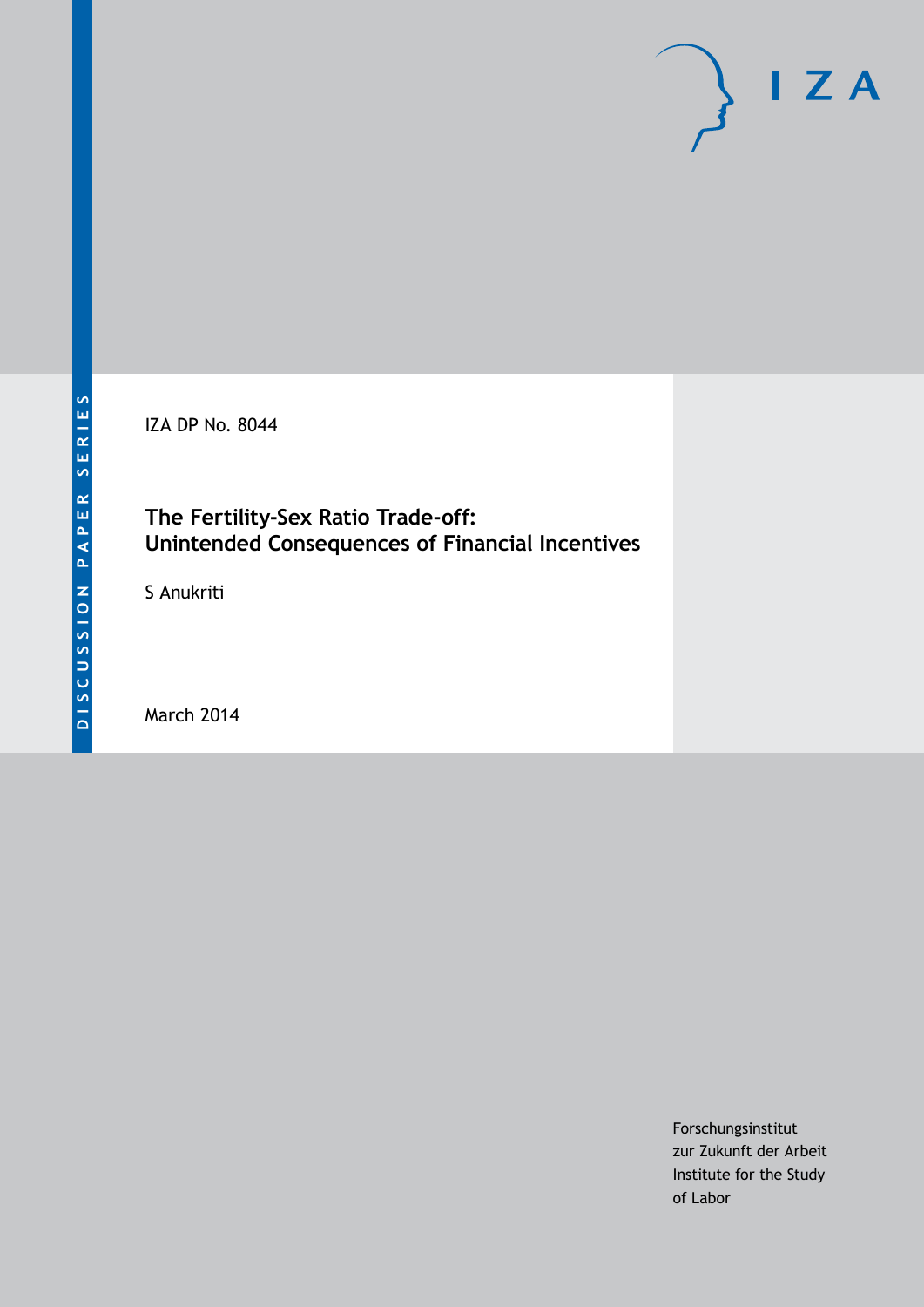# **The Fertility-Sex Ratio Trade-off: Unintended Consequences of Financial Incentives**

**S Anukriti** *Boston College and IZA*

Discussion Paper No. 8044 March 2014

IZA

P.O. Box 7240 53072 Bonn Germany

Phone: +49-228-3894-0 Fax: +49-228-3894-180 E-mail: [iza@iza.org](mailto:iza@iza.org)

Any opinions expressed here are those of the author(s) and not those of IZA. Research published in this series may include views on policy, but the institute itself takes no institutional policy positions. The IZA research network is committed to the IZA Guiding Principles of Research Integrity.

<span id="page-1-0"></span>The Institute for the Study of Labor (IZA) in Bonn is a local and virtual international research center and a place of communication between science, politics and business. IZA is an independent nonprofit organization supported by Deutsche Post Foundation. The center is associated with the University of Bonn and offers a stimulating research environment through its international network, workshops and conferences, data service, project support, research visits and doctoral program. IZA engages in (i) original and internationally competitive research in all fields of labor economics, (ii) development of policy concepts, and (iii) dissemination of research results and concepts to the interested public.

IZA Discussion Papers often represent preliminary work and are circulated to encourage discussion. Citation of such a paper should account for its provisional character. A revised version may be available directly from the author.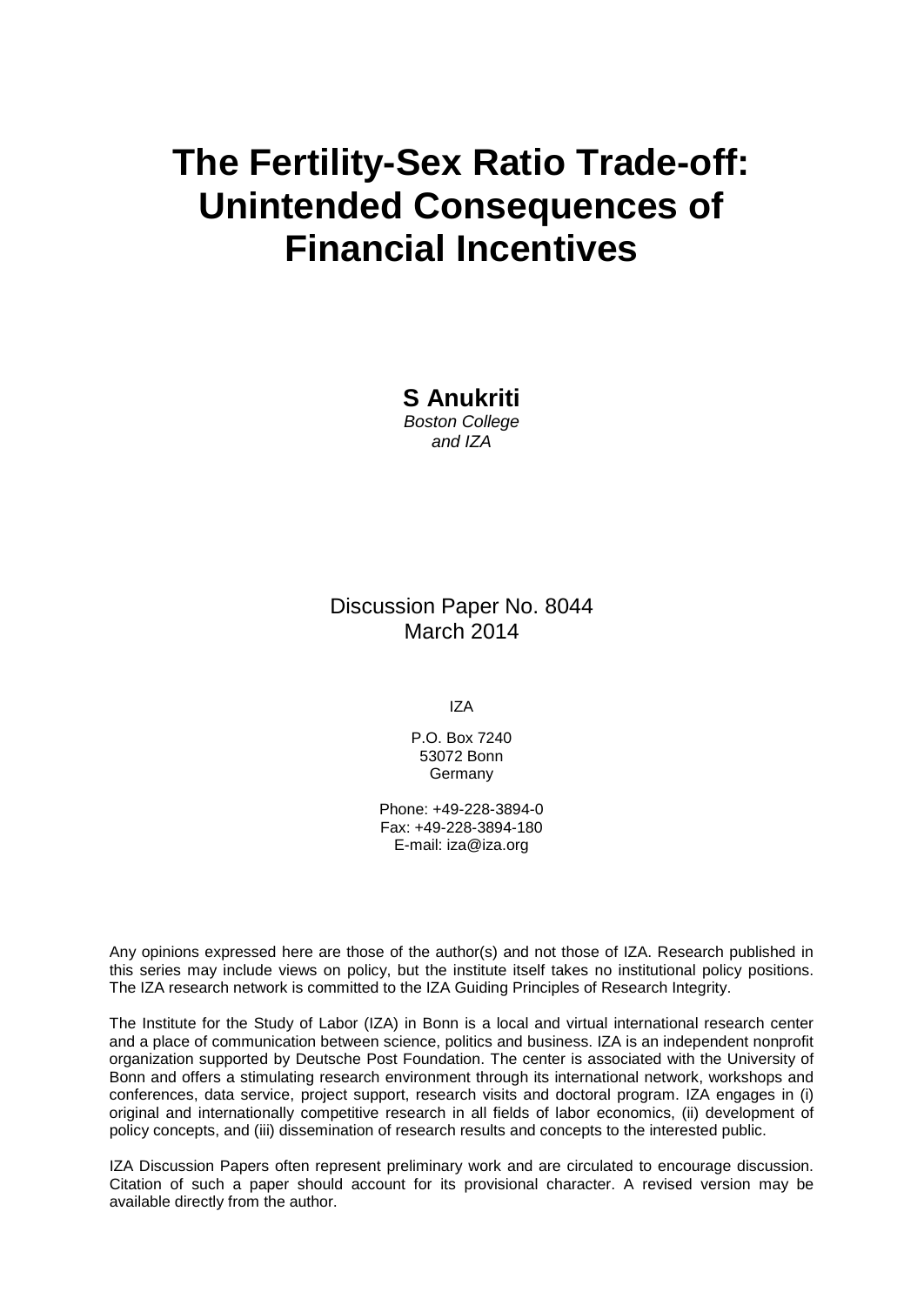IZA Discussion Paper No. 8044 March 2014

# **ABSTRACT**

## **The Fertility-Sex Ratio Trade-off: Unintended Consequences of Financial Incentives[\\*](#page-1-0)**

Lower fertility can translate into a more male-biased sex ratio if son preference is persistent and technology for sex-selection is easily accessible. This paper investigates whether financial incentives can overcome this trade-off in the context of an Indian scheme, *Devirupak*, that seeks to decrease both fertility and the sex ratio at birth. First, I construct a model where the effects of incentives are determined by the strength of son preference, the cost of children, and the cost of sex-selection, relative to the size of incentives. Second, I create a woman-year panel dataset from retrospective birth histories and use variation in the composition of pre-existing children as well as the state and the year of program implementation to estimate its causal effect. *Devirupak* successfully lowers the number of children by 1 percent, but mainly through a 2 percent decrease in the number of daughters. Faced with a choice between a son and only daughters, couples choose a son despite lower monetary benefits, and thus the sex ratio at birth unintentionally increases. A subsidy worth 10 months of average household consumption expenditure is insufficient to induce parents to give up sons entirely. Instead, *Devirupak* increases the proportion of one-boy couples by 5 percent. The proportion of one-girl couples increases only among the lowest socioeconomic status groups.

JEL Classification: D1, J13, J16, I15

Keywords: sex ratio, fertility, India, Haryana, financial incentives

Corresponding author:

S Anukriti Department of Economics Boston College Chestnut Hill, MA 02467 USA E-mail: [anukriti@bc.edu](mailto:anukriti@bc.edu)

I am grateful to Pierre-André Chiappori, Cristian Pop-Eleches, and Bernard Salanié for their invaluable guidance and support. I also thank Achyuta Adhvaryu, Douglas Almond, Prashant Bharadwaj, David Blakeslee, Ritam Chaurey, Lena Edlund, Rema Hanna, Supreet Kaur, Todd J. Kumler, Ilyana Kuziemko, Leigh Linden, Costas Meghir, Dilip Mookherjee, Michael Mueller-Smith, David Munroe, Suresh Naidu, Petra Persson, Evan Plous, Mark Rosenzweig, Maya Rossin-Slater, Sébastien Turban, Duncan Thomas, Anna Tompsett, Lesley J. Turner, and Eric Verhoogen for their comments. The paper benefitted immensely from presentations at Barnard College, Boston College, Boston University, Columbia University, IIES-Stockholm, IFPRI, Heinz College (Carnegie Mellon), Simon Fraser University, Stanford School of Medicine, Ohio State University, UC Santa Cruz, University of Chicago SSSI, University of Connecticut, Williams College, and several conferences (Annual Meetings of the SEA, Conference on Economic Growth and Development (ISI Delhi), European Meeting of the Econometric Society, NEUDC, PopPov, Workshop on Households and Risk at Georgia State University, and ZEW Family Economics Workshop (Mannheim)).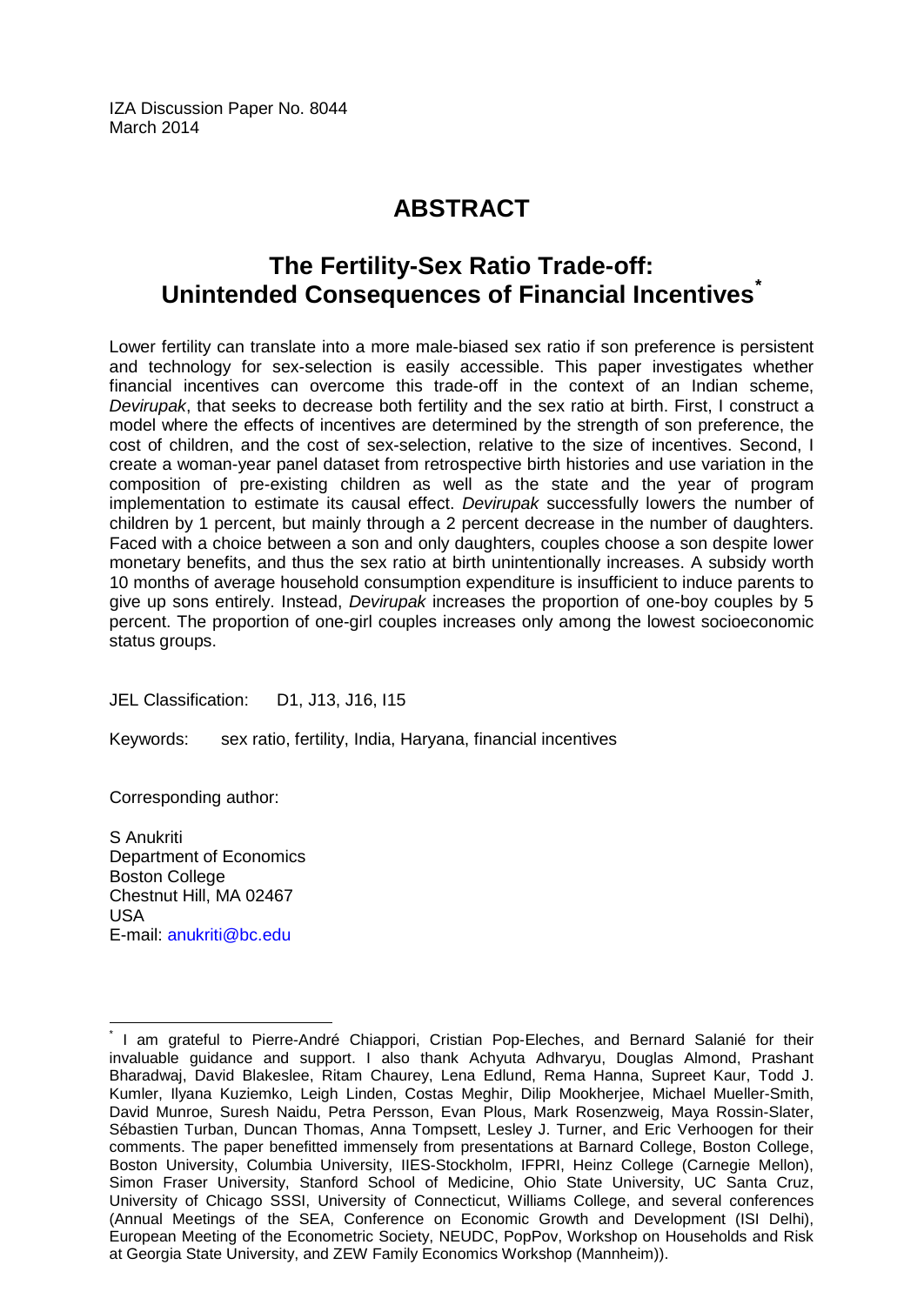### **1 Introduction**

This paper examines whether financial incentives can simultaneously decrease fertility and the male to female sex ratio at birth in societies where sons are preferred. In the past few decades, the sex ratio at birth has increasingly become more male-biased in India and other Asian countries. In comparison to the biologically normal range of  $1.03 - 1.06$ , the sex ratio at birth in 2006-08 was 1.11 for India as a whole, and as high as [1](#page-3-0).18 and 1.20 in states like Haryana and Punjab, respectively.<sup>1</sup> Declining fertility, a strong preference for sons, and easy access to cheap technology for sex-selection are widely believed to be some of the key factors underlying this trend.<sup>[2](#page-3-1)</sup> [Bhalotra and Cochrane](#page-36-0) [\(2010\)](#page-36-0) estimate that approximately 480,000 sex-selective abortions took place per year in India during 1995-2005.

The growing number of "missing girls" has led to the introduction of several government programs that aim to reduce the sex ratio at birth by providing monetary incentives to parents who have daughters (e.g., the Care for Girls Campaign in China and *Apni Beti, Apna Dhan* and *Ladli* in India). The eligibility criteria of these policies differ significantly in terms of the restrictions imposed on the number of sons. While some provide benefits to parents who have only daughters and no sons (e.g., Punjab's *Balri Rakshak Yojana*), others impose no limits on the number of sons, as long as parents have the requisite number of daughters (e.g., Haryana's *Ladli*). If the incentives are large enough to make daughters more desirable than sons, then parents may substitute girls for boys and the sex ratio may decrease without increasing fertility. However, if son preference is mainly a cultural phenomenon that persists over time,<sup>[3](#page-3-2)</sup> then a program that benefits daughters-only parents might be ineffective in persuading families to make this substitution. An alternate policy that incentivizes parents to have daughters without restrictions on the number of sons may increase female births, but at the cost of higher fertility, which may be an undesirable outcome for policymakers in highly populated countries. Thus, it is difficult to design incentives that simultaneously decrease fertility and the sex ratio at birth when son preference is strong and its magnitude unknown.

I examine a conditional cash transfer scheme, *Devirupak*, introduced by the north Indian state of Haryana and show that even reasonably large financial incentives may be ineffective in reducing sex ratios if lower fertility is also targeted, thus highlighting the fertility-sex ratio trade-off. I do not find evidence for an increase in the quantity demanded of daughters in response to a substantial decrease

<span id="page-3-1"></span><span id="page-3-0"></span><sup>1</sup>Source: Sample Registration System. China's sex ratio at birth was 1.18 in 2010 according to the Census data.  ${}^{2}$ For example, [Bhalotra and Cochrane](#page-36-0) [\(2010\)](#page-37-2), [Chung](#page-37-0) [\(2007\)](#page-37-0), [Das Gupta](#page-37-1) [\(1987\)](#page-37-1), [Ebenstein](#page-37-2) (2010), [Li et al.](#page-38-0) [\(2011\)](#page-38-0), [Lin](#page-38-1) [et al.](#page-38-1) [\(2010\)](#page-38-1), [Li and Zheng](#page-38-2) [\(2009\)](#page-38-2), [Park and Cho](#page-39-0) [\(1995\)](#page-39-0), [Zeng et al.](#page-39-1) [\(1993\)](#page-39-1), and the references therein.

<span id="page-3-2"></span><sup>3</sup>[Abrevaya](#page-36-1) [\(2009\)](#page-36-1), [Almond and Edlund](#page-36-2) [\(2008\)](#page-36-2), [Almond et al.](#page-36-3) [\(2011\)](#page-36-3), and [Dubuc and Coleman](#page-37-3) [\(2007\)](#page-37-3) find evidence for persistence in son preference among Asian immigrants to the United States, Canada, England, and Wales.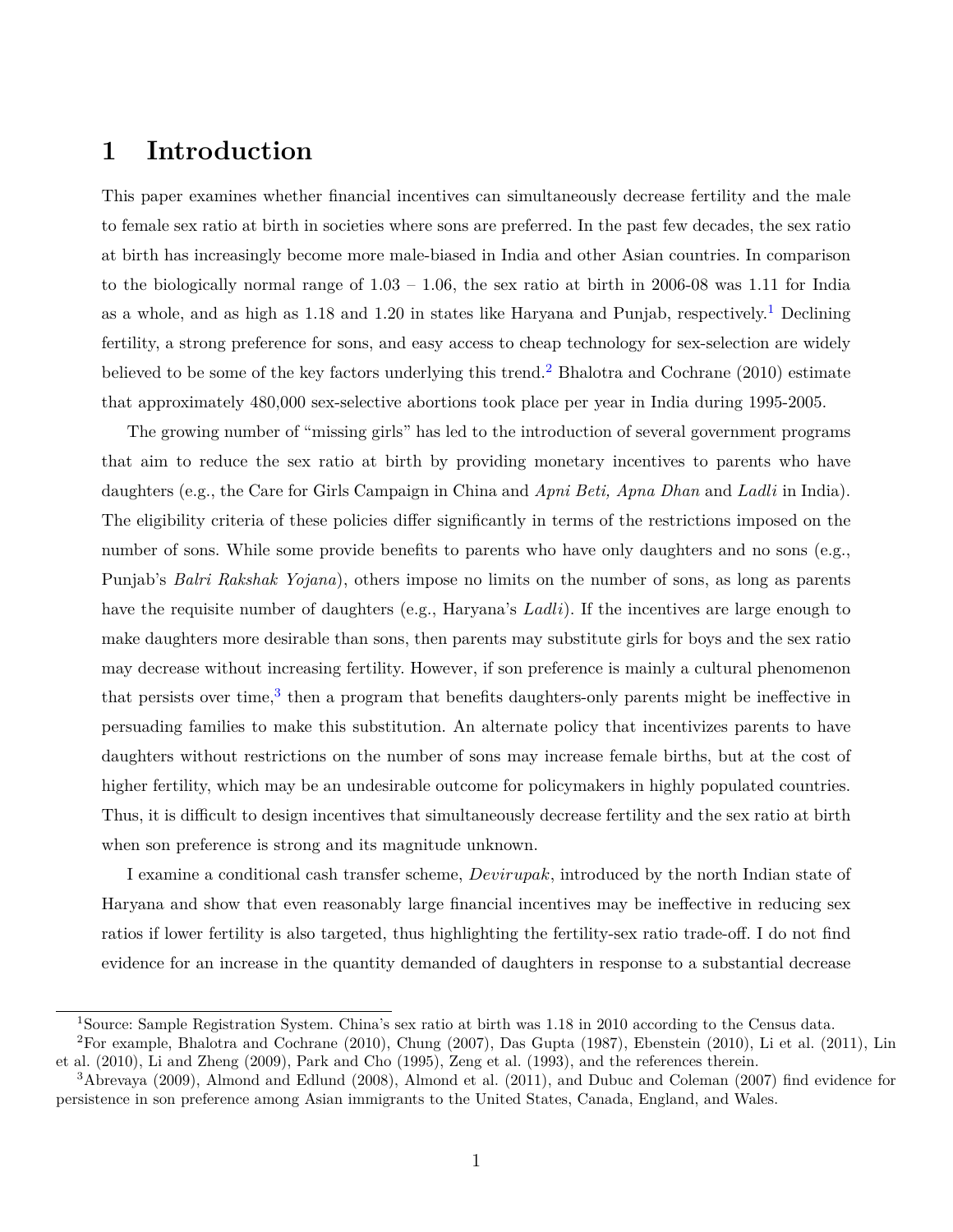in their relative price. Moreover, I show that the sex ratio unintentionally *increases* when parents whose only child is a boy are also rewarded in an attempt to reduce fertility, *despite larger benefits for parents whose only child is a girl*.

Like other states in north and north-west India, Haryana has historically been a high son preference state and its sex ratio at birth has become increasingly more male-biased in recent decades. The average marital fertility in Haryana, $^4$  $^4$  though decreasing, also remains significantly above the replacement level. In light of these trends, *Devirupak* seeks to promote a one-child norm[5](#page-4-1) and to decrease the sex ratio at birth. It provides monthly benefits, for a period of 20 years, to couples who become sterilized after having one child (of either sex), or two girls (and no boy). The incentive offered to parents of one girl is larger than the amount that parents of one boy or two girls receive. Couples who remain childless, have a boy and a girl, or have more than two children receive nothing. The magnitude of these incentives is substantial — the monthly benefit for couples whose only child is a girl is approximately half of Haryana's per capita monthly consumption expenditure (IHDS 2005). The total benefit received over 20 years by these parents is also sufficient to cover the average dowry expense. Given its twin objectives, *Devirupak* provides a unique opportunity to study how fertility and sex ratios jointly change in response to financial incentives in a high son preference region.

I construct a simple conceptual framework where couples vary in the degree of son preference and the cost of children, and decisions about child-bearing and sex-selection are jointly made. This model provides insights about the differential effects of financial incentive schemes, like *Devirupak*, on couples with distinct socio-economic characteristics. At each decision node a couple chooses between not giving birth and pregnancy with and without sex-selection. Technology for sex-determination is not costless but widely available. The equilibrium number and sex composition of children then depend on the degree of son preference and the cost of children relative to the cost of sex-selection. I show that the likelihood of sex-selection increases with the cost of children and the degree of son preference.

To derive testable predictions about the effects of incentives, I first solve for optimal strategies in the absence of incentives. Since different strategies result in distinct outcomes, by observing a couple's child composition at the start of the scheme I can deduce the strategy they were following in the absence of *Devirupak*. Then I introduce incentives in the model and derive specific predictions about whether and which couples deviate from their optimal strategy and the resulting effects on their fertility and the proportion of sons. This theoretical framework is quite general and can be easily

<span id="page-4-1"></span><span id="page-4-0"></span><sup>&</sup>lt;sup>4</sup>In 2009, Haryana's average marital fertility was 4.4 births per woman (Source: Sample Registration System).

<sup>&</sup>lt;sup>5</sup>India's population policy has historically promoted a two-child norm using media campaigns with popular slogans like "*Hum Do, Hamare Do*" (literal translation "We Two, Our Two") and more recently, through state-level laws that disbar individuals with more than two children from contesting local and state legislature elections [\(Buch](#page-36-4) [\(2006\)](#page-36-4)).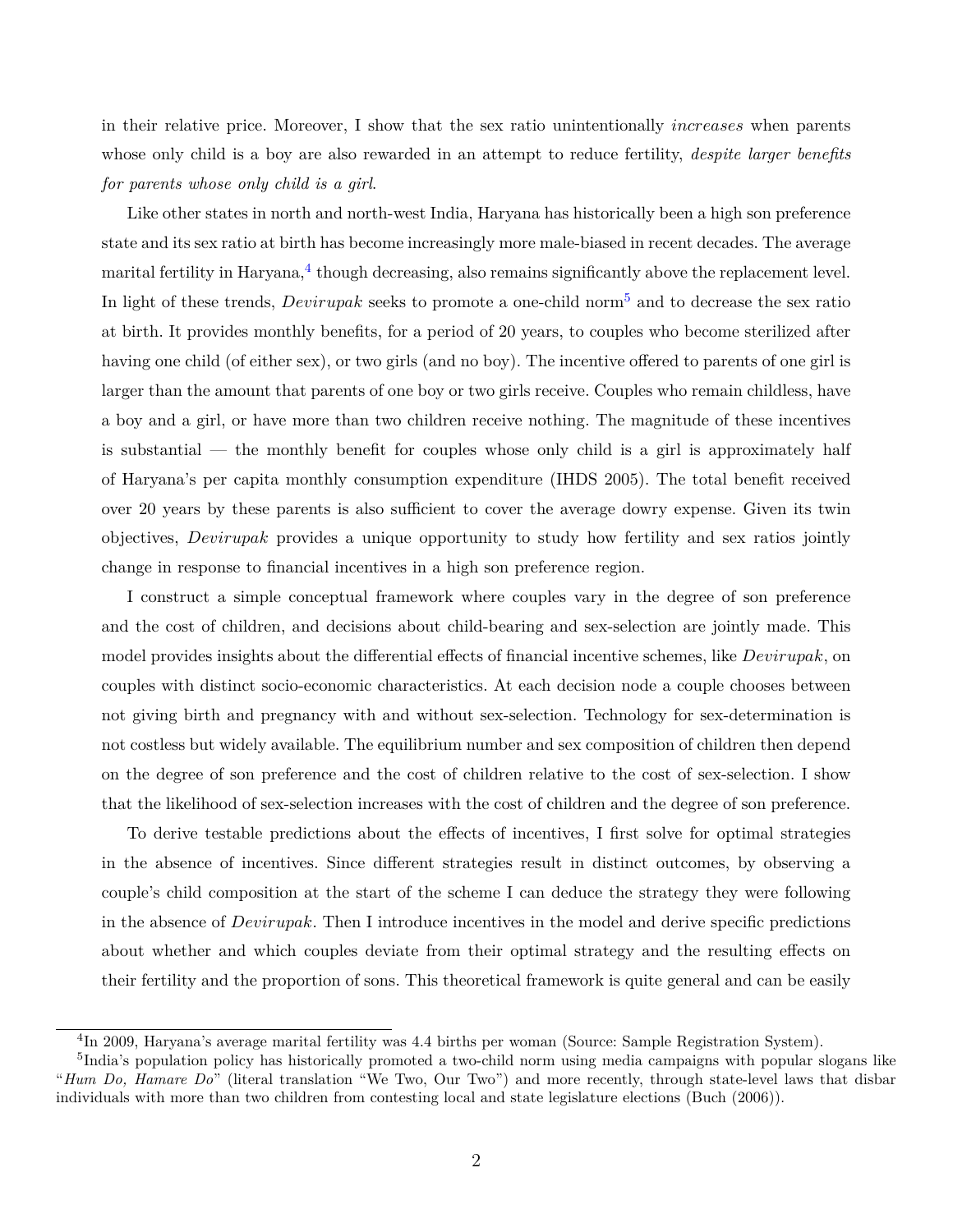modified to assess the impact of schemes with alternate incentive structures.

The model predicts that couples in Haryana who have one child at the start of *Devirupak* are less likely to have a second child. However, if there is a second birth, it is *more* likely to be a boy, relative to second births in the absence of incentives. There are two reasons why couples who choose to forgo the one-child incentives are more likely than before to sex-select their second pregnancies. First, there is selection into second pregnancy by couples with stronger son preference. Second, the one-child incentives make sex-selection for the second pregnancy less "costly". As a result, fertility decreases but the sex ratio of second births *increases* for couples whose first child was born before the scheme. However, the effect on the sex ratio of first births is ambiguous and depends on the distribution of son preference and the costs of children and sex-selection in Haryana. For certain distributions, couples are more likely to select the sex of their first child, and if their first child was born before *Devirupak*, more likely to stop child-bearing if the first-born is a boy (than if it is a girl), thereby increasing the proportion of one-boy couples in Haryana.

To test these theoretical predictions, I construct a large woman-year panel dataset by combining complete retrospective birth histories from the National Family Health Surveys and the District-Level Household Survey of India. I compare women in Haryana to their counterparts in a group of similar neighboring states and employ the variation in incentives by the year of program implementation and the composition of older children to estimate the causal effect of *Devirupak* in a double and triple differences-in-differences framework.

My main findings are as follows. First, *Devirupak* reduces fertility. The number of living children decreases by 1 percent. However, this decrease is primarily driven by a 2 percent decline in the number of living girls. Second, the proportion of couples with one daughter and no sons does not increase despite one-girl being the most remunerative child composition in terms of the scheme's benefits. However, the proportion of couples that has only one son increases by 5 percent. Thus, faced with a choice between one son and one or two daughters, couples in Haryana choose to have only one son, even at the cost of receiving smaller benefits. Third, the sex ratio of first births increases. This finding is important in light of the fact that previous literature finds no evidence of sex-selection for first births in India. Since *Devirupak* only offers benefits to couples with either one child or two girls, it induces couples to make decisions about sex-selection at first parity. Fourth, consistent with the theoretical predictions, I find that second births to couples who have one child when *Devirupak* is implemented are more likely to be a boy. This increases the sex ratio of second births as well. Fifth, there is an increase in the gap between marriage and first birth and the gap between first two births. To the extent that sex-selection takes time, this delay in births supports my finding that *Devirupak* increases sex-selection for the first two births. Lastly, the number of fertile years decreases and the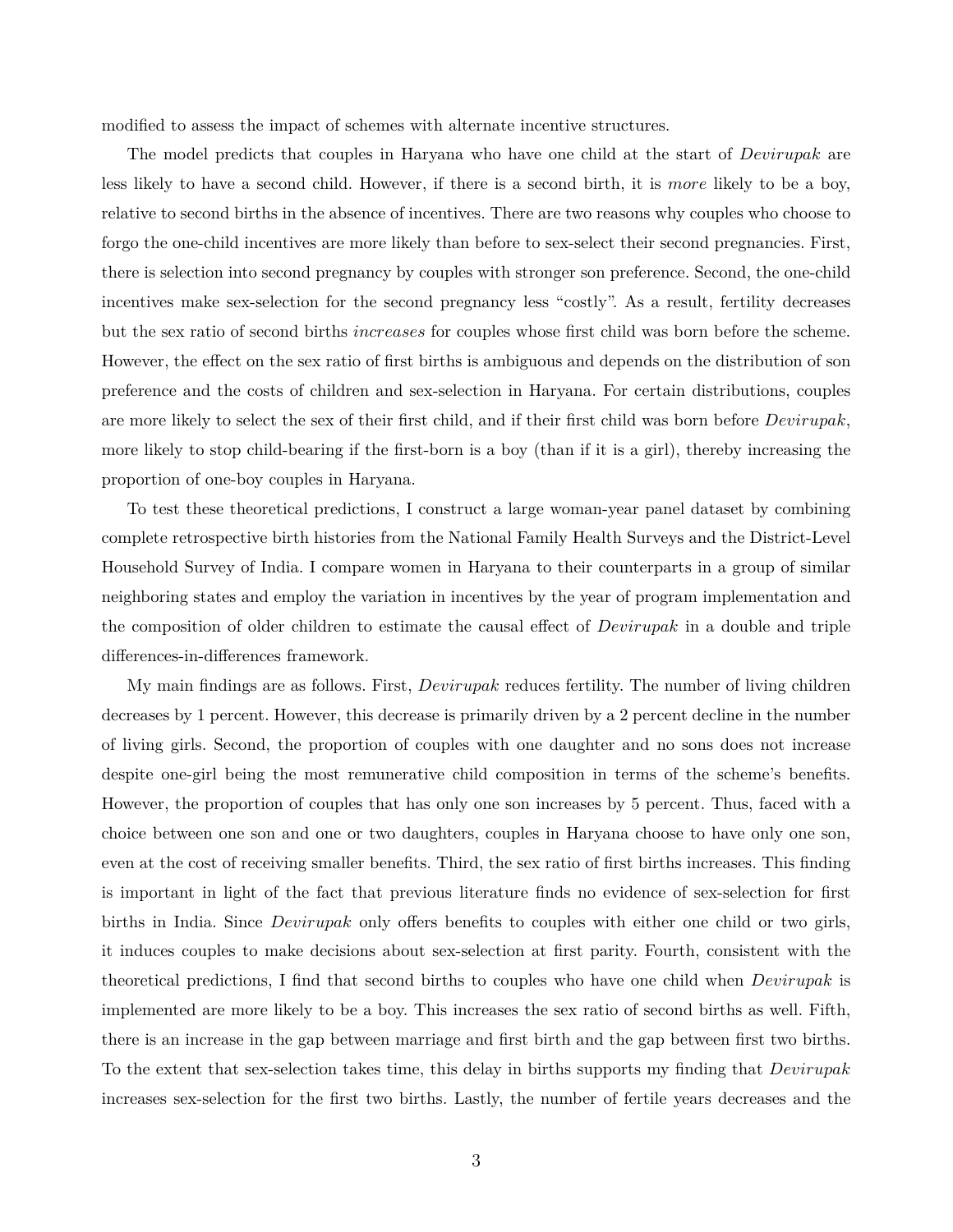probability of sterilization increases.

I also examine heterogeneity in *Devirupak*'s effects and find that the unintended consequences of *Devirupak* are concentrated in precisely the same socio-economic groups that have historically exhibited a stronger preference for sons and practice greater sex-selection. The increase in the one-boy outcome is driven by women who are less than 26 years old, who have 1-5 years of schooling, and who belong to households that are Hindu, urban, and relatively wealthy. On the other hand, women who are approaching the end of their fertile years or who belong to relatively poor, low-caste, and rural households are more likely to have only one girl. However, this latter effect is not sufficiently large to decrease the overall sex ratio in Haryana.

Moral arguments can be made both in favor of parents' right to choose the sex of their offspring as well as against selective abortion of girls [\(Kumar](#page-38-3) [\(1983\)](#page-38-3)). Abstracting from these ethical dilemmas, there are several reasons why a significantly male-biased sex ratio at birth is undesirable. The resulting scarcity of women on the marriage market can substantially increase the number of unmarried and childless men,<sup>[6](#page-6-0)</sup> who may face destitution in old age since children through marriage are the most important source of support for the elderly in countries like India that lack institutional social security [\(Das Gupta et al.](#page-37-4) [\(2010\)](#page-37-4)). Rising sex ratios can lead to higher prevalence of sexually-transmitted diseases [\(Ebenstein and Sharygin](#page-37-5) [\(2009\)](#page-37-5)) and more crime [\(Edlund et al.](#page-38-4) [\(2007\)](#page-38-4), [Drèze and Khera](#page-37-6)  $(2000)$ .<sup>[7](#page-6-1)</sup> Sex-selection may also result in girls being consistently born to lower-status parents, thereby relegating women to lower social strata [\(Edlund](#page-38-5) [\(1999\)](#page-38-5)). On the other hand, sex-selective abortions might be preferable to infanticide or postnatal discrimination [\(Goodkind](#page-38-6) [\(1996\)](#page-38-6)). [Lin et al.](#page-38-1) [\(2010\)](#page-38-1) show that the ability to practice prenatal sex-selection reduces discrimination against girls who are born.<sup>[8](#page-6-2)</sup> A shortage of women on the marriage market may also increase their bargaining power.<sup>[9](#page-6-3)</sup>

Despite a growing literature on the consequences of skewed sex ratios, there is limited evidence on whether sex ratios will balance on their own in the future and whether proactive public policy can be effective in reducing these imbalances.<sup>[10](#page-6-4)</sup> Moreover, the experience of China's One-Child Policy has shown that programs aimed at reducing fertility may lead to undesirable increases in the sex ratios. In other countries where population policies are not coercive or restrictive, such as India, we may observe

<span id="page-6-1"></span><span id="page-6-0"></span> $6B$ haskar [\(2011\)](#page-36-5) estimates that one in five boys born in recent cohorts in China will be unable to find female partners. <sup>7</sup>[Kaur](#page-38-7) [\(2010\)](#page-38-7) and others link the recent resurgence of caste-based village councils, *khap panchayats*, in north India and

<span id="page-6-2"></span>the imposition of extreme social restrictions on women and intra-subcaste marriages by them to the shortage of brides. 8 In a similar vein, [Pop-Eleches](#page-39-2) [\(2006\)](#page-39-2) shows that a ban on abortions in Romania led to inferior socio-economic outcomes

during adulthood for "unwanted" children.

<span id="page-6-3"></span><sup>9</sup>See [Chiappori et al.](#page-37-7) [\(2002\)](#page-37-7) and related papers for the large literature on household bargaining in developed countries. [Stopnitzky](#page-39-3) [\(2012\)](#page-39-3) shows that a relative scarcity of women in Haryana has increased their bargaining power on the marriage market and they are able to secure improved sanitation facilities at home as a result.

<span id="page-6-4"></span> $10B$ haskar [\(2011\)](#page-36-5), [Chung and Gupta](#page-37-8) [\(2007\)](#page-37-8), [Das Gupta et al.](#page-37-9) [\(2003\)](#page-37-9), [Edlund and Lee](#page-38-8) [\(2009\)](#page-38-8).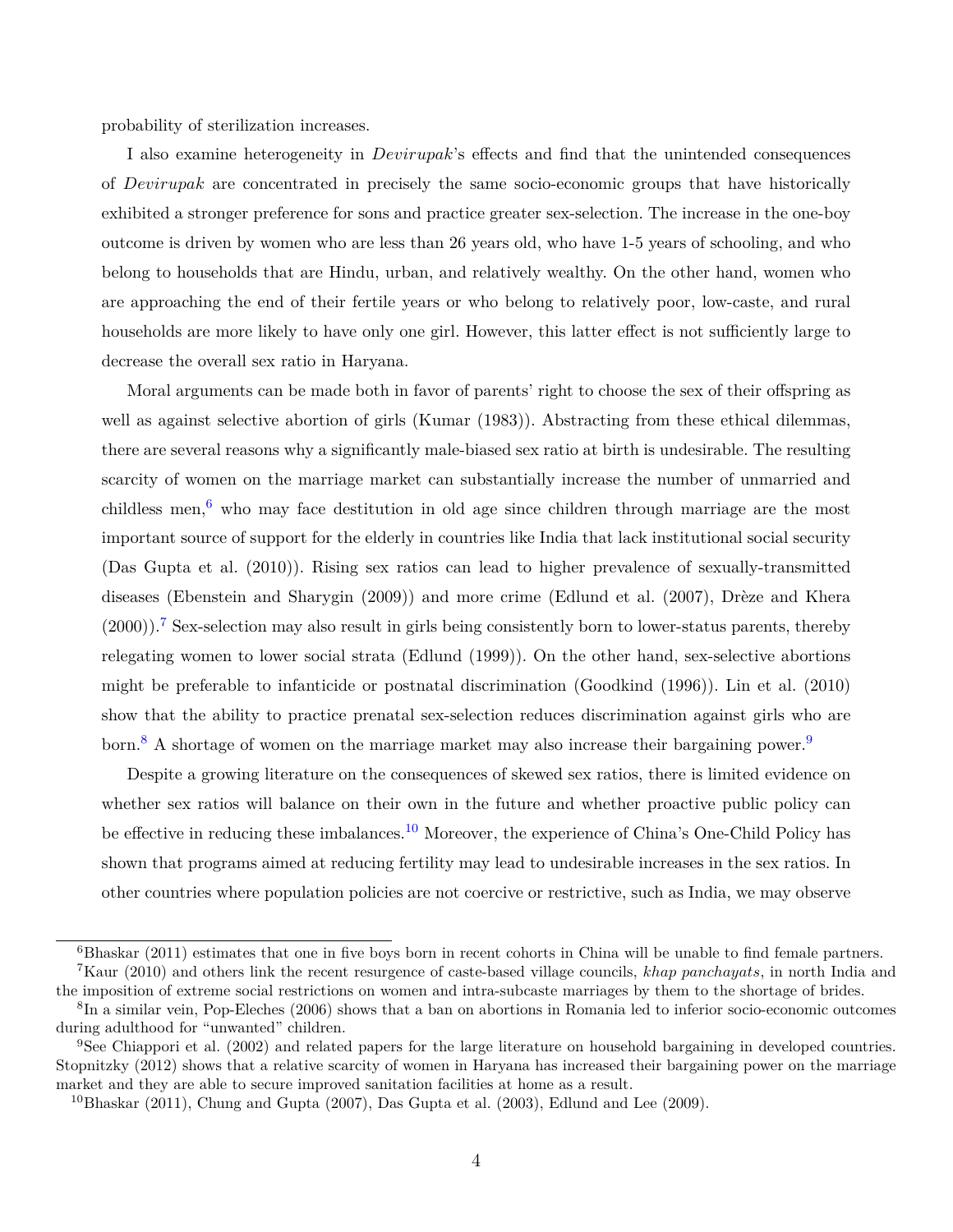a similar trade-off between fertility and the sex ratio at birth as desired fertility decreases while son preference remains strong. Thus, an understanding of the factors that underlie decisions about the quantity of children and sex-selection as well as the efficacy of incentives in resolving the fertility-sex ratio conflict is of tremendous practical importance.

The literature on the effects of financial incentives on fertility<sup>[11](#page-7-0)</sup> and sex ratios in high son preference countries is extremely limited. [Li et al.](#page-38-0) [\(2011\)](#page-38-0) and [Ebenstein](#page-37-2) [\(2010\)](#page-37-2) analyze the impact of fines imposed by China's One-Child Policy on fertility. [Bedi and Srinivasan](#page-36-6) [\(2009\)](#page-36-6) and [Sinha and Yoong](#page-39-4) [\(2009\)](#page-39-4) evaluate incentive schemes targeted at reducing the sex ratio in India. However, none of the policies evaluated by these papers target both fertility and sex-selection. To my knowledge, this paper is the first to model and estimate the causal effect of an actual financial incentives scheme aimed at jointly reducing fertility and sex ratios in a high son preference region. The paper most closely related to mine is [Ebenstein](#page-37-10) [\(2011\)](#page-37-10) which uses simulations to show that a potential subsidy worth 9 months of income for daughters-only parents may reduce the sex ratio from 1.14 to 1.10 and lower fertility from 1.81 to 1.77 births in China. Unlike these forecasts, I find that a subsidy worth 10 months of average household consumption expenditure<sup>[12](#page-7-1)</sup> is insufficient to induce parents in Haryana to have only one daughter and no sons.

*Devirupak* is one of the first schemes of its kind. In recent years, other Indian states with skewed sex ratios have initiated similar programs, most notably Punjab's *Balri Rakshak Yojana* (2009). Given the paucity of empirical and theoretical evidence on how to optimally design these incentive schemes, a wide variety of programs have been implemented. The findings of this paper emphasize that the structure of these programs must be carefully designed to avoid unintended consequences since key parameters such as the degree of son preference and the cost of children are largely unobservable.

Section [2](#page-8-0) describes *Devirupak* in more detail. Section [3](#page-9-0) presents a simple model that generates testable predictions and provides an intuitive understanding of the underlying mechanisms. Sections [4](#page-17-0) and [5](#page-22-0) describe the data and the empirical strategy. Section [6](#page-25-0) presents the estimation results and Section [7](#page-34-0) concludes the paper.

<span id="page-7-0"></span> $11$ There is a larger strand of literature that studies the relationship between fertility and financial incentives in the context of pro-natal policies in developed countries, e.g., [Cohen et al.](#page-37-11) [\(2012\)](#page-37-11), [Laroque and Salanié](#page-38-9) [\(2012\)](#page-38-9), and [Milligan](#page-38-10) [\(2005\)](#page-38-10).

<span id="page-7-1"></span><sup>&</sup>lt;sup>12</sup>I arrive at this number in the following manner. The differential monthly subsidy provided by *Devirupak* to parents of one daughter is Rs. 300. At the rate of 3% per annum, the 20-year present discounted value of this subsidy is Rs. 53,560. The annual household expenditure in Haryana is approximately Rs. 64,800 assuming that the average monthly per capita consumption expenditure is Rs. 1,080 (IHDS 2005) and the average household size is five (2001 Census of India). Thus, the subsidy represents about 10 months of household consumption expenditure.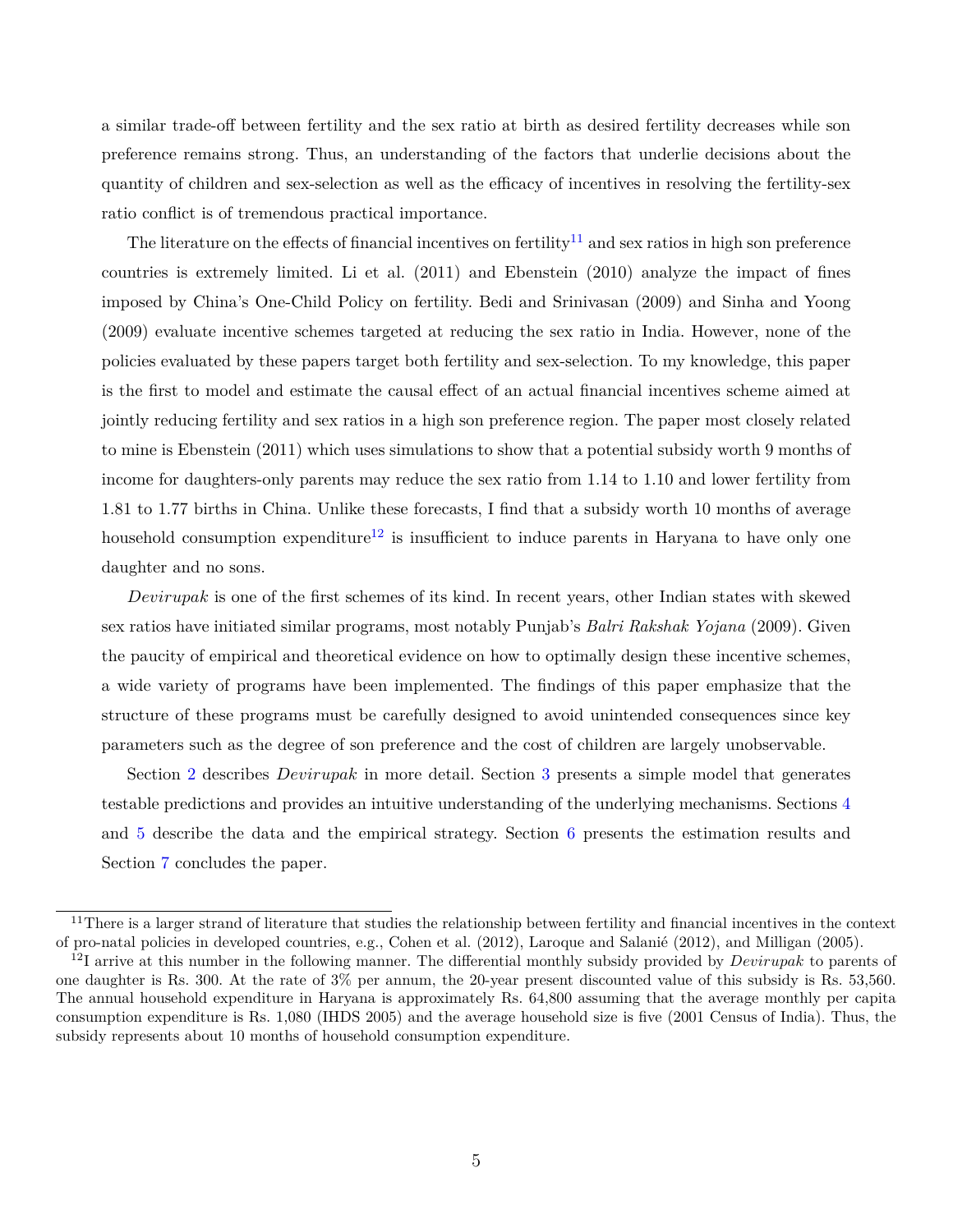### <span id="page-8-0"></span>**2 Context**

### **2.1 Details of** *Devirupak*

The Government of Haryana announced and implemented *Devirupak* on September 25, 2002.[13](#page-8-1) Under this scheme, eligible couples who adopt a terminal method of family planning<sup>[14](#page-8-2)</sup> receive monthly payments for a period of 20 years. The incentive amount varies with the number and the sex composition of their children at the time of sterilization (Table [I\)](#page-50-0). Couples who choose sterilization after their first child receive a monthly benefit of Rs. 500 (\$10) if they have a daughter and Rs. 200 (\$4) if they have a son. *Devirupak* also provides Rs. 200 (\$4) per month to parents of two children, but only if both are daughters. Couples with any other composition of children (including no children) are not eligible to receive any benefits. The local Civil Surgeon's Office credits these payments into a beneficiary couple's joint-account on a monthly basis.

Prospective beneficiaries have to register themselves with the local village *panchayat* or the municipal committee. To be eligible, the husband and the wife should be less than 45 and 40 years old, respectively, on the date of sterilization. Further, neither of them should be an income tax payer. Registered couples are permitted to wait until their youngest child is 5 years old before undergoing sterilization, but they start receiving the benefits only after the surgical procedure has taken place. If their last-born child dies and a beneficiary couple undergoes re-canalization,  $15$  they are no longer entitled to future benefits, although past benefits do not have to be refunded. The rules mentioned thus far have been in place since November 24, 2003. The original set of rules was more complicated and is described in Appendix [A.](#page-40-0) I examine the differential effect of both sets of rules in Appendix [C.](#page-47-0)

There are several reasons why *Devirupak* provides a more suitable context than other similar Indian policies for examining the causal effect of financial incentives on both fertility and sex ratios. Firstly, it generates differential incentives for marginal births, sex-selection, and sterilization, that vary by the number as well as the sex composition of older children. One-child couples are entitled to larger benefits per child than those who have two or more children. This feature is aimed at promoting a one-child norm. However, since childless couples receive nothing, unintentionally, *Devirupak* also incentivizes parents to have at least one child, which is contrary to the scheme's stated objective of decreasing fertility.<sup>[16](#page-8-4)</sup> For a given number of children, the incentive is larger for a subsequent girl than

<span id="page-8-1"></span><sup>13</sup>Website: <http://hsprodindia.nic.in/listdetails.asp?roid=198>

<span id="page-8-2"></span><sup>14</sup>Vasectomy or tubectomy (also known as male or female sterilization, respectively).

<span id="page-8-3"></span><sup>&</sup>lt;sup>15</sup>Although sterilization is considered a permanent method of contraception, it is possible to surgically reverse it.

<span id="page-8-4"></span><sup>&</sup>lt;sup>16</sup>Since only a small fraction of currently-married women at the end of their fertile years report being childless, this latter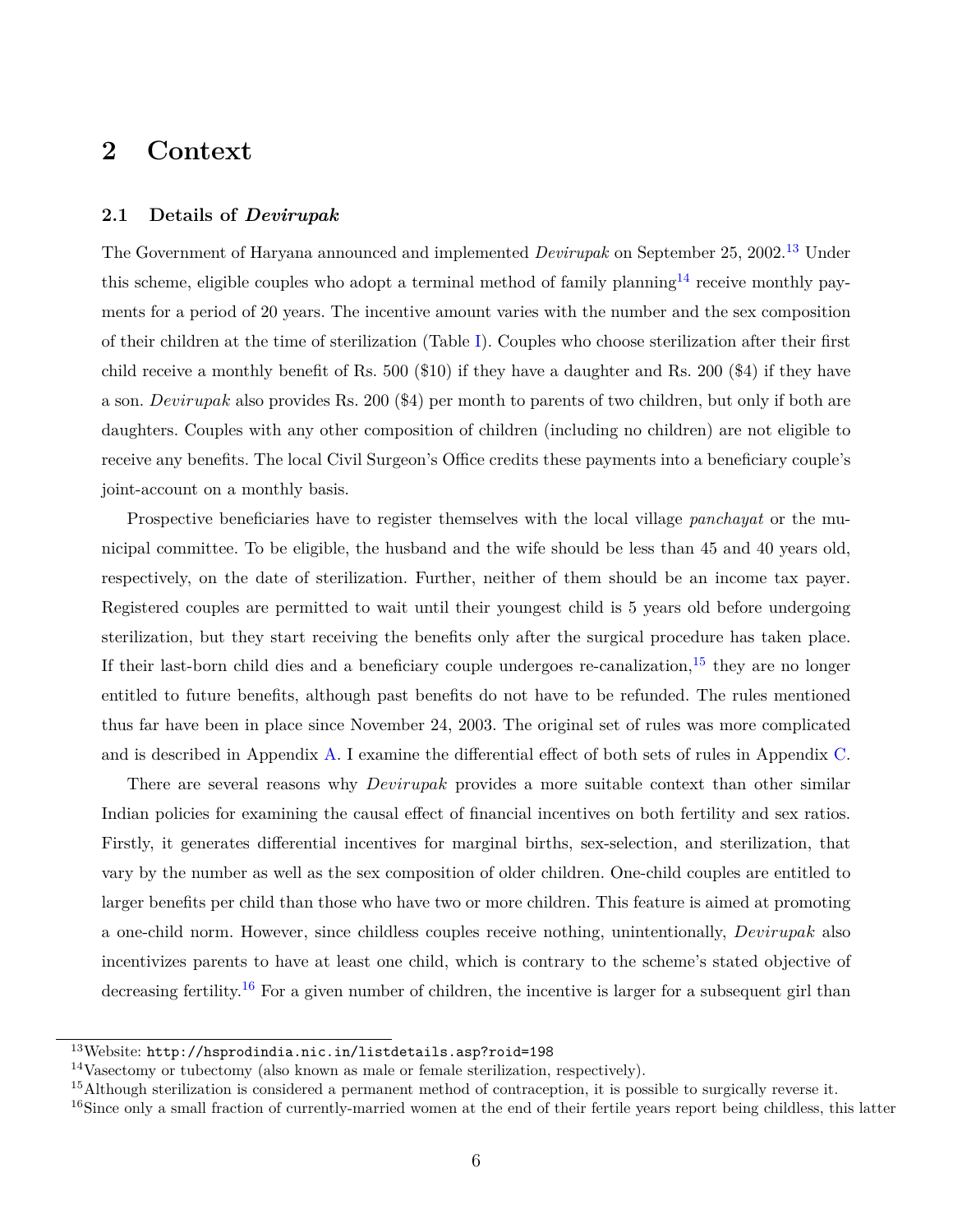a subsequent boy (but only for a maximum of two children) in order to decrease the relative cost or increase the relative value of daughters. Secondly, other schemes that reward parents for giving birth to a daughter, such as *Ladli* in Delhi, make the benefits available only after the daughter has turned 18, and in many cases, the beneficiary is the daughter rather than the parents. In contrast, *Devirupak* directly incentivizes the parents, who start receiving the benefits as soon as they become sterilized. If parents are myopic and discount the future, an immediate and steady stream of benefits is more likely to be persuasive than a lump-sum payment almost two decades later. Lastly, *Devirupak*'s incentive amounts are substantially larger than those being offered by other programs, e.g., through subsidized school education or lump-sum benefits at the time of a daughter's marriage.

### <span id="page-9-3"></span>**2.2 Sterilization**

Female sterilization is the most prevalent modern method of contraception in India — 34 percent of all currently-married women in the 15-44 age group are sterilized.<sup>[17](#page-9-1)</sup> In contrast, only 1 percent of these women report that their husband is sterilized. The corresponding numbers for Haryana are 38 percent for women and 1 percent for men. The surgery required for sterilization is performed for free at public health facilities and at a subsidized rate at private health centers across India. Most sterilized couples (84 percent) undergo the procedure at government facilities. In all states, sterilization adopters are entitled to receive a *one-time* incentive payment as compensation for the income lost during the surgery. In fact, India was the first country to introduce financial rewards for sterilization in 1952, as part of its family planning policy. However, these *one-time* incentives (with a maximum of \$22) are substantially smaller than the benefits offered by *Devirupak* (\$48 - \$120 per year for 20 years). In addition, unlike *Devirupak*, the temporal variation in these national incentives is common across all states and does not vary with the number and the sex composition of children.

### <span id="page-9-0"></span>**3 Conceptual Framework**

This section presents a simple model in which the optimal number and the sex composition of children are determined by parents' son preference, the cost of children, and the cost of sex-selection.<sup>[18](#page-9-2)</sup> I start by examining the equilibrium in the absence of both technology for sex-determination (PSDT) and

effect is unlikely to be an important margin of influence on the overall fertility rate. According to DLHS-2 (2002-04), about 1 percent of currently-married women in the 40-44 age group in Haryana have never given birth. Since this includes at least some women who are childless due to infertility, the fraction of women who remain childless voluntarily is even lower.

<span id="page-9-1"></span><sup>&</sup>lt;sup>17</sup>The data source for all statistics on contraception in this section is the DLHS-3 (2007-08).

<span id="page-9-2"></span><sup>18</sup>All proofs are in Appendix [B.](#page-40-1)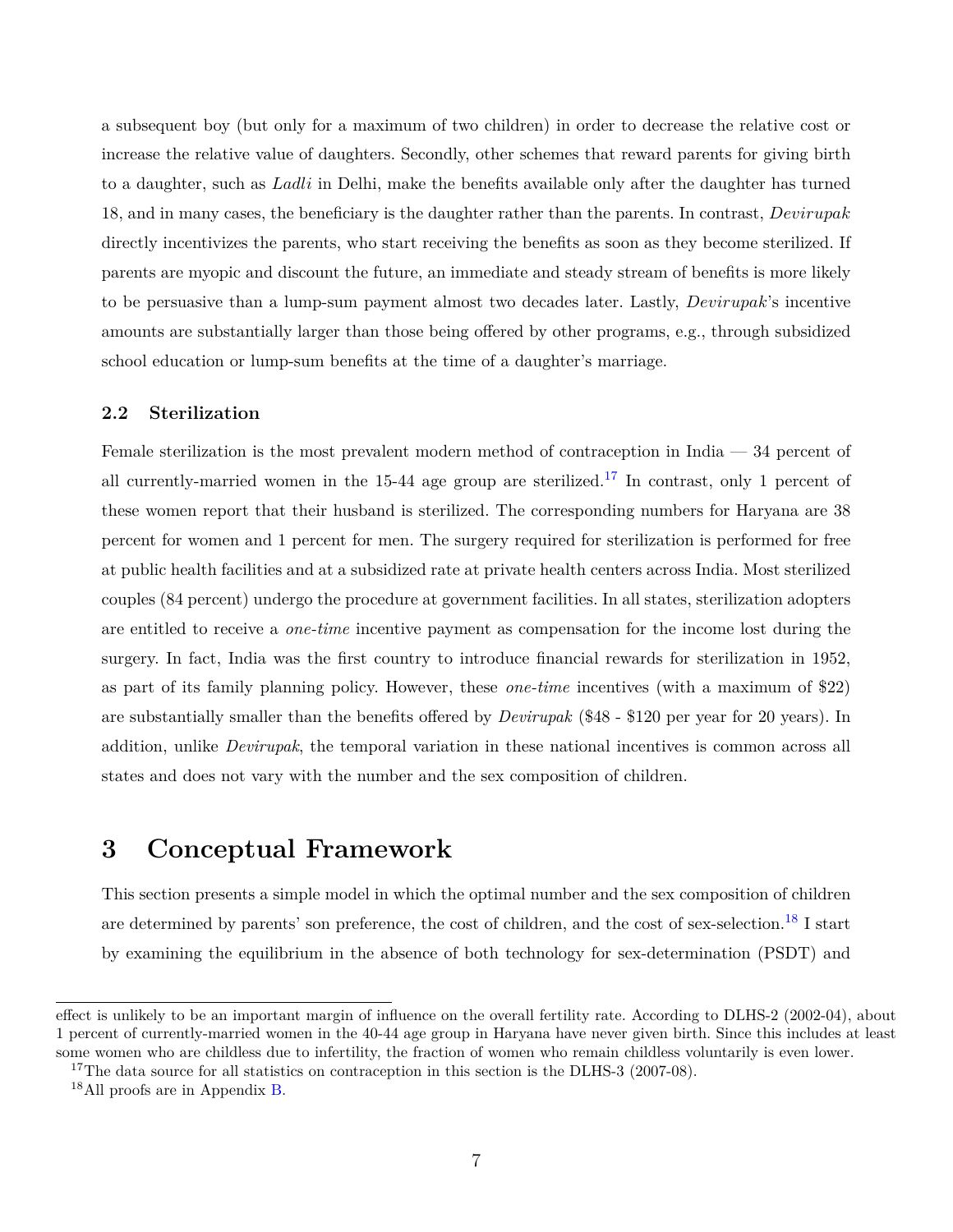financial incentives, and then introduce them gradually in the model.

When *Devirupak* was announced, couples in Haryana had different family structures. Those who had no children, one child, or two daughters were "treated" by the scheme, whereas the rest were not. However, differences in the future outcomes of couples with dissimilar child compositions in 2002 cannot be solely attributed to variation in *Devirupak*'s incentives. For example, one-boy families may be more or less likely to sex-select at higher parities than daughters-only families even in the absence of incentives. Moreover, characteristics such as son preference that determine the child composition in 2002 are also likely to influence the effectiveness of incentives in altering child-bearing behavior. Thus, the child composition at the start of *Devirupak*, although pre-determined, is certainly not exogenous in this context.

To take this endogeneity into account, I first analyze the decision-making process in the absence of incentives to derive the optimal strategies for different "types" of couples, where type reflects a couple's degree of son preference and their cost of children. Since different strategies result in distinct outcomes, by observing a couple's child composition at the start of *Devirupak*, I can deduce the strategy they were following, and thus learn about their type. Thereafter, I examine how the introduction of incentives alters the optimal strategy for different types of couples. Essentially, I compare the equilibrium outcomes for the same type of couples with and without incentives. This ensures that my theoretical predictions can be placed in a *causal* empirical framework later on.

### **3.1 Model Set-up**

Consider a unitary<sup>[19](#page-10-0)</sup> household comprising a couple and their children. A couple's utility is additively separable in the number of sons,  $b$ , the number of daughters,  $q$ , and total consumption,  $\mathcal{C}$ , and written as:

$$
U(b, g, \mathcal{C}) = \delta b + g + V(\mathcal{C})\tag{1}
$$

Son preference is reflected in the parameter  $\delta$ . I assume that  $\delta \geqslant 1$ . Couples maximize utility subject to their budget constraint:

$$
\mathcal{C} + (b+g)c + c_s s \leqslant Y + S(b,g) \tag{2}
$$

where *s* is the number of pregnancies for which sex-selection takes place and  $c_s > 0$  is the fixed cost per instance of sex-selection. Sex-selection includes prenatal sex-detection through ultrasound (or amniocentesis) and potential sex-selective abortion. The gender-invariant cost of a child is  $c > 0$ ,

<span id="page-10-0"></span> $19I$  ignore intra-household bargaining issues in the model since the husband and the wife are joint beneficiaries in the context of *Devirupak*.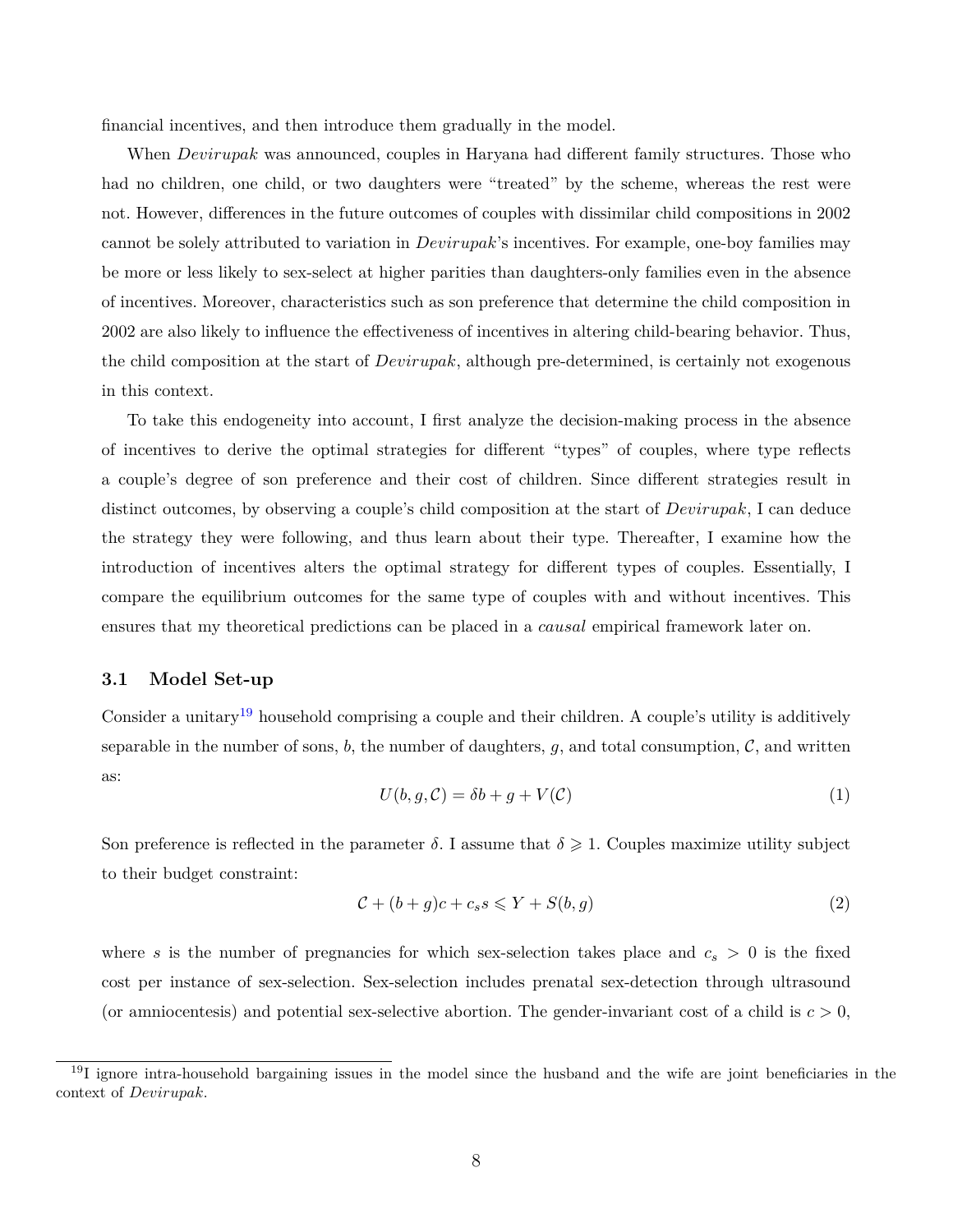which includes the cost of child-rearing as well as the opportunity cost of having children. A couple's exogenous income is *Y* and *S(b, g)* is the present discounted value of sterilization payments received from *Devirupak*, as a function of *b* and *g*. The price of consumption is normalized to one. There are no spontaneous abortions or still-births. Moreover, all couples have costless access to contraception and all pregnancies are planned.

For simplicity, I assume that the utility function is linear in consumption. Specifically,  $V(\mathcal{C}) = \mathcal{C}$ , i.e., the marginal utility derived from children is independent of income and we can essentially ignore *Y* . However, this does not imply that differences in socio-economic characteristics across couples are irrelevant in this model. Instead, these characteristics affect equilibrium outcomes through the cost of children, *c*, and the intensity of son preference,  $\delta$ , which are the two dimensions along which couples are allowed to differ.<sup>[20](#page-11-0)</sup> Substituting the budget constraint in the utility function and ignoring  $Y$  yields:

$$
U(b, g, s) = \delta b + g - (b + g)c - c_s s + S(b, g)
$$
\n(3)

In the absence of sex-selection, half of all pregnancies result in a male birth. If a woman opts for an ultrasound test, then she always aborts if the fetus is female. In the absence of incentives, it is clearly sub-optimal to not do so if an ultrasound test is costly. However, when incentives for a girl are higher relative to a boy, it is possible that some couples might find it optimal to abort a boy in order to receive more money. Since there is no evidence that boys are also selectively aborted in India, in the interest of keeping the model tractable, I rule out this possibility.

All couples become sterilized after achieving their desired fertility, i.e., the decision about whether and when to become sterilized is not examined separately from other fertility decisions. I also abstract away from factors that determine which spouse becomes sterilized, since it is almost always the wife (as mentioned previously in Section [2.2\)](#page-9-3). Another simplifying assumption is that the utility function is linear and separable in *b* and *g*. However, if parents desire a minimum number of sons and follow son-biased stopping rules [\(Clark](#page-37-12) [\(2000\)](#page-37-12)), or prefer to have children of both sexes, a non-separable utility function might be more appropriate.<sup>[21](#page-11-1)</sup> Lastly, I ignore the marriage market.

<span id="page-11-0"></span> $^{20}$ [Pörtner](#page-39-5) [\(2010\)](#page-39-5), independently, uses a similar theoretical set-up to examine the relationship between sex-selective abortions, fertility, and birth spacing in India. However, his paper does not examine the effect of financial incentives on fertility decisions.

<span id="page-11-1"></span><sup>&</sup>lt;sup>21</sup>The introduction of son-biased stopping rules (i.e., making parents more likely to stop child-bearing after a male birth than a female birth) in the model will not alter the basic theoretical predictions. In fact, if parents desire at least one son, the one-girl and two-girls incentives will clearly be less effective than they are in my model, and couples will be even more likely to choose the one-boy option. A preference for a mixed sex composition would also make *Devirupak* less effective since couples who have both boys and girls receive no benefits.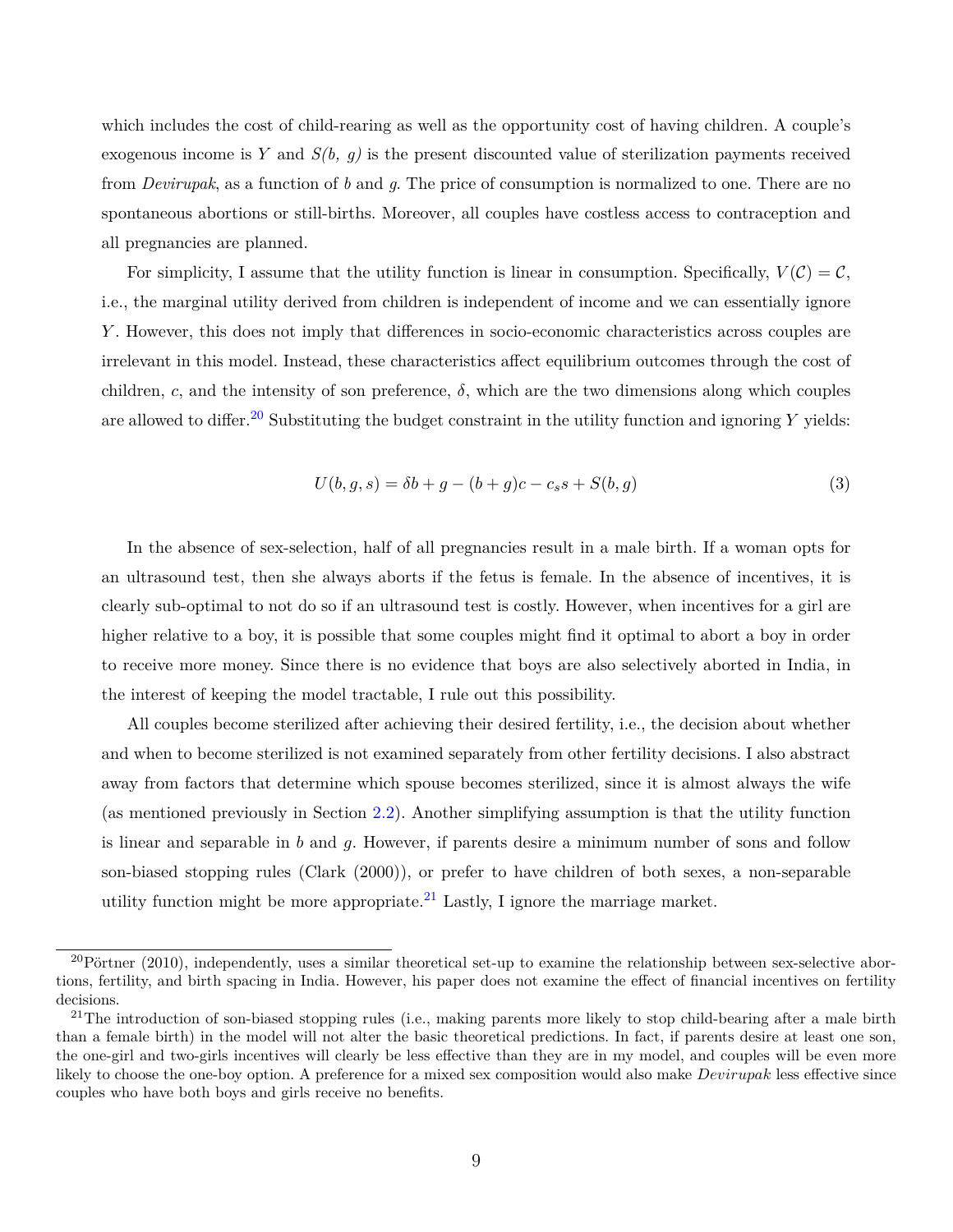The underlying reasons behind son preference could be many. Previous literature has explored a wide range of factors such as religion, poverty, rigidly patrilineal kinship systems, absence of institu-tional old-age support, soil texture, and dowry payments, that might make sons more desirable.<sup>[22](#page-12-0)</sup> This disparity in desirability manifests itself not just as prenatal sex-selection, but also through postnatal discrimination against daughters in the provision of care and resources [\(Jayachandran and Kuziemko](#page-38-11) [\(2011\)](#page-38-11)). Recently, [Bharadwaj and Nelson](#page-36-7) [\(2012\)](#page-36-7) have shown that Indian parents also practice sexselective discrimination in prenatal investments. This suggests that, contrary to my assumption, at least some couples choose not to abort even if an ultrasound test reveals that the fetus is female. A more realistic, but more complicated, model would allow a couple's choice set to comprise sexdetermination, sex-selective abortion, and discrimination in prenatal and postnatal investments. I ignore these other avenues for expression of son preference and allow parents to either sex-select or not choose sex-determination. Thus, all predictions generated by my model refer to sex ratios *at birth*.

### **3.2 Equilibrium in the absence of PSDT and financial incentives**

Suppose a woman can become pregnant at most twice. This is essentially a simplifying assumption since *Devirupak* does not provide incentives to couples who have more than two children. When PSDT is unavailable and there are no incentives, a couple's decision about how many children to have depends only on their son preference, *δ*, and the cost of children, *c*.

<span id="page-12-1"></span>**Proposition 1.** *In the absence of both PSDT and financial incentives, fertility increases in the intensity of son preference and decreases in the cost of children.*

Proposition [1](#page-12-1) is illustrated in Figure [VI.](#page-61-0) Couples for whom children are "not costly" (i.e.,  $c \leq 1$ ), have two births. Among the rest, those with a strong enough son preference have two children, while the remainder forgo having children altogether. In this scenario, couples cannot guarantee a son through sex-selection. As a result, while deciding to become pregnant, they compare the "risk" of a daughter with the potential "benefit" from a son. They become pregnant only if daughters are not too costly or sons are valuable enough. Note that in this case the sex ratio at birth in the population is balanced,  $23$ i.e., son preference manifests itself in terms of fertility in the absence of PSDT.

Proposition [1](#page-12-1) is also informative about the heterogeneity in fertility across socio-economic groups

<span id="page-12-0"></span><sup>22</sup>[Bardhan](#page-36-8) [\(1974\)](#page-36-8), [Boserup](#page-36-9) [\(1970\)](#page-36-9), [Bhaskar and Gupta](#page-36-10) [\(2007\)](#page-36-10), [Carranza](#page-36-11) [\(2012\)](#page-36-11), [Das Gupta and Shuzhuo](#page-37-13) [\(1999\)](#page-37-13), [Das Gupta](#page-37-14) [\(2010\)](#page-37-14), [Dyson and Moore](#page-37-15) [\(1983\)](#page-37-15), [Rahman and Rao](#page-39-6) [\(2004\)](#page-39-6).

<span id="page-12-2"></span><sup>&</sup>lt;sup>23</sup>This is true even if parents follow son-biased stopping rules. In fact, son-biased stopping rules, by themselves, do not imply male-biased sex ratios if parents are homogeneous in the probability of having a boy [\(Yamaguchi](#page-39-7) [\(1989\)](#page-39-7), [Goodman](#page-38-12) [\(1961\)](#page-38-12)). Girls might, however, still be at a relative disadvantage (despite no discrimination in care) because they will, on average, have more siblings [\(Jensen](#page-38-13) [\(2005\)](#page-38-13)). Moreover, postnatal discrimination in care might skew the child sex ratio further.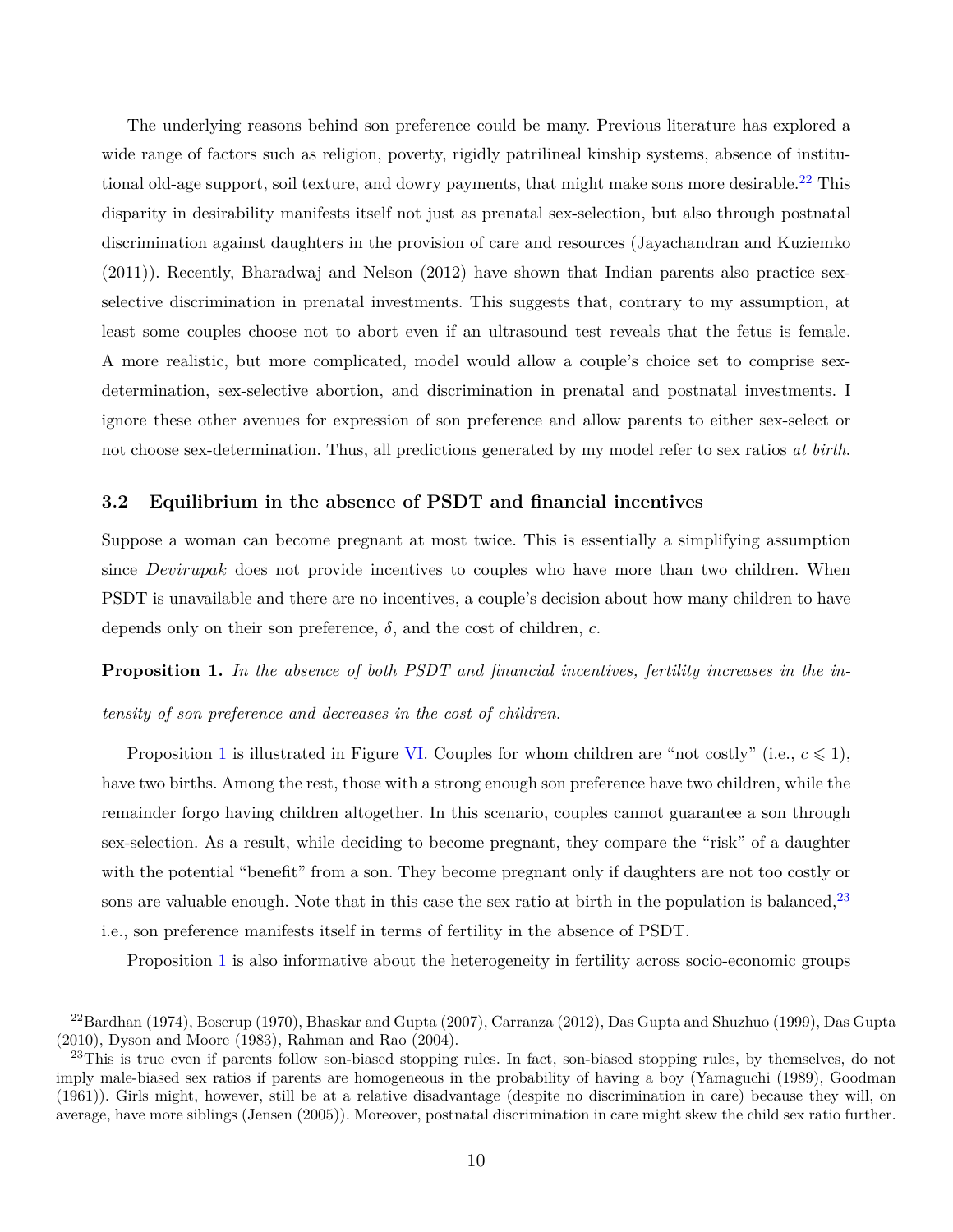in the absence of PSDT. If the opportunity cost of child-bearing is lower for less educated women, e.g., due to low potential benefits from labor force participation, Proposition [1](#page-12-1) suggests that they will have higher fertility compared to more educated women with the same degree of son preference. Although the marginal utility of children does not vary by income in this model, one way to understand how outcomes might differ for couples with different incomes in reality is the following. Instead of normalizing the marginal utility of a girl to one, we can modify the utility function as  $U(b, g, s)$  $\delta A b + A g - c(b + g) - c_s + S(b, g)$ , where  $A > 0$ . If income affects parents' marginal utility of children (e.g., poorer parents may be more dependent on children for old-age support or remittances; families with agricultural land might value children more for farm labor), it will be translated into a higher *A*. In terms of Figure [VI,](#page-61-0) this will shift the line corresponding to 2*c* − 1 downwards, and the threshold corresponding to  $c = 1$  to the right, thereby increasing the area with two births, i.e., couples with higher marginal utility of children will have higher fertility, given *δ* and *c*.

#### **3.3 Equilibrium with PSDT and no financial incentives**

Availability of PSDT expands the choice set of couples. In the absence of PSDT, a pregnancy necessarily implies birth and the choice is between a birth or no birth; this is not the case anymore. Now a couple has three choices at each decision node: (a) no pregnancy, (b) pregnancy with an ultrasound test (*US*), or (c) pregnancy without an ultrasound test. If (b) is chosen, either a male birth or an abortion (if the fetus is a girl) take place with equal probability. Along with son preference and the cost of children, the equilibrium outcomes now also depend on the cost of sex-selection. I define  $c'_{s} = 2c_{s}$ .

<span id="page-13-0"></span>**Proposition 2.** *In the absence of financial incentives, the introduction of PSDT increases the sex*

*ratio at birth, but the effect on fertility is ambiguous.*

Proposition [2](#page-13-0) is illustrated in Figure [VII.](#page-61-0) Two types of couples are affected by the availability of PSDT. Before, some high son preference couples would have had two children in an attempt to have sons, despite a high cost of children (Type 1). PSDT allows them to perfectly avoid giving birth to "unwanted" daughters. Thus, fertility declines and the proportion of sons rises (and is equal to 1) for these couples. There is also a second type (Type 2) of couples who would have opted for no births when they could not sex-select. These "intermediate  $\delta$  - high *c*" couples will now find pregnancies with ultrasound tests optimal. Both fertility and the number of sons increase for these couples. The sex ratio at birth increases for the population as a whole because Type 1 couples have fewer daughters and Type 2 couples have more sons. Thus, this simple framework shows that the availability of PSDT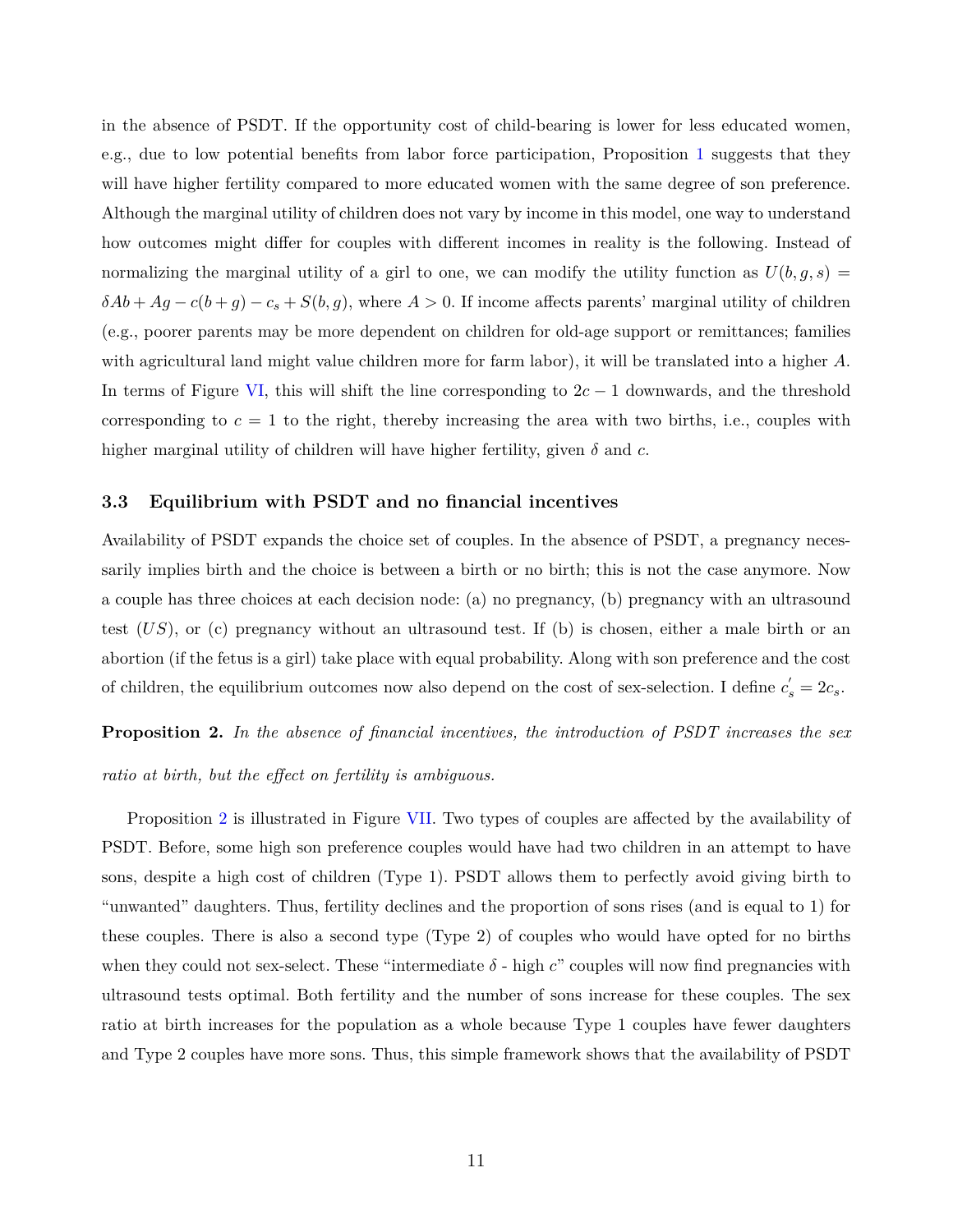unambiguously leads to a higher sex ratio at birth, but fertility may increase or decrease. $^{24}$  $^{24}$  $^{24}$ 

Additionally, I can examine the effect of changes in the cost of sex-selection using this set-up. An increase in the cost of sex-selection, *cs*, e.g., through stricter enforcement of PCPNDT laws, shifts the  $1 + c'_s$  line to the right and the  $c + c'_s$  line upwards in Figure [VII.](#page-61-0) As a result, fewer couples sex-select and the sex ratio at birth decreases. The opposite happens when it becomes cheaper to sex-select.

Since PSDT was widely available in India much before 2002 [\(Bhalotra and Cochrane](#page-36-0) [\(2010\)](#page-36-0)), I expect couples with a stronger son preference and a higher cost of children to have more male-biased sex ratios even before *Devirupak*. I test this prediction in Section [4.2](#page-21-0) by examining heterogeneity in the composition of children before 2002 across various socio-economic groups.

#### **3.4 Effects of financial incentives when PSDT is available**

For simplicity, assume that *Devirupak* provides monthly benefits for only one child – Rs. 500 for a girl and Rs. 200 for a boy – for a period of 20 years, conditional on no second births. Thus, in my model, "treatment" is limited to couples who are either childless or have one child when the scheme is announced.[25](#page-14-1) Along with son preference and the cost parameters, the equilibrium outcomes now also depend on the size of incentives,  $S(b, g)$ . I start by examining the effect of these incentives on couples who have one child when the scheme is announced.

### <span id="page-14-2"></span>**Proposition 3.** *(Couples who have one child when the scheme is announced)*

- *(a) The introduction of incentives makes these couples less likely to have a second birth.*
- *(b) Those who stop child-bearing have a weaker son preference than those who become pregnant again.*
- *(c) Second births are more likely to be male.*

The intuition behind Proposition [3](#page-14-2) is as follows. In the absence of incentives, all one-child couples would have chosen a second pregnancy (some with *US* and others without *US*). This is because (i) utility is linear in the number of children, and (ii) these couples are *not* "high  $c$  - low  $\delta$ " types (who never become pregnant) since they already have a child. Introduction of one-child incentives makes it optimal for some of these couples to not become pregnant again, resulting in 3(*a*). Larger incentives for

<span id="page-14-0"></span> $^{24}$ [Kim](#page-38-14) [\(2005\)](#page-38-14) derives a similar result. However, his argument relies on the relative effect of PSDT availability on nonselective abortions, selective abortions, and births without detection. In his model, fertility rises if more selective abortions are performed at the expense of non-selective abortions. On the other hand, if more women have selective abortions instead of births without detection, fertility falls.

<span id="page-14-1"></span><sup>25</sup>In reality, *Devirupak* also provides Rs. 200 per month to couples who have two girls (and no boys). The theoretical framework excludes them from the treatment group for computational ease.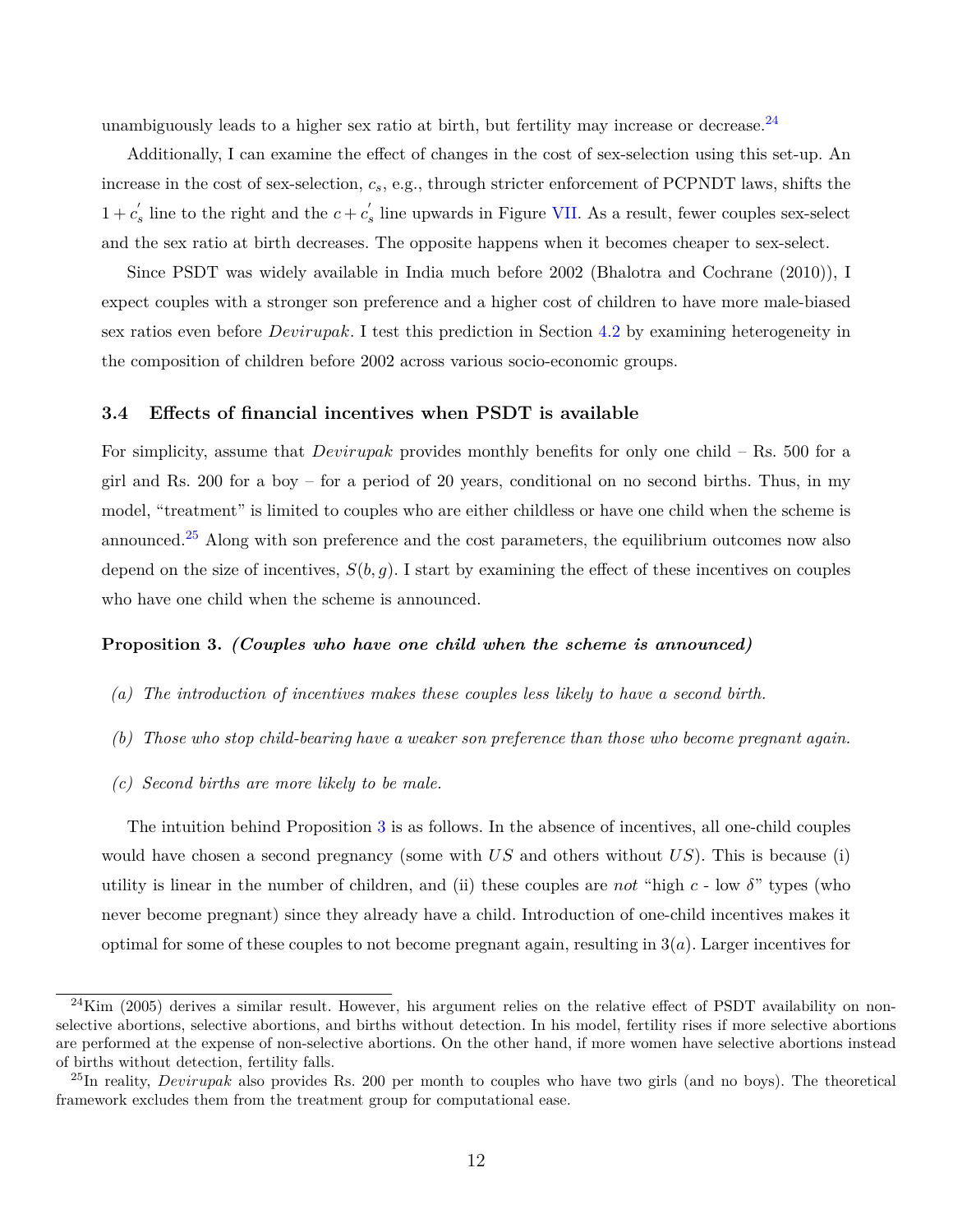one child or a higher utility from incentives (if couples varied in terms of marginal utility of income) will decrease the likelihood of a second pregnancy even more.

Moreover, ultrasound test is now more likely to be used for the second pregnancy for two reasons. First, there is selection into second pregnancy by relatively high son preference couples (from 3(*b*)), who are more likely to use ultrasound tests even in the absence of incentives. Second, the one-child incentives reduce the effective cost of selection for second pregnancies. If a couple finds out that the second child is a girl and aborts, they still receive Rs. 200 or Rs. 500 through *Devirupak*. Otherwise, they are guaranteed a boy who is more valuable for them than couples who stop at one child.

This increased use of ultrasound tests for second pregnancies underlies 3(*c*) and also contributes towards fewer second births in 3(*a*). The increase in the sex ratio at second birth is larger for a lower cost of sex-selection, relative to the size of incentives. Ultrasound tests and abortions are relatively cheap in India and each costs around Rs. 500-Rs. 1,000 (\$10-\$20) [\(Arnold et al.](#page-36-12) [\(2002\)](#page-36-12)). Thus,  $c'_{s}$ (about Rs. 3,000 or \$60) is substantially smaller than the incentive amounts.<sup>[26](#page-15-0)</sup> In reality, one-girl couples also receive Rs. 200 if they have a second girl. This increases their utility from choosing the *no US* option and may lead to a smaller decrease in the likelihood of another birth and a smaller increase in the probability of next birth being male, relative to one-boy couples.

**Differential effect on one-boy and one-girl couples.** In Proposition [3,](#page-14-2) the direction of effects is the same for all one-child couples, irrespective of the sex of the first child, but the magnitudes might differ. The incentive amount to stop child-bearing is larger for one-girl couples. If the society mainly comprises couples who never choose *US*, one-girl couples may be more likely to not have a second child as compared to one-boy couples. In Figure [B.3](#page-46-0) they are represented by the 'striped' area. These couples were following a *no US* strategy before the scheme and are, thus, equally likely to have a boy or a girl at the start of the scheme. They stop child-bearing if they have a girl but not if they have a boy. This increases the proportion of one-girl couples more than the proportion of one-boy couples. In other words, the likelihood of a second birth decreases more for one-girl couples. However, Proposition [2](#page-13-0) and Figure [VII](#page-61-0) imply that while one-girl couples must necessarily be those who were following the *no US* strategy, one-boy couples also include those who were following the *US* strategy before *Devirupak*. These couples selected the sex of their first birth and only the one-boy incentives are relevant for them. The 'black' area in Figure [B.3](#page-46-0) represents one-boy couples who were sex-selecting before the scheme and stop child-bearing due to the Rs. 200 incentive, thereby contributing towards an increase in the proportion of one-boy couples. 'Grey' couples stop irrespective of the sex of their first child. If the distribution of c and  $\delta$  is such that the (mass in) 'black' area is larger than the (mass

<span id="page-15-0"></span> $^{26}$ In terms of Figures [B.1](#page-43-0) and [B.2,](#page-45-0) this means that we are more likely to be in Case 1.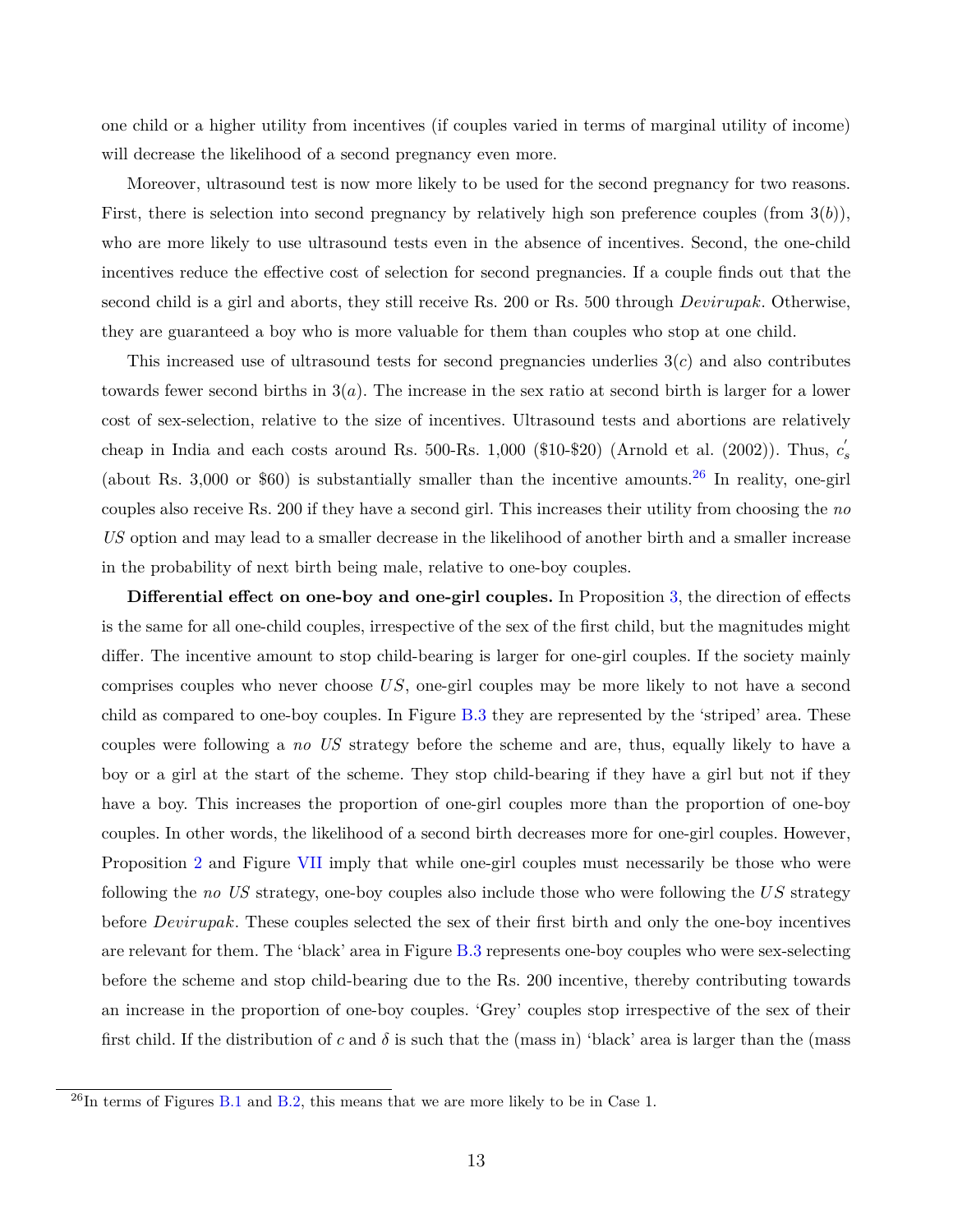in) 'striped' area, then more couples stop after one boy than after one girl. Note that, if at least some people select at first birth, then there will be more one-boy couples than one-girl couples to begin with. Additionally, even in the absence of incentives, one-boy couples are less likely to have a second birth and their second child is more likely to be a boy because more of them choose *US* than one-girl couples. But after the scheme, a denser 'black' area implies that the likelihood of a second birth will decrease *more* for one-boy couples.<sup>[27](#page-16-0)</sup>

Similarly, under certain conditions, the likelihood that the second birth is male may increase more for one-girl couples. The 'black', 'grey', and 'patterned' regions in Figure [B.4](#page-46-0) indicate couples who change their strategy for the second pregnancy after *Devirupak*. 'Patterned' couples switch to *US* irrespective of their first child's sex. However, 'grey' ('black') couples switch only if they have a girl (boy). Since all three groups were not sex-selecting before *Devirupak*, they are equally likely to have a boy or a girl at the start of the scheme. Therefore, the relative magnitude of the effect on the sex of second birth depends on the relative valuation of Rs. 200 versus Rs. 500 and the distribution of *δ* and *c*.

So far, apart from the incentive for one-girl couples to have a second girl which has been ignored in the model, the theoretical predictions do not imply more female births. Any positive effect on female births is likely to come from couples who were childless in 2002. Within this group, it is important to distinguish childless couples who were following the *US* strategy and had aborted their first girl from those who had not begun child-bearing by 2002, e.g., due to marriage after 2002. In the absence of incentives, the former group would have aborted again if the second pregnancy was female, but now some of them might find it optimal to choose *no US*. For this group, the likelihood of remaining childless decreases and their first-born is more likely to be a girl.

#### <span id="page-16-1"></span>**Proposition 4.** *Childless women who previously had one abortion are more likely to give birth and*

#### *this child is more likely to be a girl.*

The above effect is driven by 'intermediate- $\delta$ ' couples for whom the cost of children is high relative to the cost of sex-selection (which is why they were selecting before), however, the Rs. 500 incentive is large enough to overcome the cost of a potential girl. Proposition [4](#page-16-1) rests on the fact that these women

<span id="page-16-0"></span> $^{27}$ In my model, couples either always sex-select or never sex-select in the absence of incentives. In reality, there is evidence that first births in India are not selected, while higher parity births are. This could reflect a preference for having children of both sexes or a lack of aversion for at most x daughters, both of which imply that couples start selecting from  $x + 1$  parity onwards. For simplicity, my model ignores both the choice of parity at which to start selecting and an active pursuit of mixed families. However, allowing couples to desire at least one son and at most one daughter, for example, would still imply that one-boy families are more likely to stop, as long as the Rs 500 incentive does not sufficiently compensate for the "lost" son, i.e., the possibility of one-boy couples being more likely to stop child-bearing than one-girl couples is true more generally and does not require sex-selection at first birth in the real world.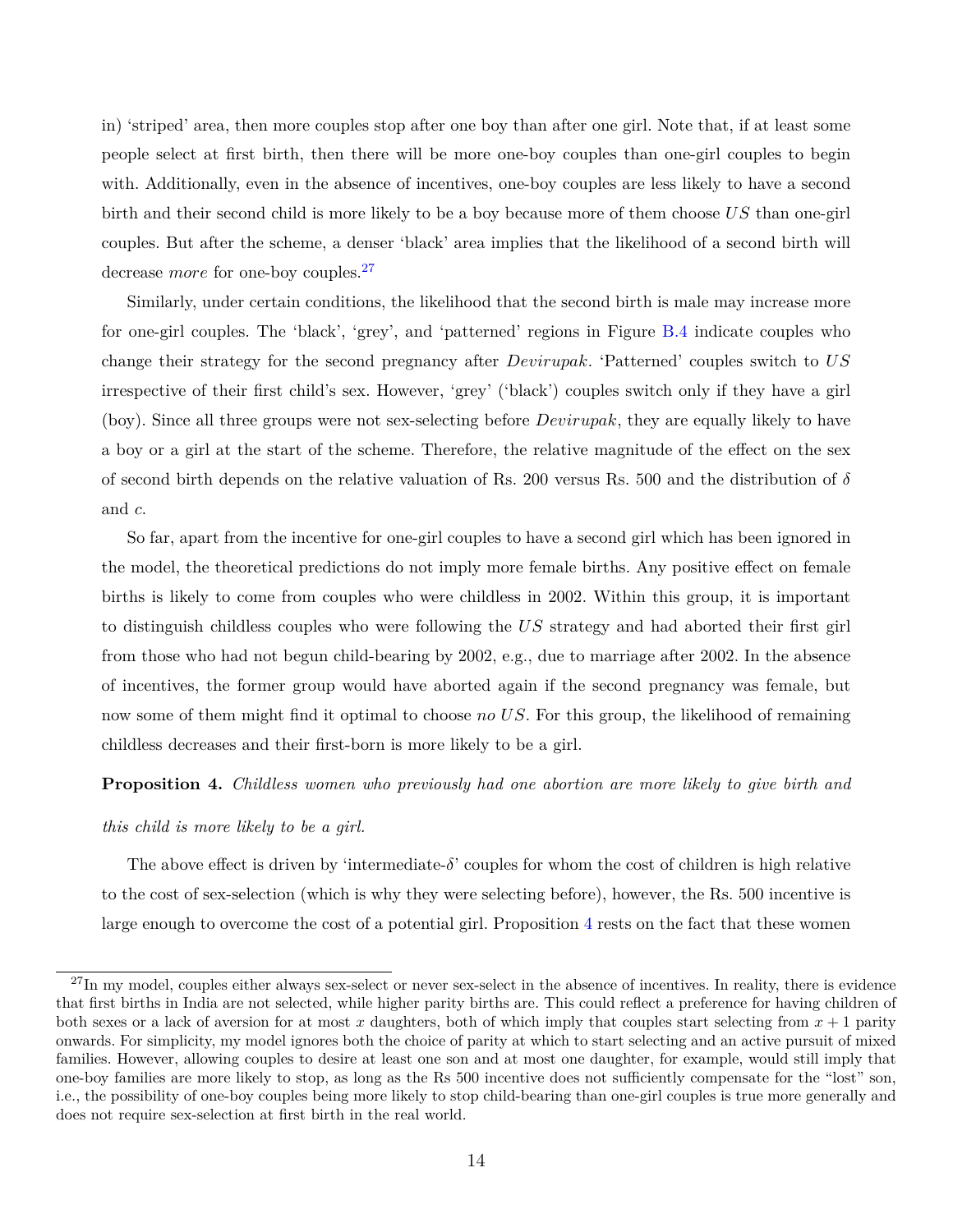have only one more chance to become pregnant since I limit the maximum number of pregnancies to two. In terms of testable predictions, this group can be thought of as women approaching the end of their fertile years.

Next I determine the effect of incentives on **couples who begin child-bearing after** *Devirupak* by solving for their optimal strategies through an exercise similar to the proof of Proposition [2,](#page-13-0) but with incentives.<sup>[28](#page-17-1)</sup> The intuitive predictions for these couples are straightforward. For given cost parameters, high-*δ* couples find it optimal to have just one child with sex-selection, whereas low-*δ* couples have one child without sex-selection. For a given degree of son preference, the incentives will reduce fertility more for couples with a higher cost of children. Overall, fertility decreases and the proportion of onechild families increases among these couples, but the effect on the sex ratio at first birth is ambiguous and depends on the distribution of *c* and *δ*.

The theoretical framework presented in this section clearly shows that *Devirupak* should decrease fertility in Haryana, irrespective of the composition of a couple's children in 2002. However, the effect on the sex ratio might not be as intended by the policymakers. The sex ratio will decrease only if a significant number of couples (a) have one girl in 2002 and stop child-bearing, or (b) decrease the use of sex-selection for their first and/or second pregnancies after 2002, and then stop child-bearing.

To summarize, my model yields the following predictions that I test in the next part of the paper:

- <span id="page-17-2"></span>1. High son preference and high cost of children couples have higher sex ratios before *Devirupak*.
- <span id="page-17-3"></span>2. *Devirupak* reduces the probability of a second birth for couples who had one child in 2002.
- <span id="page-17-4"></span>3. Second births are more likely to be male for couples who had one child in 2002.
- 4. Childless women approaching the end of their fertile years are more likely to give birth and this child is more likely to be a girl.

### <span id="page-17-0"></span>**4 Data**

I use three rounds of the National Family Health Survey of India (NFHS-1, 2, 3) and one round of the District-Level Household Survey of India (DLHS-2) in this paper. These are nationwide, repeated cross-sectional surveys, representative at the state-level. The NFHS rounds were conducted in 1992- 93, 1998-99, and 2005-06 while DLHS-2 took place in 2002-04. These surveys report complete birth histories for all interviewed women, including the month and the year of birth, birth order, mother's age at birth, and the age at death for deceased children. They also report contraceptive use, including

<span id="page-17-1"></span><sup>&</sup>lt;sup>28</sup>Due to its computational complexity, this proof is omitted from the paper, but is available upon request.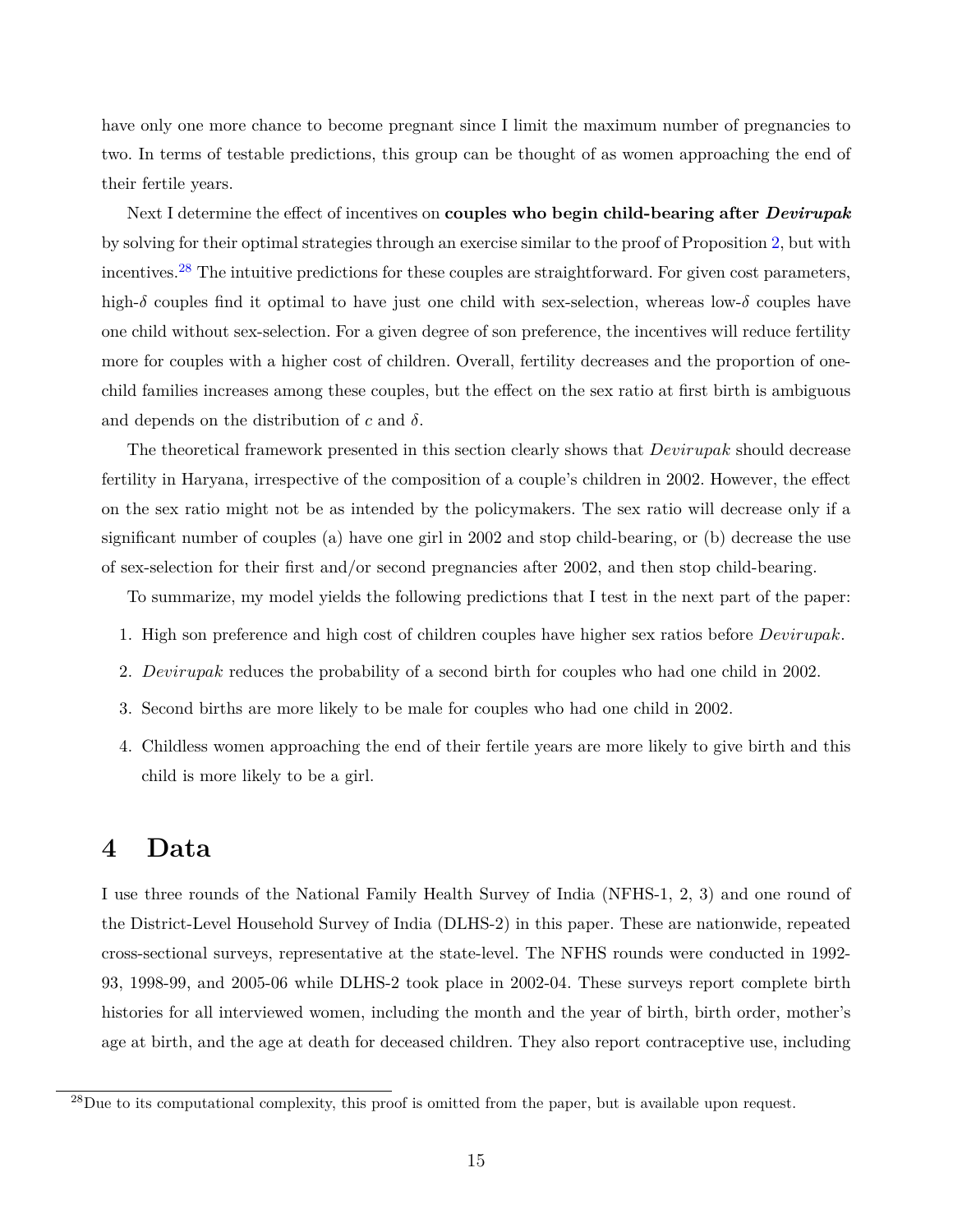the year and the month of sterilization, if applicable. I combine the retrospective birth histories from these four cross-sections to construct an unbalanced woman-year panel for the period 1976 - 2005.<sup>[29](#page-18-0)</sup> A woman enters the panel in her year of first marriage<sup>[30](#page-18-1)</sup> and exits in her year of survey.

### **Control States**

Since *Devirupak* was implemented at the same time throughout Haryana, I cannot use within-state geographical variation in my empirical strategy. Instead, I include other northern and north-western Indian states in my sample to control for all time-invariant state-specific factors that may affect the outcome variables. Indian states exhibit substantial heterogeneity in cultural, social, and economic factors that are considered important determinants of fertility and sex-selection decisions. These include potentially intertwined characteristics such as son preference, kinship structures, female autonomy, marriage customs, and cropping patterns.<sup>[31](#page-18-2)</sup> Since many of these variables are either unobservable or do not have credible proxies, I restrict my control group to states that are similar to Haryana in these respects.

As the left panel of Figure [VIII](#page-62-0) shows, states from north and north-west India are systematically different from rest of the country in terms of child sex ratios. This persistent regional divide has been documented in the Indian Census reports, with mentions of son preference and female infanticide in Punjab<sup>[32](#page-18-3)</sup> and Rajasthan appearing as early as the 1881 Census. Therefore, I restrict my control group to the following seven (nine) states - Punjab, Rajasthan, Himachal Pradesh, Delhi, Gujarat, Uttar Pradesh (inclusive of Uttarakhand) and Madhya Pradesh (inclusive of Chhattisgarh).[33](#page-18-4) With the exception of Jammu and Kashmir, for which data is not consistently available, my sample states cover all of north and north-west India (right panel of Figure [VIII\)](#page-62-0). A similar strategy has been adopted by previous literature that examines the impact of policies concerned with sex-imbalances (e.g., [Stopnitzky](#page-39-3) [\(2012\)](#page-39-3)). As Figure [IX](#page-63-0) shows, the average child sex ratio for the control group of states followed a similar trend as Haryana in the three decades before *Devirupak*'s implementation. Later, in Appendix [C,](#page-47-0) I test the robustness of my findings by excluding one control state at a time and by using the synthetic control method.

<span id="page-18-0"></span><sup>&</sup>lt;sup>29</sup>It is reasonable to pool DLHS and NFHS data since they have a similar survey context in terms of selection of respondents, modes of interviewing, and the exact questions asked. However, sample sizes are much larger for DLHS since it is also representative at the district level. As shown in Section [C,](#page-47-0) my results do not change if only one of these datasets is used. <sup>30</sup>For consistency across rounds, I define the year of marriage as the year of consummation.

<span id="page-18-2"></span><span id="page-18-1"></span><sup>31</sup>[Bardhan](#page-36-8) [\(1974\)](#page-36-8), [Boserup](#page-36-9) [\(1970\)](#page-36-9), [Bhaskar and Gupta](#page-36-10) [\(2007\)](#page-36-10), [Carranza](#page-36-11) [\(2012\)](#page-36-11), [Das Gupta and Shuzhuo](#page-37-13) [\(1999\)](#page-37-13), [Das Gupta](#page-37-14) [\(2010\)](#page-37-14), [Dyson and Moore](#page-37-15) [\(1983\)](#page-37-15), and [Rahman and Rao](#page-39-6) [\(2004\)](#page-39-6).

<span id="page-18-4"></span><span id="page-18-3"></span><sup>32</sup>Haryana was a part of Punjab until 1966.

<sup>&</sup>lt;sup>33</sup>The states of Uttarakhand and Chhattisgarh were carved out of Uttar Pradesh and Madhya Pradesh, respectively, in November 2000.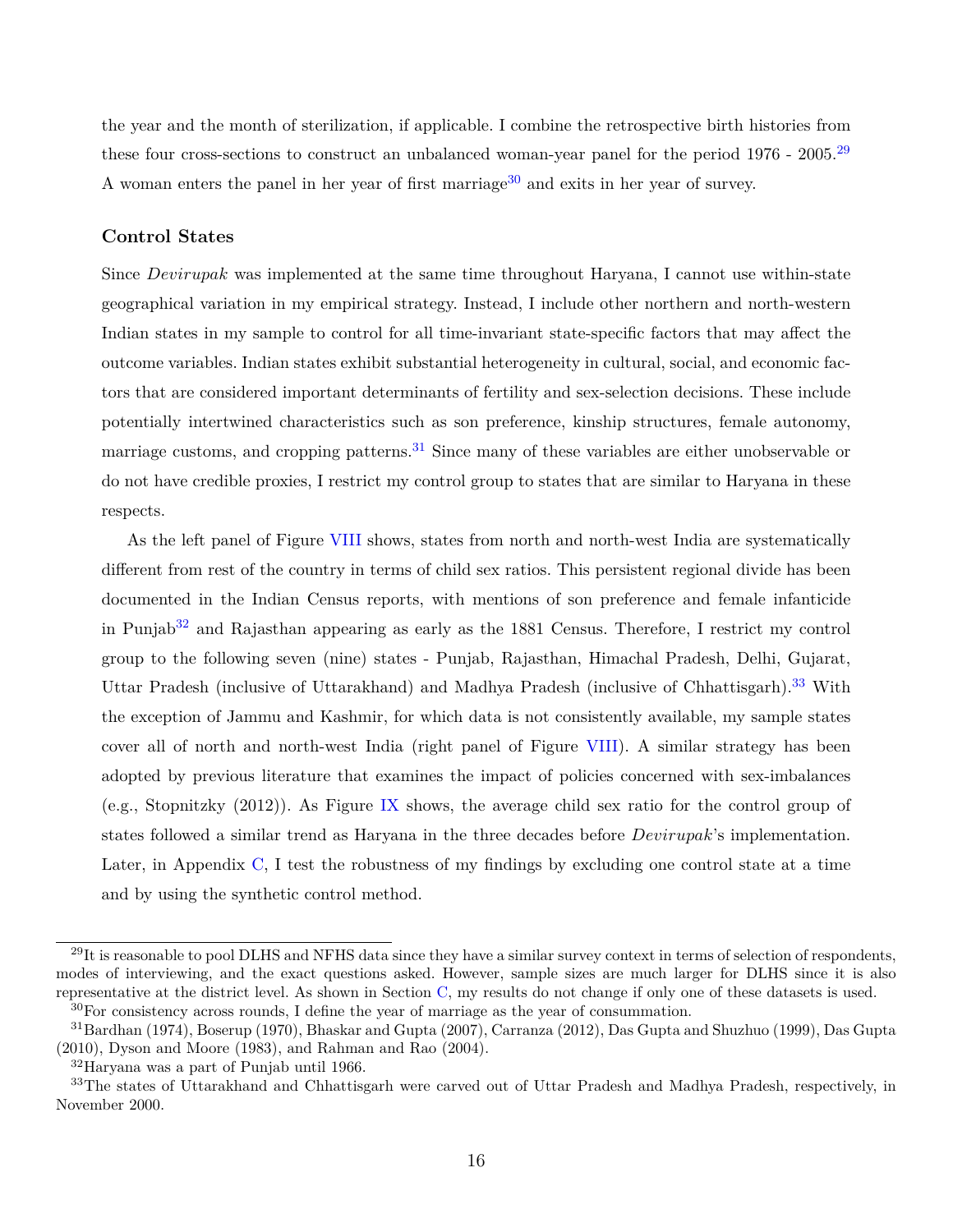### **Sample Period**

Although my sample comprises a large number of pre-*Devirupak* years (1976-2002), the number of post-program years is much smaller in comparison (2003, 2004, 2005). While additional post-years can be useful in capturing the long-term effects of *Devirupak*, I restrict my sample to years before 2006 (i.e., exclude the 2006 observations from NFHS-3) to ensure that my results are not driven by the introduction of a different scheme, *Ladli*, that also seeks to decrease the sex ratio in Haryana.<sup>[34](#page-19-0)</sup> I choose 1976 as the earliest year in my sample because only a few observations are available for prior years and they do not cover all states.

Despite *Ladli*'s introduction on August 20, 2005, I do not exclude births that took place during September-December 2005 from my sample since they were conceived much before its announcement. The only way *Ladli* could have affected fertility or the sex ratios in 2005 is if it decreased the likelihood of conception or caused women who were pregnant on August 20, 2005 to selectively abort during September-December 2005. However, any such forgone conceptions or aborted pregnancies,  $35$  if carried to term, would have resulted in births only next year. Since I exclude 2006 from my sample period, ignoring them is, therefore, not a concern for my empirical strategy (in Section [5\)](#page-22-0). Moreover, since *Ladli* does not seek to reduce fertility, it is not obvious why it would increase sex-selection in the first place.

In addition, I impose the following sample-selection criteria. First, for consistency across rounds, I limit my sample to currently-married women in the  $15-44$  age-group at the time of survey.<sup>[36](#page-19-2)</sup> Second, I exclude women whose first child was born before they were 13 years old and those who have fertility greater than 10 to prevent any composition bias since these mothers are likely to be fundamentally different from rest of the sample. Third, I exclude women who have had twin or multiple births since these births are mostly unplanned and do not reflect parents' fertility preferences. Fourth, I drop

<span id="page-19-0"></span><sup>34</sup>My results remain the same even if I include the 2006 data from NFHS-3. I also have access to the most recent 2007-08 DLHS-3 round, but I do not include it in my main sample for the following reasons. DLHS-3 did not collect birth or survival information for children born before January 1, 2004, making it impossible to know the number of living children in years after 2004 for mothers who started child-bearing before 2004. This information is crucial for my empirical strategy since future fertility and eligibility for *Devirupak*'s incentives are determined by the composition of *surviving* children and not just the number of births. I can, however, include in my sample women who either have zero fertility at the time of the survey, or whose first child was born after January 1, 2004 since their birth histories can be fully retrieved. Still, these women are likely to be, on average, younger and their fertility mechanically lower than that of women surveyed in other rounds. Nevertheless, my results are robust to the inclusion of these DLHS-3 women for whom I have the necessary information.

<span id="page-19-1"></span><sup>&</sup>lt;sup>35</sup>These abortions were most likely first- or second-trimester pregnancies since PSDT is most effective and safest during that period [\(Epner et al.](#page-38-15) [\(1998\)](#page-38-15)).

<span id="page-19-2"></span><sup>36</sup>Survey questionnaires were administered to 13-49-year old ever-married women in NFHS-1, 15-49-year old ever-married women in NFHS-2,3, and 15-44-year old currently-married women in DLHS-2.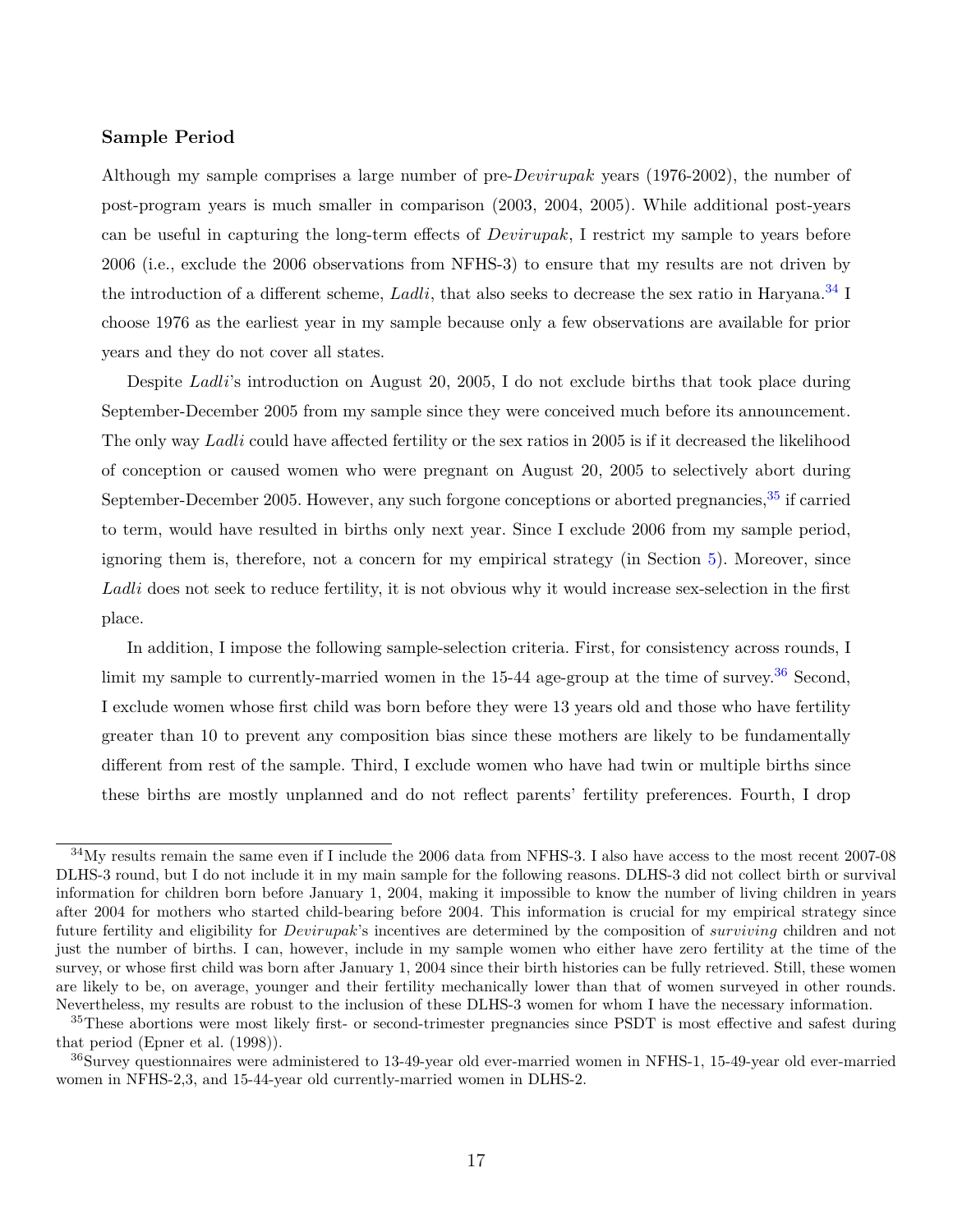women whose husband's age was below 15 or above 80 at the time of survey.<sup>[37](#page-20-0)</sup> Finally, I exclude women who were visiting the household when the survey took place, and were interviewed as a result, since there is no information on their actual state of residence. My final sample comprises 3,726,289 observations for 288,483 mothers with 806,326 births over 30 years.

Lastly, DLHS-2 top-codes the year of sterilization as eight years before the survey for women who had been sterilized for more than eight years at the time of survey. As a result, it will artificially appear that DLHS-2 women became sterilized later than comparable women in other rounds. In specifications where the exact year of sterilization is used, I restrict my sample to women who had been sterilized for less than 8 years at the time of survey to address this issue.

### **4.1 Summary Statistics**

Table [III](#page-51-0) presents the sample means of key variables for which information is available in both NFHS and DLHS, separately for treatment and control states before and after 2002. A comparison of *preprogram* means reveals that women in treatment and control states were similar in terms of their age, husband's age, age at marriage, years of schooling, the likelihood of birth in a year, age at birth, the number of living children, sons and daughters, the probability of having only one child or only two girls, and the self-reported ideal number of children and their sex-composition. However, the likelihood of a birth being male and the rate of sterilization are higher for couples in Haryana even in the absence of *Devirupak*. For both groups, the majority religion is Hinduism, but women in Haryana are more likely to belong to a higher caste. A higher proportion of them resides in rural areas, and within rural families, households in Haryana are less likely to own agricultural land. Based on their household wealth index,  $38$  women in Haryana are richer.

To ensure that my estimates of the effects of *Devirupak* are not confounded by any differences in socio-economic characteristics between the Haryana and non-Haryana samples, I control for variables such as religion, caste, standard of living, years of schooling, and residence in an urban area in my regressions. To take into account state-specific factors, I include state fixed effects and also control for state-specific time trends. In Appendix [C,](#page-47-0) I present results from a number of robustness checks to establish that my findings are not driven by any pre-existing differences in Haryana and the control states. As previously mentioned, I also use the synthetic control method to construct a *synthetic*-Haryana that closely matches Haryana in terms of pre-intervention characteristics relevant for my

<span id="page-20-1"></span><span id="page-20-0"></span><sup>37</sup>My results are similar even if these observations are included.

<sup>&</sup>lt;sup>38</sup>The wealth index is a categorical variable that can take three values: low-, medium-, or high-SLI (standard of living index) based on a household's wealth score. NFHS and DLHS-2 use different methodologies to compute the wealth score. For comparability, I use the DLHS-2 method to compute the wealth score and to define the index for NFHS.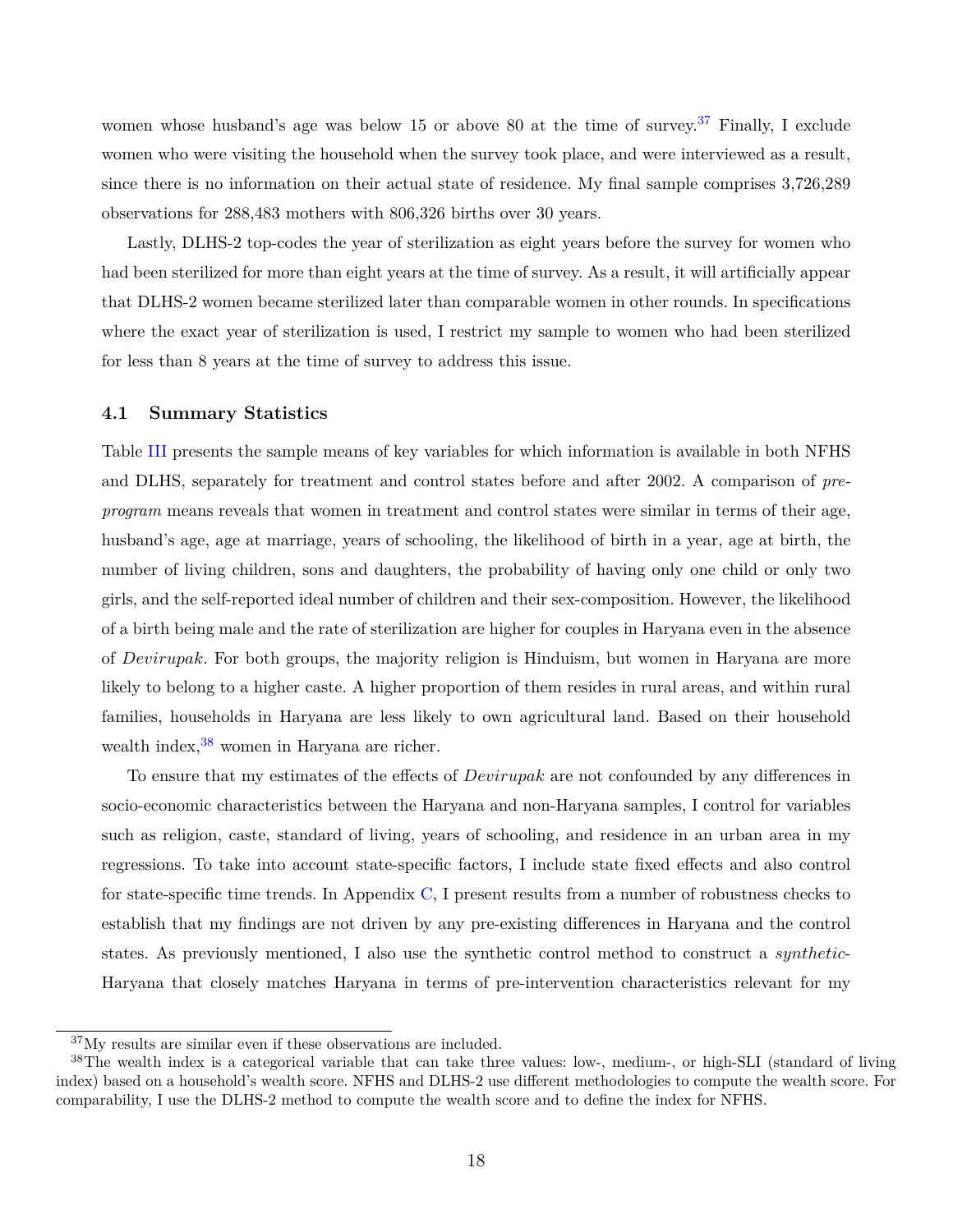outcome variables. Moreover, in some specifications I include woman fixed-effects which control for any time-invariant heterogeneity in factors that might influence the decisions about child-bearing and sex-selection.

### <span id="page-21-0"></span>**4.2 Sex-selection before** *Devirupak*

My model suggests that couples with a stronger preference for sons and a higher cost of children are more likely to sex-select when technology for sex-selection is available. Therefore, I expect these couples to have fewer children and a higher proportion of sons before *Devirupak* (Prediction [1\)](#page-17-2). As an illustrative exercise, I examine the cross-section of women interviewed in 1998-99<sup>[39](#page-21-1)</sup> for NFHS-2 and compare the average proportion of sons and the average number of living children for various socio-economic groups. While it is difficult to *a priori* know which groups have a higher degree of son preference, previous literature<sup>[40](#page-21-2)</sup> suggests that high-caste Hindus, Sikhs, and land-owning families are more likely to, and Muslims are less likely to prefer sons over daughters. In terms of the opportunity cost of children, I expect more educated women from wealthy families in urban areas to have better labor market opportunities, and hence a higher opportunity cost of children. I divide women into overlapping socio-economic groups based on these characteristics and calculate the average number of children and the average proportion of sons for each group.

Table [IV](#page-52-0) lists these groups in decreasing order of the average proportion of sons. A few broad patterns emerge. Women who have more than primary education, who work outside the home and who belong to Sikh, high-caste Hindu, rich, and (agricultural) land-owning households have, on average, a higher proportion of sons and fewer living children than women who work from home, and who belong to poor, low-caste, uneducated, landless, and Muslim families. The highest sex ratios are reported by rural Sikh landowners, rural rich, and relatively educated high-caste Hindu women from wealthy families in urban areas. Similarly, fertility levels are lowest for the same socio-economic groups. This admittedly crude comparison, nevertheless, provides evidence in favor of Prediction [1](#page-17-2) from my model. Moreover, it reveals information about the correlations between socio-economic characteristics and son preference that is useful when I examine the heterogeneous effects of *Devirupak* later.

<span id="page-21-1"></span><sup>39</sup>PSDT was widely available in India by 1998-99 [\(Bhalotra and Cochrane](#page-36-0) [\(2010\)](#page-36-0)).

<span id="page-21-2"></span> $^{40}$ [Tambiah](#page-39-8) [\(1973\)](#page-39-8), [Dickenmann](#page-37-16) [\(1979\)](#page-37-16), [Oldenburg](#page-39-9) [\(1992\)](#page-39-9), [Bhat and Zavier](#page-36-13) [\(2003\)](#page-36-13), [Bhalotra and Cochrane](#page-36-0) [\(2010\)](#page-36-0).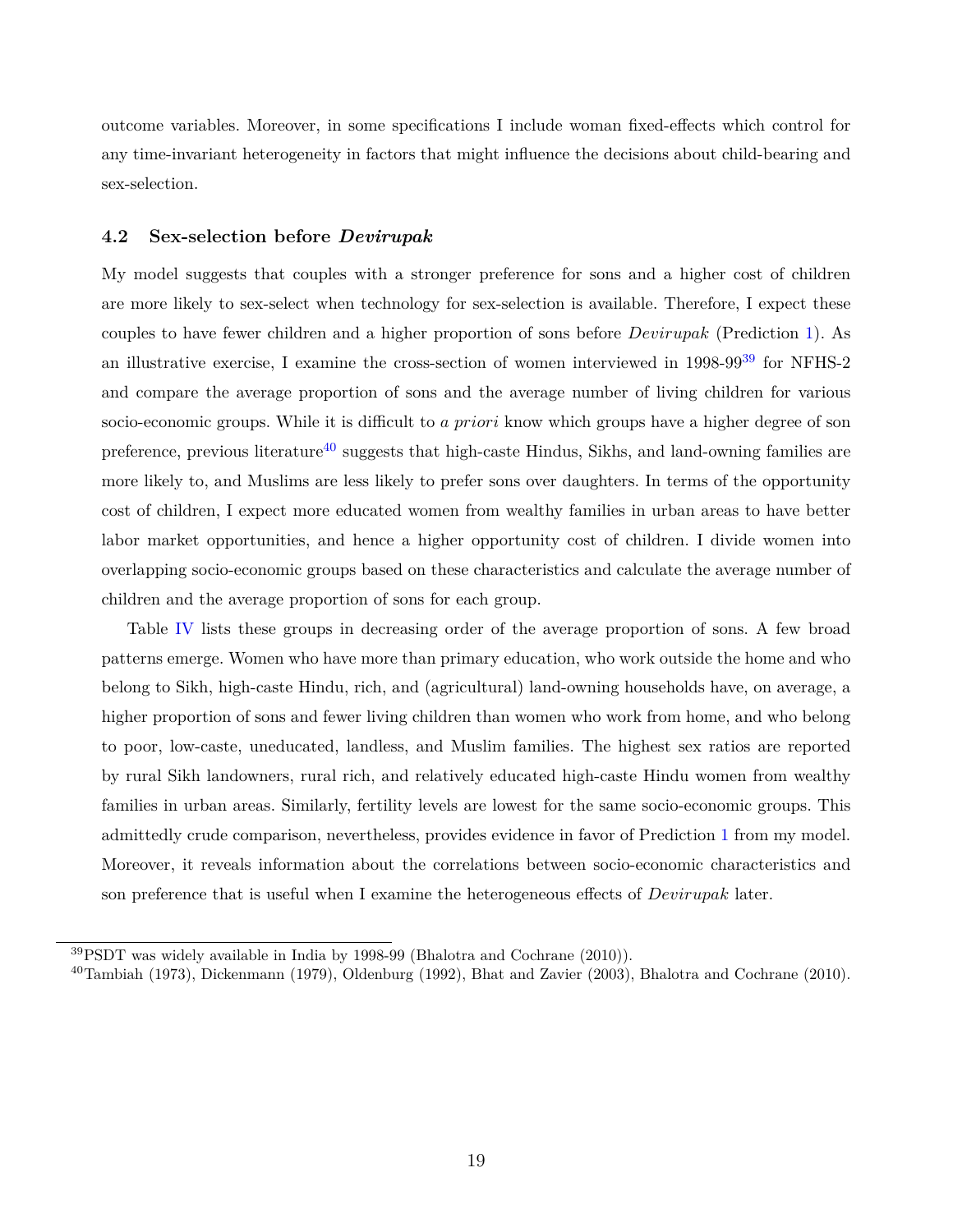### <span id="page-22-0"></span>**5 Empirical Strategy**

The goals of my empirical strategy are to test the predictions generated by the theoretical framework in Section [3](#page-9-0) and to estimate the causal effect of *Devirupak*. I exploit the quasi-experimental nature of *Devirupak*'s implementation to estimate the impact of financial incentives on the number and the sex composition of children, birth spacing, and sterilization take-up. In particular, my identification strategy relies on three sources of variation: the year and the state of program initiation, and differences in future incentives by the composition of pre-existing children (born before *Devirupak* was launched).

Table [II](#page-50-1) describes how *Devirupak*'s monthly incentives vary for couples in Haryana by the composition of their pre-existing children at any point in time. Conditional on sterilization, childless couples receive no money if they remain childless, Rs. 500 (\$10) if they have a daughter, and Rs. 200 (\$4) if they have either a son or two daughters. One-girl couples receive Rs. 500 (\$10) if they stop childbearing and Rs. 200 (\$4) if they have a second girl and then become sterilized. The only way one-boy or two-girl couples can receive benefits is if they do not have any more children. For couples who are at different points in their fertility path in 2002, *Devirupak* can, thus, be considered an exogenous shock that differentially alters their incentives for subsequent births and sex-selection.

My regression analysis is based on two main specifications. First, I use a triple-differences-indifferences (DDD) strategy to estimate *Devirupak*'s effect on the probability of a marginal birth and its sex (conditional on birth). My second specification examines the scheme's effect on the number of living sons and daughters, as well as indicators for specific child compositions (e.g., "only one son") in a differences-in-differences (DD) framework. I also include woman fixed effects in some regressions to control for all time-invariant woman-specific sources of variation in these outcomes. One advantage of using indicators like "only one son" as outcomes (as opposed to separate dummies for birth and child's sex conditional on birth) is that they capture *Devirupak*'s combined effect on fertility and sex-selection since these decisions are jointly made. Taken together, these two specifications capture couples' response to *Devirupak* on both "stock" and "flow" margins of fertility.

Given the incentive structure in Table [II,](#page-50-1) for the DDD specification I assign each woman to one of the following five mutually exclusive groups based on the number and the sex composition of her surviving children in any year: *No living children* (*g* = 1); *One boy only* (*g* = 2); *One girl only*  $(g = 3)$ ; *Two girls only*  $(g = 4)$ ; and *Other compositions*  $(g = 5)$ . The "treatment" groups comprise of  $g = 1, 2, 3, 4$ , while couples in  $g = 5$  were not affected by the scheme. For a woman *i* in state *s* who is of age *a* in year *t* and belongs to group *g* at the end of year  $(t - j)$ , I then estimate the following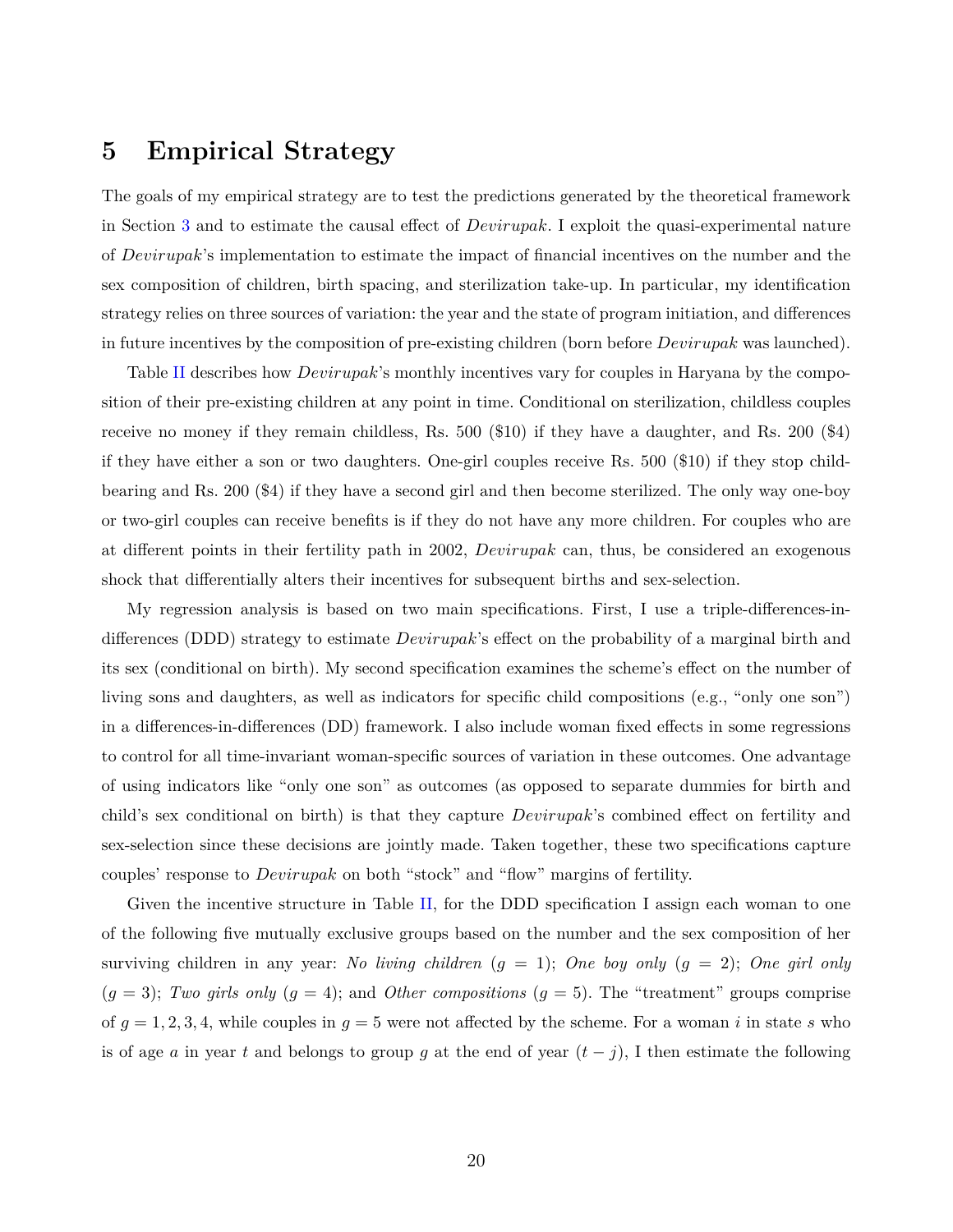equation:

<span id="page-23-1"></span>
$$
Y_{isatg} = \alpha + \sum_{g=1}^{g=4} \beta_g Hry_s * Post_t * 1[Group_{i,t-j} = g] + X_i' \delta + \gamma_{st} + \theta_{sg} + \psi_{ga} + \phi_{gt} + \epsilon_{isatg} \tag{1}
$$

where *Yisatg* are the outcomes of interest, such as an indicator for birth in year *t*; *Hry<sup>s</sup>* is an indicator for residence in Haryana;<sup>[41](#page-23-0)</sup>Post<sub>t</sub> equals 1 if  $t > 2002$ , and 0 otherwise;  $Group_{i,t-j}$  refers to the child composition at the end of period  $(t-j)$ ; and  $X_i$  is a vector that includes woman *i*'s years of schooling, indicators for her religion, caste, residence in an urban area, and the household standard of living. State-year fixed effects (*γst*) provide full non-parametric control for state-specific time effects that are common across groups. Group-age fixed effects  $(\psi_{qa})$  control for age-specific group effects such as the higher likelihood of older women to be in certain groups. Lastly, I also control for state-group effects  $(\theta_{sg})$  and group-year effects  $(\phi_{gt})$ . The coefficients of interest,  $\beta_g$ , measure the effect of *Devirupak* on the outcome of interest for women in group *g* relative to group 5, before and after 2002 in Haryana, relative to other states. These coefficients are identified under the assumption that, in the absence of *Devirupak*, the difference in the outcomes of women in group *g* and group 5 in Haryana would have followed the same trend as this difference in control states. I estimate specification [\(1\)](#page-23-1) separately for  $j = 1, 2$ , and 3 to examine how the effect varies with the length of exposure to the scheme.

The incentive structure of *Devirupak* introduces a *sequence* of treatments as opposed to multiple static treatments. Consequently, conditioning on past fertility can bias the estimates of treatment effect [\(Lechner and Miquel](#page-38-16) [\(2010\)](#page-38-16)). To illustrate, if *Devirupak* causes couples to be more or less likely to select the sex of their first child, then comparing higher birth order outcomes of women whose first child was born before and after *Devirupak* in Haryana will lead to biased estimates. More generally, this problem arises because the variable  $Group_{i,t-j}$  is affected by the scheme when  $t-j > 2002$ . To ensure that my estimates are not biased by this selection that occurs *due to* the treatment itself, I restrict my sample to  $t \le 2002 + j$  while estimating specification [\(1\)](#page-23-1). This guarantees that group affiliation, *Groupi,t*−*<sup>j</sup>* , is always defined using a couple's child composition in a **pre-***Devirupak* year and is free of any change that takes place due to *Devirupak*.

An alternative to the DDD strategy would be to estimate DD specifications similar to [\(1\)](#page-23-1) separately for each group *g*. However, group affiliation is unlikely to be random even before *Devirupak*.

<span id="page-23-0"></span><sup>&</sup>lt;sup>41</sup>Since the survey only provides information about the state of residence at the time of interview, I am assuming that a woman lived in the same state for the entire duration of her marriage. This might seem like an unreasonable assumption, but in practice, inter-state migration in India is low and mostly consists of women relocating as a result of marriage. I would expect migration to be even lower for women who have already given birth to their first child.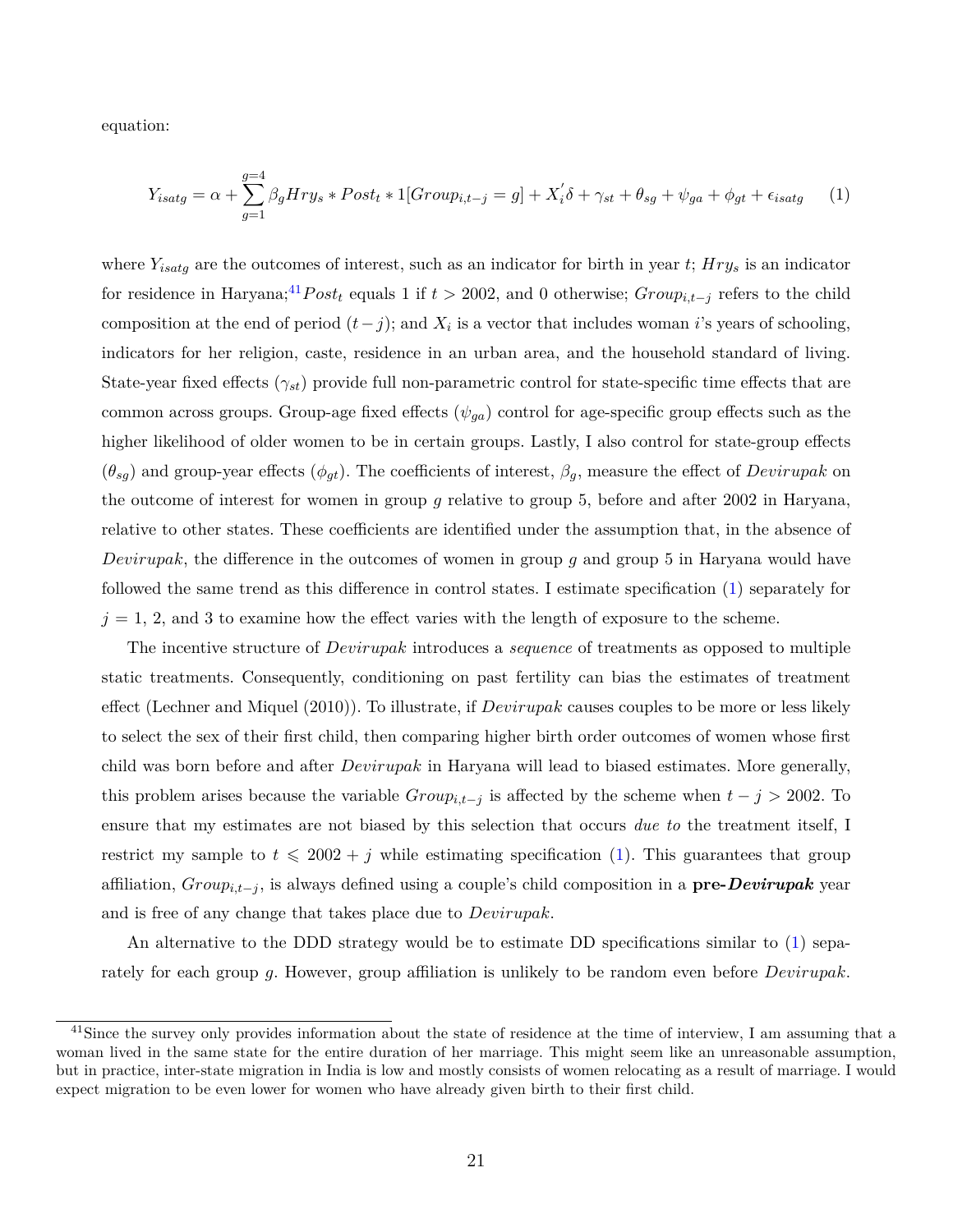Specification [\(1\)](#page-23-1) not only controls for all possible time-invariant group-specific sources of variation but also allows the treatment effect to vary across groups. It also flexibly controls for state-year fixed effects.

To examine if the effects on marginal births identified by specification [\(1\)](#page-23-1) also translate into changes in total fertility, I estimate the following DD specification for a woman *i* in state *s* of age *a* in year *t*:

<span id="page-24-0"></span>
$$
Y_{isat} = \alpha + \beta Hry_s * Post_t + X_i' \delta + \gamma_s + \omega_a + \theta_t + \phi_s * t + \epsilon_{isat}
$$
\n<sup>(2)</sup>

The "stock" outcome variables for this specification are the number of living children, sons, and daughters, as well as indicators for specific child compositions. Equation [\(2\)](#page-24-0) includes fixed effects for state  $(\gamma_s)$ , woman's age  $(\omega_a)$ , year  $(\theta_t)$ , as well as state-specific linear time trends. The remaining variables are defined as earlier. Despite the inclusion of individual-level covariates,  $X_i$ , the independent variables in specification [\(2\)](#page-24-0) do not adequately control for all possible sources of variation in outcomes within a state. In order to deal with potential biases due to these omitted variables, I also estimate a woman fixed effects specification,  $(2')$  $(2')$  that is otherwise similar to  $(2)$ .

<span id="page-24-1"></span>
$$
Y_{isat} = \alpha + \beta Hry_s * Post_t + \pi_i + \omega_a + \theta_t + \phi_s * t + \epsilon_{isat}
$$
\n<sup>(2')</sup>

The woman fixed effects  $(\pi_i)$  control for any time-invariant unobserved heterogeneity in factors that influence the fertility and sex-selection decisions of a woman. The coefficient of interest, *β*, estimates the change in the number of children or the likelihood that a woman reports a particular child composition before and after 2002 in Haryana, relative to control states.

Before I proceed to the results section, a few points must be noted. First, inference is based on cluster-robust standard errors. I employ several different levels of clustering (state, state-year, and state-group) and use the most conservative standard error to determine the significance of my estimated coefficients. Second, although I know the month in which *Devirupak* was introduced (September 2002), I define  $Post<sub>t</sub>$  at the year level as  $t > 2002$ . This is because births that took place during October-December 2002 were conceived before the scheme was initiated and are unlikely to have been affected by it. It is improbable that mothers aborted late-term pregnancies in these months due to the health risks involved. Third, one of the eligibility conditions of *Devirupak* is that neither the husband nor the wife should be an income-tax payer. Unfortunately, my data does not provide information on income, and hence there is no direct way of determining the taxpayer status of a couple. However, the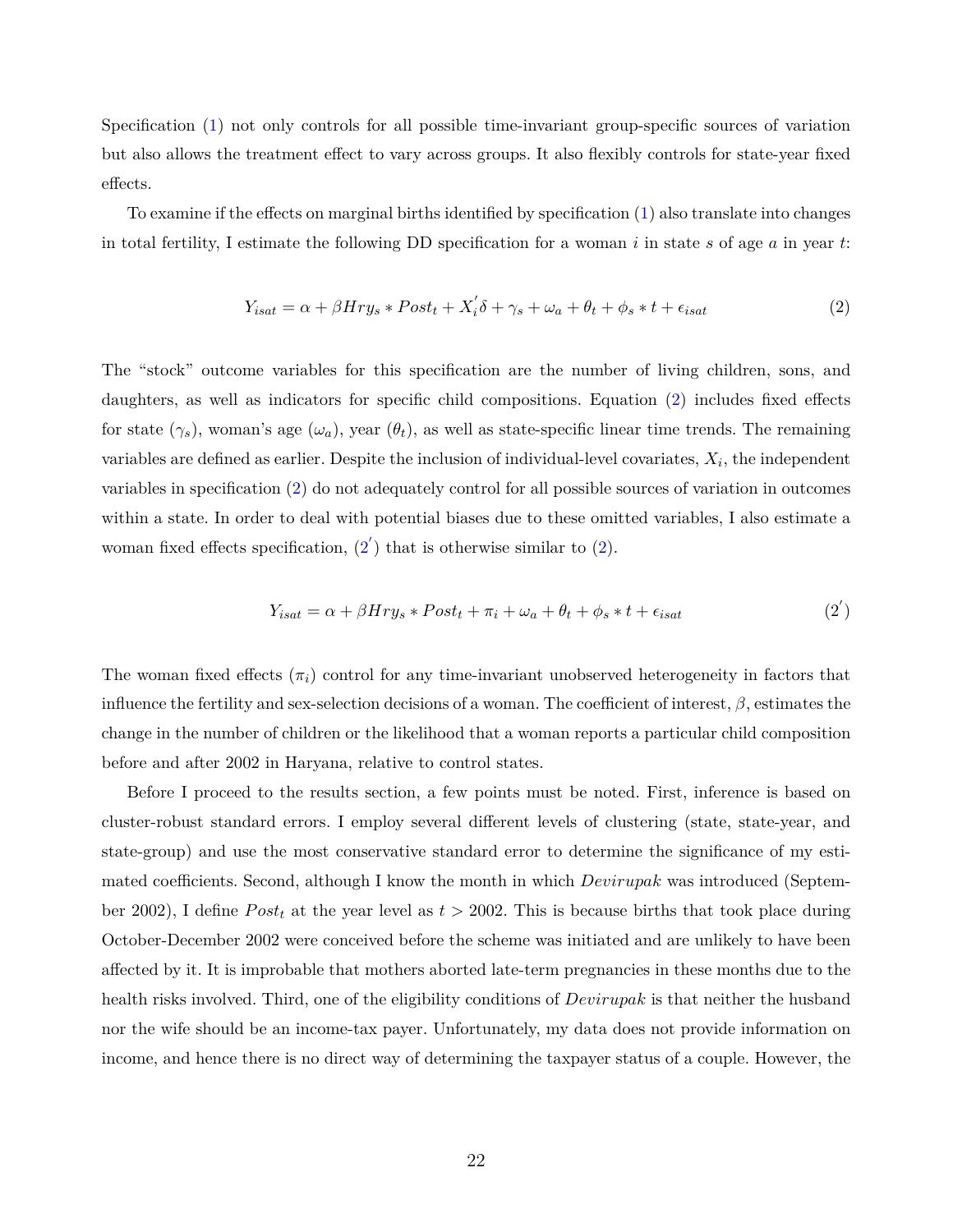number of income-tax payers in India is small due to several exemptions.<sup>[42](#page-25-1)</sup> Moreover, tax evasion is widespread. For these reasons, it is unlikely that the income-tax status of a couple is a strictly enforced or a binding condition for eligibility. Instead, I examine heterogeneity in the effects of *Devirupak* by household wealth in Section [6.4,](#page-31-0) using an index based on asset ownership. Lastly, *Devirupak* also requires that the husband and the wife should be less than 45 and 40 years old, respectively, on the date of sterilization, presumably to target couples who are still in their fertile years. Since more than 80 percent of sterilized couples undergo the operation before the wife is 30 years old, and 93 percent of births in my sample take place before the mother is 31 years old, age is also unlikely to be a binding criterion. In Section [6.4,](#page-31-0) I analyze heterogeneity in the effects by woman's age instead.

### <span id="page-25-0"></span>**6 Results**

I begin by graphically describing the effect of *Devirupak* on the likelihood that a woman reports a particular child composition in a year using an event-study framework. The plotted coefficients in Figure [X](#page-64-0) show the trends in the child composition of married couples in Haryana relative to other states, after controlling for socio-economic characteristics of the woman and fixed effects for state, year, and woman's age.[43](#page-25-2) Since *Devirupak* provides incentives to couples with either one child or two girls, the outcome variables are indicators for these categories.

There are no noticeable trends in the differential likelihood of a particular child composition immediately before 2002. This lack of significant differences in the years prior to *Devirupak* provides an important test for the validity of the identifying assumption; the trends in outcomes across comparison groups evolve smoothly except through the change in incentives in 2002. After 2002 there is an increase in the likelihood that a woman has only one child (boy or girl), but there is no visible change in the two-girls outcome. These trends reflect the combined effect of *Devirupak* on couples who had a child in 2002 as well as those who started child-bearing after 2002. An overlay of the graphs for the one-child outcomes (available upon request) suggests that the likelihood of having only one son has increased more sharply, despite the higher incentive for one-girl couples.

### **6.1 Effects on Marginal Births**

In this section, I test Predictions [2](#page-17-3) and [3](#page-17-4) from my model using specification [\(1\)](#page-23-1). Table [V](#page-53-0) presents estimation results for two outcome variables. In Panel A, the dependent variable is an indicator that

<span id="page-25-2"></span><span id="page-25-1"></span> $42$  According to [Banerjee and Piketty](#page-36-14) [\(2005\)](#page-36-14), incomes below the top one percent are largely exempt from taxation in India. <sup>43</sup>Specifically, Figure [X](#page-64-0) plots the  $\beta_k$  coefficients from the following regression, with 2002 as the omitted year:  $Y_{isat}$  =  $\sum_{k=1976}^{2005} \beta_k Hry_s * \tilde{1}[Year_t = k] + X_i'\delta + \gamma_s + \omega_a + \theta_t + \epsilon_{isat}.$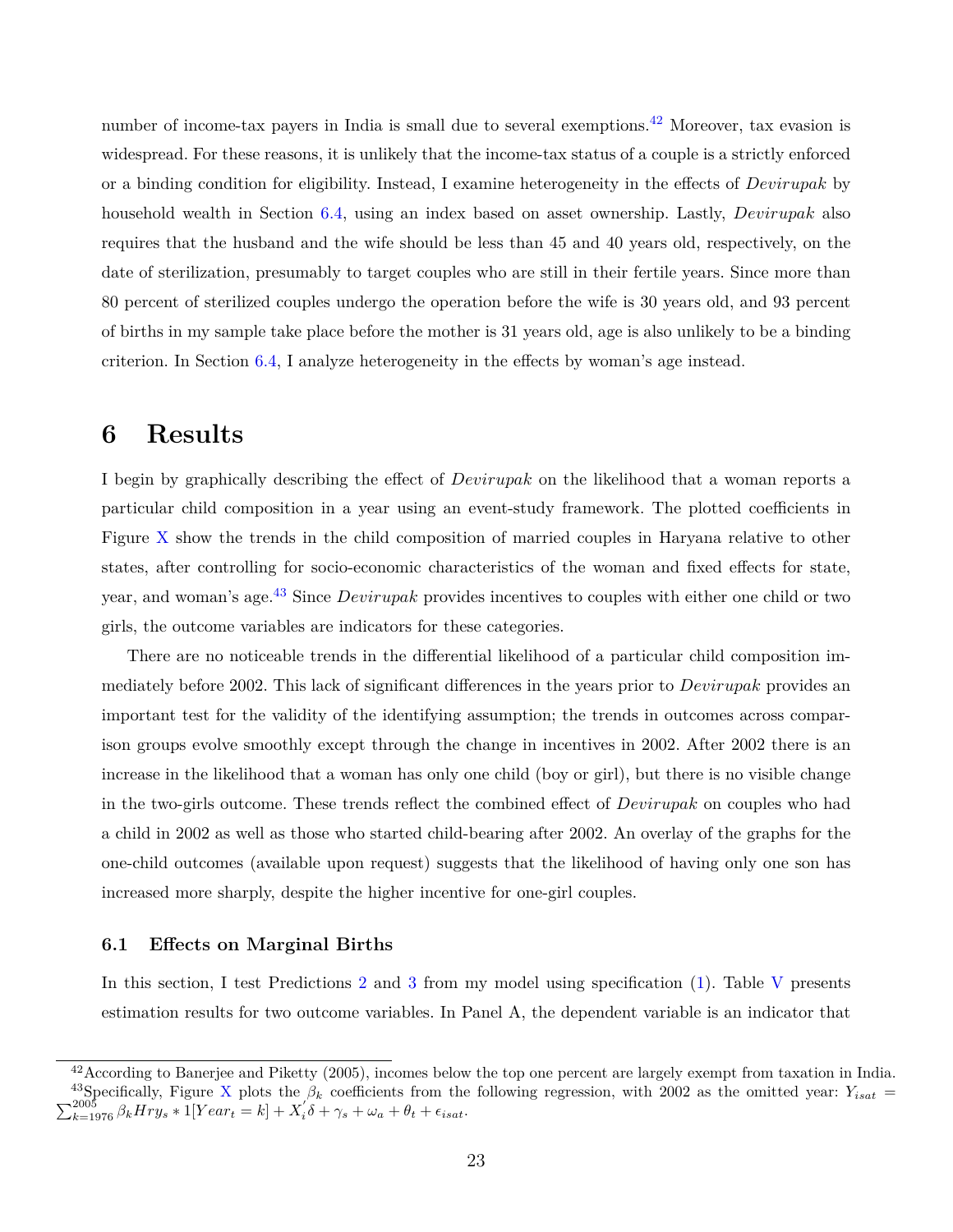equals one if a woman gives birth in a year and zero otherwise. In Panel B, the sample is restricted to years when a birth takes place and the outcome variable is an indicator for the birth being male. The triple-difference estimates in this table compare the change in the probability of a marginal birth (or the likelihood of a marginal birth being male) in year *t*, before and after 2002, in Haryana and non-Haryana, by the composition of children in year  $(t-j)$ . Each column within a panel corresponds to a different specification. In columns (1)-(3), the sample is restricted to  $t \le 2003$  and  $j = 1$ , i.e., the coefficients measure the effect of *Devirupak* in the first year of implementation, conditional on the child composition in year  $(t-1)$  which is pre-determined and not affected by the scheme. In the next three columns, I add one more post year while simultaneously increasing the time lag used to define the past child composition. Restricting the sample to  $t \le 2004$  when  $j = 2$  ensures that the lagged composition remains unaffected by the scheme. Lastly, columns  $(7)-(9)$  use  $j=3$  and the entire sample period.

For each *j*, I present results from three specifications. Columns (1), (4), and (7) include fixed effects for state-year, state-group, and group-year. In columns (3), (6), and (9), I control for additional individual- and household-level covariates as well as fixed effects for group-age. Columns (2), (5), and (8) are, respectively, similar to (3), (6), and (9), except that they include group-specific linear time trends instead of group-year fixed effects.

Prediction [2](#page-17-3) says that couples in Haryana who had one child when *Devirupak* was implemented should be less likely to have subsequent births. The same result is expected to hold for couples with two daughters, although the model does not explicitly solve for this case. The first row of Panel A shows that conditional on having only a son in year  $(t - j)$ , couples in Haryana are less likely to have another child after *Devirupak* relative to the control group. The coefficients are negative and mostly significant. Columns  $(2)$ ,  $(5)$ , and  $(8)$  imply that the likelihood of a subsequent birth decreases by, respectively, 2.4, 4.1, and 3.7 percentage points after *Devirupak* for couples whose only child one, two, and three years ago was a boy. Although it is possible that this decrease merely reflects a postponement of higher parity births and not necessarily a decrease in completed fertility, the fact that couples are consistently less likely to give birth over a three-year period suggests otherwise. As Figure [XI](#page-65-0) shows, a vast majority of second births following a first-born son take place within three years of the birth of the first child, suggesting that the decrease in marginal births I observe in Table [V](#page-53-0) does not simply reflect a retiming of second births. In Section [6.5,](#page-33-0) I show that this decline is also accompanied by an increase in the probability of sterilization, which is consistent with a decrease in completed fertility for couples who had one son in 2002. However, for one-girl couples in the second row, the effect on marginal births does not have a consistent sign and is significant only in column (2). Similarly, there is no effect on the likelihood of marginal birth for parents of two girls; the coefficients are insignificant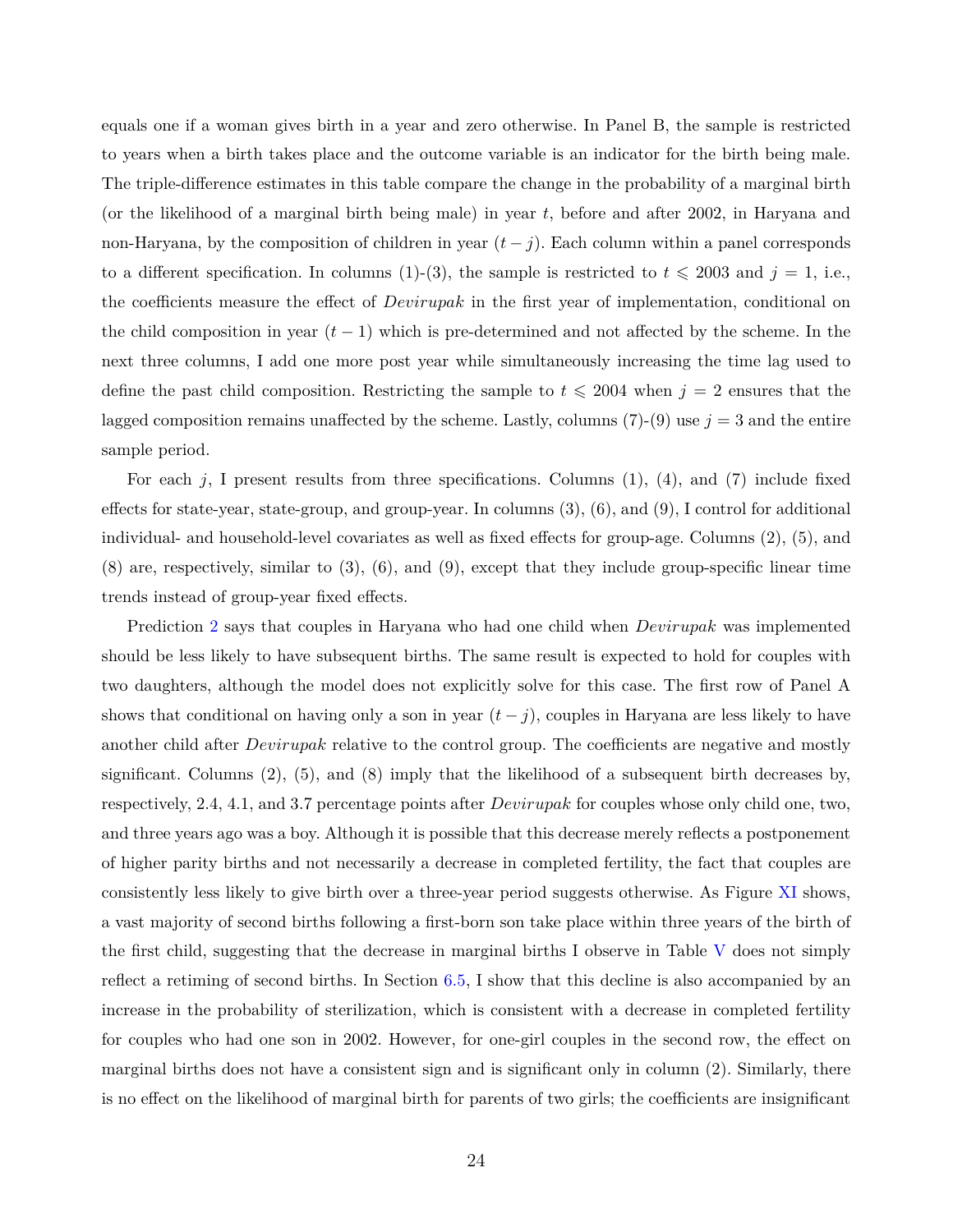across all columns in the third row.

A comparison of the coefficients in the first two rows shows that one-boy couples are more likely to stop child-bearing as compared to one-girl couples despite a higher incentive to stop for the latter. According to column (8), couples who had one boy in year  $(t-3)$  are 3.7 percentage points less likely to give birth in year *t* as compared to a 2.2 percentage point (insignificant) decrease for couples who had one girl. This finding (along with Figure [B.3\)](#page-46-0) suggests that couples in Haryana, on average, have a strong son preference and their cost of children is high relative to the cost of sex-selection.

For couples who were childless in year  $(t - j)$ , the coefficients are significant only for  $j = 1$  and imply an increase in the probability of birth in the first year after the scheme's implementation. A lack of incentive to remain childless may encourage: (a) couples who would have remained childless in the absence of incentives (Proposition [4\)](#page-16-1) to have at least one child, and (b) those who had not started child-bearing by 2002 to have their first birth relatively earlier in order to start receiving the benefits sooner. Both these channels are consistent with the positive effect in columns  $(1)-(3)$ . Moreover, as previously mentioned, only a small percentage of women at the end of their fertile years report being childless, hence it is not surprising to find an insignificant effect for  $j = 2$  and  $j = 3$ .

Next I test prediction [3](#page-17-4) which says that conditional on having one child before the scheme, couples who choose to have another child after the scheme should be more likely to practice sex-selection, i.e., if there is a marginal birth, it is more likely to be male for one-child couples. This finding is also borne out by the results in Panel B. The triple-interaction coefficients are always positive and mostly significant for both one-boy and one-girl couples. However, the increase is smaller for one-girl couples relative to one-boy couples for the first two years and then becomes larger in the third year. This pattern reflects that at least some one-girl couples experience a smaller increase in the use of ultrasound technology for second pregnancies due to the availability of two-girl incentives. This effect disappears when  $j = 3$  suggesting that one-girl couples who select into giving birth three years into the scheme have a very strong desire for sons which makes them  $5.3$  percentage points<sup>[44](#page-27-0)</sup> more likely to give birth to a male child as compared to one-boy couples in the same situation.[45](#page-27-1)

Recall that my model does not provide a clear prediction about the effect of *Devirupak* on the sex ratio of first births. However, as shown by the last row of Panel B, births to couples who were childless at the start of *Devirupak* are more likely to be male even as early as the first year of implementation. The coefficients are always positive and often significant. Column (8) implies that first births are about 2.9 percentage points more likely to be male. This translates into an 5 percent increase in the

<span id="page-27-1"></span><span id="page-27-0"></span><sup>44</sup>The 5.3 percentage point figure is the difference between the one-boy and one-girl coefficients in Panel B-column (8).  $^{45}I$  also find that there is a decrease in the sex ratio of third births for two-girl couples; however, it is unclear what is driving this result.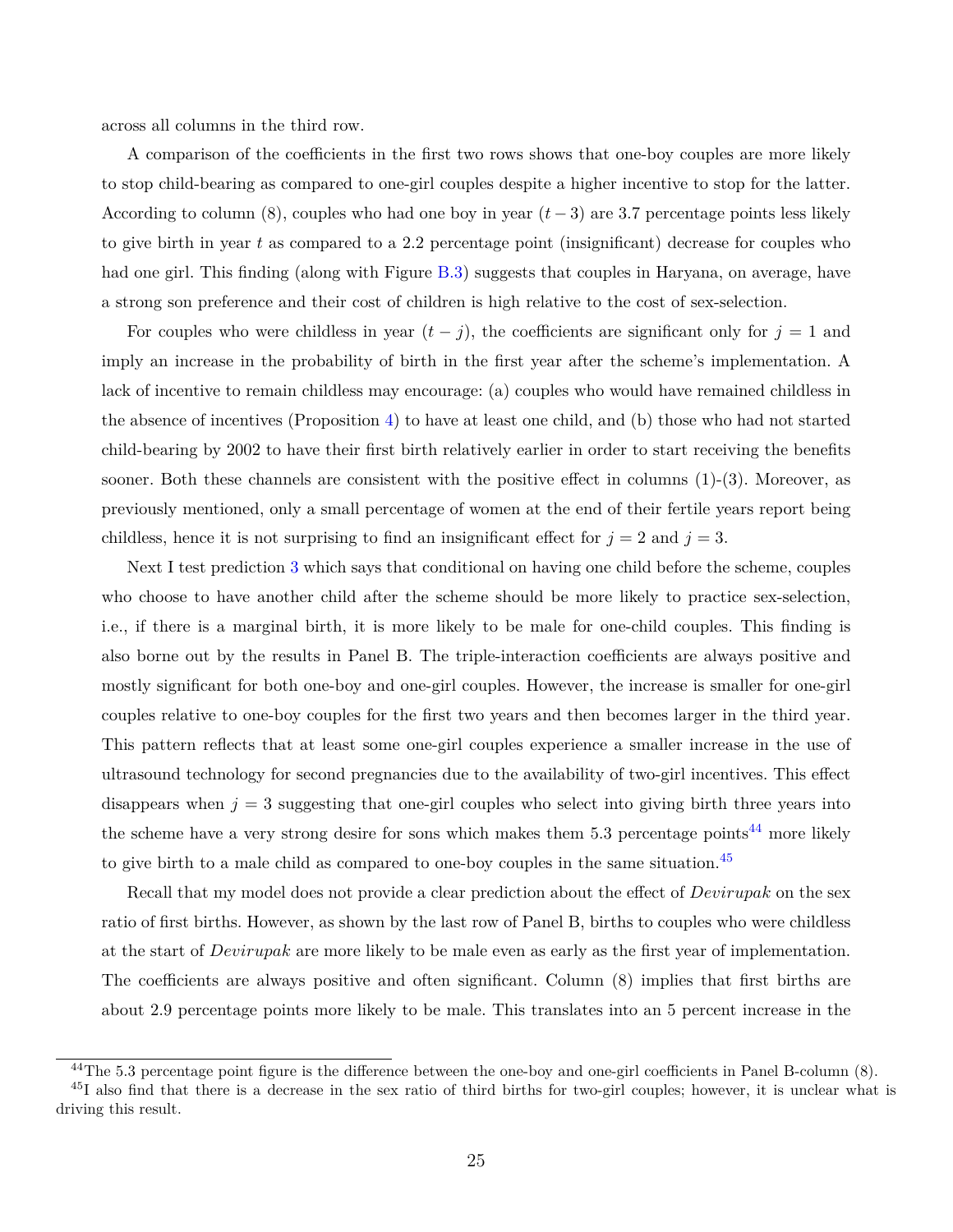probability that the first birth is male.<sup>[46](#page-28-0)</sup> Prior literature [\(Bhalotra and Cochrane](#page-36-0) [\(2010\)](#page-36-0)) finds that sex-selective abortions in India take place at higher parities and the sex ratio at birth for first-borns is not significantly above normal. But *Devirupak*'s incentive structure, in an attempt to promote a one-child norm, makes the sex-selection decision salient at first birth in a manner similar to China's One-Child Policy.

#### **6.2 Effects on the Number and the Composition of Children**

Next I estimate the effect of *Devirupak* on the "stock" of a couple's children. Since Table [V](#page-53-0) shows that couples who have one child when *Devirupak* is announced are less likely to have another child and this effect is stronger for one-boy couples, I expect them to be more likely to have only one son after 2002. Similarly, I expect those who are childless in 2002 to be more likely than before to report a one-child composition after 2002 since remaining childless or having more than one child yield lower benefits. Moreover, if son preference is strong enough, these couples may prefer one son over one daughter.

Table [VI](#page-54-0) reports the DD coefficients from specifications  $(2)$  and  $(2')$  $(2')$  using indicators for specific child compositions (Panel A) and the number of children (Panel B) as the outcome variables. Column (1) presents the base specification with fixed effects for states and years. Column (2) also controls for fixed effects for woman's age, time-invariant woman-specific covariates, and state-specific linear time trends. Column (3) adds woman fixed-effects, and therefore excludes covariates and state fixed effects as they do not vary over time for a woman. However, not every woman in my panel is observed both before and after 2002. The coefficients in column (3) are essentially driven by the sub-sample of women who married before 2002 but were surveyed after 2002, and were hence observed both before and after the treatment year. Although I control for a variety of individual characteristics, these women may still be different from those who were observed either entirely before or entirely after 2002. Thus, in order to make estimates comparable across specifications, in columns (4) and (5) I limit my data to this "overlap" sub-sample and re-estimate specifications  $(2)$  and  $(2^{'})$  $(2^{'})$ .

Panel A supports the graphical evidence presented in Figure [X.](#page-64-0) As the first row shows, the likelihood that a couple has only one son has increased across all columns. The coefficients are significant everywhere except in column (1). The coefficient in column (2) implies a 0.4 percentage point or a 5 percent increase in the proportion of one-boy couples.<sup>[47](#page-28-1)</sup> There is also a positive and significant increase

<span id="page-28-0"></span><sup>&</sup>lt;sup>46</sup>The percentage change is calculated as follows. The double-difference in the pre-post, Group1 - Group5 averages implies that the probability of first birth being male increased in non-Haryana by 0.0093. If Haryana had experienced the same increase as non-Haryana, its post-average for Group 1 would have been  $0.5441 + 0.0093 = 0.5534$ , where  $0.5441$  is the pre-Group5 average in Haryana. The triple-difference coefficient of 0.0290, thus, represents a 5 percent increase.

<span id="page-28-1"></span><sup>&</sup>lt;sup>47</sup>The percentage change is calculated as follows. The pre-post difference in averages implies that the probability of "only" one boy" decreased in non-Haryana and Haryana by -0.0281 and -0.0220, respectively. If Haryana had experienced the same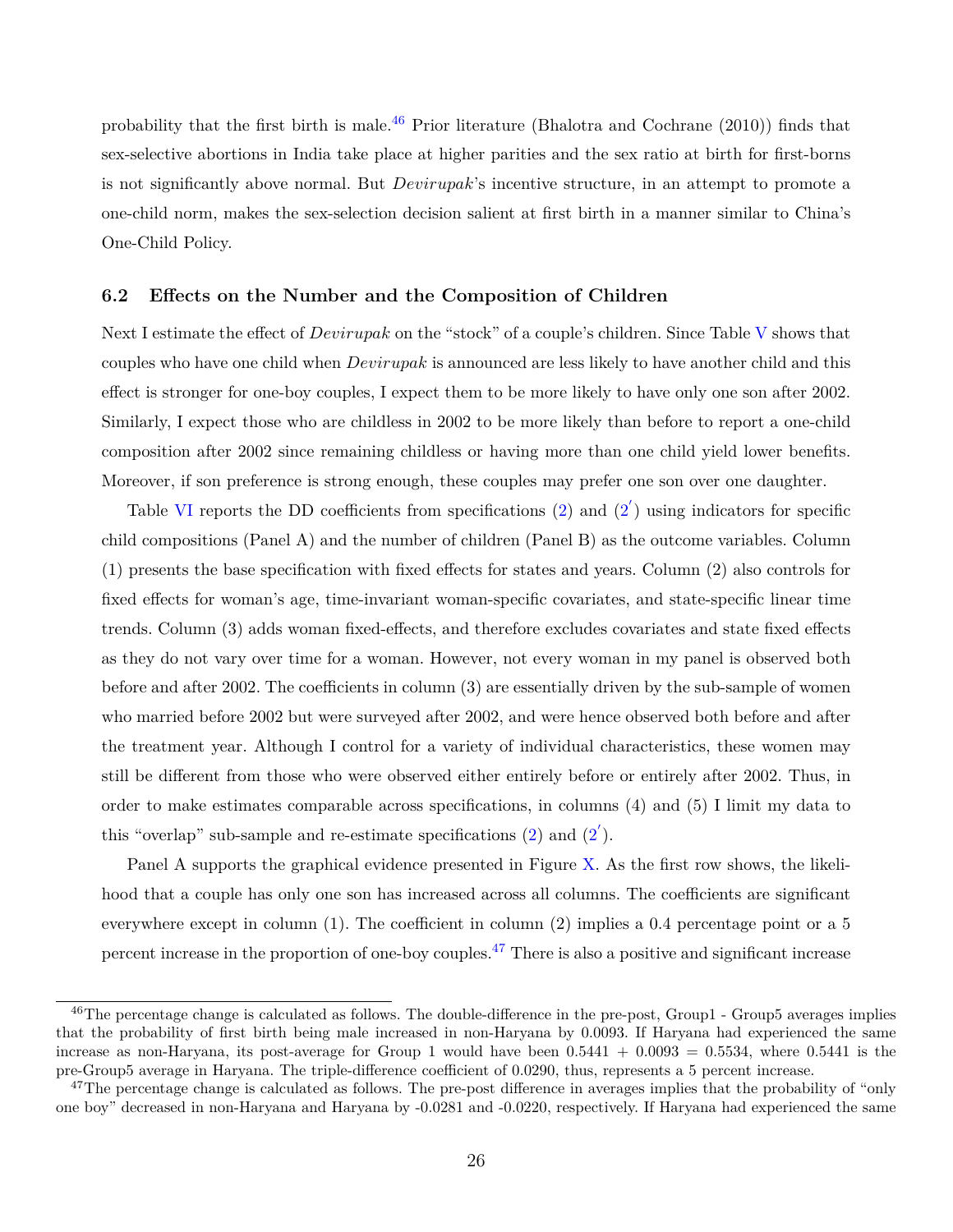in the one-girl outcome in column (1), but the effect disappears once other covariates and time trends are included in columns (2) and (3). When I restrict the sample to women who are observed both before and after ("overlap sub-sample"), the coefficient becomes significant and *negative*. This suggests that couples who start child-bearing after the scheme are responding differently to the incentive for the first girl as compared to those who already have a girl in 2002.

The coefficients for the two-girls outcome are either insignificant or negative, suggesting that the Rs. 200 (\$4) incentive is not effective in inducing couples to have only two daughters. This result is consistent with the findings for two-girl couples in Table [V.](#page-53-0) The significantly negative coefficients in the first two columns suggest that couples who start child-bearing after 2002 are even less likely to have two girls as compared to couples before the scheme. The effect on the likelihood of remaining childless is mostly insignificant, except in column (2). Since only a small percentage of married couples in Haryana remain childless, a zero effect is not surprising. Since *Devirupak* provides no incentives for a couple to have any other composition of boys and girls, $^{48}$  $^{48}$  $^{48}$  the coefficients in the last row of Panel A are consistent with negative effects.

To test if the effects presented in Panel A also translate into lower fertility, I next estimate the same specification(s) using the number of living children, sons, and daughters as the outcome variables. Couples who already have one child or two girls in 2002 are more likely to stop child-bearing due to the incentives, thus, for them the number of children (boys as well as girls) should decrease. But, as shown earlier, parents of one son are more likely to stop than those who have one or two daughters. If this is because the latter want a minimum number of sons, the decrease in the number of boys may be less than the decrease in the number of girls. Similarly, if couples who started child-bearing after 2002 sex-select sooner now and forgo the "unwanted" daughters to have only one son, the decrease in the number of daughters will be larger than the decrease in the number of sons.

The first row in Panel B of Table [VI](#page-54-0) shows that *Devirupak* has significantly decreased the number of daughters. Apart from column (1), the coefficients are stable in magnitude and reflect a 0.02 percentage point or a 2 percent reduction in the number of daughters.[49](#page-29-1) The coefficients for the number of sons are also mostly negative but not always significant, and the magnitudes are generally smaller than those for the number of daughters. The combined effect on the total number of children is always negative and also significant in the first three columns. In the last two columns, the coefficients are still meaningful, but I lose significance at conventional levels. The coefficient of -0.023 implies an

decrease as non-Haryana, its post-average would have been  $0.1091 - 0.0281 = 0.081$ . The DD coefficient of 0.004 represents a 5 percent increase over the counterfactual assumption that Haryana followed the same trend as non-Haryana.

<span id="page-29-0"></span><sup>48</sup>Other compositions comprise more than two children or two children with one boy and one girl.

<span id="page-29-1"></span><sup>&</sup>lt;sup>49</sup>Calculated as  $\frac{Coeff}{Hry^{Pre} + (NH^{Post} - NH^{Pre})} * 100$  where  $Hry^{Pre}$  is the pre-2002 average number of daughters in Haryana etc.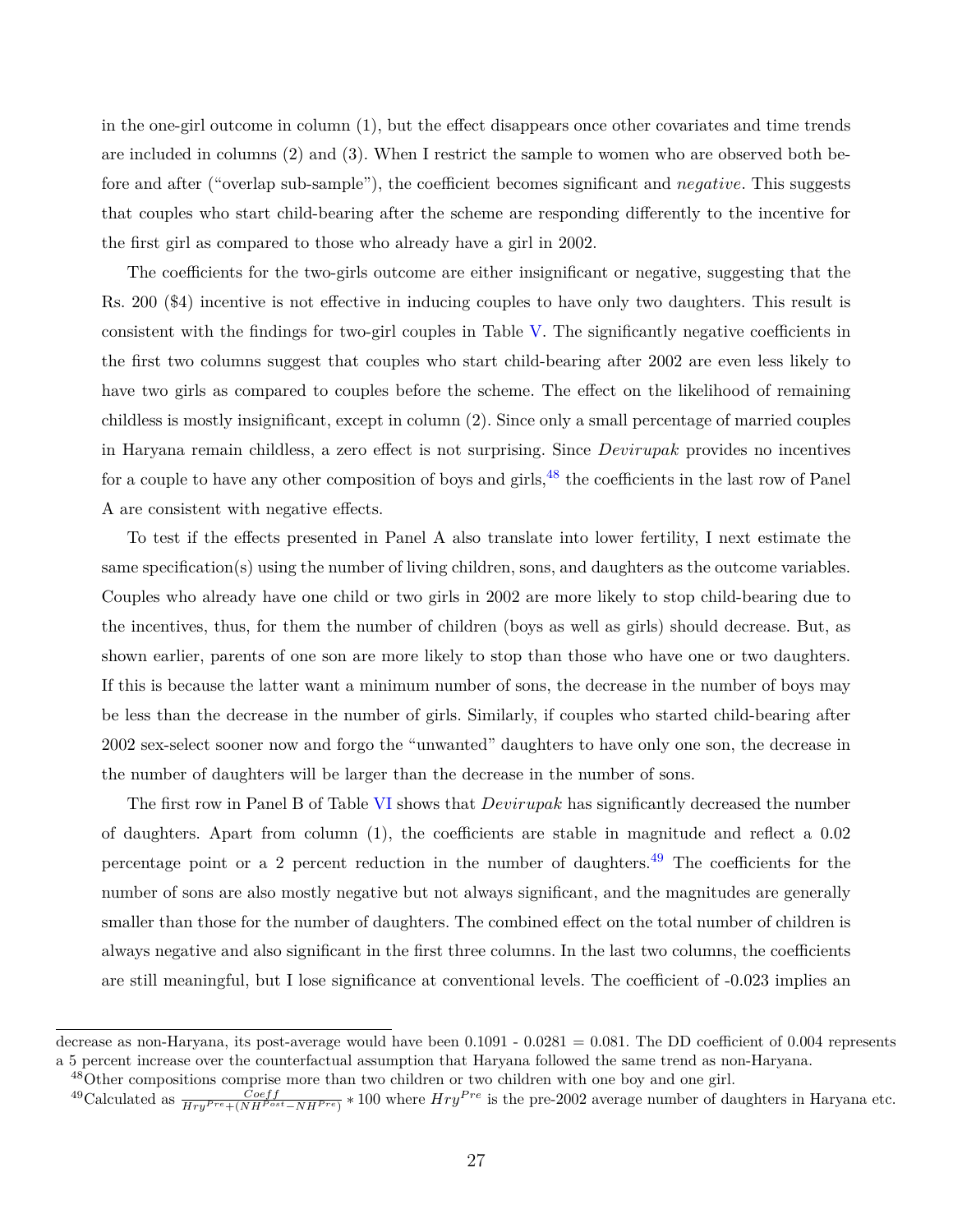approximately 1 percent reduction in the number of living children per woman.

On the whole, Table [VI](#page-54-0) suggests that *Devirupak* has caused couples to have fewer children, but mainly in order to have just one son. The decrease in the number of children is largely driven by a decline in the number of daughters.

#### **6.3 Effects on Birth Timing and Spacing**

Next I examine the effect of *Devirupak* on the timing of the first two births. To the extent that there is greater sex-selection due to *Devirupak*, we expect the birth intervals to increase simply because conception, abortion, and re-conception take time. Each abortion delays the next birth, at the minimum, by a year [\(Bhalotra and Cochrane](#page-36-0) [\(2010\)](#page-36-0)). On the other hand, couples may start planning births sooner in order to hasten the receipt of benefits. To examine which of these effects dominates, I compare the interval between marriage, first birth, and second birth before and after 2002 in Haryana, relative to other states, using a version of specification [\(2\)](#page-24-0). To prevent any composition bias, I exclude women whose age at marriage was less than 13 years or whose first child was born more than ten years after marriage.

In Panel A of Table [VII,](#page-55-0) the dependent variables are indicators for first birth in the  $j<sup>th</sup>$  year of marriage, where  $j = 0, 1, 2, 3$ . The reason I measure the gap in years is because DLHS-2 does not report the month of marriage, making year the finest level at which the timing of first birth can be measured. Before *Devirupak*, 20, 34, and 21 percent of first births in Haryana took place in the first, second, and third year of marriage, respectively. After *Devirupak*, first births are significantly less likely to take place in the first year of marriage and more likely to take place in the second year. The delay becomes larger when I exclude women who were married before 2002 but gave birth to their first child after 2002 (Panel A1). These results lend support to the findings from Table [V](#page-53-0) that imply an increase in the practice of sex-selection for first-borns.

Since second births after *Devirupak* are more likely to be male for couples who had a child in 2002 (from Table [V\)](#page-53-0), I also expect an increase in the interval between first and second births as a result of greater sex-selection. I examine this in Panel B of Table [VII](#page-55-0) using dependent variables that are indicators for the number of months (in multiples of twelve) between first and second births. Unlike the month of marriage, DLHS-2 reports the month of birth so the gap between births can be measured more precisely. I restrict the sample to women whose first birth took place before *Devirupak* to avoid selection-bias due to the effect on first births. In addition, I require that the first child is alive when the second birth takes place and I drop 72 observations where the second child is born less than 9 months after the first birth. The coefficients indicate that second births are less likely to take place within 9-12 months of the first birth and more likely to occur within 12-24 months. I find similar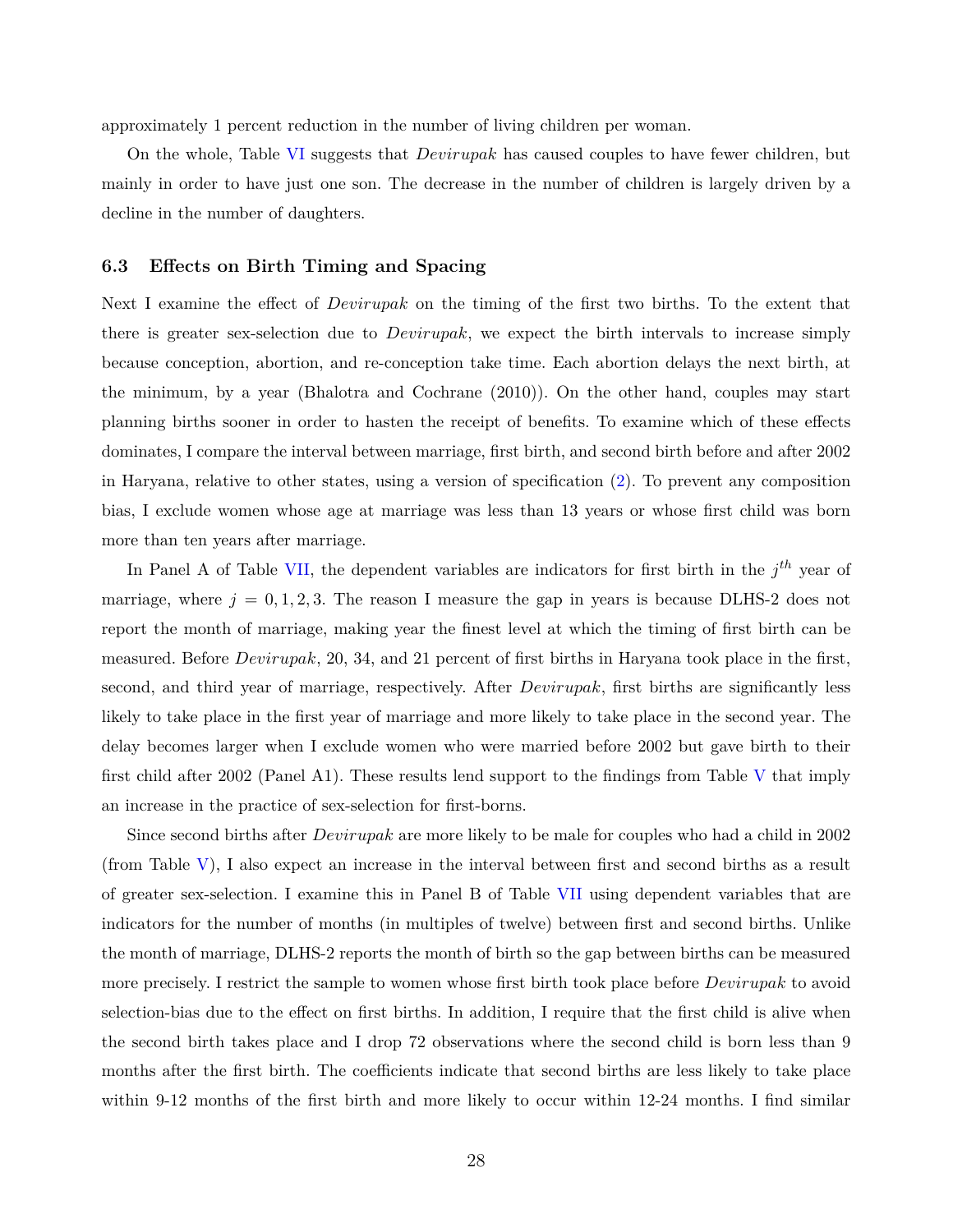results when I examine the effects separately by the sex of the first child in Panels B1 and B2. These findings are consistent with Prediction [3](#page-17-4) and Table [V](#page-53-0) and indicate increased use of sex-selection for second births as a result of *Devirupak*'s incentives.

### <span id="page-31-0"></span>**6.4 Heterogeneity**

I start by examining heterogeneity in the effects of *Devirupak* by a woman's age. I divide my sample into four age-groups and estimate specification [\(2\)](#page-24-0) separately for each of them. The main findings from Table [VIII](#page-56-0) are as follows. Firstly, the overall increase in the one-boy outcome is being mainly driven by women 25 years or younger. The coefficients are positive in the first two columns and also highly significant in column (2). On the other hand, the effect is neither positive nor significant for women more than 25 years old. This seems reasonable since *Devirupak*'s incentives are available only for the first two births and most women give birth to their first child before they are 25 years old. Secondly, as predicted by Proposition [4,](#page-16-1) women nearing the end of their fertile years (30-44 age group) are significantly less likely to remain childless and more likely to have one girl. This suggests that at the margin, the one-girl option induces women who would have remained childless in the absence of incentives to have one daughter instead. However, since only a small percentage of women are childless by the time they are 30-44 years old, this increase is insufficient to result in a significant rise in the proportion of one-girl couples in Table [VI.](#page-54-0) Thirdly, I also observe a significant increase in the likelihood that women in the 13-20 year age-group are childless. This is consistent with first births occurring at a later age, as suggested by Table [VII.](#page-55-0) Lastly, no age-group exhibits a significant increase in the likelihood of two girls. The effects on the number of children, boys, and girls are also consistent with these compositional changes.<sup>[50](#page-31-1)</sup>

Next I analyze heterogeneity in the effects of *Devirupak* on the one-child outcomes by socio-economic characteristics such as caste, religion, education, and wealth (Table [IX\)](#page-57-0).<sup>[51](#page-31-2)</sup> [Das Gupta](#page-37-1) [\(1987\)](#page-37-1) and others have also emphasized the importance of caste-religious composition in explaining gender inequality in north India. Jat Hindus are the dominant owner-cultivator groups in Haryana and have historically exhibited the most imbalanced sex ratios. Since detailed caste data is not available, I examine how religion and broadly-defined caste affiliation interact with other characteristics such as residence in a rural area and wealth status to further explore heterogeneity in the effects of *Devirupak*.

<span id="page-31-2"></span><span id="page-31-1"></span><sup>&</sup>lt;sup>50</sup>The woman fixed effects specification  $(2)$  $(2)$  yields very similar results.

<sup>51</sup>Other variables, such as landownership and women's employment status, are only available for the NFHS. I find that there is a significant increase (decrease) in the likelihood of one boy (girl) among land-owning Hindus and Sikhs, while the landless Hindus and Sikhs exhibit a rise in the one girl outcome. Employed women are also significantly more likely to have one boy and this effect is driven by women who work for a non-family member. These results are available upon request.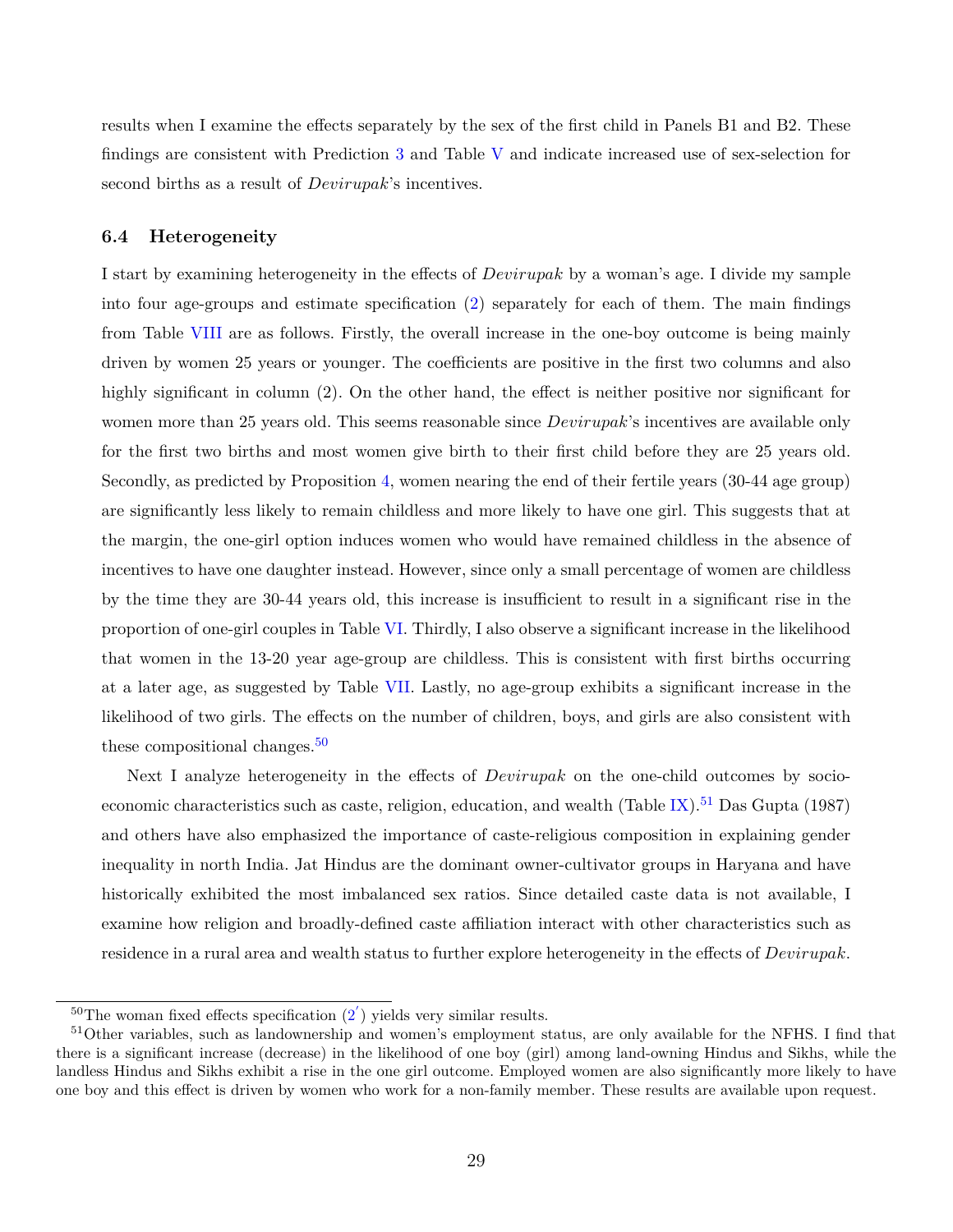In terms of religion, the increase in one-boy couples is driven by Hindus. Relatively richer households ("medium SLI") are significantly less likely to have one girl and more likely to have one boy. On the other hand, the poorest ("low SLI") households are more likely to have one girl. The wealth results are consistent with lower marginal utility of money or better access to sex-selection technology for wealthier households. When I interact wealth with residence in a rural area, I find that it is the rural poor who drive the rise in the one-girl outcome and the urban rich who exhibit an increase in the one-boy outcome. Lower (upper) caste families are more likely to have one girl (boy), but only among the poorest. In terms of education, I find that women who have 1-5 years of education are significantly more likely to have only one boy and significantly less likely to have only one girl. The effects for uneducated women are insignificant.

I also examine heterogeneity by a woman's self-reported "ideal" proportion of sons to further assess the role played by son preference in determining the effectiveness of incentives.<sup>[52](#page-32-0)</sup> Self-reports of the desired number of sons and daughters may be highly correlated with actual fertility to avoid cognitive dissonance. Unfortunately, I only have access to ex-post information on this variable from the year of survey since my dataset is a retrospective panel.<sup>[53](#page-32-1)</sup> Nevertheless, in the absence of better alternate measures, recent literature [\(Jayachandran and Kuziemko](#page-38-11) [\(2011\)](#page-38-11)) has used reported number of ideal children and sons as proxies for fertility and son preference. Only a negligible fraction of women in my sample would ideally remain childless, while most prefer to have two children. Among women who desire at least one child, the average ideal proportion of sons is greater than half, reflecting positive son preference. The results in Table [X](#page-58-0) show that the increased likelihood of the one-boy outcome is being driven by women who want more than half of their children to be sons, further highlighting the role of son preference in explaining my findings.

To summarize, the results in this section (along with Table [IV\)](#page-52-0) show that the unintended consequences of *Devirupak* are concentrated in precisely the same socio-economic groups that have historically exhibited a stronger preference for sons and practice greater sex-selection. The take-up of one-girl option is mainly restricted to couples for whom monetary incentives are more likely to be effective and those who are believed to discriminate less against girls. However, the latter effect is not large enough to result in an overall decrease in the sex ratio.

<span id="page-32-0"></span><sup>&</sup>lt;sup>52</sup>Ideal proportion of sons =  $\frac{ideal_{boys} + (0.5 * ideal_{either})}{ideal_{kids}}$  if  $ideal_{kids} > 0$ , where  $ideal_{boys}$  is the ideal number of boys,  $ideal_{either}$ is the ideal number of children of either sex, and *idealkids* is the ideal number of total children as reported by a woman.

<span id="page-32-1"></span><sup>53</sup>DLHS questionnaires did not collect this information. NFHS-1 only reports the ideal number of children and not their composition. NFHS-2,3 report both.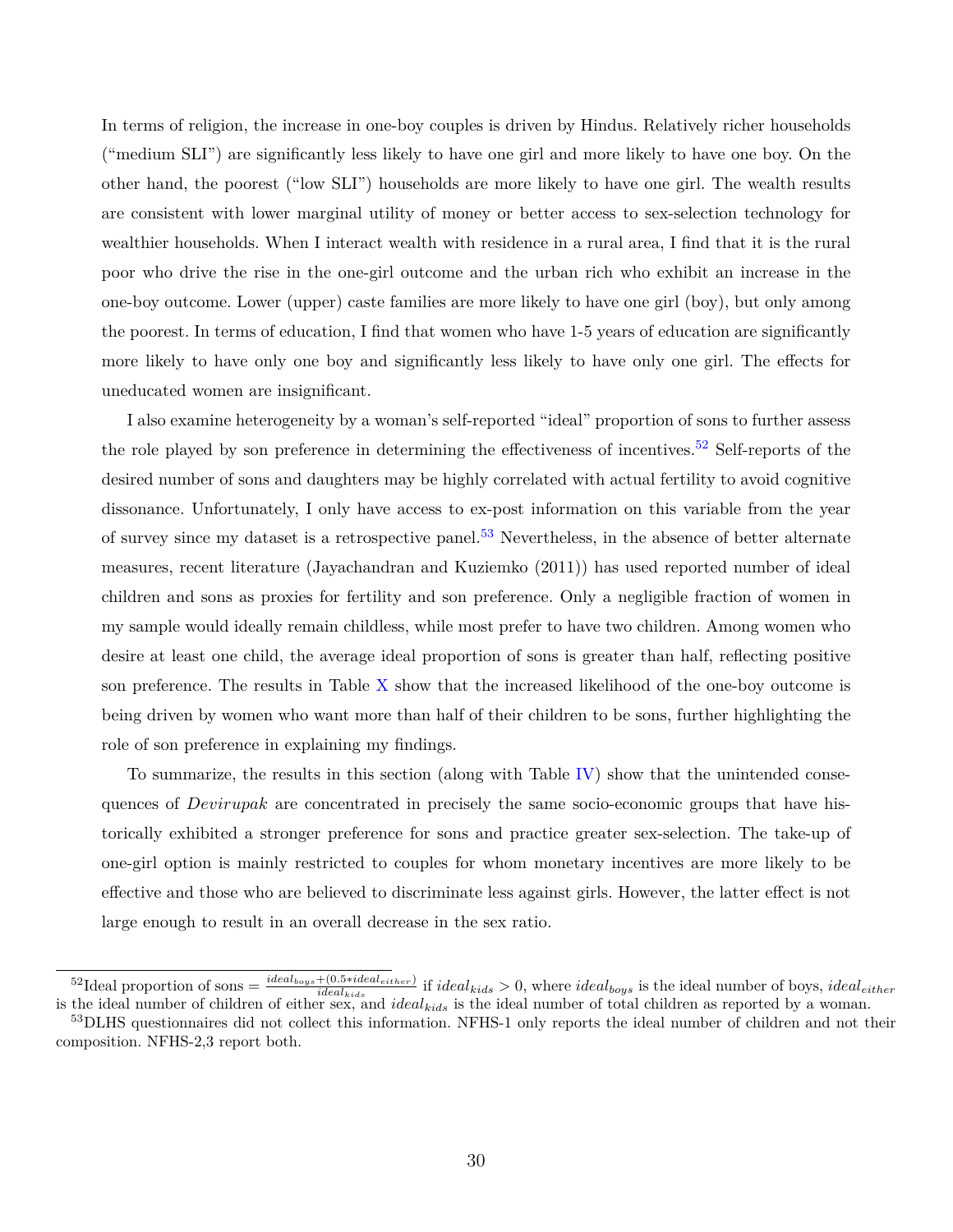### <span id="page-33-0"></span>**6.5 Effects on Sterilization**

Since the receipt of *Devirupak*'s benefits is conditional on the adoption of sterilization by either the husband or the wife, next I examine its effect on sterilization rates. Sterilization is a widely prevalent method of contraception in India and most couples who adopt this method do so at an early age. An average woman is 26 years old, has  $3.3$  children, and  $1.8$  sons at the time of sterilization.<sup>[54](#page-33-1)</sup> More than 80 percent of sterilized couples get operated before the wife is 30 years old. Couples are less likely to become sterilized if they do not have sons – only 5 percent of sterilized couples have no sons, whereas 19 percent have no daughters. The average gap between last birth and sterilization is 1.6 months.

To the extent that couples start receiving the benefits only after they are sterilized, I expect sterilization rates to increase and the interval between last birth and the operation to decrease after *Devirupak*. However, if the risk of mortality for infants and children is high, couples may now wait longer to ensure that their only child survives. The under-five child mortality rate in Haryana is about 60 deaths per 1000 live births suggesting that the survival of an only child may be an important concern for couples deciding on when to become sterilized. This is probably why *Devirupak* allows couples to wait for up to five years from the birth of their last child before getting operated, despite the fact that almost every sterilization procedure before 2002 took place within a year of last birth.

I assess the effect of *Devirupak* on sterilization behavior by comparing women interviewed before and after 2002 in Haryana, relative to other states, conditional on their child composition. Instead of using the woman-year panel, now I have one observation per woman and four repeated cross-sections. The first outcome variable I look at is an indicator for the woman being sterilized at the time of survey. However, a small number of post-*Devirupak* years in my sample along with a potentially longer waiting period before sterilization implies that an indicator variable for sterilization status at the time of survey might not fully capture the effect of *Devirupak*'s incentives. It also does not take advantage of the information on the year of sterilization that my data provides. Therefore, in addition to the sterilization dummy, I construct a second outcome variable that captures the length of a woman's fertile period in years. If she is sterilized at the time of survey, this variable is equal to the number of years between marriage and sterilization, otherwise it is equal to her marital duration at the time of survey. If *Devirupak* increases the probability of sterilization for couples with eligible child compositions, then women interviewed in Haryana after 2002 should display a higher likelihood of being sterilized and a shorter fertile period as compared to similar women interviewed before 2002 in Haryana, relative to other states.

<span id="page-33-1"></span><sup>54</sup>All summary statistics in this section are based on NFHS data.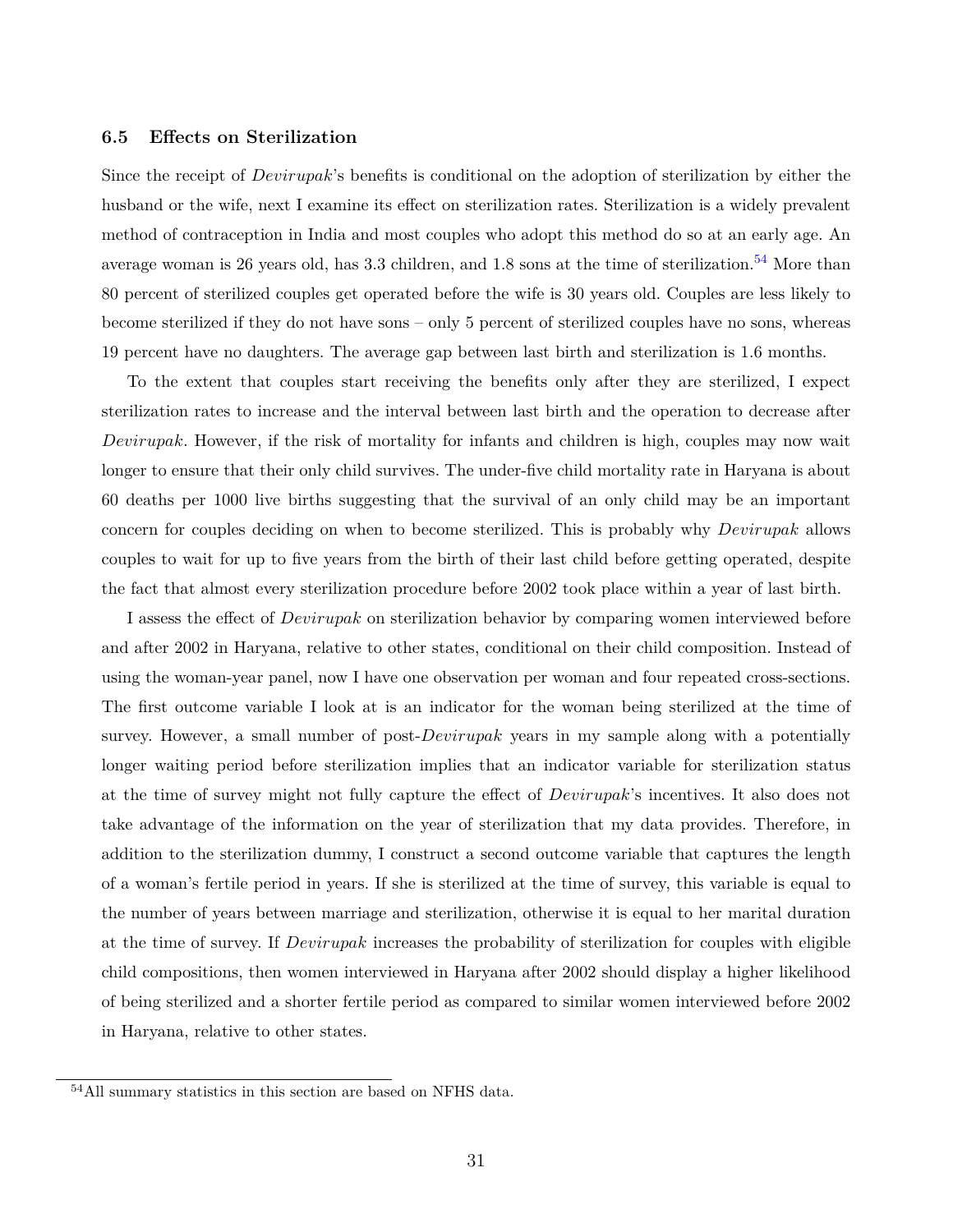To examine these effects, I estimate a DDD specification similar to [\(1\)](#page-23-1). I divide women into four groups based on their child composition at the time of survey: one boy only, one girl only, two girls only and the rest. In addition to the triple-interaction terms, I include fixed effects for state-group, group-age, state-year of survey, marital duration, and group-specific linear time trends, and controls for socio-economic characteristics. Columns (1) and (2) in Table [XI](#page-59-0) suggest that the number of fertile years decreases and the probability of sterilization increases for women in all three "eligible" groups. One-boy couples surveyed in Haryana after 2002 are 3 percentage points more likely to be sterilized relative to the control group. Columns (3) - (5) show that these results are robust to the exclusion of NFHS data, DLHS data, as well as pre-1995 years of survey.

#### **6.6 Additional Results**

According to Proposition [3\(](#page-14-2)*b*), conditional on having a child in 2002, couples who stop child-bearing have a weaker son preference or a higher cost of children, relative to those who become pregnant again despite the risk of losing the one-child incentives. To test this prediction, I restrict my sample to couples who had a child in period (*t* − 3) and compare the characteristics of those who gave birth again in period *t* with those who did not, separately by the sex of the first child, before and after 2002 in Haryana, relative to control states. Table [XII](#page-60-0) shows that women in Haryana who had one child in (*t* − 3) and stop child-bearing after 2002 are less likely to belong to land-owning, rural, high-caste, Hindu families relative to women who have another birth. On the other hand, they are more likely to come from poor, rural, low-caste, Hindu families. Similarly, I find that couples who stop after one child, irrespective of its sex, are more likely to be Muslim. In addition, they are more likely to belong to poor SC households and less likely to come from rich SC families.<sup>[55](#page-34-1)</sup> Together, these findings lend support to Proposition  $3(b)$  $3(b)$  and imply that the incentives are less likely to be effective in reducing fertility and decreasing the sex ratio for socio-economic groups with stronger son preference or lower cost of children who have already given birth to their first child in the absence of incentives.

### <span id="page-34-0"></span>**7 Conclusion**

This paper explores whether financial incentives can simultaneously decrease both fertility and the sex ratio. My theoretical model shows that decisions about fertility and sex-selection depend not just on the cost of children but also on the degree of son preference. When son preference is strong, rewarding

<span id="page-34-1"></span><sup>55</sup>Regressions using other socio-economic characteristics as dependent variables yield similar results that are available upon request.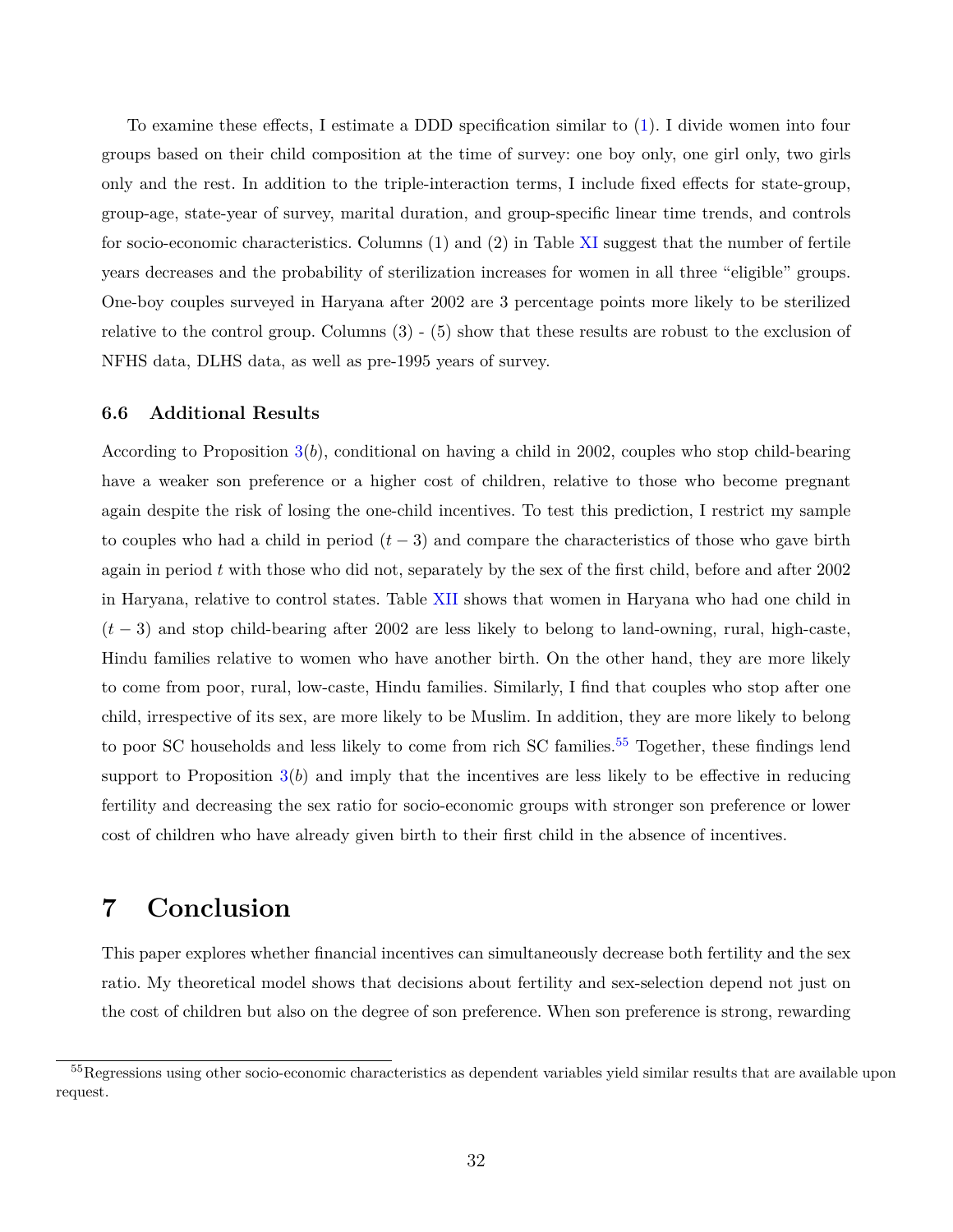couples who have only one boy may increase the sex ratio through differential stopping behavior and sex-selection at first and second parities, *despite higher incentives for a girl relative to a boy*. I find, empirically, that this is indeed what happens in the case of *Devirupak*. The scheme lowers fertility, but increases the sex ratio at birth.<sup>[56](#page-35-0)</sup> Thus, an understanding of the strength of son preference in the society is crucial for the design of an optimal scheme.

This paper presents the first comprehensive analysis of a broadly-targeted financial incentives program that attempts to induce parents to give up sons entirely by "compensating" them substantially in return. I find that a subsidy worth ten months of average household consumption expenditure is insufficient to achieve this objective in Haryana. My results have the following policy implications. First, the one-boy incentives being offered by *Devirupak* are sufficient to make couples forgo unwanted daughters. Second, if a lower sex ratio is also desired, it may be preferable to not incentivize couples to have only sons. Third, the targeting of such programs can be improved. Since sex-selection is practiced more frequently by socio-economic groups that have a strong preference for sons and a high cost of children, policies that attempt to alter the behavior of these groups might be more successful. More broadly, an "intermediate" policy that (1) incentivizes couples to have more daughters and fewer sons, (2) while allowing them to have a minimum number of boys, but only if they also have a minimum number of girls may be more effective in decreasing the number of children without increasing the sex ratio in India since fertility rates are still above replacement-level.<sup>[57](#page-35-1)</sup>

More research is needed on the optimal design of incentives that can lower both fertility and the sex ratio. Ultimately, the fertility-sex ratio trade-off will persist unless son preference weakens. [Das Gupta](#page-37-9) [et al.](#page-37-9) [\(2003\)](#page-37-9) suggest that the recent decline in sex ratios in South Korea can be explained by a change in social norms. Even if optimal incentives are able to alter behavior in the short run, whether they can change son preference and norms remains an open question [\(Bowles and Polania-Reyes](#page-36-15) [\(2012\)](#page-36-15)).

<span id="page-35-0"></span><sup>56</sup>It is worth pointing out that *Devirupak* is different from the One-Child Policy despite similar outcomes. The One-Child Policy is aimed at lowering fertility and until the recent relaxations, it has not explicitly targeted the sex ratio. In comparison, *Devirupak* proactively seeks to achieve both a one-child norm and a lower sex ratio. The modified "1.5-Child Policy" allows parents of one girl to have a second child of either sex, which essentially shifts the decision to sex-select from first to second parity while potentially increasing fertility. Under *Devirupak*, there are no incentives for couples who have both a boy and a girl. The only way parents can have more than one child and receive benefits is by having two daughters.

<span id="page-35-1"></span><sup>57</sup>However, this policy may not work in case of China since average fertility rates are already very close to one.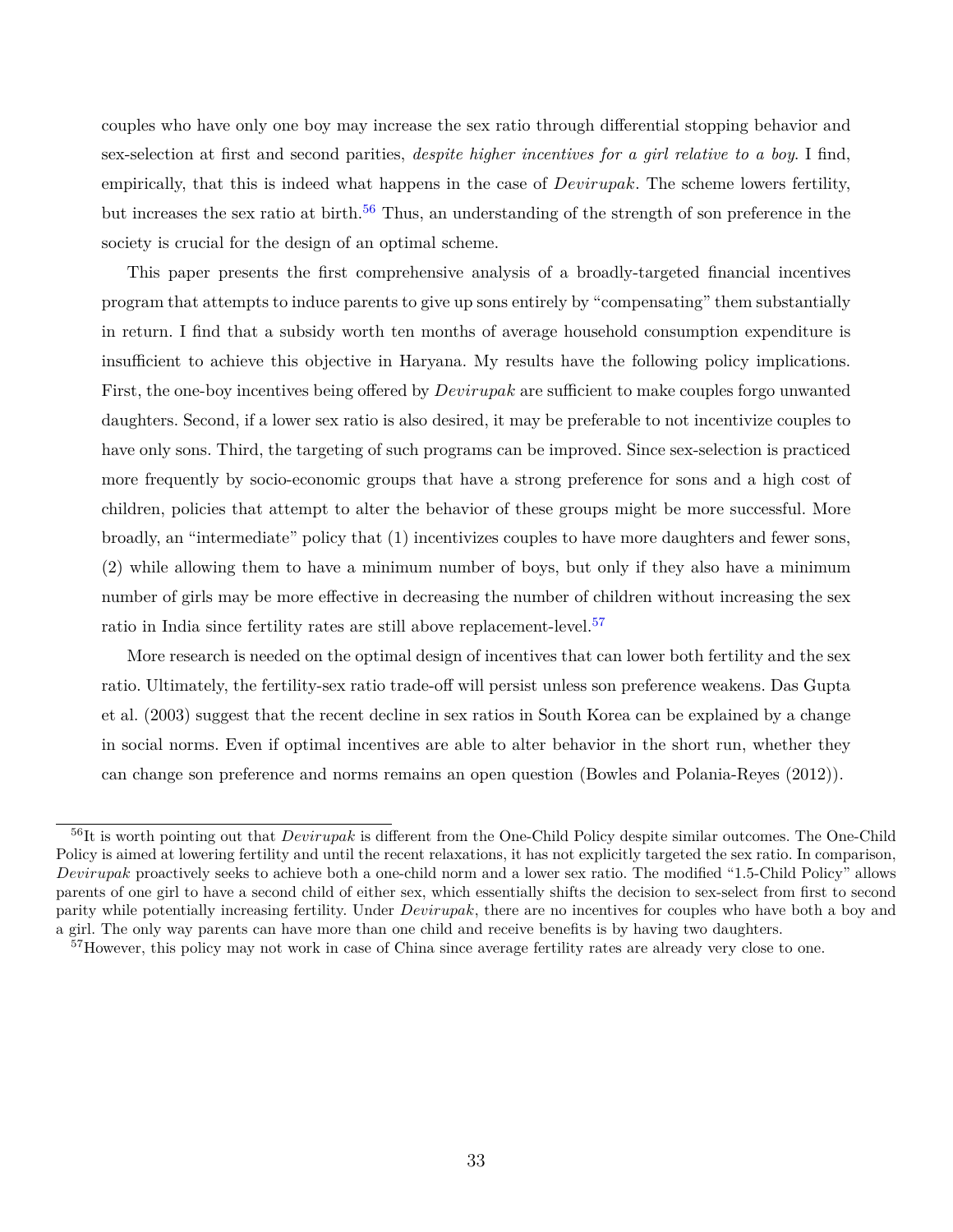### **References**

- <span id="page-36-2"></span>ABADIE, A., A. DIAMOND, AND J. HAINMUELLER (2010): "Synthetic Control Methods for Comparative Case Studies: Estimating the Effect of California's Tobacco Control Program," *Journal of the American Statistical Association*, 105, 493–505.
- <span id="page-36-1"></span>Abadie, A. and J. Gardeazabal (2003): "The Economic Costs of Conflict: A Case Study of the Basque Country," *The American Economic Review*, 93, 113–132.
- Abrevaya, J. (2009): "Are There Missing Girls in the United States? Evidence from Birth Data," *American Economic Journal: Applied Economics*, 1, 1–34.
- Almond, D. and L. Edlund (2008): "Son Biased Sex Ratios in the US 2000 Census," *Proceedings of the National Academy of Sciences of the United States of America*, 105, 5681–5682.
- Almond, D., L. Edlund, and K. Milligan (2011): "O Sister, Where Art Thou? The Role of Son Preference and Sex Choice: Evidence from Immigrants to Canada," *NBER Working Paper 15391*.
- Arnold, F., S. Kishor, and T. Roy (2002): "Sex-selective Abortions in India," *Population and Development Review*, 28, 759–785.
- BANERJEE, A. AND T. PIKETTY (2005): "Top Indian Incomes, 1922-2000," *World Bank Economic Review*, 19, 1–20.
- Bardhan, P. (1974): "On Life and Death Questions," *Economic and Political Weekly*, 9, 1293–1304.
- BEDI, A. S. AND S. SRINIVASAN (2009): "Girl Child Protection Scheme in Tamil Nadu: An Appraisal," *Economic and Political Weekly*, XLIV, 10–12.
- <span id="page-36-0"></span>BHALOTRA, S. AND T. COCHRANE (2010): "Where Have All the Young Girls Gone? Identification of Sex Selection in India," *IZA Discussion Paper No. 5381*.
- Bharadwaj, P. and L. K. Nelson (2012): "Discrimination Begins in the Womb Evidence of Sex Selective Prenatal Investments," *Journal of Human Resources (forthcoming)*.
- Bhaskar, V. (2011): "Sex Selection and Gender Balance," *American Economic Journal: Microeconomics*, 3, 214–244.
- Bhaskar, V. and B. Gupta (2007): "India's Missing Girls: Biology, Customs, and Economic Development," *Oxford Review of Economic Policy*, 23, 221–238.
- Bhat, P. and A. Zavier (2003): "Fertility Decline and Gender Bias in Northern India," *Demography*, 40, 637–657.
- Boserup, E. (1970): *Woman's Role in Economic Development*, Earthscan.
- Bowles, S. and S. Polania-Reyes (2012): "Economic Incentives and Social Preferences: Substitutes or Complements," *Journal of Economic Literature*, 50, 368–425.
- Buch, N. (2006): *The Law of Two Child Norm in Panchayats*, Concept Publishing Company.
- Carranza, E. (2012): "Soil Endowments, Production Technologies and Missing Women in India," *World Bank Policy Research Working Paper 5974*.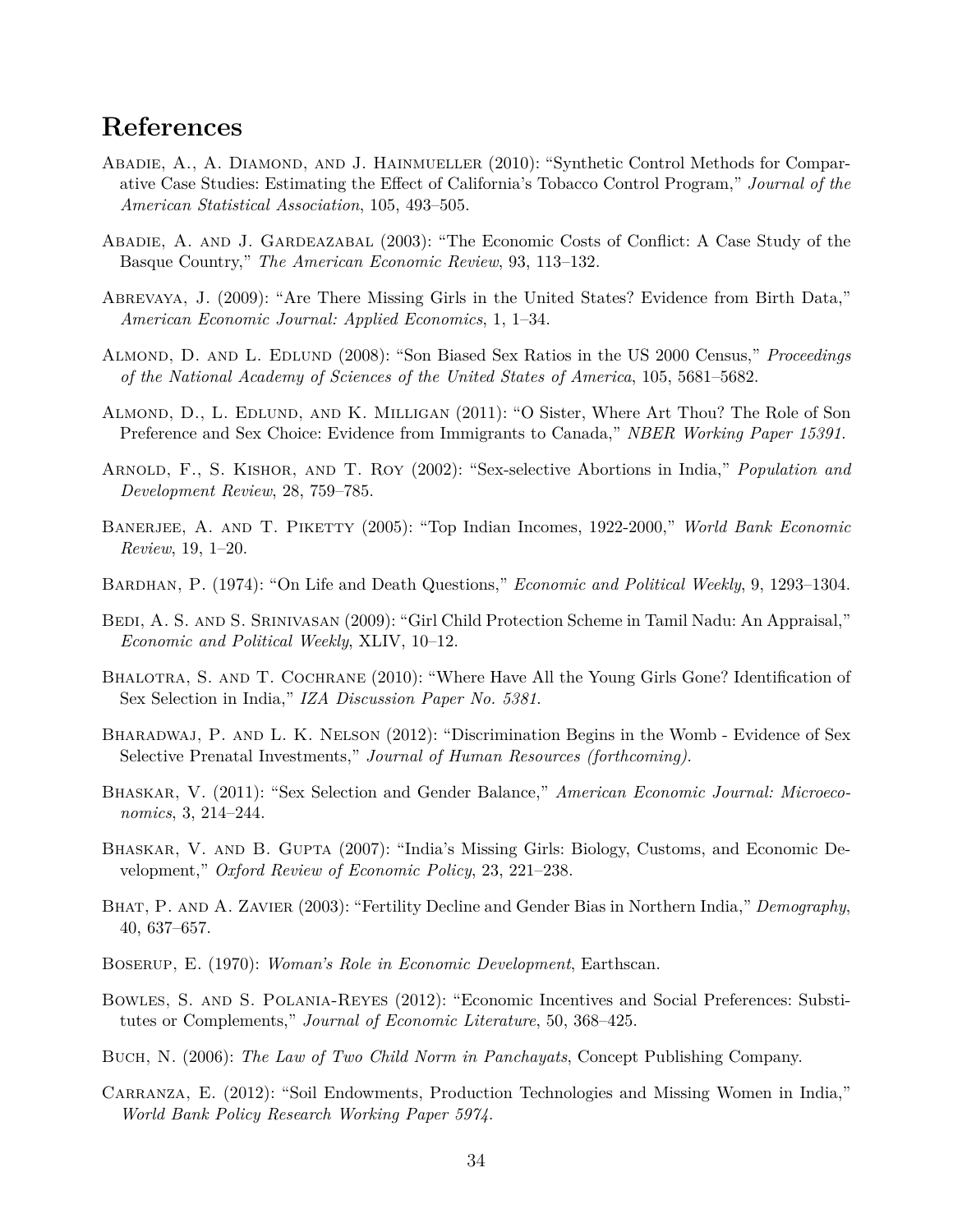- Chiappori, P.-A., B. Fortin, and G. Lacroix (2002): "Household Labor Supply, Sharing Rule and the Marriage Market," *Journal of Political Economy*, 110, 37–72.
- Chung, W. (2007): "The Relation of Son Preference and Religion to Induced Abortion: The Case of South Korea," *Journal of Biosocial Science*, 39, 707–719.
- Chung, W. and M. D. Gupta (2007): "The Decline of Son Preference in South Korea: The Roles of Development and Public Policy," *Population and Development Review*, 33, 757–783.
- Clark, S. (2000): "Son Preference and Sex Composition of Children: Evidence from India," *Demography*, 37, 95–108.
- Cohen, A., R. Dehejia, and D. Romanov (2012): "Financial Incentives and Fertility," *Review of Economics and Statistics (forthcoming)*.
- Das Gupta, M. (1987): "Selective Discrimination Against Female Children in Rural Punjab, India," *Population and Development Review*, 13, 77–100.

——— (2010): "Family Systems, Political Systems, and Asia's 'Missing Girls': The Construction of Son Preference and Its Unraveling," *Asian Population Studies*, 6, 123–152.

- Das Gupta, M., A. Ebenstein, and E. J. Sharygin (2010): "China's Marriage Market and Upcoming Challenges for Elderly Men," *World Bank Policy Research Working Paper 5351*.
- Das Gupta, M. and L. Shuzhuo (1999): "Gender Bias in China, South Korea and India 1920-1990: The Effects of War, Famine and Fertility Decline," *Development and Change*, 30, 619–652.
- Das Gupta, M., J. Zhenghua, L. Bohua, X. Zhenming, W. Chung, and B. Hwa-Ok (2003): "Why is Son Preference So Persistent in East and South Asia? A Cross-country Study of China, India and the Republic of Korea," *Journal of Development Studies*, 40, 153–187.
- Dickenmann, M. (1979): *Evolutionary Biology and Human Social Behavior*, North Scituate, MA: Duxbury Press, chap. Female Infanticide, Reproductive Strategies, and Social Stratification: A Preliminary Model.
- Drèze, J. and R. Khera (2000): "Crime, Gender, and Society in India: Insights from Homicide Data," *Population and Development Review*, 26, 335–352.
- Dubuc, S. and D. Coleman (2007): "An Increase in the Sex Ratio of Births to India-born Mothers in England and Wales: Evidence for Sex-Selective Abortion," *Population and Development Review*, 32, 328–332.
- Dyson, T. and M. Moore (1983): "On Kinship Structure, Female Autonomy, and Demographic Behavior in India," *Population and Development Review*, 9, 35–60.
- Ebenstein, A. (2010): "The "Missing" Girls of China and the Unintended Consequences of the One Child Policy," *The Journal of Human Resources*, 45, 87–115.
- ——— (2011): "Estimating a Dynamic Model of Sex Selection in China," *Demography*, 48, 783–811.
- EBENSTEIN, A. Y. AND E. J. SHARYGIN (2009): "The Consequences of the Missing Girls of China," *The World Bank Economic Review*, 23, 399–425.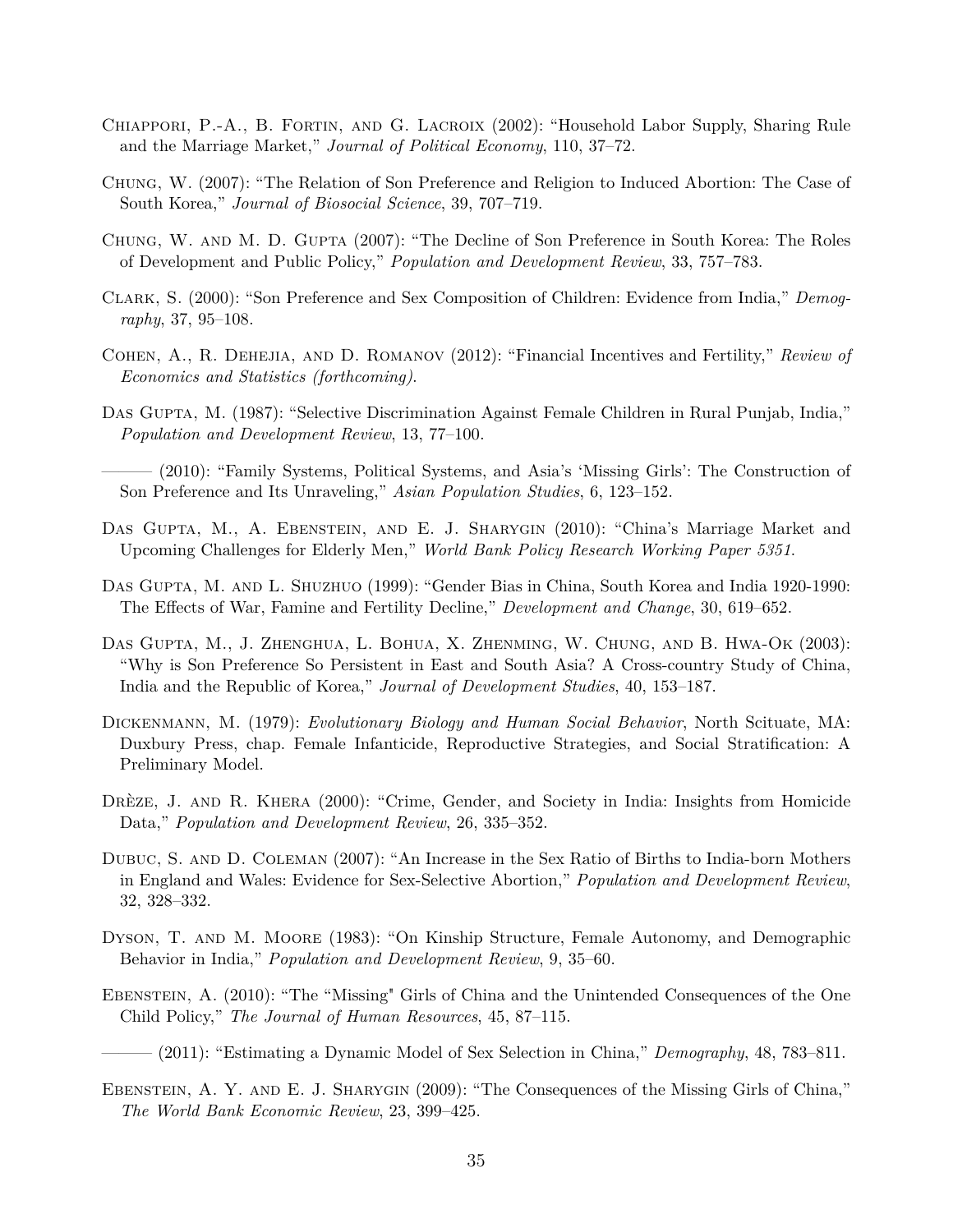- Edlund, L. (1999): "Son Preference, Sex Ratios and Marriage Patterns," *The Journal of Political Economy*, 107, 1275–1304.
- Edlund, L. and C. Lee (2009): "Son Preference, Sex Selection and Economic Development: Theory and Evidence from South Korea," *Columbia University Department of Economics Discussion Paper No. 0910-04*.
- Edlund, L., H. Li, J. Yi, and J. Zhang (2007): "Sex Ratios and Crime: Evidence from China's One Child Policy," *IZA Discussion Paper 3214*.
- Epner, J. E. G., H. S. Jonas, and D. L. Seckinger (1998): "Late-term Abortion," *The Journal of American Medical Association*, 280, 724–729.
- Goodkind, D. (1996): "On Substituting Sex Preference Strategies in East Asia: Does Prenatal Sex Selection Reduce Postnatal Discrimination?" *Population and Development Review*, 22, 111–125.
- Goodman, L. (1961): "Some Possible Effects of Birth Control on the Human Sex Ratio," *Annals of Human Genetics*, 25, 75–81.
- Jayachandran, S. and I. Kuziemko (2011): "Why Do Mothers Breastfeed Girls Less Than Boys: Evidence and Implications for Child Health in India," *The Quarterly Journal of Economics*, 126, 1485–1538.
- Jensen, R. (2005): "Equal Treatment, Unequal Outcomes? Generating Sex Inequality through Fertility Behavior," *unpublished manuscript, Harvard University*.
- Kaur, R. (2010): "Khap Panchayats, Sex Ratio and Female Agency," *Economic and Political Weekly*, XLV, 14–16.
- Kim, J. (2005): "Sex Selection and Fertility in a Dynamic Model of Conception and Abortion," *Journal of Population Economics*, 18, 41–67.
- Kumar, D. (1983): "Male Utopias or Nightmares?" *Economic and Political Weekly*, 18, 61–64.
- Laroque, G. and B. Salanié (2012): "Does Fertility Respond to Financial Incentives?" *Columbia University Department of Economics Discussion Paper 0708-15*.
- Lechner, M. and R. Miquel (2010): "Identification of the Effects of Dynamic Treatments by Sequential Conditional Independence Assumptions," *Empirical Economics*, 39, 111–137.
- Li, H., J. Yi, and J. Zhang (2011): "Estimating the Effect of the One-Child Policy on the Sex Ratio Imbalance in China: Identification Based on the Difference-in-Differences," *Demography*, 48, 1535–1557.
- Li, H. and H. Zheng (2009): "Ultrasonography and Sex Ratios in China," *Asian Economic Policy Review*, 4, 121–137.
- Lin, M.-J., J.-T. Liu, and N. Qian (2010): "More Missing Women, Fewer Dying Girls: The Impact of Abortion on Sex Ratios at Birth and Excess Female Mortality in Taiwan," *NBER Working Paper 14541*.
- Milligan, K. (2005): "Subsidizing the Stork: New Evidence on Tax Incentives and Fertility," *The Review of Economics and Statistics*, 87, 539–555.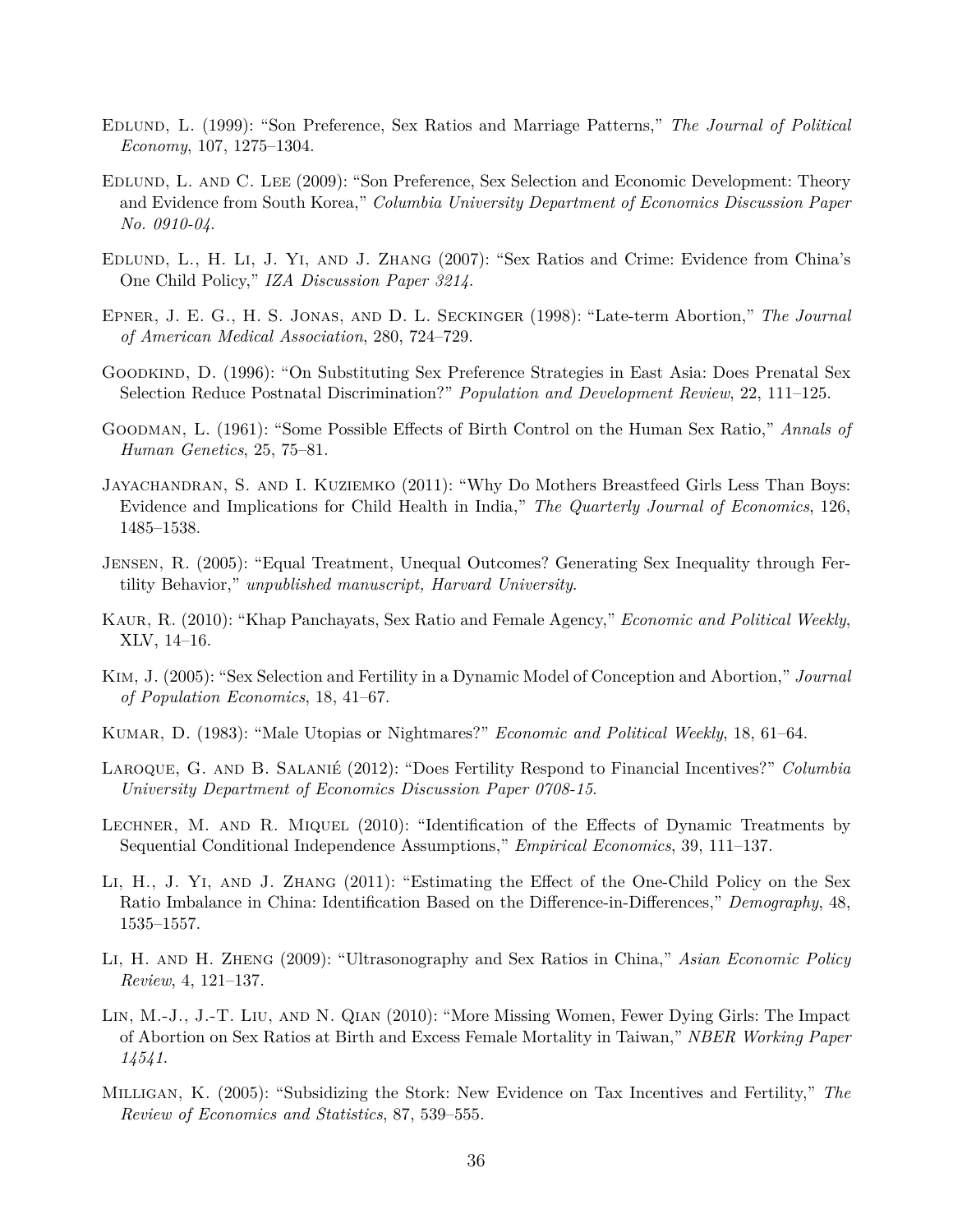- OLDENBURG, P. (1992): "Sex Ratio, Son Preference and Violence in India: A Research Note," *Economic and Political Weekly*, 27, 2657–2662.
- PARK, C. B. AND N.-H. CHO (1995): "Consequences of Son Preference in a Low-Fertility Society: Imbalance of the Sex Ratio at Birth in Korea," *Population and Development Review*, 21, 59–84.
- Pop-Eleches, C. (2006): "The Impact of a Change in Abortion Regime on Socio-Economic Outcomes of Children: Evidence from Romania," *Journal of Political Economy*, 114.
- Pörtner, C. C. (2010): "Sex Selective Abortions, Fertility and Birth Spacing," *University of Washington, Department of Economics, Working Paper UWEC-2010-4-R*.
- RAHMAN, L. AND V. RAO (2004): "The Determinants of Gender Equity in India: Examining Dyson and Moore's Thesis with New Data," *Population and Development Review*, 30, 239–268.
- <span id="page-39-0"></span>Sinha, N. and J. Yoong (2009): "Long-Term Financial Incentives and Investment in Daughters: Evidence from Conditional Cash Transfers in North India," *World Bank Policy Research Working Paper 4860*.
- Stopnitzky, Y. (2012): "The Bargaining Power of Missing Women: Evidence from a Sanitation Campaign in India," Unpublished manuscript, University of San Francisco.
- Tambiah, S. J. (1973): *Bridewealth and Dowry: Cambridge Papers in Social Anthropology*, Cambridge University Press, chap. Dowry, Bridewealth and Women's Property Rights, 7.
- Yamaguchi, K. (1989): "A Formal Theory for Male-Preferring Stopping Rules of Childbearing: Sex Differences in Birth Order and in the Number of Siblings," *Demography*, 26, 451–465.
- Zeng, Y., P. Tu, B. Gu, Y. Xu, B. Li, and Y. Li (1993): "Causes and Implications of the Recent Increase in the Reported Sex Ratio at Birth in China," *Population and Development Review*, 19, 283–302.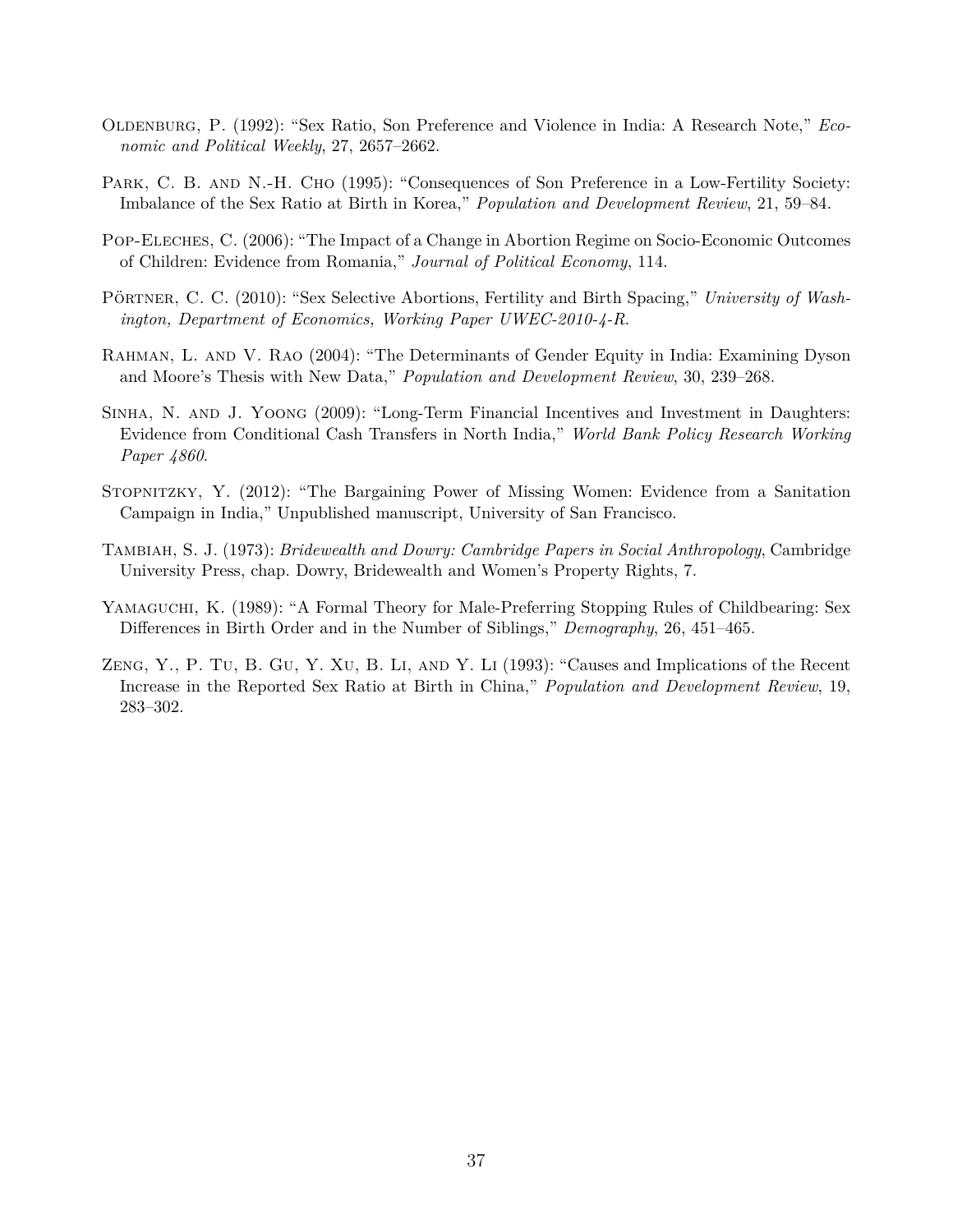### **A** *Devirupak***'s Rules before November 2003**

Under the original set of rules, couples were divided into two categories: i) those married before *Devirupak*, i.e., before September 25, 2002, had to register their intent to undergo sterilization before January 26, 2003 in order to be eligible; and ii) couples married on or after September 25, 2002 had to register and state that their first child would not be born before two years of marriage and that their second child would not be born until two years after the birth of their first daughter. This condition was aimed at increasing the space between births. In addition, the couple was required to undergo sterilization immediately after birth in order to receive benefits. If the beneficiary couple underwent re-canalization for whatever reason, they were required to refund the benefits received until then, along with interest at the rate of 9 percent per annum. These rules were revised in November 2003 in order to make the scheme simpler. Under the new set of rules, eligibility does not depend on the year of marriage or birth spacing.

### **B Proofs**

**Proof of Proposition [1:](#page-12-0)** Since the maximum number of pregnancies is two, a couple has three choices: zero, one or two children. I solve for the equilibrium by backward induction. Conditional on having one child, a couple can either choose to stop child-bearing (*Stop*) or have a second child (*Birth*). The difference between utility from *Birth* and *Stop* is independent of the sex of their first child, and is given by:

$$
\Delta U = U(Birth) - U(Stop) = 0.5 + 0.5\delta - c
$$

If  $\delta \geqslant 2c - 1$ , then  $U(Birth) \geqslant U(Stop)$ . Otherwise, *Stop* is preferred over *Birth*.

Since  $\delta \geq 1$  and  $c > 0$ , there are three possible scenarios:

 $\text{Case 1: } c \leq 1 \implies 2c - 1 \leq 1 \leq \delta \implies \Delta U \geq 0.$ 

 $\text{Case 2: } c > 1 \text{ and } \delta \geqslant 2c - 1 \implies \Delta U \geqslant 0.$ 

 $\text{Case 3: } c > 1 \text{ and } \delta < 2c - 1 \implies \Delta U < 0.$ 

The same choices are optimal at the first decision node, i.e., the decision about the first pregnancy. In equilibrium, Case 3 couples have no children and the rest have two children.

**Proof of Proposition [2:](#page-13-0)** Let *U*(*Stop*) denote utility if a couple stops child-bearing after their first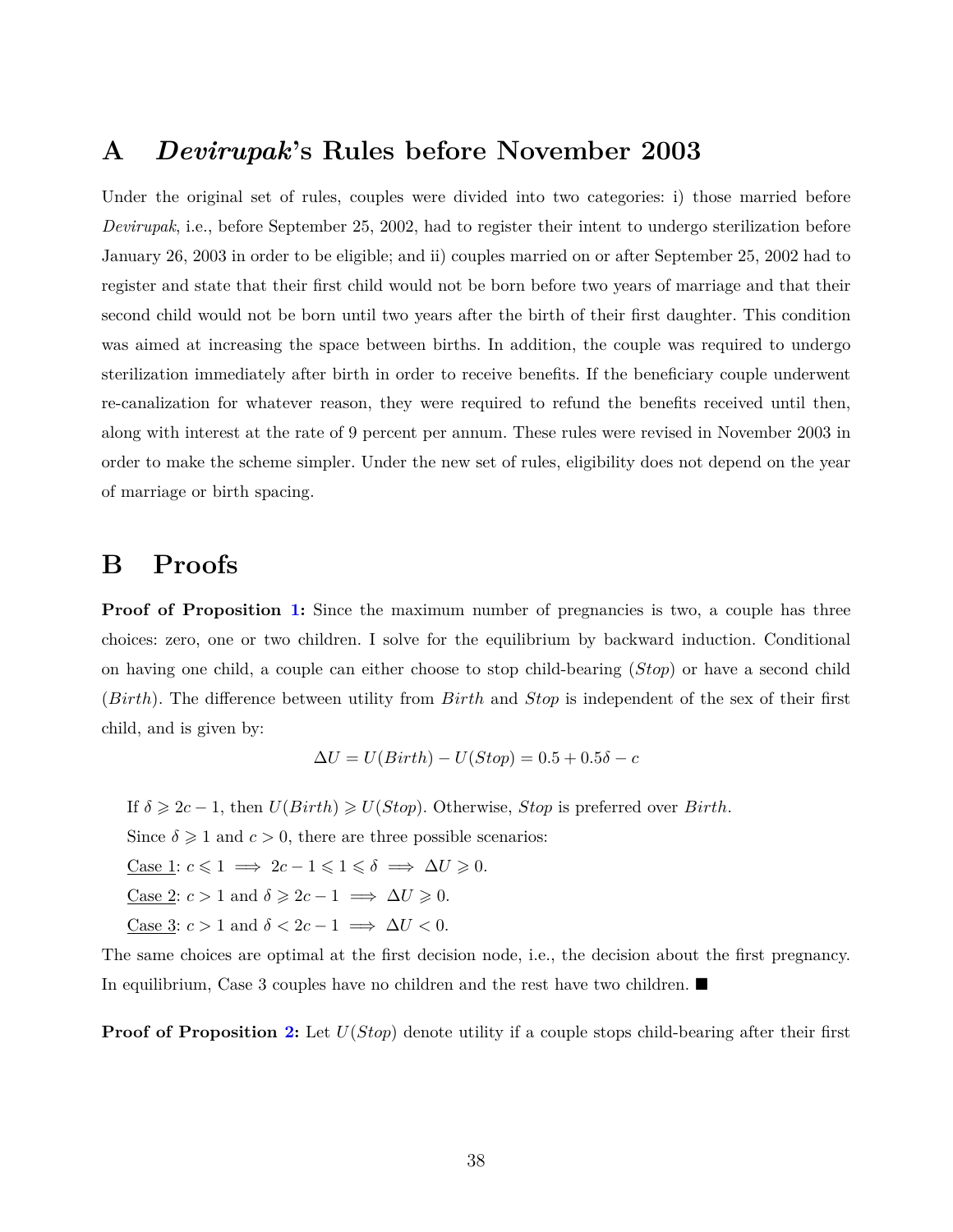pregnancy. Utility from a second pregnancy with and without an ultrasound test is given by:

$$
U(US) = U(Stop) + 0.5(\delta - c_a - c) - c_u \tag{4}
$$

$$
U(NoUS) = U(Stop) - c + (1+\delta)/2
$$
\n<sup>(5)</sup>

where  $c_u$  and  $c_a$  are the costs of an ultrasound test and an abortion, respectively. Define  $c'_{s} = 2c_{s} = 2c_{u} + c_{a}$ , where  $c_{s}$  is the cost of sex-selection. If  $\delta > c + c'_s$ , then  $US \succ Stop$ . If  $\delta > 2c - 1$ , then  $No \text{ } US \succ Stop$ . If  $c < 1 + c'_s$ , then  $No \text{ } US \succ US$ .

 $\frac{\text{Case 1: }}{c \leq 1} \implies c < 1 + c'_s \implies No \text{ } US \succ US.$  Also,  $c \leq 1 \implies 2c - 1 \leq 1 \leq \delta \implies No \text{ } US \gtrsim$ *Stop*. These couples choose a second pregnancy with *US*.

 $\frac{\text{Case 2: } 1 < c \leqslant 1 + c_s' \implies No \text{ } US \geqslant US.$  If  $\delta > 2c - 1 > 1$ , they choose a second pregnancy without *US* and if  $\delta \leq 2c - 1$ , they stop child-bearing.

 $\frac{\text{Case 3: }}{c}$  > 1 +  $c'_{s} \implies US \succ No$  *US*. If  $\delta > c + c'_{s}$ , they choose a second pregnancy with *US* and if  $\delta \leq c + c_s$ , they stop child-bearing.

The same choices are optimal at the first decision node i.e., the decision about the first pregnancy. Thus, couples in Case 1 choose two pregnancies without *US*. In Case 2,  $\delta < 2c - 1$  couples never become pregnant, and the remaining choose two pregnancies without *US*. In Case 3, couples with  $\delta \leq c + c_s$  never become pregnant and those with  $\delta > c + c'_s$  choose two pregnancies with *US*.

**Proof of Proposition [3:](#page-14-0)** This proof has two parts. Part 1 analyzes the effect of *Devirupak* on couples who had one boy in 2002. Part 2 examines couples who had one girl in 2002.

#### *Part 1: One-boy couples*

Three types of couples can possibly have one boy (and no girl) when the scheme starts:

Type A:  $c \leq 1$ 

Type B:  $1 < c \leqslant 1 + c'_{s}$  and  $\delta > 2c - 1$ 

Type C:  $c > 1 + c'_{s}$  and  $\delta > c + c'_{s}$ .

In the absence of the scheme, all three types would have chosen a second pregnancy – Types A and B without *US* and Type C with *US*. After the scheme, they face the same three choices as before, but with incentives. Let  $f(X)$  denote the present discounted value of Rs. X per month for 20 years. The additional utility from each option, conditional on already having a boy, is as follows:

$$
\Delta U(US) = -c_u + 0.5(-c_a + f(200)) + 0.5(\delta - c)
$$

$$
\Delta U(noUS) = 0.5 + 0.5\delta - c
$$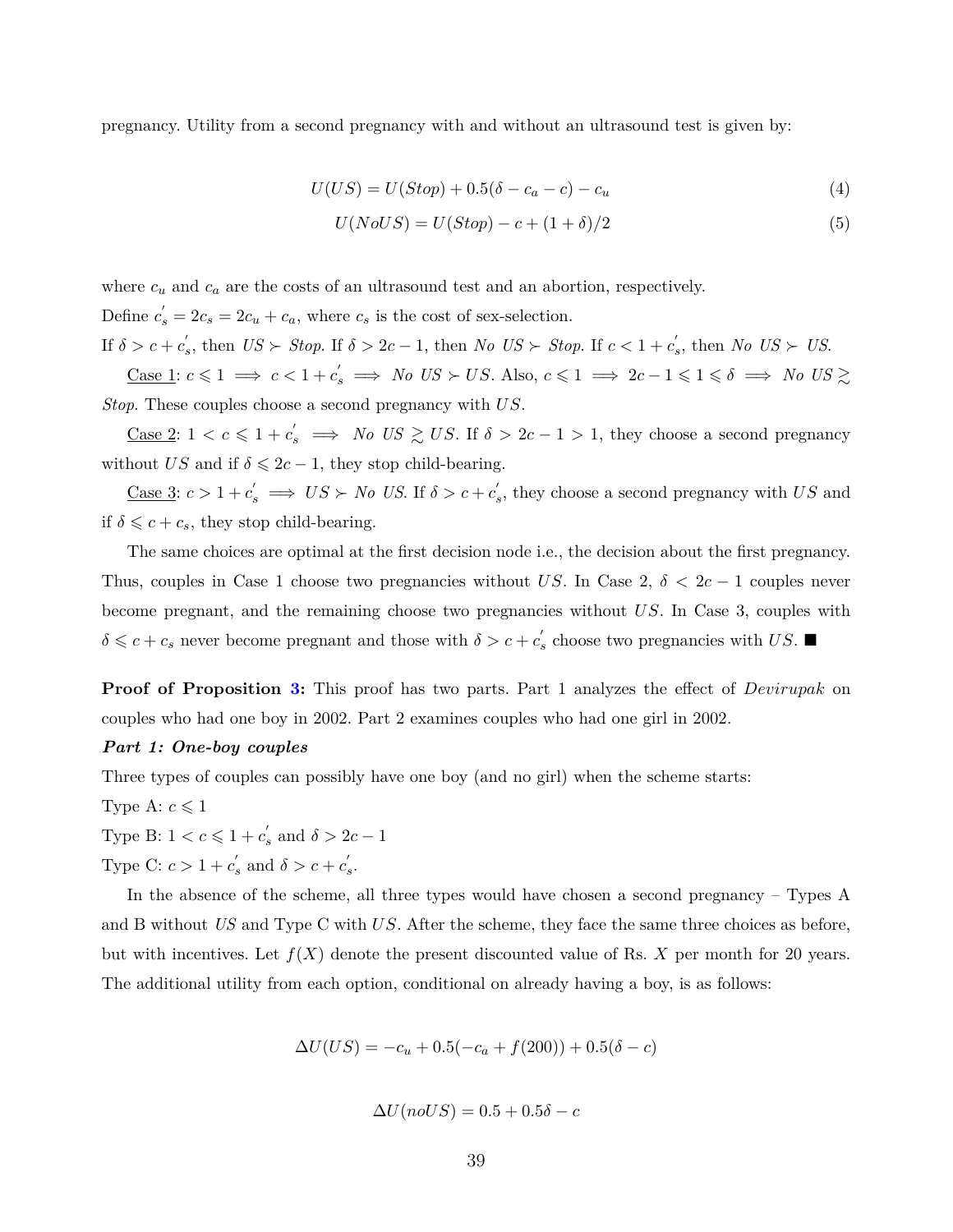$$
\Delta U(Stop) = f(200)
$$

If  $c > 1+c'_s - f(200)$ , then  $US \succ No$  US. If  $\delta < 2c-1+2f(200)$ , then  $Stop \succ No$  US. If  $\delta < c+c'_s + f(200)$ , then  $Stop \succ US$ .

For Type C couples,  $US \succ No$  US even after the incentives. But those with  $c + c'_{s} < \delta < c + c'_{s}$  $c'_{s} + f(200)$  will switch from *US* to *Stop*. The remaining Type C couples will continue with *US* as before. Thus, **for Type C couples** as a whole, **fertility and the number of sons decrease**. **The proportion of sons remains the same** (equal to 1) since they were going to have only boys even without the incentives.

For Types A and B, there are two scenarios:

<u>Case 1</u>: 1 +  $c'_s$  −  $f(200)$  < 1, i.e.,  $c'_s$  <  $f(200)$ . Type A couples with  $c$  < 1 +  $c'_s$  −  $f(200)$  still prefer *no US* to *US*. They *Stop* if  $\delta < 2c - 1 + 2f(200)$ , otherwise continue with *no US* as before. Type A couples with  $1 + c_s' - f(200) < c < 1$  prefer *US* over *no US*. They *Stop* if  $\delta < c + c_s' + f(200)$ , otherwise choose *US*. Similarly, for all Type B couples,  $US \succ No$  *US*. They *Stop* if  $\delta < c + c'_{s} + f(200)$ , otherwise opt for *US*. Thus, some Type A and all Type B change their optimal strategy. **Fertility falls and the proportion of sons rises for both Types A and B. Moreover, their second child is more likely to be a boy because some of them now opt for** *US***.**

 $\frac{\text{Case 2: 1}}{s} + c'_{s} - f(200) \geq 1$ , i.e.,  $c'_{s} \geq f(200)$ . In this case, all Type A couples still prefer *no US* to *US*. If  $\delta < 2c - 1 + 2f(200)$ , they *Stop*, otherwise continue with *no US* as before. For Type B couples with  $1 < c < 1 + c'_{s} - f(200)$ , *no US* is preferred over *US*. If  $\delta > 2c - 1 + 2f(200)$ , they continue with *no US*. However, if  $2c - 1 < \delta < 2c - 1 + 2f(200)$ , they *Stop*. For the remaining Type B couples, *US* is now preferred over *no US*; they *Stop* if  $\delta < c + c'_{s} + f(200)$ , otherwise choose *US*. Fertility falls **and the proportion of sons rises for both Types A and B. Moreover, the second child for Type B couples is more likely to be a boy because some of them now choose** *US***.**

These findings can be summarized as follows:

| Type   | Fertility Proportion of sons |                                       | 2nd birth is male |
|--------|------------------------------|---------------------------------------|-------------------|
|        |                              | $c'_{s} < f(200)$ $c'_{s} \ge f(200)$ |                   |
| А      |                              |                                       | No change         |
| В      |                              |                                       |                   |
| $\cap$ | No change                    |                                       | No change         |

Figure [B.1](#page-43-0) illustrates the new equilibrium choices. Couples in the grey region stop child-bearing after the scheme, i.e., fertility declines for them. Their proportion of sons increases since some of them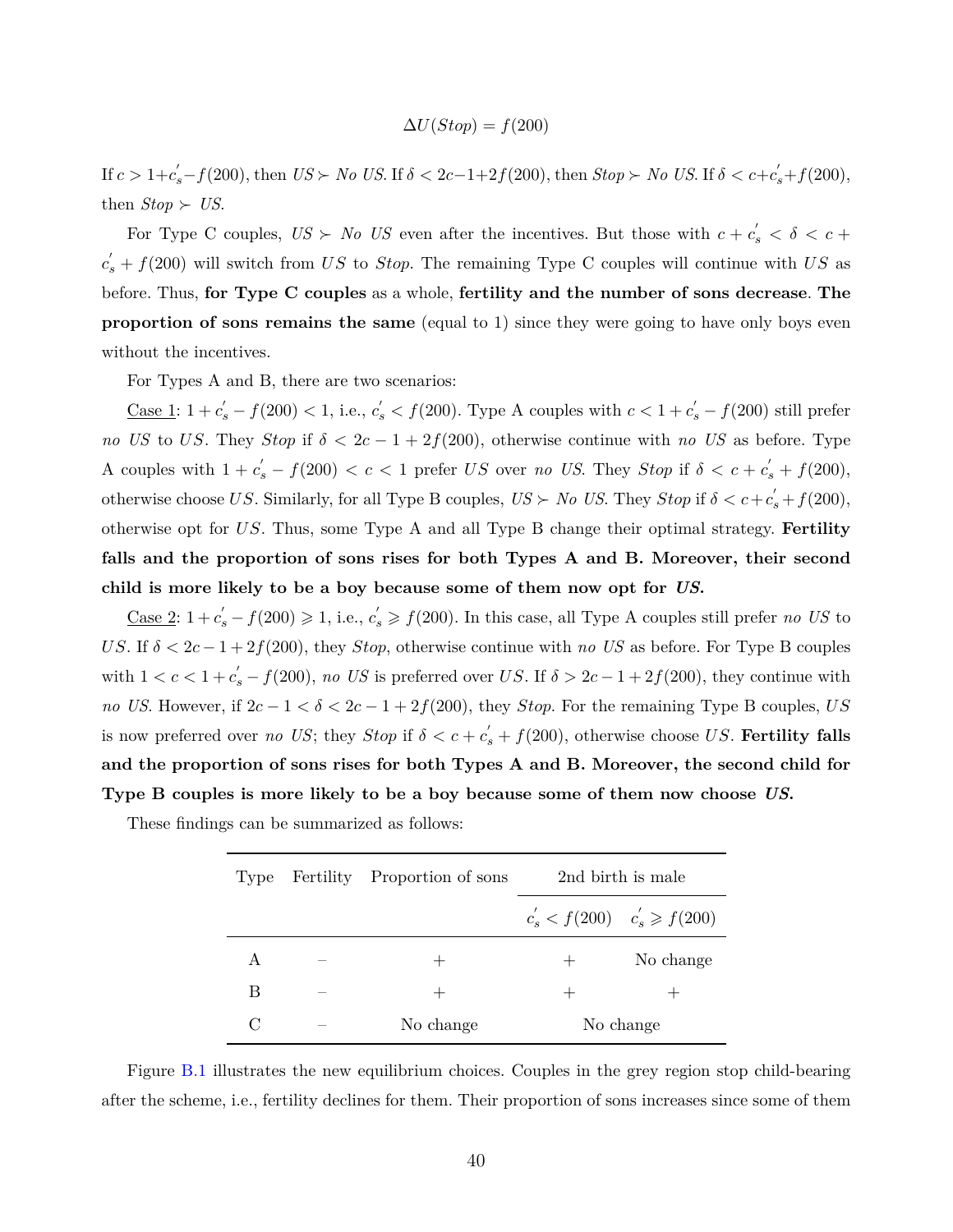were following a *no US* strategy and may have had a girl before the scheme. Couples in the black region switch from no *US* to *US* for their second pregnancy. For them, fertility decreases and their second child is more likely to be a boy, i.e., the proportion of sons rises. The remaining couples with one boy continue with their original strategy.

In both Cases 1 and 2, the incentive increases the probability that couples who had one boy in 2002 stop child-bearing. Moreover, it encourages some high son preference couples to switch from *no US* to *US* in case of a second pregnancy. This is because the incentive reduces the *net cost of selection*. Both these effects are stronger when  $f(200)$  is larger relative to  $c'_{s}$ . Moreover, larger incentives for one child or a higher utility from incentives (if couples varied in terms of marginal utility of income), decrease the likelihood of a second pregnancy, for given cost parameters and son preference.

How do couples who stop child-bearing differ from those who become pregnant again? Within Type C, those with  $\delta < c + c'_{s} + f(200)$  stop and the rest become pregnant again. Thus, for a given *c* (and  $c'_{s}$ ), couples who have a second birth will have a stronger son preference than those who choose *Stop*. The same is true for Types A and B. ■

<span id="page-43-0"></span>

Figure B.1: Effect on couples who had one son and no daughters in 2002

NOTES: Couples in the grey region stop child-bearing. Those in black have a second child, who is more likely to be male than in the absence of incentives. For expositional purposes, the left panel has been drawn under the assumption that  $1 > f(200) - c'_s$  and the right panel assumes that  $1 > f(200)$ . However, neither is necessary for Proposition [3.](#page-14-0)

#### *Part 2: One-girl couples*

Two types of couples can possibly have one girl when the scheme starts:

Type A: *c <* 1 Type B:  $1 < c < 1 + c'_s$  and  $\delta > 2c - 1$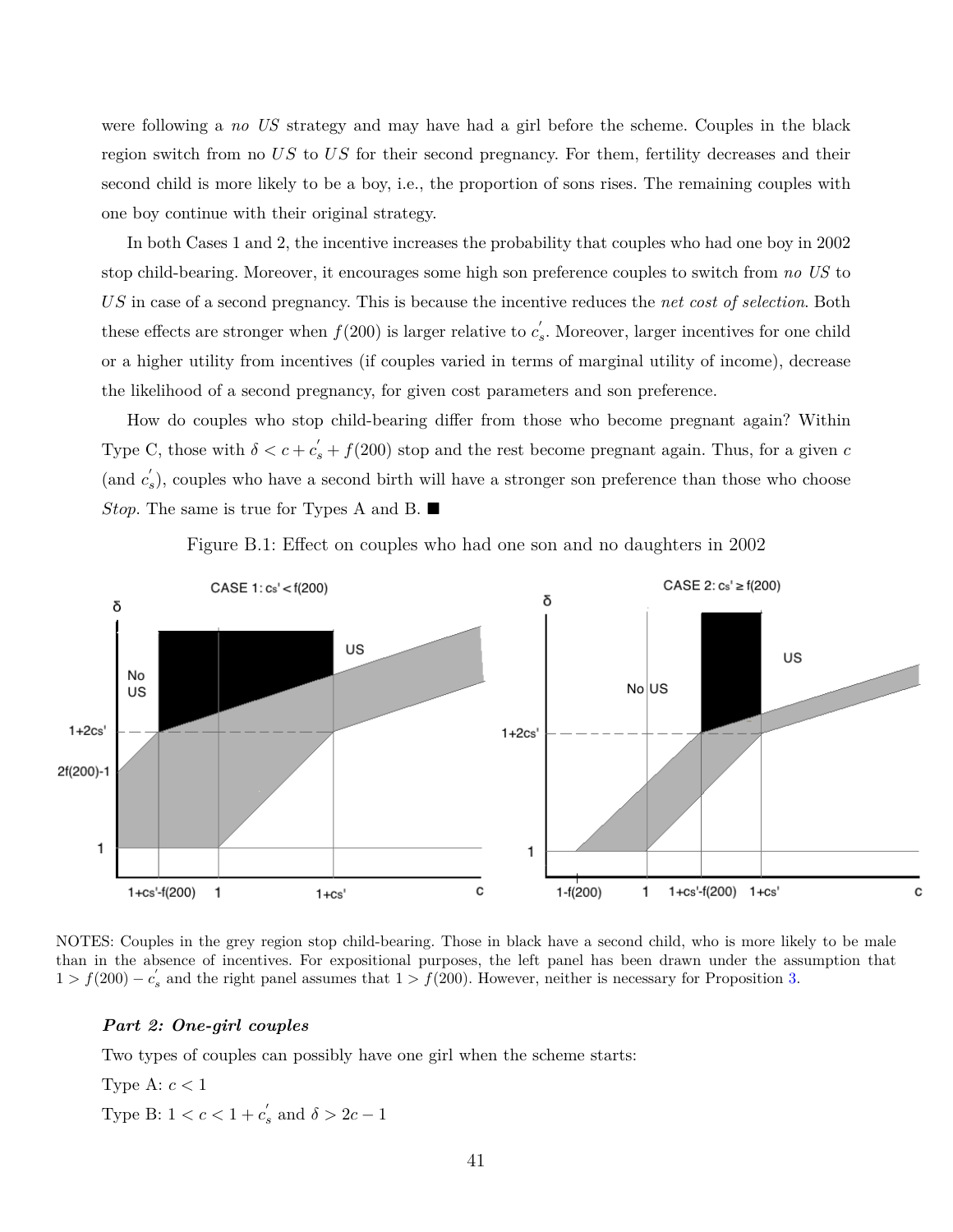In the absence of incentives, both types would have chosen a second pregnancy without *US*. The additional utility from the three available choices, conditional on already having a girl, is as follows:

$$
\Delta U(Stop) = f(500)
$$

 $\Delta U(US) = -c_u + 0.5(\delta - c) + 0.5(-c_a + f(500))$ 

$$
\Delta U(noUS) = 0.5 + 0.5\delta - c
$$

If  $c > 1+c'_s - f(500)$ , then  $US \succ No$  US. If  $\delta < 2c-1+2f(500)$ , then  $Stop \succ No$  US. If  $\delta < c+c'_s+f(500)$ , then  $Stop \succ US$ .

<u>Case 1</u>: 1 +  $c'_s$  −  $f(500)$  < 1, i.e.,  $c'_s$  <  $f(500)$ . If  $c$  < 1 +  $c'_s$  −  $f(500)$ , No US ≻ US. Stop is chosen if  $\delta < 2c - 1 + 2f(500)$ , otherwise Type A couples continue with *No US*. If  $1 + c_s' - f(500) < c < 1$ ,  $US \succ no \text{ } US.$  These Type A couples choose  $Stop$  if  $\delta < c + c'_{s} + f(500)$ , otherwise they switch to *US*. Type B couples also prefer *US* to *no US* now, and choose *Stop* if  $2c - 1 < \delta < c + c'_{s} + f(500)$ , and otherwise switch to *US*. Note that stopping at one girl implies a decrease in the proportion of sons because these couples were following a *no US* strategy before. **Fertility decreases for both types.** The proportion of sons declines for some Type A couples  $(c < 1 + c_s' - f(500))$ , but the **effect is ambiguous for the remaining Type A couples**  $(1+c_s^{'}-f(500) < c < 1)$  **and all Type B couples.** This is because the couples who choose *Stop* experience a decline in the proportion of sons, but those who have a second child with *US* have a larger proportion of sons.

<u>Case 2</u>:  $1 + c'_s - f(500) \geq 1$ , i.e.,  $c'_s \geq f(500)$ . For Type A couples, *No US*  $\succ U.S$ . They choose to *Stop* if  $\delta < 2c - 1 + 2f(500)$ , otherwise they continue with *No US*. The same holds for Type B couples with  $c < 1 + c'_{s} - f(500)$ . But Type B couples with  $c > 1 + c'_{s} - f(500)$  now prefer *US* over *No US*. They  $Stop$  if  $\delta < c + c'_{s} + f(500)$ , otherwise change to *US*. **Fertility decreases for both types. The proportion of sons declines for Type A, but the effect is ambiguous for Type B couples.**

These findings can be summarized as follows:

| Type | Fertility |       | Proportion of sons                                                  | 2nd birth is male |
|------|-----------|-------|---------------------------------------------------------------------|-------------------|
|      |           |       | $c'_s < f(500)$ $c'_s \ge f(500)$ $c'_s < f(500)$ $c'_s \ge f(500)$ |                   |
| A    |           | $+/-$ |                                                                     | No change         |
|      |           |       | $+/-$                                                               |                   |

Figure [B.2](#page-45-0) illustrates the new equilibrium choices for one-girl couples. Those in the grey region stop child-bearing, i.e., fertility declines for them. Couples in the black region were going to have a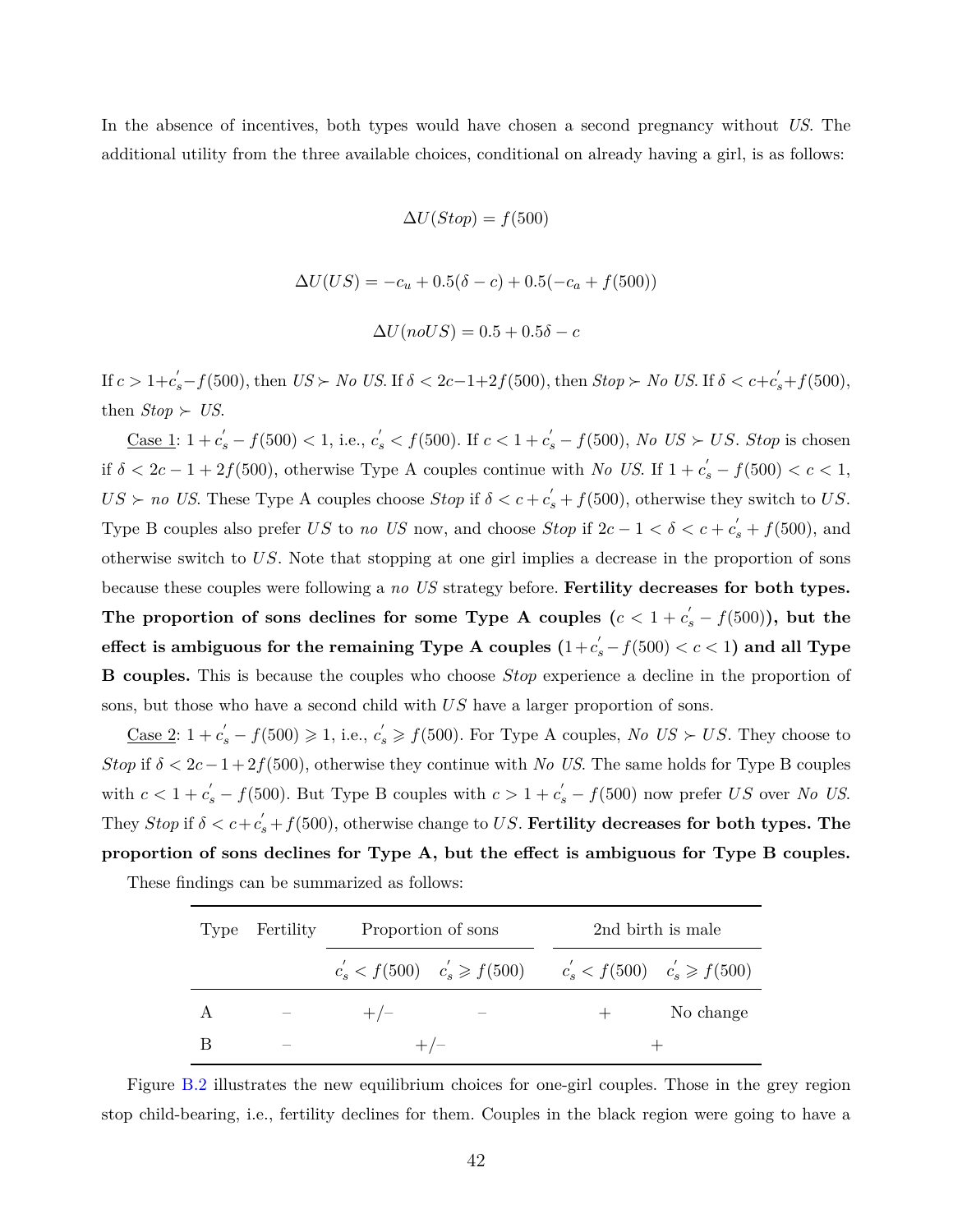second child without *US* in the absence of the scheme, but now opt for an *US*. For them, fertility decreases and their second child is more likely to be a boy.

<span id="page-45-0"></span>

Figure B.2: Effect on couples who had one daughter and no sons in 2002

NOTES: Couples in the grey region stop child-bearing. Those in the black region have a second child who is more likely to be male than in the absence of incentives.

#### **Who is more affected? One-boy versus one-girl couples**

In Figure [B.3,](#page-46-0) couples in the grey area stop child-bearing due to the incentives irrespective of the sex of their first child. Those in the striped area stop if they already have a girl when the scheme starts, but not if they have a boy. Since both these groups were following a *no US* policy, they are equally likely to have a boy or a girl in 2002. Thus, their fertility and the sex ratio decrease and the likelihood that they have only one girl rises. Couples in the black area stop child-bearing at one boy. However, the one-girl incentives are inconsequential for them since their optimal choice is to only have boys. Thus, their fertility declines and the likelihood that they have only one boy increases, but there is no effect on their sex ratio. If the society mostly comprises high  $\delta$  - high *c* couples, it is possible that the dominant effect is an increase in the proportion of one-boy couples, *among those who had one child when the scheme began.*

**Proof of Proposition [4:](#page-16-0)** In the absence of incentives, childless women who previously had one abortion  $(c > 1 + c'_{s}$  and  $\delta > c + c'_{s}$  for them) would have continued with their *US* strategy. As a result, they would have either remained childless or had a boy at the end of their fertile period. After *Devirupak*, their utilities from the three options are:

$$
\Delta U(Stop) = 0
$$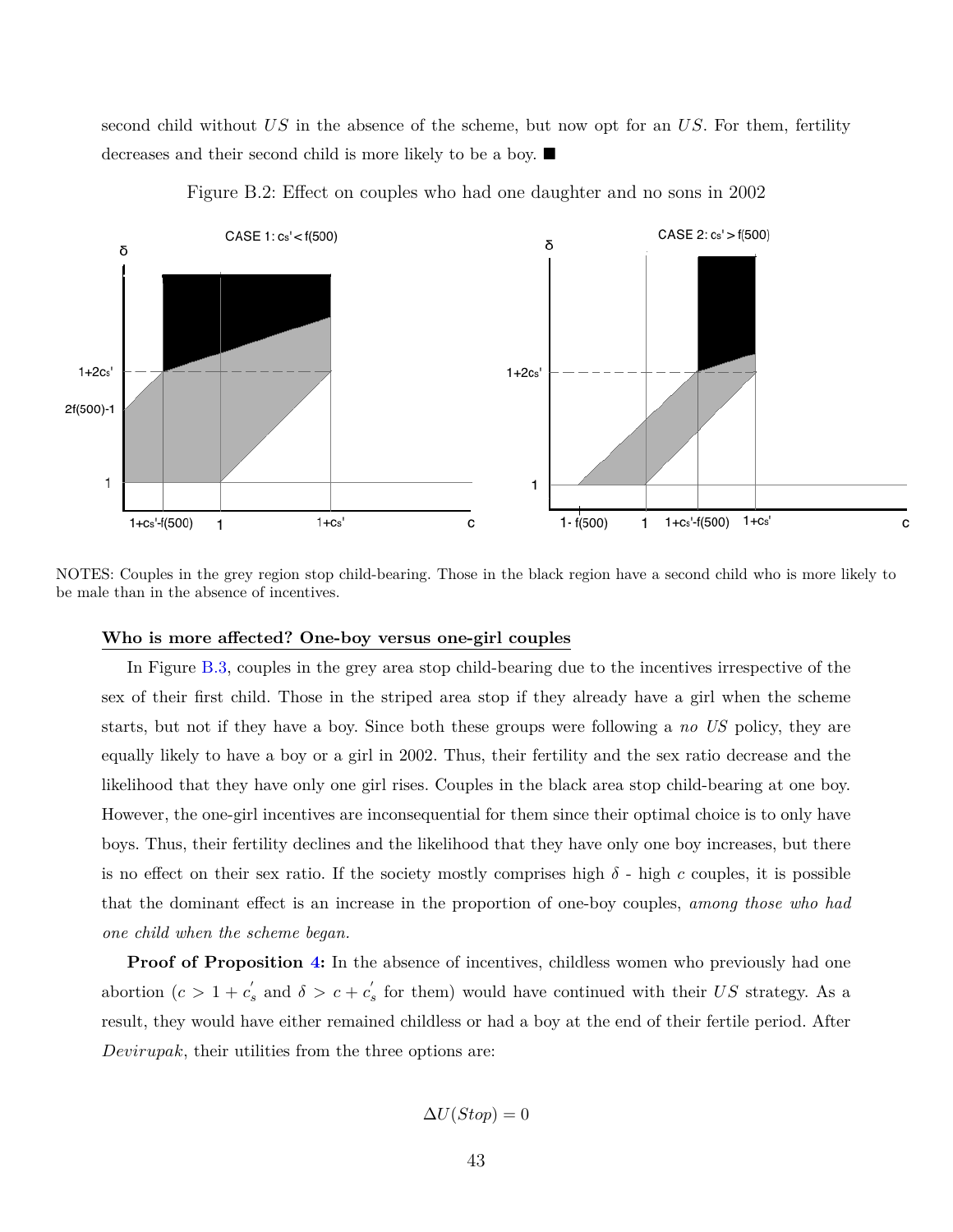<span id="page-46-0"></span>

Figure B.3: Likelihood of second birth Figure B.4: Sex of second birth

 $\Delta U(US) = -c_u + 0.5(\delta - c + f(200)) - 0.5c_a$ 

 $\Delta U(noUS) = 0.5(\delta + f(200)) + 0.5(1 + f(500)) - c$ 

<span id="page-46-1"></span>Since  $\delta > c + c'_{s} - f(200)$  for these couples,  $US \succ Stop$ . If  $c > 1 + c'_{s} + f(500)$ ,  $US \succ No$  *US*. Thus, couples with  $1 + c_s' < c < 1 + c_s' + f(500)$  switch from *US* to *no US*. They are now less likely to remain childless and more likely to have a daughter than before. Figure [B.5](#page-46-1) indicates them in blue.  $\blacksquare$ 

Figure B.5: Effect of Incentives on Childless Couples with a Previous Abortion

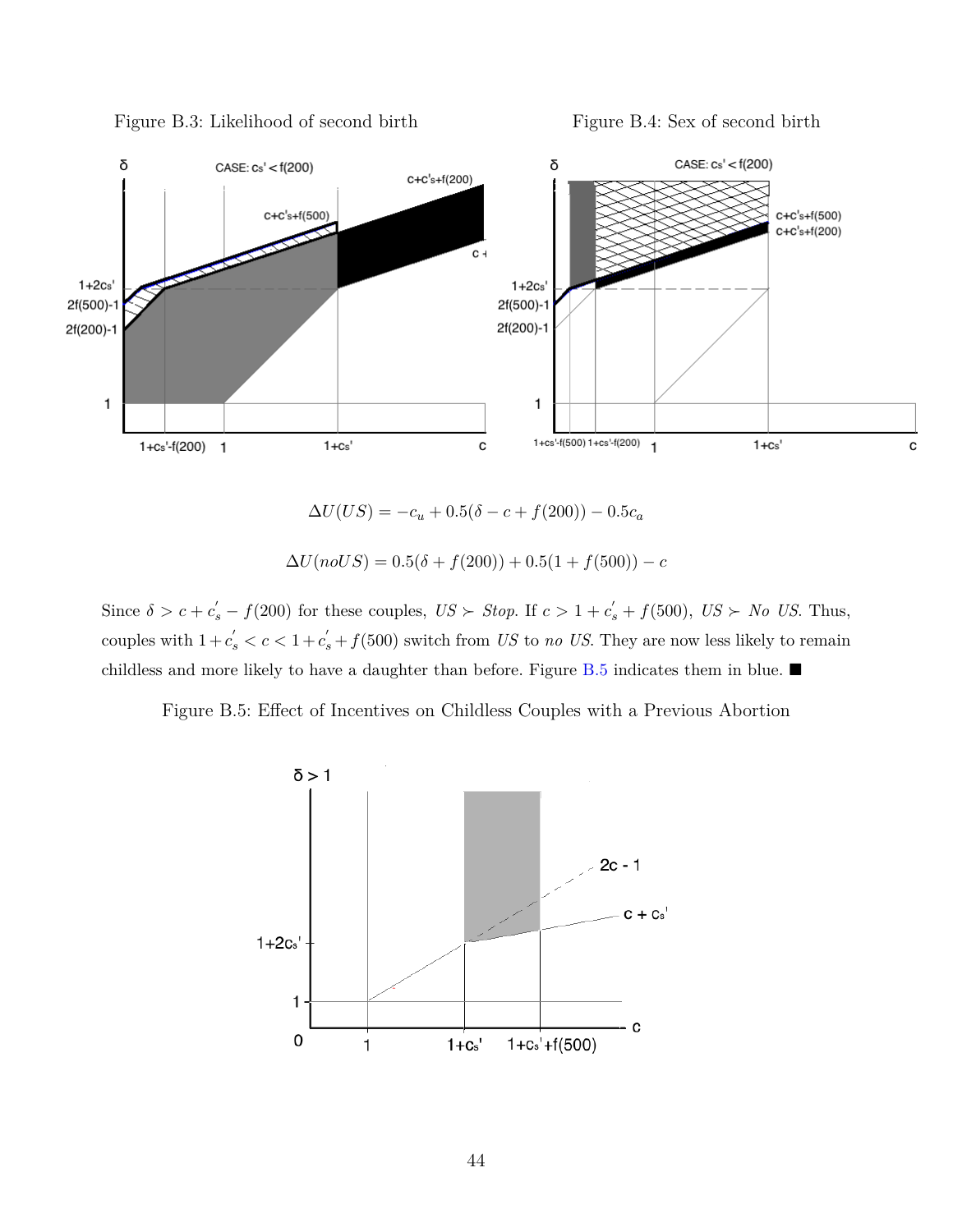## **C Robustness**

I conduct a number of other robustness checks to further establish that my results can be interpreted as the causal effects of *Devirupak*. One concern about the empirical strategy may be that states like Delhi and Punjab are, for various reasons, not good control groups for Haryana, e.g., Delhi is largely an urban state, while Punjab's population is predominantly Sikh. Although I control for several socio-economic characteristics that might systematically vary across states in all regressions, to ensure that the inclusion of any particular control state is not driving my results, I re-estimate all specifications by dropping one control state at a time. Table [XIII](#page-66-0) presents the results from this exercise for specification  $(2')$  $(2')$ . I continue to find a significant increase in the one-boy outcome in all columns except when Uttar Pradesh (UP) is dropped. Since UP is the most populous state in India, I lose significance at conventional levels likely due to a large reduction in sample size. Nevertheless, the magnitude of the coefficient is still meaningful. Moreover, in all cases I still observe a significant decrease in the number of girls and the total number of children.<sup>[58](#page-47-0)</sup> A similar exercise for specification [\(1\)](#page-23-0) in Table [XIV](#page-67-0) also reinforces my earlier findings.

Next I conduct two placebo tests by first reassigning the intervention to alternate control states and then to pre-2002 years within Haryana. If my results are truly capturing the causal effect of *Devirupak*, I should not find significant effects in these placebo regressions. Table [XV](#page-68-0) presents the results from the first placebo test. Since these laws are fictitious, a significant "effect" at the 5 percent level may be found roughly 5 percent of the time i.e., in 2 out of 35 regressions in Table [XV.](#page-68-0) There are only 3 cells where I find significant effects in the same direction as my main results in Table [VI](#page-54-0) column (3), which seems reasonable. Similarly, when I reassign the intervention to an alternate year before 2002 in Haryana (Table [XVI\)](#page-69-0),<sup>[59](#page-47-1)</sup> I find mostly insignificant effects, especially for the one-boy outcome. These tests also lend support to my DD estimation strategy and make a causal interpretation more credible.

While the large time span of my dataset allows me to control for state and group-specific time trends, a wider time window introduces the possibility that my estimates are capturing the effect of other government programs that also target fertility and sex ratios. Since I include year fixed-effects in all regressions, my results are not driven by any schemes implemented by the national government in 2002. However, it is still possible that alternate schemes specific to a control state are confounding my results. There are two reasons why this is unlikely. First, my sample includes only years up to 2005

<span id="page-47-0"></span><sup>58</sup>Specification [\(2\)](#page-24-1) yields similar results that are available upon request.

<span id="page-47-1"></span><sup>59</sup>I drop post-*Devirupak* years from the sample while conducting this placebo test.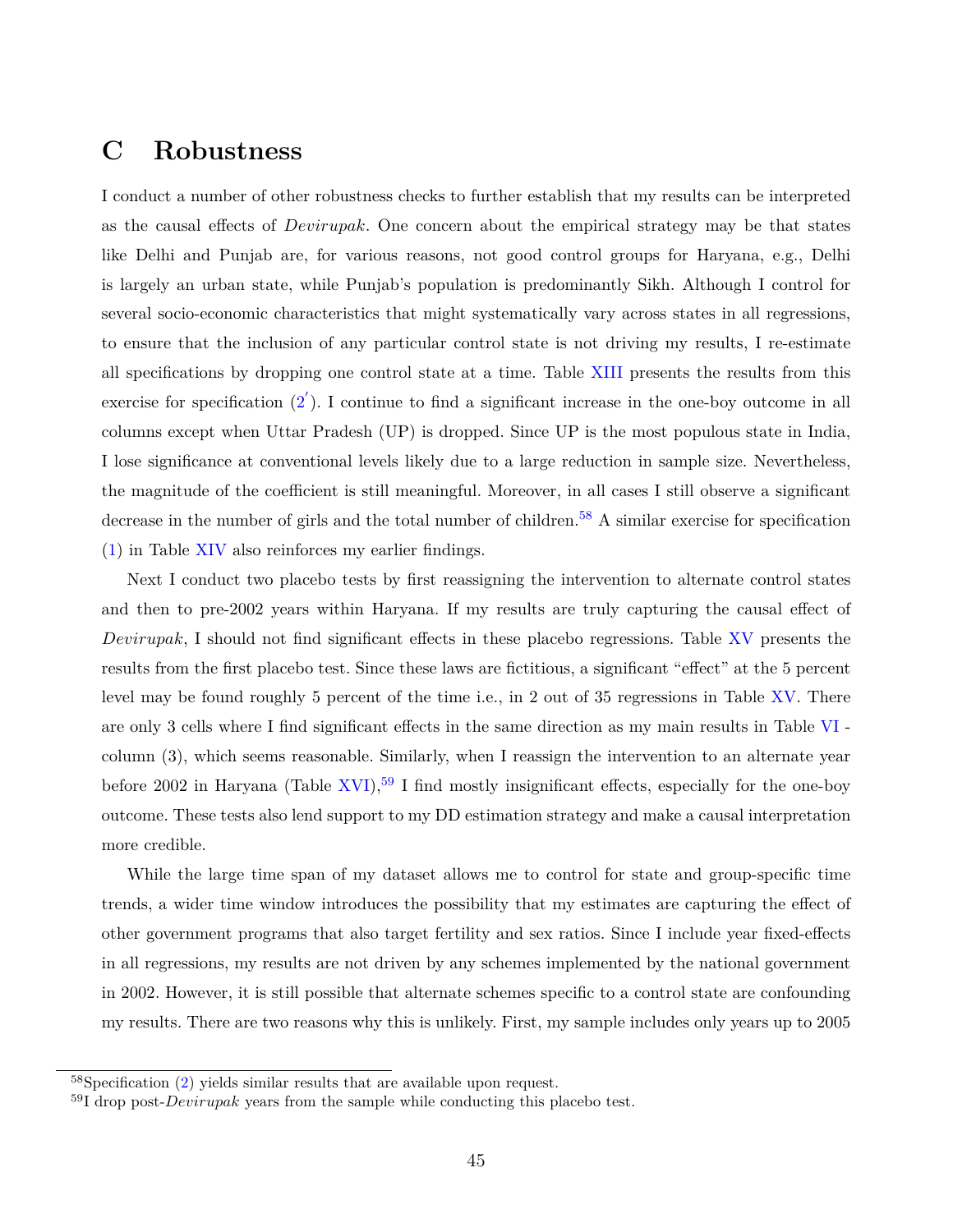while most of the *Devirupak*-like programs in other states were introduced after 2008, e.g., Punjab's *Balri Rakshak Yojana* began in 2009. Secondly, I have already shown that my results are robust to the exclusion of any particular control state.

I also check if my results remain robust when only NFHS data or DLHS data is used to address concerns about the bias introduced by any unobserved differences in data collection, or small variations in the sampling methodology for NFHS and DLHS. In addition, my next robustness check excludes years before 1995 from the sample to ensure that my results are not affected by (1) an alternate scheme, *Apni Beti Apna Dhan* (APAD), implemented by the Government of Haryana in 1994,<sup>[60](#page-48-0)</sup> and (2) the 1995 break-point in the long-term trend in the availability of PSDT mentioned in [Bhalotra](#page-36-0) [and Cochrane](#page-36-0) [\(2010\)](#page-36-0). Table [XVII](#page-70-0) presents the results from these tests. My findings remain the same.

So far, my analysis has used 2002 as the treatment year. However, *Devirupak*'s rules underwent a revision in November 2003, so it is possible that 2003 is the more relevant cut-off for defining the *P ost* variable. To test this and to compare the effects before and after the revision, I define 2003 as the "transition" period and redefine *P ost* as *year >* 2003. Then I re-estimate specifications [\(2\)](#page-24-1) and  $(2')$  $(2')$  by including  $Hry * Transition$  as an explanatory variable in addition to the redefined  $Hry * Post$ . Table [XVIII](#page-71-0) presents the results for specification  $(2')$  $(2')$ . Column  $(2)$  shows that couples are significantly more likely to have only one son not just during the transition period, but also after that. Similarly, the number of girls also decreases significantly during both periods. Inclusion of additional control states, the 2006 data from NFHS-3, and the DLHS-3 data yield very similar results that are available upon request.

Lastly, I use the *synthetic control method* proposed by [Abadie and Gardeazabal](#page-36-1) [\(2003\)](#page-36-1) and [Abadie](#page-36-2) [et al.](#page-36-2) [\(2010\)](#page-36-2) to construct a *synthetic*-Haryana that best approximates the relevant characteristics of Haryana during the pre-treatment period. I then use the post-intervention outcomes for this synthetic control state to approximate the outcomes that would have been observed for Haryana in the absence of *Devirupak*. My donor pool comprises  $17<sup>61</sup>$  $17<sup>61</sup>$  $17<sup>61</sup>$  major Indian states. In order to conduct the analysis at an aggregate level, I collapse my individual-level panel data into a state-year panel. The outcome variables are the proportion of couples who have only one boy, only one girl, or only two girls. To predict the outcome variables at the state level, I use the average years of schooling, age, and age

<span id="page-48-0"></span> $60\text{Sinha}$  and Yoong [\(2009\)](#page-39-0) examine APAD and conclude that it led to reductions in the sex ratio of living children. APAD is substantially different from *Devirupak*. Under the former, there is no restriction on fertility or the number of sons; couples who have both boys and girls are also eligible to receive benefits; the incentive amounts are smaller and available only after the daughter has turned 18; eligibility is not conditional on sterilization; and the scheme only targets below poverty line, SC and OBC families. As a result, the variation in incentives introduced by APAD is uncorrelated with the variation induced by *Devirupak*.

<span id="page-48-1"></span> $61$ In terms of the current classification of states, these represent 20 states.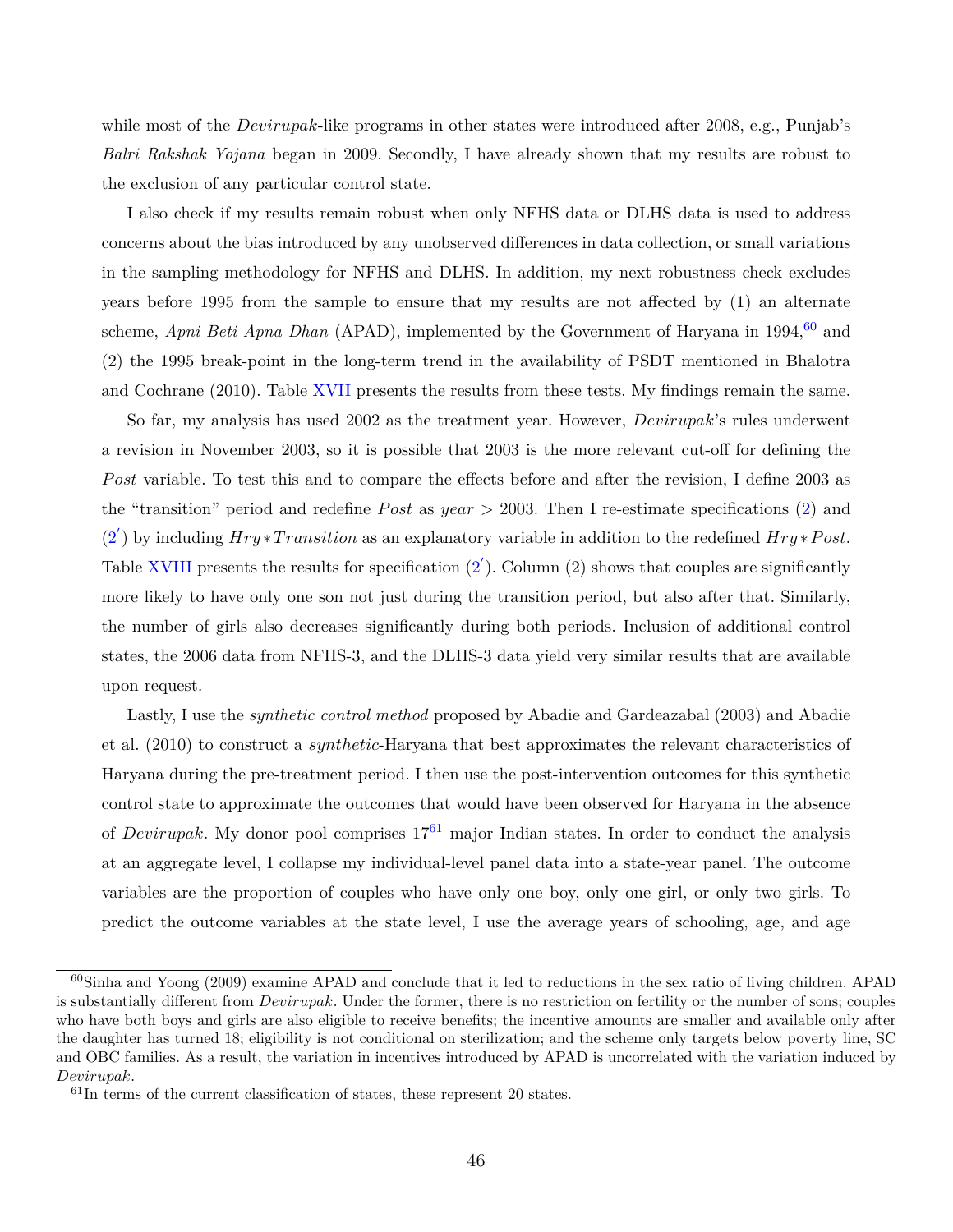at marriage for women along with the proportion of women who reside in an urban area, are Hindu, Muslim, Christian, SC, ST, and who belong to low- and high-SLI households. Table [XIX](#page-71-1) displays the weights assigned to each control state in the construction of *synthetic*-Haryana. As Figure [XII](#page-72-0) shows, *synthetic*-Haryana closely resembles Haryana in terms of pre-2002 prevalence of various child compositions. The estimate of the effect of *Devirupak* is given by the difference between the proportion of couples with a certain child composition in Haryana and in its synthetic version after 2002. Similar to my earlier findings, there is a noticeable divergence in the two lines after 2002 for the "only one boy" outcome, but not for the one or two girls outcomes. This method also supports my conclusion that Haryana experienced an increase in the share of one-boy couples after 2002.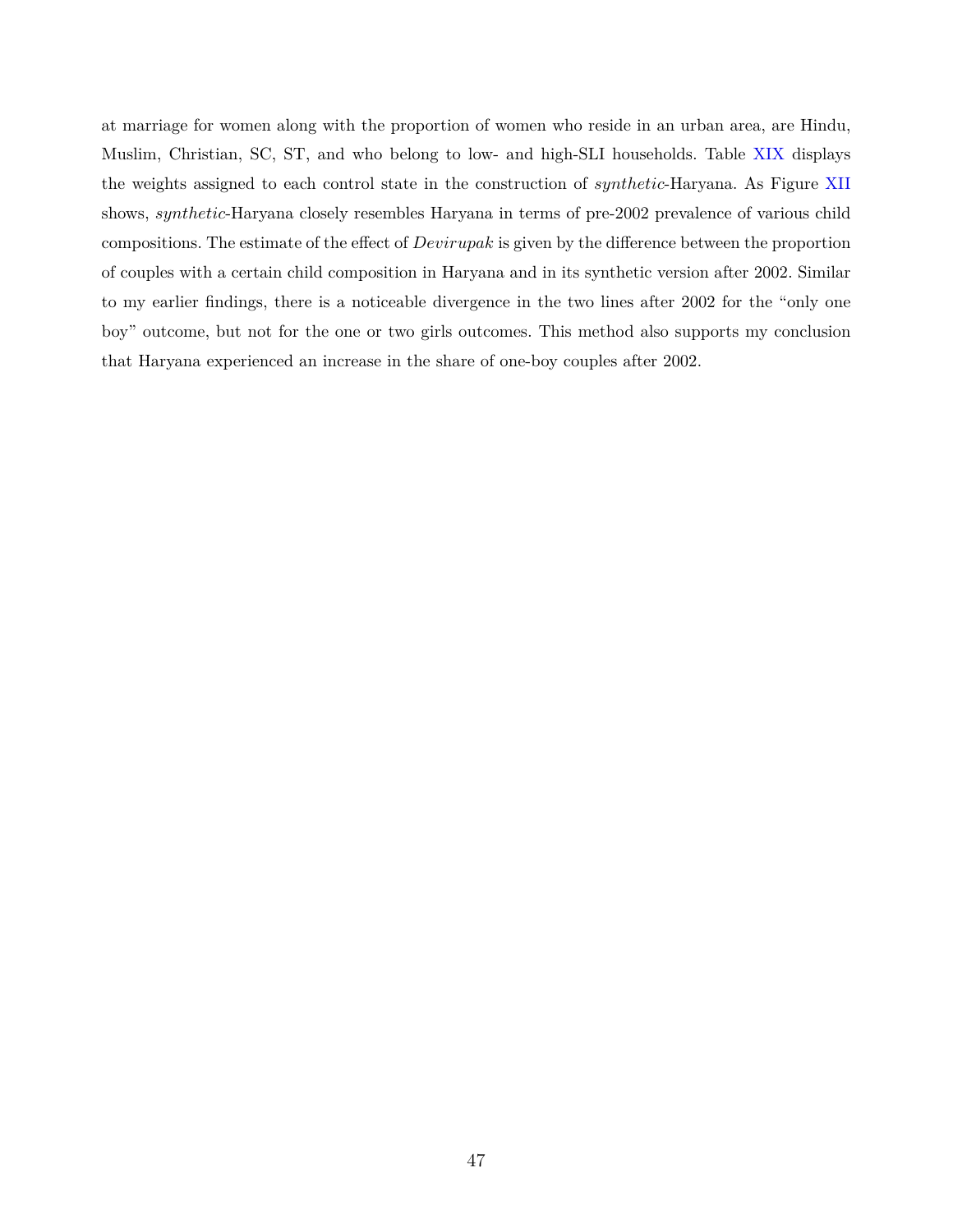## **D Tables**

|                     |             | Rupees per month Present Discounted Value |
|---------------------|-------------|-------------------------------------------|
| One girl (no boys)  | 500(\$10)   | \$1800                                    |
| One boy (no girls)  | $200($ \$4) | \$715                                     |
| Two girls (no boys) | 200(\$4)    | \$715                                     |

Table I: *Devirupak*'s Incentive Structure

NOTES: The exchange rate used is  $$1 = \text{Rs. 50}$ . The present discounted value is calculated  $@$  3 percent per annum.

|           |                                                                                    |     | Monthly benefits receivable upon sterilization if: |                  |
|-----------|------------------------------------------------------------------------------------|-----|----------------------------------------------------|------------------|
|           | $\downarrow$ Prior living No more births One more girl One more boy Two more girls |     |                                                    |                  |
| children  | (1)                                                                                | (2) | (3)                                                | $\left(4\right)$ |
| Childless |                                                                                    | 500 | 200                                                | 200              |
| One girl  | 500                                                                                | 200 |                                                    |                  |
| One boy   | 200                                                                                |     |                                                    |                  |
| Two girls | 200                                                                                |     |                                                    |                  |

Table II: Variation in Incentives by the Composition of Prior Living Children

NOTES: This table shows the monthly incentive receivable by couples who are childless (first row), have one girl (second row), one boy (third row), or two girls (fourth row) if they become sterilized without any more births (1), after giving birth to one more girl (2), one more boy (3), or two more girls (4). No benefits are available for couples with any other child composition.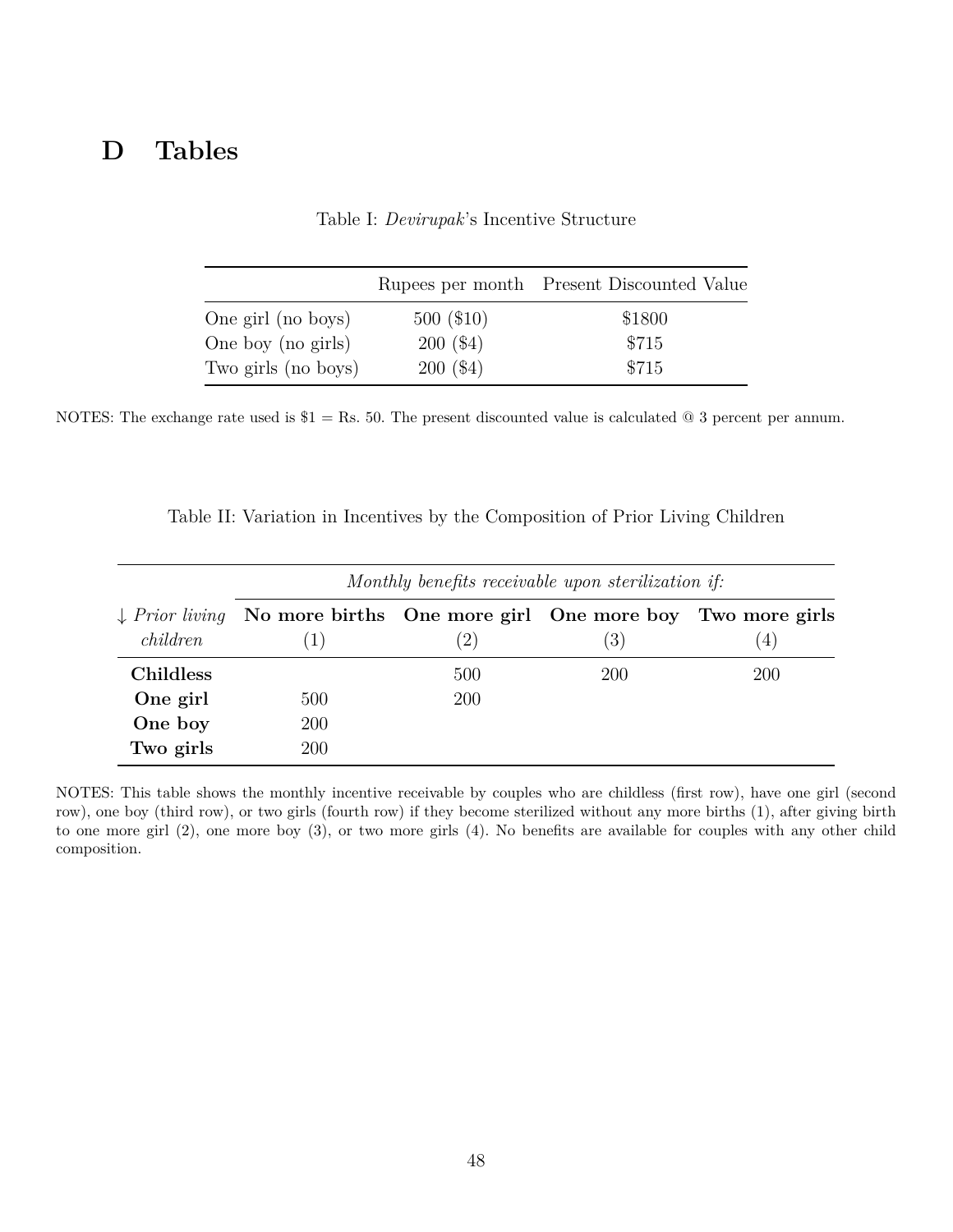|                                 |            | Non-Haryana | Haryana    |            |
|---------------------------------|------------|-------------|------------|------------|
|                                 | $Post = 0$ | $Post = 1$  | $Post = 0$ | $Post = 1$ |
| Birth dummy                     | 0.23       | 0.11        | $\rm 0.21$ | 0.10       |
| $#$ Living children             | $2.30\,$   | 2.74        | 2.24       | 2.46       |
| $#$ Living sons                 | $1.20\,$   | 1.43        | 1.19       | 1.33       |
| $#$ Living daughters            | $1.10\,$   | 1.31        | 1.05       | $1.13\,$   |
| Is Childless                    | $0.16\,$   | $0.11\,$    | 0.14       | $0.09\,$   |
| Has only one boy                | 0.11       | 0.08        | 0.11       | $0.09\,$   |
| Has only one girl               | $0.09\,$   | $0.07\,$    | $0.09\,$   | $0.07\,$   |
| Has only two girls              | 0.04       | $\,0.03\,$  | 0.04       | $0.03\,$   |
| Birth is male*                  | 0.52       | 0.53        | 0.54       | 0.56       |
| Mother's age at $birth*$        | 22.79      | 23.99       | 22.24      | 22.90      |
| Couple Sterilized               | $0.42\,$   | 0.33        | 0.53       | 0.40       |
| Wife's age at survey            | 34.28      | $30.56\,$   | $34.39\,$  | 30.56      |
| Husband's age at survey         | 35.52      | 31.78       | 35.64      | 31.65      |
| Wife's age at marriage          | 16.93      | 17.47       | 17.40      | 17.87      |
| High-caste                      | 0.39       | 0.33        | 0.51       | 0.48       |
| Hindu                           | $0.85\,$   | 0.83        | $0.90\,$   | $\rm 0.91$ |
| Muslim                          | $0.09\,$   | $0.09\,$    | 0.04       | $0.02\,$   |
| Sikh                            | $0.05\,$   | $0.06\,$    | $0.06\,$   | $0.06\,$   |
| Urban                           | $0.34\,$   | 0.35        | 0.30       | $0.27\,$   |
| Own agricultural land, if rural | 0.76       | 0.71        | 0.56       | 0.49       |
| Wife's years of schooling       | 3.25       | 4.14        | 3.65       | $5.18\,$   |
| Low HH Std of Living            | 0.43       | 0.40        | 0.18       | 0.13       |
| Medium HH Std of living         | 0.29       | 0.31        | 0.45       | 0.47       |
| High HH Std of Living           | $0.28\,$   | $0.29\,$    | 0.37       | 0.40       |
| Ideal number of children        | 2.79       | $2.42\,$    | 2.56       | $2.25\,$   |
| Ideal number of boys            | 1.43       | 1.19        | 1.39       | 1.17       |
| Ideal number of girls           | 0.98       | $0.88\,$    | 0.93       | $0.86\,$   |
| Ideal proportion of boys        | $0.27\,$   | 0.36        | 0.23       | $0.23\,$   |
| N(women)                        |            | 265,296     | 23,187     |            |
| N(births)                       | 718,200    | 28,356      | 57,793     | 1,977      |

Table III: Sample Means Before and After *Devirupak*, 1976-2005

NOTE:  $Post = 1$  if  $year > 2002$ , and 0 otherwise. The ideal number of children, schooling, landownership, wealth index, and sterilization rates are measured at the time of survey. High-castes are those who are not from a scheduled caste (SC), a scheduled tribe (ST), or other backward castes (OBC). Means for the starred variables are calculated for the births sample, whereas the rest are for the woman-year sample.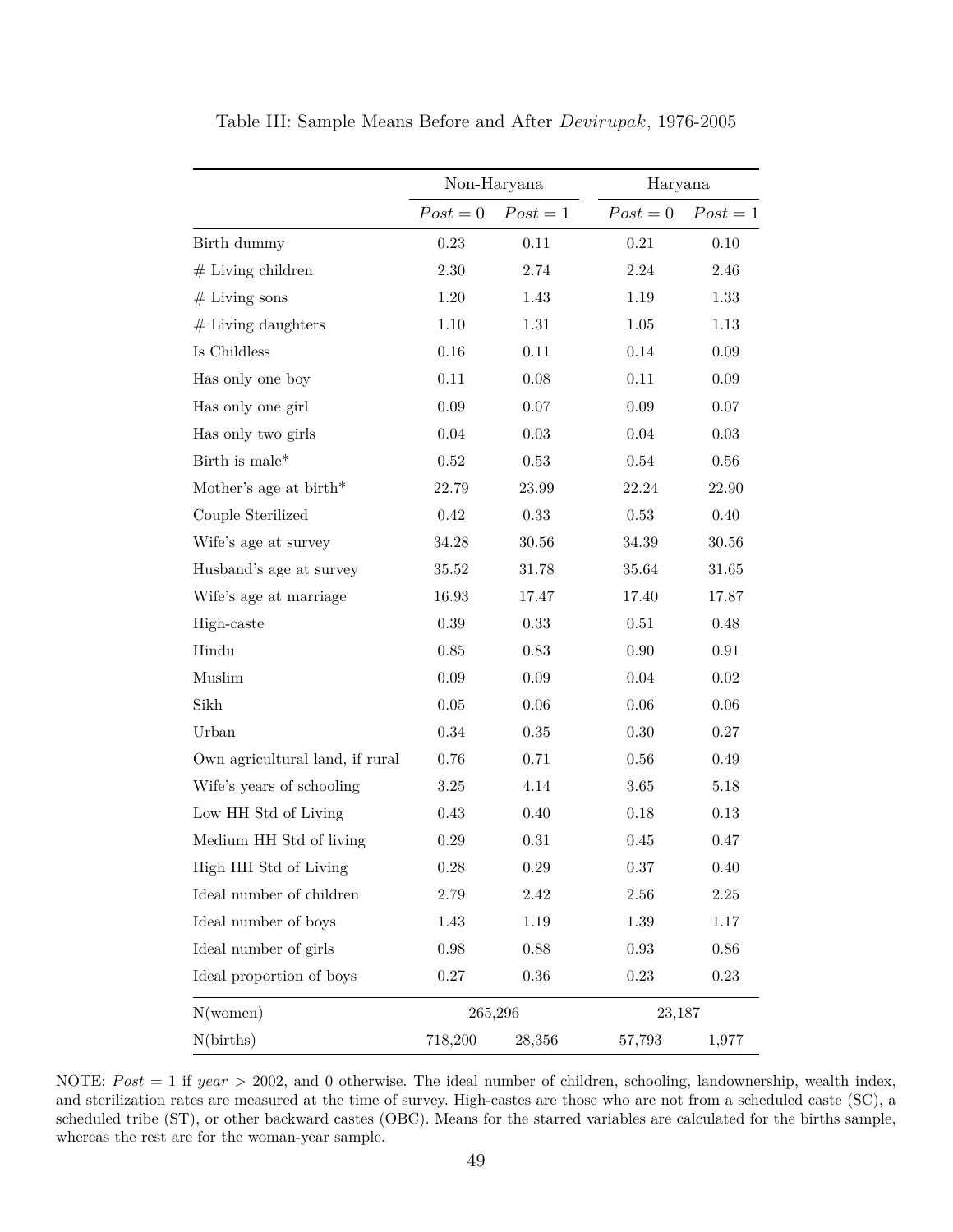| Socio-economic Category                 | Proportion of sons | ${\bf N}$ | $#$ Living Children | $\mathbf N$ |
|-----------------------------------------|--------------------|-----------|---------------------|-------------|
| Rural Sikh Landowner                    | 0.5781             | 658       | $2.25\,$            | 718         |
| Sikh                                    | 0.5716             | 1,452     | 2.36                | 1,608       |
| Urban Poor                              | 0.5616             | 648       | $3.10\,$            | $722\,$     |
| Rural Rich                              | 0.5556             | 1,783     | $2.34\,$            | 2,020       |
| $\operatorname{Rich}$                   | 0.5543             | 6,906     | $2.32\,$            | 7,672       |
| Urban Rich                              | 0.5538             | 5,123     | $2.31\,$            | 5,652       |
| $> 6$ years of education                | 0.5532             | 7,124     | 1.94                | 8,279       |
| Rich, Educated, High-caste, Urban Hindu | 0.5510             | 2,494     | $1.96\,$            | 2,751       |
| High-caste                              | 0.5496             | 12,279    | $2.63\,$            | 13,651      |
| Rural High-caste Hindu Landowner        | 0.5494             | 4,966     | 2.76                | 5,571       |
| 1-5 years of education                  | 0.5460             | 3,783     | $2.79\,$            | 4,212       |
| OBC                                     | 0.5456             | 6,720     | $\;\:2.94$          | 7,468       |
| Hindu                                   | 0.5448             | 22,117    | 2.80                | 24,686      |
| Rural Landowner                         | 0.5447             | 13,066    | $2.90\,$            | 14,692      |
| Works outside home                      | 0.5441             | 7,165     | $3.15\,$            | 1,846       |
| Employed by others                      | 0.5437             | 7,590     | $3.13\,$            | 8,271       |
| Rural Landless                          | 0.5427             | 4,676     | $3.06\,$            | 5,158       |
| SC                                      | 0.5424             | 4,764     | $3.03\,$            | 5,355       |
| Rich SC                                 | 0.5422             | 636       | $2.63\,$            | 720         |
| Uneducated                              | 0.5410             | 14,727    | $3.29\,$            | 16,089      |
| Works from home                         | 0.5330             | 1,665     | $3.00\,$            | 1,846       |
| Poor SC                                 | 0.5378             | 2,504     | $3.24\,$            | 2,790       |
| Poor                                    | 0.5359             | 10,845    | $3.18\,$            | 12,078      |
| Poor, Uneducated, SC, Rural Hindu       | 0.5347             | 1,905     | $3.39\,$            | 2,098       |
| Rural Poor                              | 0.5342             | 10,197    | $3.18\,$            | 11,356      |
| Muslim                                  | 0.5281             | 2,146     | 3.43                | 2,390       |
| ${\rm ST}$                              | 0.5235             | 2,280     | $3.05\,$            | 2,578       |

Table IV: Sample Means Before *Devirupak*, NFHS-2

NOTE: This table reports the sample averages for various socio-economic categories using NFHS-2 data for the 8 sample states. Rich and Poor stand for high and low-SLI, respectively. High-castes are those who are not SC, ST, or OBC. Educated stands for *>* 6 years of schooling for a woman. Landownership refers to agricultural land. The employment variables are from NFHS data.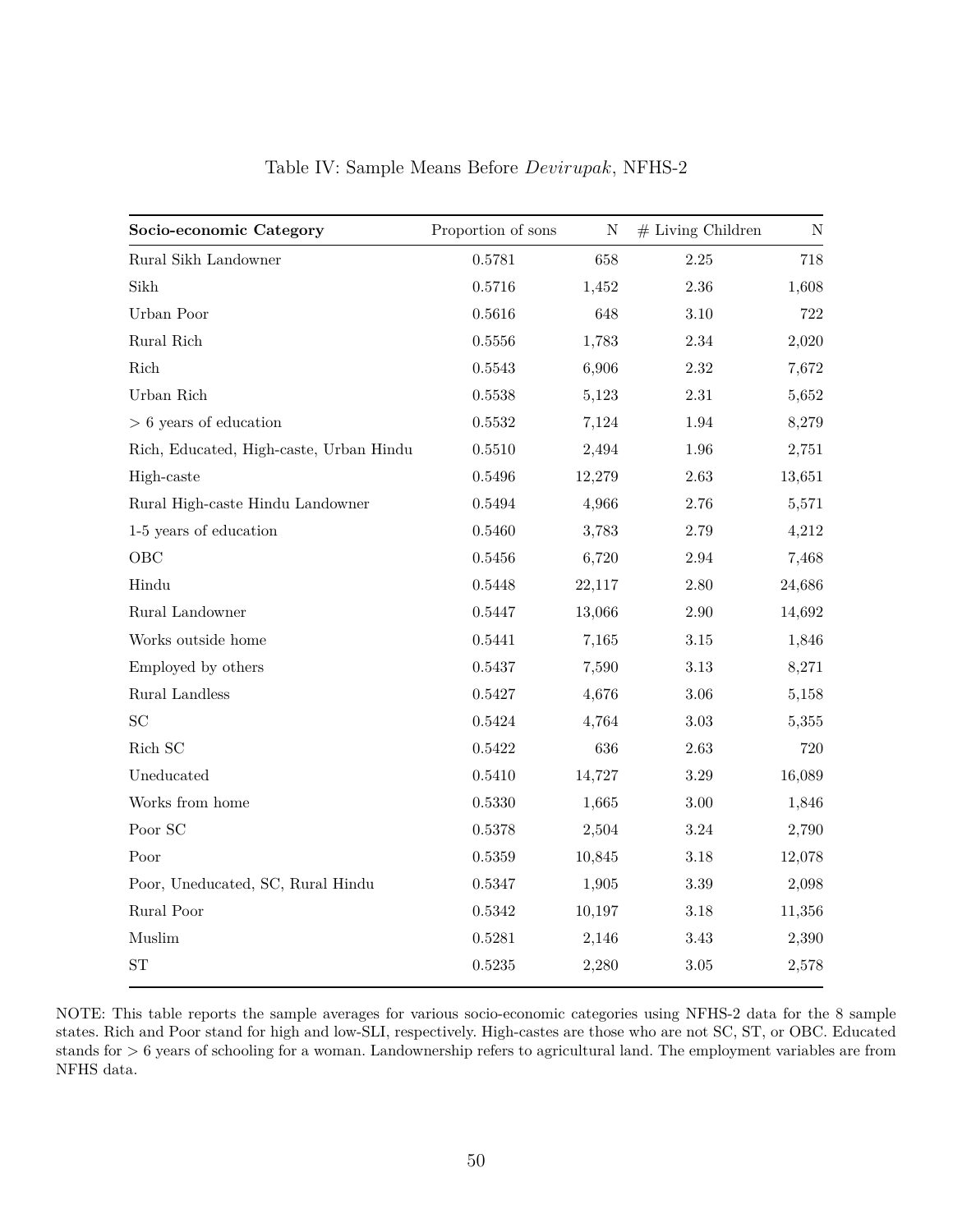| $\frac{1}{\sqrt{2}}$                                  |
|-------------------------------------------------------|
|                                                       |
| $\frac{1}{2}$                                         |
|                                                       |
|                                                       |
| l<br>i                                                |
| $\frac{1}{2}$                                         |
| く・・・<br>) ここころ                                        |
| Í                                                     |
| <br> <br>                                             |
|                                                       |
| )<br> <br> <br>$\frac{1}{2}$                          |
|                                                       |
| i                                                     |
| $\sim$ $\sim$ $\sim$ $\sim$ $\sim$ $\sim$ $\sim$<br>7 |
| $-2 - 1 - 1$                                          |
|                                                       |
|                                                       |
|                                                       |
|                                                       |
| ĺ                                                     |
|                                                       |
| ة<br>أ                                                |
|                                                       |
|                                                       |
| )<br>2<br>1<br>2<br>1                                 |
| E ir rF                                               |

<span id="page-53-0"></span>

|                                                                                                                                                                                                                                                                                                                                                                                                                                                                                                                                                                                                                                                                                                                                  |                         | $=$ $\overline{1}$<br>$\dot{z}$                                                       |                          |                         | $\infty$<br>$\dot{z}$                |                                     |                          | $j=\mathcal{I}$                      |                          |
|----------------------------------------------------------------------------------------------------------------------------------------------------------------------------------------------------------------------------------------------------------------------------------------------------------------------------------------------------------------------------------------------------------------------------------------------------------------------------------------------------------------------------------------------------------------------------------------------------------------------------------------------------------------------------------------------------------------------------------|-------------------------|---------------------------------------------------------------------------------------|--------------------------|-------------------------|--------------------------------------|-------------------------------------|--------------------------|--------------------------------------|--------------------------|
|                                                                                                                                                                                                                                                                                                                                                                                                                                                                                                                                                                                                                                                                                                                                  | $\widehat{\Xi}$         | $\widehat{\mathfrak{D}}$                                                              | $\widehat{\mathbb{G}}$   | $\bigoplus$             | $\widetilde{5}$                      | $\odot$                             | $(\vec{z})$              | $\circledast$                        | $\widehat{\mathbf{e}}$   |
| $A.$ Birth = 1                                                                                                                                                                                                                                                                                                                                                                                                                                                                                                                                                                                                                                                                                                                   |                         |                                                                                       |                          |                         |                                      |                                     |                          |                                      |                          |
| Hry * Post * One $\text{boy}_{t-j}$                                                                                                                                                                                                                                                                                                                                                                                                                                                                                                                                                                                                                                                                                              | [0.0144]<br>$-0.0162$   | $-0.0235***$<br>[0.0070]                                                              | $-0.0214*$<br>[0.0117]   | $-0.0059$<br>[0.0103]   | $0.0409**$<br>$\left[ 0.0190\right]$ | $-0.0082$<br>$\left[ 0.0101\right]$ | $-0.0108$<br>[0.0113]    | $-0.0370***$<br>[0.0125]             | $-0.0103*$<br>[0.0057]   |
| Hry * Post * One girl $_{t-j}$                                                                                                                                                                                                                                                                                                                                                                                                                                                                                                                                                                                                                                                                                                   | [0.0168]<br>0.0215      | $0.0269***$<br>$\left[0.0071\right]$                                                  | [0.0172]<br>0.0158       | [0.0117]<br>0.0054      | [0.0398]<br>$-0.0294$                | [0.0101]<br>0.0031                  | [0.0114]<br>0.0128       | [0.0358]<br>$-0.0221$                | [0.0094]<br>0.0115       |
| Hry * Post * Two girls $_{t-j}$                                                                                                                                                                                                                                                                                                                                                                                                                                                                                                                                                                                                                                                                                                  | [0.0147]<br>0.0041      | $-0.0006$<br>$\left[0.0068\right]$                                                    | [0.0139]<br>0.0068       | [0.0226]<br>$-0.0114$   | $-0.0359$<br>[0.0441]                | $-0.0016$<br>[0.0206]               | [0.0230]<br>$-0.0322$    | [0.0388]<br>$-0.0561$                | $-0.0248$<br>[0.0206]    |
| Hry * Post * No kids<br>$t-j$                                                                                                                                                                                                                                                                                                                                                                                                                                                                                                                                                                                                                                                                                                    | $0.0435***$<br>[0.0097] | $0.0222***$<br>[0.0078]                                                               | $0.0365***$<br>[0.0107]  | 0.0090<br>[0.0217]      | $-0.0358$<br>[0.0497]                | [0.0211]<br>0.0037                  | [0.0164]<br>0.0110       | $-0.0396$<br>[0.0461]                | [0.0162]<br>0.0074       |
| Z                                                                                                                                                                                                                                                                                                                                                                                                                                                                                                                                                                                                                                                                                                                                | 3,558,792               | 5,967<br>3,55                                                                         | 3,555,967                | 3,686,441               | 3,683,597                            | 3,683,597                           | 3,713,475                | 3,710,631                            | 3,710,631                |
| B. Birth is male                                                                                                                                                                                                                                                                                                                                                                                                                                                                                                                                                                                                                                                                                                                 |                         |                                                                                       |                          |                         |                                      |                                     |                          |                                      |                          |
| Hry * Post * One boy $_{t-j}$                                                                                                                                                                                                                                                                                                                                                                                                                                                                                                                                                                                                                                                                                                    | $0.0942***$<br>[0.0099] | $0.0991***$<br>$\left[ 0.0068\right]$                                                 | $0.0933***$<br>[0.0099]  | $0.1023***$<br>[0.0260] | $0.0937***$<br>[0.0192]              | $0.1013***$<br>[0.0268]             | $0.0366***$<br>[0.0112]  | $0.0303**$<br>[0.0127]               | $0.0351***$<br>[0.0110]  |
| Hry * Post * One $\mathrm{girl}_{t-j}$                                                                                                                                                                                                                                                                                                                                                                                                                                                                                                                                                                                                                                                                                           | $0.0805***$<br>[0.0112] | $0.0634***$<br>[7700.0]                                                               | $0.0827***$<br>[0.0107]  | $0.0722**$<br>[0.0354]  | 0.0516<br>[0.0375]                   | $0.0736**$<br>[0.0350]              | $0.0994***$<br>[0.0270]  | $0.0828***$<br>$\left[0.0205\right]$ | $0.1005***$<br>[0.0275]  |
| Hry * Post * Two girls $_{t-j}$                                                                                                                                                                                                                                                                                                                                                                                                                                                                                                                                                                                                                                                                                                  | [0.0150]<br>$-0.0214$   | $-0.0339***$<br>[0.0105]                                                              | $-0.0301*$<br>$[0.0161]$ | $-0.0622$<br>[0.0687]   | $-0.0798$<br>[0.0564]                | $-0.0681$<br>[0.0692]               | $-0.0803***$<br>[0.0257] | $-0.1114***$<br>[0.0187]             | $-0.0895***$<br>[0.0265] |
| Hry * Post * No kids $_{t-j}$                                                                                                                                                                                                                                                                                                                                                                                                                                                                                                                                                                                                                                                                                                    | $0.0250***$<br>[0.0081] | $0.0452***$<br>[0.0060]                                                               | $0.0253***$<br>[0.0082]  | [0.0287]<br>0.0004      | [0.0237]<br>0.0131                   | [0.0289]<br>0.0004                  | $0.0245***$<br>[0.0121]  | $0.0290***$<br>[0.0094]              | $0.0247***$<br>[0.0122]  |
| Z                                                                                                                                                                                                                                                                                                                                                                                                                                                                                                                                                                                                                                                                                                                                | 792,680                 | 792,022                                                                               | 792,022                  | 801,387                 | 800,729                              | 800,729                             | 804,950                  | 804,292                              | 804,292                  |
| State x Year FE                                                                                                                                                                                                                                                                                                                                                                                                                                                                                                                                                                                                                                                                                                                  | ×                       | $\boldsymbol{\times}$                                                                 | ×                        | ×                       | ×                                    | ×                                   | ×                        | ×                                    | ×                        |
| State x Group FE                                                                                                                                                                                                                                                                                                                                                                                                                                                                                                                                                                                                                                                                                                                 | ×                       | ×                                                                                     | ×                        | ×                       | ×                                    | ×                                   | ×                        | $\bowtie$                            | ×                        |
| Group x Year FE                                                                                                                                                                                                                                                                                                                                                                                                                                                                                                                                                                                                                                                                                                                  | X                       |                                                                                       | ×                        | ×                       |                                      | ×                                   | ×                        |                                      | ×                        |
| Group Trends                                                                                                                                                                                                                                                                                                                                                                                                                                                                                                                                                                                                                                                                                                                     |                         | $\mathsf{X}% _{T}=\mathsf{X}_{T}\!\left( a,b\right) ,\ \mathsf{X}_{T}=\mathsf{X}_{T}$ |                          |                         | ×                                    |                                     |                          | ×                                    |                          |
| Covariates                                                                                                                                                                                                                                                                                                                                                                                                                                                                                                                                                                                                                                                                                                                       |                         | ×                                                                                     | ×                        |                         | ×                                    | ×                                   |                          | ×                                    | ×                        |
| Group x Age FE                                                                                                                                                                                                                                                                                                                                                                                                                                                                                                                                                                                                                                                                                                                   |                         | X                                                                                     | $\mathbf{x}$             |                         | X                                    | ×                                   |                          | X                                    | ×                        |
| NOTES: This table reports the triple-interaction coefficients from specification (1) when the sample is restricted to $t \leq 2002 + j$ . Group refers to<br>the child composition at the end of $(t-j)$ . Each column within a panel corresponds to a different regression. The most conservative cluster-robust<br>standard errors are in brackets. Covariates are woman's years of schooling, indicators for residence in an urban area, household's religion (Hindu,<br>Muslim, Sikh, Christian), caste (SC and ST) and standard of living index (Low and High). Post is equal to 1 if $t > 2002$ , and zero otherwise. $Hry = 1$<br>if state of residence is Haryana, and zero otherwise. *** $1\%$ , ** $5\%$ , * $10\%$ . |                         |                                                                                       |                          |                         |                                      |                                     |                          |                                      |                          |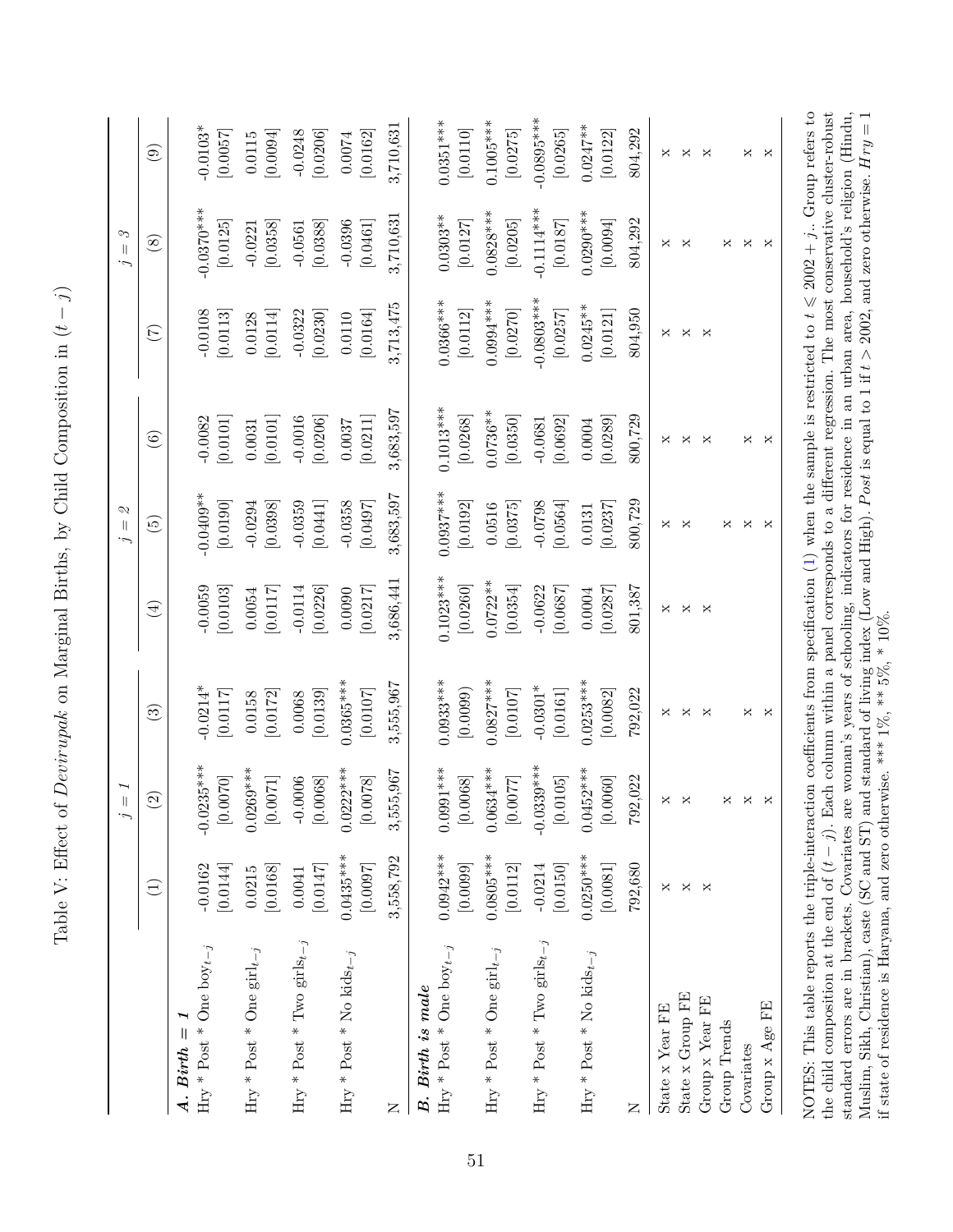|                                  |              |              | Coefficients of Hry $*$ Post |             |                    |
|----------------------------------|--------------|--------------|------------------------------|-------------|--------------------|
|                                  |              |              |                              |             | Overlap sub-sample |
| $\downarrow$ Dependent Variables | (1)          | (2)          | (3)                          | (4)         | (5)                |
| Panel A                          |              |              |                              |             |                    |
| Only one boy $= 1$               | 0.0061       | $0.0040*$    | $0.0081**$                   | $0.0063*$   | $0.0088***$        |
|                                  | [0.0036]     | [0.0019]     | [0.0038]                     | [0.0034]    | [0.0022]           |
| Only one girl $= 1$              | $0.0037**$   | 0.0004       | $-0.0009$                    | $-0.0078**$ | $-0.0057***$       |
|                                  | [0.0013]     | [0.0010]     | [0.0034]                     | [0.0032]    | [0.0017]           |
| Only two girls $= 1$             | $-0.0037***$ | $-0.0016*$   | 0.0007                       | $-0.0002$   | $-0.0007$          |
|                                  | [0.0009]     | [0.0009]     | [0.0017]                     | [0.0013]    | [0.0013]           |
| No children $= 1$                | 0.0044       | $0.0097**$   | $-0.0071$                    | 0.0056      | 0.0044             |
|                                  | [0.0041]     | [0.0042]     | [0.0101]                     | [0.0082]    | [0.0045]           |
| Other compositions $= 1$         | $-0.0105$    | $-0.0125***$ | $-0.0009$                    | $-0.0040$   | $-0.0068$          |
|                                  | [0.0087]     | [0.0034]     | [0.0060]                     | [0.0046]    | [0.0039]           |
| Panel B                          |              |              |                              |             |                    |
| # Grils                          | $-0.1277**$  | $-0.0271**$  | $-0.0392**$                  | $-0.0278*$  | $-0.0244**$        |
|                                  | [0.0428]     | [0.0117]     | [0.0153]                     | [0.0150]    | [0.0119]           |
| # Boys                           | $-0.0897*$   | $-0.0268***$ | $-0.0176$                    | 0.0047      | $-0.0056$          |
|                                  | [0.0432]     | [0.0086]     | [0.0152]                     | [0.0117]    | [0.0082]           |
| # Children                       | $-0.2174**$  | $-0.0539***$ | $-0.0568*$                   | $-0.0232$   | $-0.0300$          |
|                                  | [0.0859]     | [0.0198]     | [0.0303]                     | [0.0261]    | [0.0188]           |
| Year FE                          | $\mathbf X$  | X            | $\mathbf X$                  | $\mathbf X$ | X                  |
| State FE                         | $\mathbf x$  | X            |                              |             | $\mathbf X$        |
| Age FE                           |              | X            | $\mathbf x$                  | $\mathbf x$ | $\mathbf x$        |
| Covariates                       |              | X            |                              |             | $\mathbf X$        |
| <b>State Trends</b>              |              | X            | $\mathbf X$                  | $\mathbf x$ | $\mathbf x$        |
| Woman FE                         |              |              | $\mathbf x$                  | $\mathbf x$ |                    |
| N                                | 3,726,289    | 3,723,443    | 3,726,289                    | 1,786,395   | 1,786,001          |

<span id="page-54-0"></span>Table VI: Effect of *Devirupak* on the Number of Children and their Sex Composition

NOTES: This table reports the DD coefficients from specifications  $(2)$  and  $(2^{'})$  $(2^{'})$ . Each cell corresponds to a different regression. Overlap sub-sample refers to women who were interviewed after, but were married before 2002. The most conservative clusterrobust standard errors are in brackets. Other variables as defined in Table [V.](#page-53-0) \*\*\* 1%, \*\* 5%, \* 10%.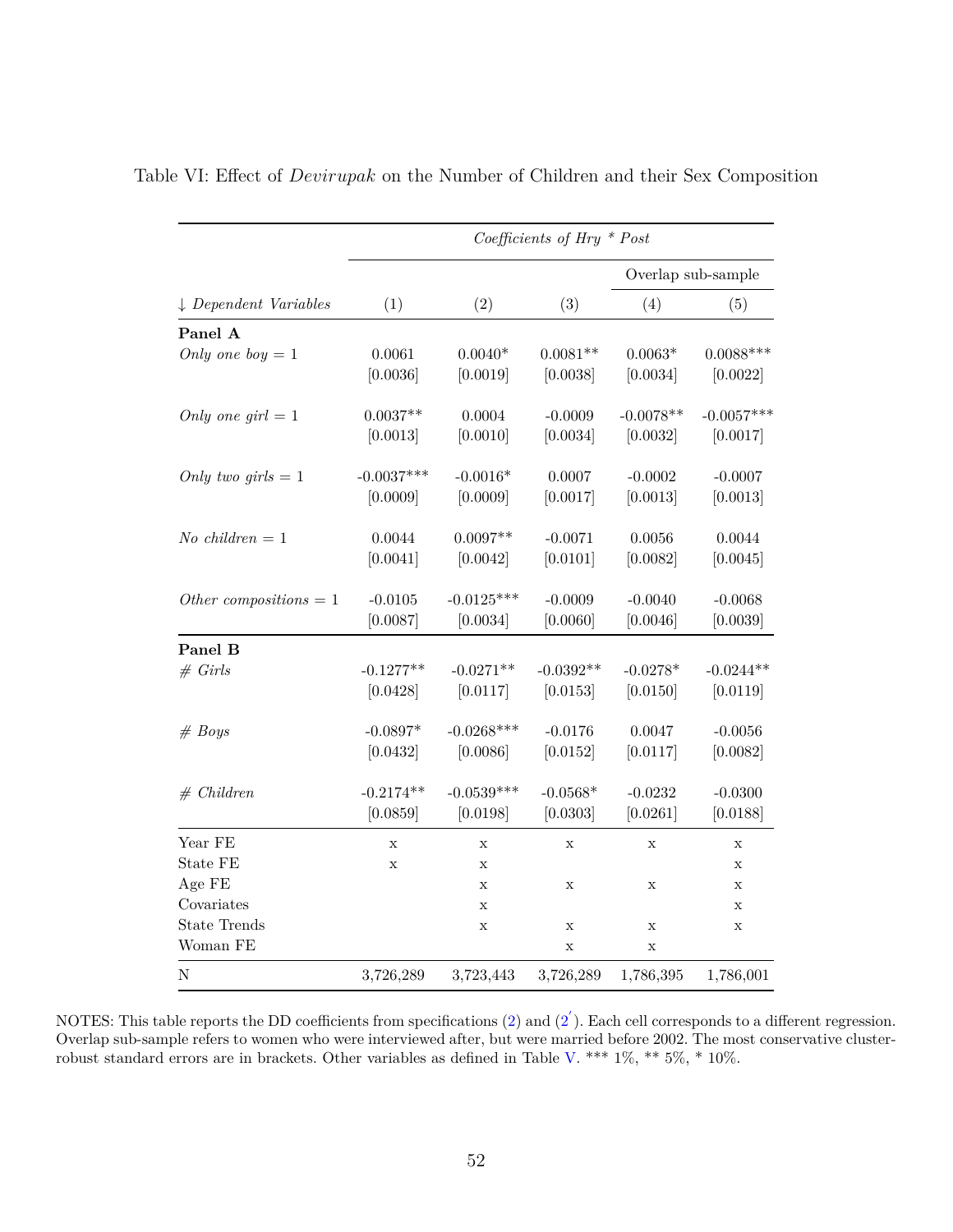| A. Years $b/w$ Marriage & 1st birth $=$   | $\bf{0}$                | $\mathbf{1}$           | $\overline{2}$         | 3                     |
|-------------------------------------------|-------------------------|------------------------|------------------------|-----------------------|
| $Hry * Post$                              | $-0.0298**$<br>[0.0132] | $0.0432**$<br>[0.0182] | $-0.0131$<br>[0.0122]  | $-0.0034$<br>[0.0095] |
| N                                         | 220,159                 | 220,159                | 220,159                | 220,159               |
| A1. Drop if $YOM \leq 2002 \& YOB > 2002$ |                         |                        |                        |                       |
| $Hry * Post$                              | $-0.0231$<br>[0.0165]   | 0.0047<br>[0.0105]     | $0.0297**$<br>[0.0108] | $0.0119*$<br>[0.0060] |
| N                                         | 214,478                 | 214,478                | 214,478                | 214,478               |
| B. Months b/w 1st & 2nd births =          | $9 - 12$                | 12-24                  | 24-36                  | 36-48                 |
| $Hry * Post$                              | $-0.0127*$<br>[0.0055]  | $0.0297**$<br>[0.0131] | 0.0338<br>[0.0269]     | $-0.0225$<br>[0.0195] |
| N                                         | 1,68,340                | 1,68,340               | 1,68,340               | 1,68,340              |
| B1. 1st birth is male<br>$Hry * Post$     | $-0.0093*$<br>[0.0055]  | $0.0429*$<br>[0.0221]  | 0.0368<br>[0.0342]     | $-0.0141$<br>[0.0153] |
| N<br>B2. 1st birth is female              | 85,680                  | 85,680                 | 85,680                 | 85,680                |
| $Hry * Post$                              | $-0.0161*$<br>[0.0090]  | 0.0188<br>[0.0128]     | 0.0303<br>[0.0229]     | $-0.0326$<br>[0.0290] |
| N                                         | 82,660                  | 82,660                 | 82,660                 | 82,660                |
| State FE                                  | $\mathbf X$             | $\mathbf X$            | $\mathbf X$            | $\mathbf X$           |
| Year FE                                   | X                       | X                      | X                      | $\mathbf X$           |
| Covariates                                | $\mathbf X$             | $\mathbf X$            | $\mathbf X$            | $\mathbf X$           |
| Age at Marriage FE                        | X                       | X                      | X                      | $\mathbf x$           |
| Age at 1st birth FE                       | $\mathbf X$             | X                      | Х                      | $\mathbf X$           |
| <b>State Trends</b>                       | $\mathbf X$             | X                      | $\mathbf X$            | $\mathbf X$           |

Table VII: Effect of *Devirupak* on the Timing of First and Second Births

NOTES: This table reports the DD coefficients from specification [\(2\)](#page-24-1). The most conservative cluster-robust standard errors are in brackets. Other variables as defined in Table [V.](#page-53-0) \*\*\*  $1\%,$  \*\*  $5\%,$  \*  $10\%$ .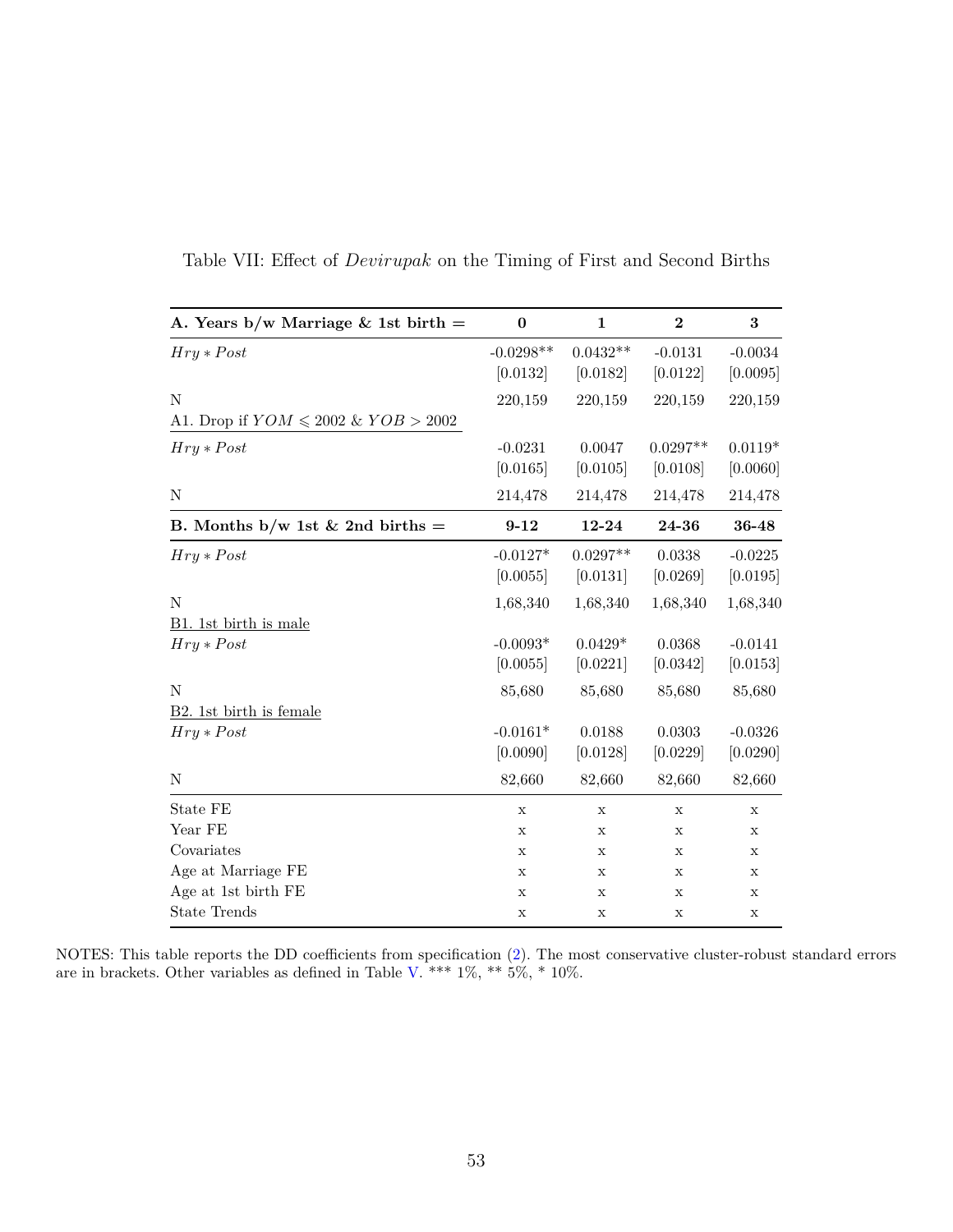| Woman's age in years:            | $\leqslant 20$ | $21 - 25$   | 26-30                        | 30-44       |
|----------------------------------|----------------|-------------|------------------------------|-------------|
|                                  |                |             | Coefficients of Hry $*$ Post |             |
| $\downarrow$ Dependent Variables | (1)            | (2)         | (3)                          | (4)         |
| Only one boy $= 1$               | 0.0052         | $0.0102**$  | $-0.0030$                    | $-0.0016$   |
|                                  | [0.0071]       | [0.0037]    | [0.0028]                     | [0.0012]    |
| Only one girl $= 1$              | $-0.0075$      | $-0.0010$   | 0.0024                       | $0.0043***$ |
|                                  | [0.0067]       | [0.0034]    | [0.0016]                     | [0.0004]    |
| Only two girls $= 1$             | $-0.0048*$     | 0.0016      | $-0.0080***$                 | $-0.0005$   |
|                                  | [0.0022]       | [0.0024]    | [0.0019]                     | [0.0005]    |
| $No$ Children = 1                | $0.0396**$     | 0.0022      | $-0.0010$                    | $-0.0016**$ |
|                                  | [0.0156]       | [0.0062]    | [0.0017]                     | [0.0008]    |
| Other Compositions = $1$         | $-0.0326***$   | $-0.0130$   | $0.0096*$                    | $-0.0006$   |
|                                  | [0.0076]       | 0.0080]     | [0.0045]                     | [0.0011]    |
| # Girls                          | $-0.0404***$   | $-0.0187**$ | 0.0226                       | 0.0221      |
|                                  | [0.0129]       | [0.0077]    | [0.0165]                     | [0.0175]    |
| # Boys                           | $-0.0437***$   | 0.0040      | $0.0410**$                   | $-0.0040$   |
|                                  | [0.0142]       | [0.0120]    | [0.0165]                     | [0.0080]    |
| # Children                       | $-0.0841***$   | $-0.0147$   | $0.0636**$                   | 0.0181      |
|                                  | [0.0252]       | [0.0165]    | [0.0274]                     | [0.0218]    |
| Ν                                | 909,095        | 1,085,109   | 836,377                      | 892,862     |
| State FE                         | X              | $\mathbf X$ | $\mathbf X$                  | $\mathbf X$ |
| Year FE                          | X              | $\mathbf X$ | X                            | $\mathbf x$ |
| Covariates                       | $\mathbf x$    | X           | Х                            | X           |
| Age FE                           | $\mathbf x$    | X           | $\mathbf X$                  | $\mathbf x$ |
| <b>State Trends</b>              | $\mathbf X$    | $\mathbf X$ | $\mathbf X$                  | X           |

Table VIII: Effect of *Devirupak* on Child Composition, by Woman's Age

NOTES: This table reports the DD coefficients from specification [\(2\)](#page-24-1). The most conservative cluster-robust standard errors are in brackets. Other variables as defined in Table [V.](#page-53-0) \*\*\*  $1\%,$  \*\*  $5\%,$  \*  $10\%$ .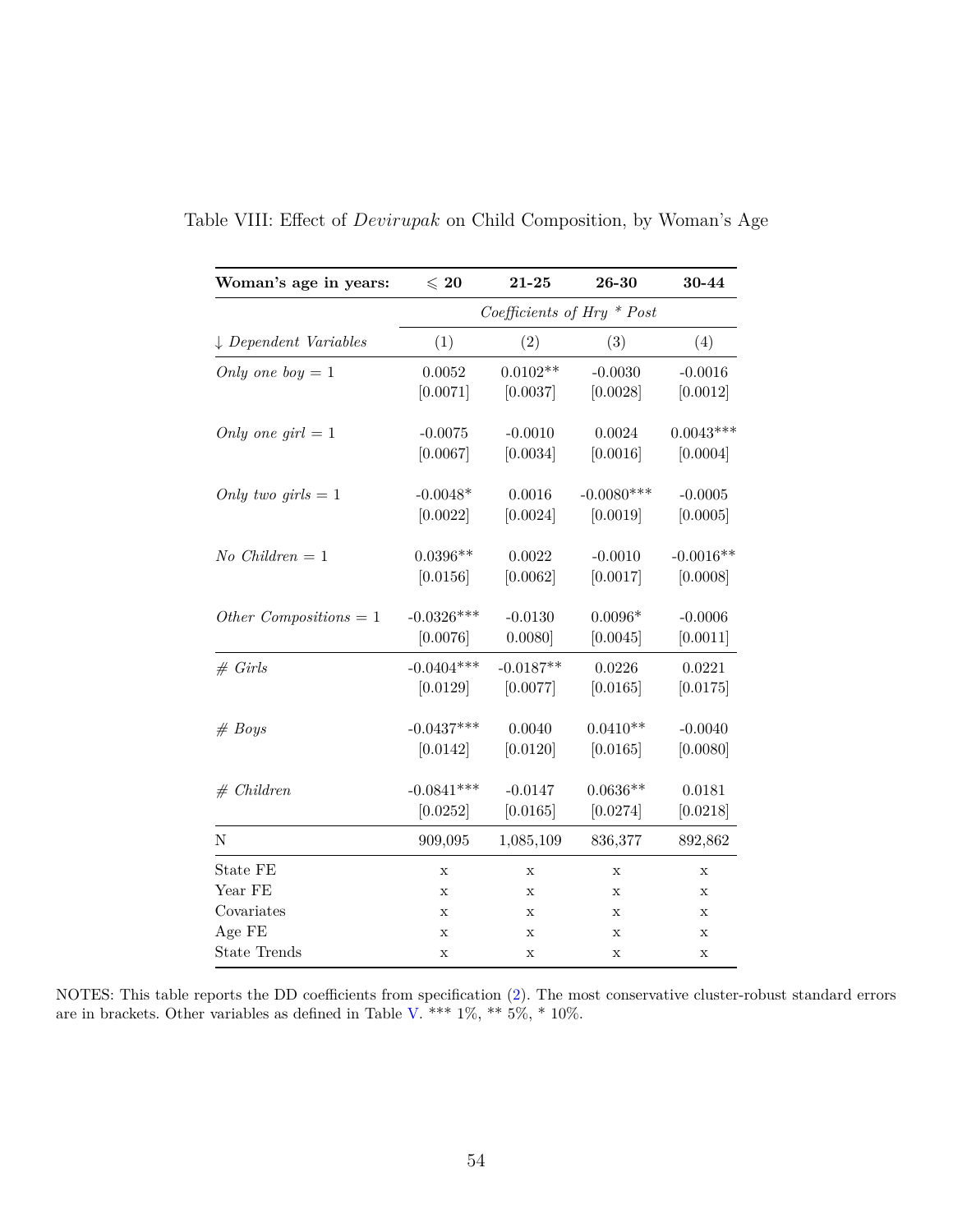| Household's characteristics:<br>$0.0079**$<br>Hindu<br>$-0.0006$<br>[0.0037]<br>[0.0035]<br>0.0077<br>Muslim<br>$-0.0038$<br>[0.0103]<br>[0.0094]<br>Sikh<br>0.0018<br>$-0.0066$<br>[0.0074]<br>[0.0072]<br>$0.0071**$<br>Low SLI<br>0.0038<br>[0.0038]<br>[0.0034]<br>$0.0079**$<br>$-0.0066*$<br>Medium SLI<br>[0.0039]<br>[0.0038]<br>0.0067<br>0.0022<br>High SLI<br>[0.0047]<br>[0.0047]<br>Urban Poor<br>0.0176<br>0.0034<br>[0.0136]<br>[0.0090]<br>$0.0073**$<br>Rural Poor<br>0.0028<br>[0.0040]<br>[0.0035]<br>$0.0091*$<br>Urban Rich<br>0.0057<br>[0.0049]<br>[0.0051]<br>Rural Rich<br>0.0021<br>$-0.0018$<br>[0.0055]<br>[0.0053]<br>$0.0093***$<br>Poor SC<br>0.0059 |          |          |           |
|-------------------------------------------------------------------------------------------------------------------------------------------------------------------------------------------------------------------------------------------------------------------------------------------------------------------------------------------------------------------------------------------------------------------------------------------------------------------------------------------------------------------------------------------------------------------------------------------------------------------------------------------------------------------------------------|----------|----------|-----------|
|                                                                                                                                                                                                                                                                                                                                                                                                                                                                                                                                                                                                                                                                                     |          |          |           |
|                                                                                                                                                                                                                                                                                                                                                                                                                                                                                                                                                                                                                                                                                     |          |          | 3,178,885 |
|                                                                                                                                                                                                                                                                                                                                                                                                                                                                                                                                                                                                                                                                                     |          |          |           |
|                                                                                                                                                                                                                                                                                                                                                                                                                                                                                                                                                                                                                                                                                     |          |          | 322,814   |
|                                                                                                                                                                                                                                                                                                                                                                                                                                                                                                                                                                                                                                                                                     |          |          |           |
|                                                                                                                                                                                                                                                                                                                                                                                                                                                                                                                                                                                                                                                                                     |          |          | 204,881   |
|                                                                                                                                                                                                                                                                                                                                                                                                                                                                                                                                                                                                                                                                                     |          |          |           |
|                                                                                                                                                                                                                                                                                                                                                                                                                                                                                                                                                                                                                                                                                     |          |          | 1,521,858 |
|                                                                                                                                                                                                                                                                                                                                                                                                                                                                                                                                                                                                                                                                                     |          |          |           |
|                                                                                                                                                                                                                                                                                                                                                                                                                                                                                                                                                                                                                                                                                     |          |          | 1,145,620 |
|                                                                                                                                                                                                                                                                                                                                                                                                                                                                                                                                                                                                                                                                                     |          |          |           |
|                                                                                                                                                                                                                                                                                                                                                                                                                                                                                                                                                                                                                                                                                     |          |          | 1,058,802 |
|                                                                                                                                                                                                                                                                                                                                                                                                                                                                                                                                                                                                                                                                                     |          |          |           |
|                                                                                                                                                                                                                                                                                                                                                                                                                                                                                                                                                                                                                                                                                     |          |          | 129,534   |
|                                                                                                                                                                                                                                                                                                                                                                                                                                                                                                                                                                                                                                                                                     |          |          |           |
|                                                                                                                                                                                                                                                                                                                                                                                                                                                                                                                                                                                                                                                                                     |          |          | 1,392,324 |
|                                                                                                                                                                                                                                                                                                                                                                                                                                                                                                                                                                                                                                                                                     |          |          |           |
|                                                                                                                                                                                                                                                                                                                                                                                                                                                                                                                                                                                                                                                                                     |          |          | 745,431   |
|                                                                                                                                                                                                                                                                                                                                                                                                                                                                                                                                                                                                                                                                                     |          |          |           |
|                                                                                                                                                                                                                                                                                                                                                                                                                                                                                                                                                                                                                                                                                     |          |          | 313,371   |
|                                                                                                                                                                                                                                                                                                                                                                                                                                                                                                                                                                                                                                                                                     |          |          |           |
|                                                                                                                                                                                                                                                                                                                                                                                                                                                                                                                                                                                                                                                                                     |          |          | 351,508   |
|                                                                                                                                                                                                                                                                                                                                                                                                                                                                                                                                                                                                                                                                                     | [0.0075] | [0.0030] |           |
| Poor Upper Caste<br>$0.0095*$<br>$-0.0026$                                                                                                                                                                                                                                                                                                                                                                                                                                                                                                                                                                                                                                          |          |          | 259,261   |
| [0.0053]<br>[0.0049]                                                                                                                                                                                                                                                                                                                                                                                                                                                                                                                                                                                                                                                                |          |          |           |
| Rich SC<br>0.0045<br>$-0.0046$                                                                                                                                                                                                                                                                                                                                                                                                                                                                                                                                                                                                                                                      |          |          | 103,269   |
| [0.0092]<br>[0.0083]                                                                                                                                                                                                                                                                                                                                                                                                                                                                                                                                                                                                                                                                |          |          |           |
| Rich Upper Caste<br>0.0064<br>0.0046                                                                                                                                                                                                                                                                                                                                                                                                                                                                                                                                                                                                                                                |          |          | 596,451   |
| [0.0047]<br>[0.0051]                                                                                                                                                                                                                                                                                                                                                                                                                                                                                                                                                                                                                                                                |          |          |           |
| Mother's characteristics:                                                                                                                                                                                                                                                                                                                                                                                                                                                                                                                                                                                                                                                           |          |          |           |
| Uneducated<br>0.0029<br>0.0017                                                                                                                                                                                                                                                                                                                                                                                                                                                                                                                                                                                                                                                      |          |          | 2,223,155 |
| [0.0019]<br>[0.0022]                                                                                                                                                                                                                                                                                                                                                                                                                                                                                                                                                                                                                                                                |          |          |           |
| $0.0144***$<br>1-5 years of education<br>$-0.0171***$                                                                                                                                                                                                                                                                                                                                                                                                                                                                                                                                                                                                                               |          |          | 485,738   |
| [0.0045]<br>[0.0042]                                                                                                                                                                                                                                                                                                                                                                                                                                                                                                                                                                                                                                                                |          |          |           |

Table IX: Heterogeneous Effects of *Devirupak* on Child Composition

NOTES: This table reports the DD coefficients from specification  $(2^{'})$  $(2^{'})$ . Each cell corresponds to a separate regression. Poor and Rich stand for low- and high-SLI, respectively. Upper Caste are those who are not SC, ST, or OBC. The most conservative cluster-robust standard errors are in brackets. Other variables as defined in Table [V.](#page-53-0) \*\*\* 1%, \*\* 5%, \* 10%.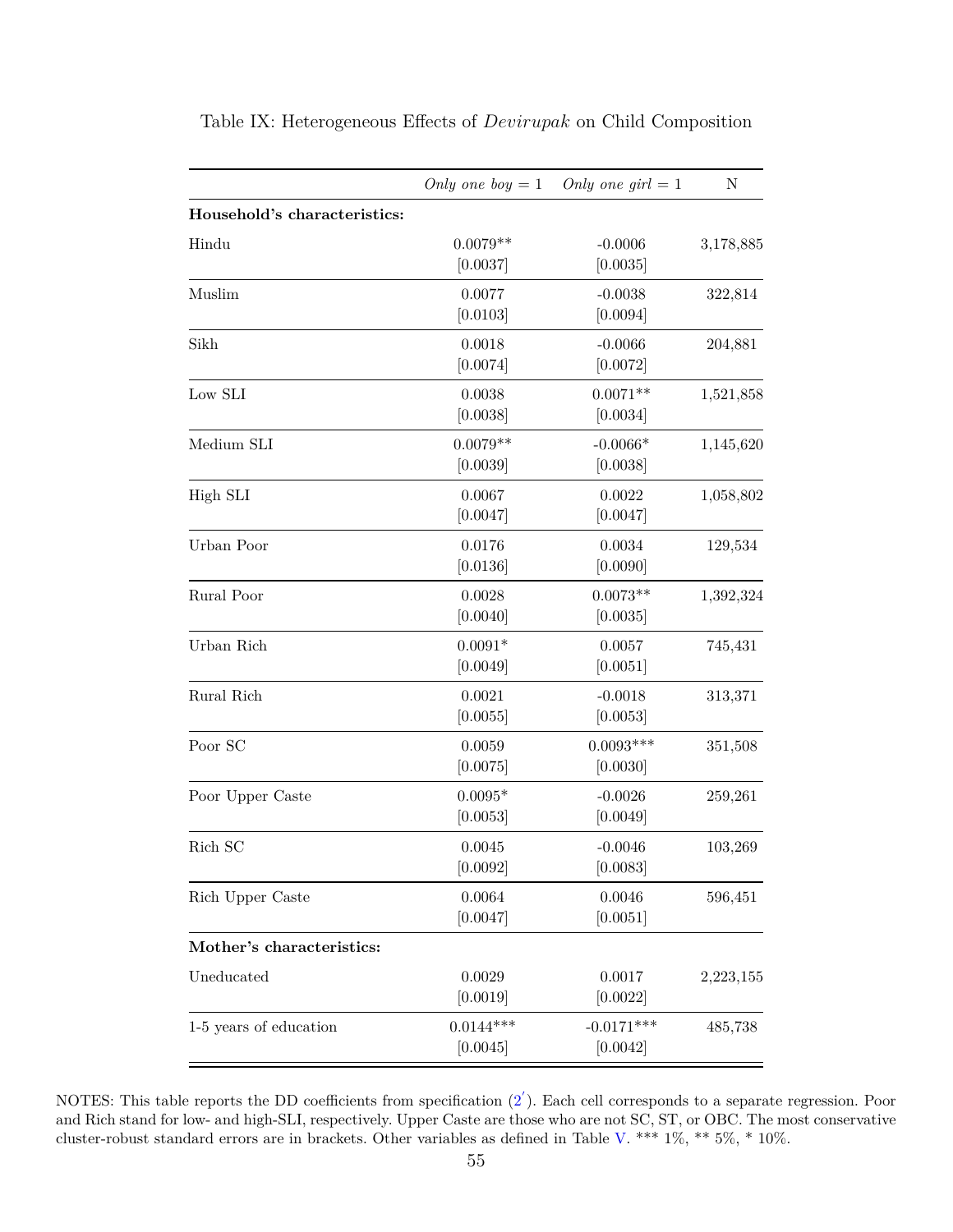|                                  |                 | <b>Ideal Proportion of Sons</b> |
|----------------------------------|-----------------|---------------------------------|
| $\downarrow$ Dependent Variables | $\leqslant 0.5$ | > 0.5                           |
| Only one boy $= 1$               | $-0.0013$       | $0.0225***$                     |
|                                  | [0.0033]        | [0.0080]                        |
| Only one girl $= 1$              | $-0.0108***$    | 0.0058                          |
|                                  | [0.0040]        | [0.0082]                        |
| Only two $Girls = 1$             | $-0.0066$ ***   | $-0.0034$                       |
|                                  | [0.0020]        | [0.0037]                        |
| $No$ children = 1                | $0.0235***$     | $-0.0189***$                    |
|                                  | [0.0053]        | [0.0051]                        |
| Other compositions $=1$          | $-0.0049$       | $-0.0060$                       |
|                                  | [0.0044]        | [0.0101]                        |
| N                                | 433,242         | 252,683                         |
| State FE                         | X               | X                               |
| Year FE                          | X               | X                               |
| Covariates                       | X               | X                               |
| Age FE                           | $\mathbf x$     | $\mathbf{x}$                    |
| State Trends                     | $\mathbf x$     | X                               |

Table X: Effect of *Devirupak*, by Ideal Proportion of Sons Reported at Survey

NOTES: This table reports the DD coefficients from specification [\(2\)](#page-24-1). Each cell corresponds to a separate regression. Sample is restricted to NFHS-2,3. Ideal proportion of sons =  $\frac{ideal_{boys} + (0.5 * ideal_{either})}{ideal_{kids}}$  if  $ideal_{kids} > 0$ , where  $ideal_{boys}$  is the ideal number of boys, *idealeither* is the ideal number of children of either sex, and *idealkids* is the ideal number of total children, as reported by a woman. The most conservative cluster-robust standard errors are in brackets. Other variables as defined in Table [V.](#page-53-0) \*\*\* 1%, \*\* 5%, \* 10%.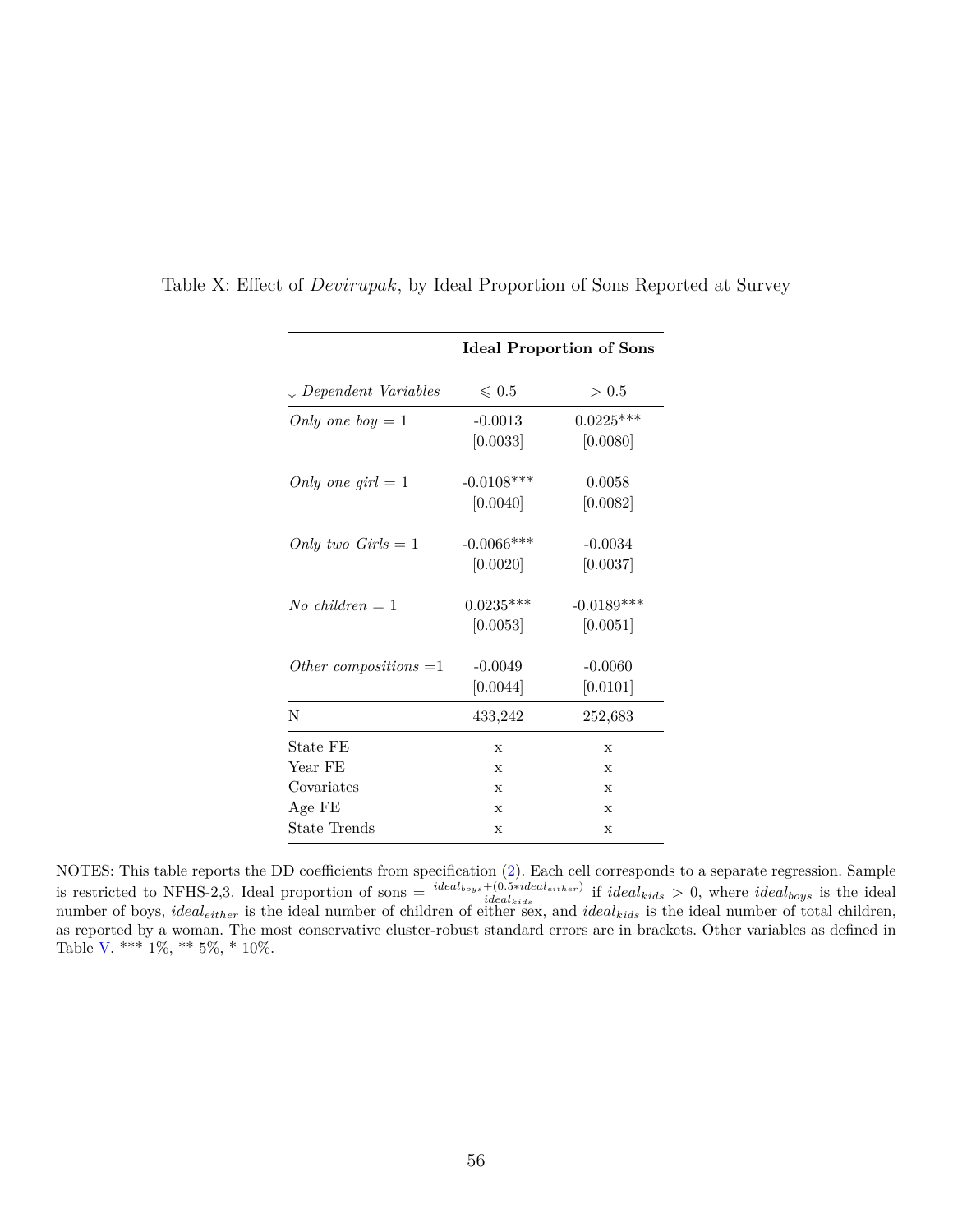|                         |                   |             |                   | Sterilized $= 1$ |            |
|-------------------------|-------------------|-------------|-------------------|------------------|------------|
|                         | $#$ Fertile Years | All         | NFHS only         | DLHS only        | YOS > 1994 |
|                         | (1)               | (2)         | $\left( 3\right)$ | (4)              | (5)        |
| $Hry^*Post^*One$ Boy    | $-0.0503$         | $0.0301***$ | $0.0297**$        | $0.0426*$        | $0.0285**$ |
|                         | [0.0333]          | [0.0047]    | [0.0098]          | [0.0135]         | [0.0054]   |
| $Hry^*Post^*One\ Girl$  | $-0.0788**$       | $0.0286***$ | $0.0409**$        | $0.0419*$        | $0.0306**$ |
|                         | [0.0306]          | [0.0054]    | [0.0116]          | [0.0146]         | [0.0058]   |
| $Hry^*Post^*Two\ Girls$ | $-0.1905$         | $0.0201***$ | $0.0304**$        | $0.0309**$       | $0.0150*$  |
|                         | [0.1675]          | [0.0062]    | [0.0094]          | [0.0083]         | [0.0072]   |
| N                       | 247,669           | 247,669     | 74,021            | 173,648          | 221,192    |

Table XI: Effect of *Devirupak* on Sterilization and the Number of Fertile Years

NOTES: This table reports the coefficients from a version of specification [\(1\)](#page-23-0) estimated using repeated cross-sections of women. The number of fertile years is equal to the marital duration until survey for unsterilized women, and equal to the marital duration until sterilization for sterilized women. *Y OS* stands for the year of survey. Each column corresponds to a separate regression. All regressions control for group trends, covariates, and fixed effects for state x year, state x group, age x group, and marital duration. The most conservative cluster-robust standard errors are in brackets. *P ost* = 1 if *year of survey*  $>$  2002, and zero otherwise. Other variables as defined in Table [V.](#page-53-0) \*\*\* 1%, \*\* 5%, \* 10%.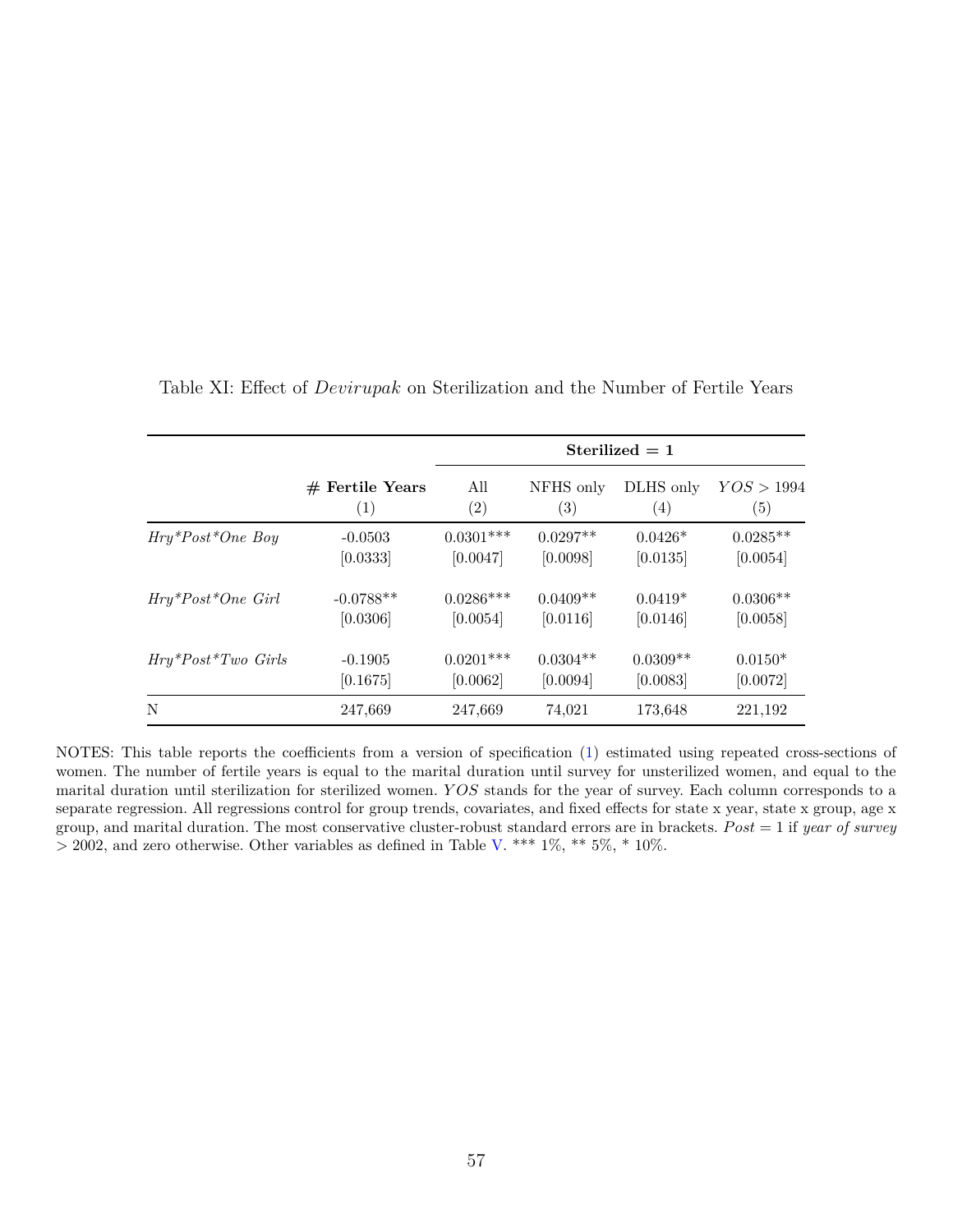| Dependent Variable $\downarrow$       | 1st child is a boy  |              | 1st child is a girl |              |
|---------------------------------------|---------------------|--------------|---------------------|--------------|
| Woman is -                            | $Hry * Post * Stop$ | $Hry * Post$ | $Hry * Post * Stop$ | $Hry * Post$ |
| Land-owning, Rural, High-caste, Hindu | $-0.0217**$         | 0.0269       | $-0.0205***$        | 0.0128       |
|                                       | [0.0107]            | [0.0193]     | [0.0048]            | [0.0149]     |
| Poor, Rural, SC, Hindu                | $0.0188***$         | $-0.0084$    | $0.0206**$          | $-0.0061$    |
|                                       | [0.0065]            | [0.0092]     | [0.0084]            | [0.0135]     |
| <b>Muslim</b>                         | $0.0209**$          | $-0.0117**$  | 0.0156              | $-0.0178**$  |
|                                       | [0.0068]            | [0.0043]     | [0.0088]            | [0.0062]     |
| Poor SC                               | 0.0050              | 0.0046       | $0.0116*$           | 0.0027       |
|                                       | [0.0047]            | [0.0047]     | [0.0060]            | [0.0057]     |
| Rich SC                               | $-0.0125***$        | $0.0159***$  | $-0.0235***$        | 0.0005       |
|                                       | [0.0046]            | [0.0048]     | [0.0058]            | [0.0050]     |
| N                                     | 328,746             |              | 285,112             |              |

Table XII: Differences in Characteristics of Couples Who Stop After One Child and Those Who Do Not

NOTES: This table reports the DD and DDD coefficients from a version of specification [\(2\)](#page-24-1). Each column corresponds to a separate regression. All regressions include state-specific linear time trends and fixed effects for state, year, and age.The most conservative cluster-robust standard errors are in brackets. The main effect of *Stop* is included, but not reported. Other variables as defined in Table [V.](#page-53-0) \*\*\*  $1\%$ , \*\*  $5\%$ , \*  $10\%$ .

## **E Figures**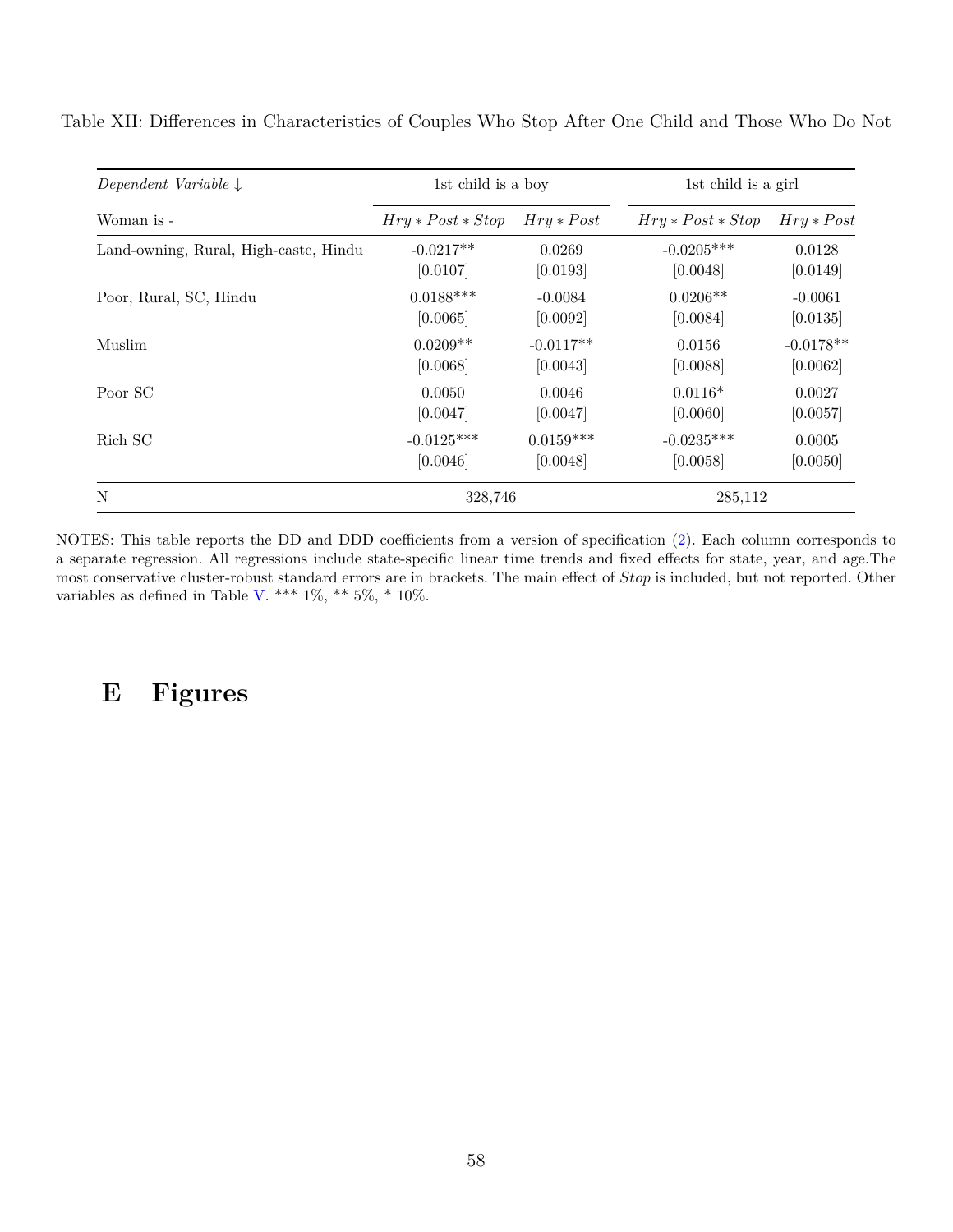



Figure VII: Equilibrium with PSDT and without incentives



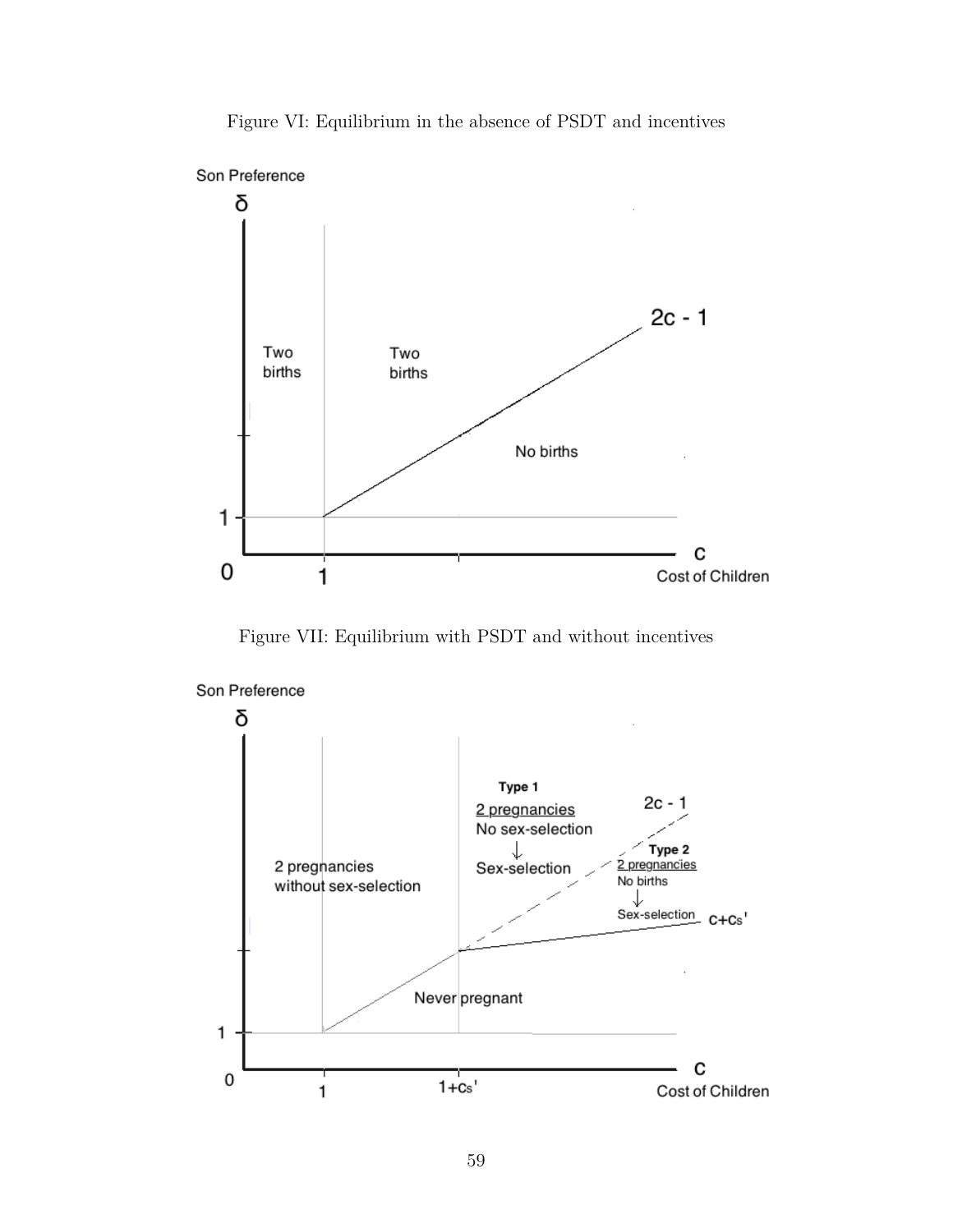

NOTES: The left panel shows the state-wise distribution of the child (0-6) sex ratio using 2011 Census data. The right panel shows Haryana and the control states included my sample. NOTES: The left panel shows the state-wise distribution of the child (0-6) sex ratio using 2011 Census data. The right panel shows Haryana and the control states included my sample.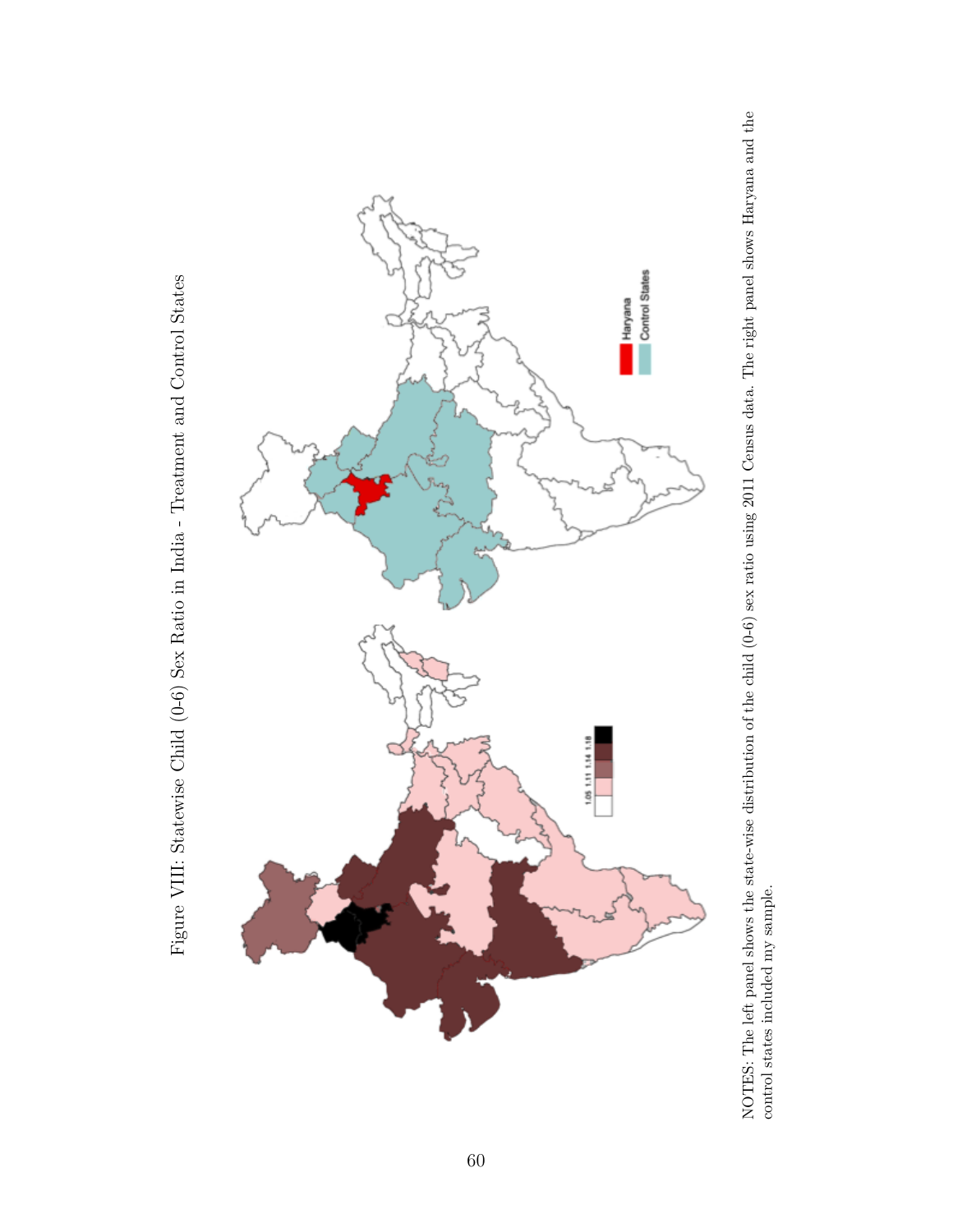Figure IX: Child (0-6) Sex Ratio in Haryana and Control States



NOTES: For control states, a simple average of state sex ratios has been plotted. Source: Census of India.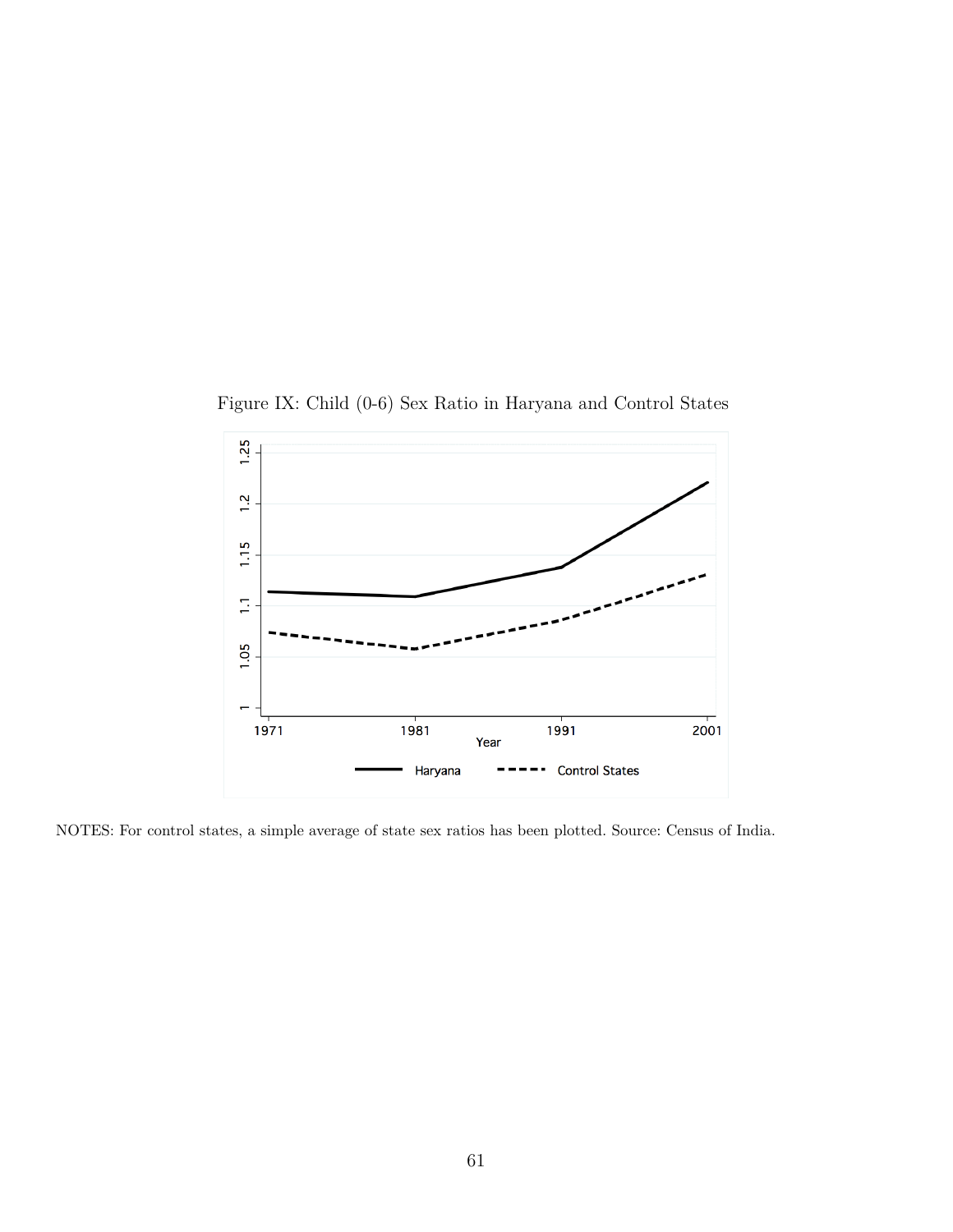

Figure X: Differential Trends in Child Composition, Haryana vs Non-Haryana, before and after 2002

NOTES: This figure plots the *β<sup>k</sup>* coefficients from the following regression, with 2002 as the omitted year:  $Y_{isat} = \sum_{k=1976}^{2005} \beta_k \overrightarrow{H} \overrightarrow{r}$  \* 1[ $Year_t = k$ ] +  $X_i' \delta + \gamma_s + \omega_a + \theta_t + \epsilon_{isat}$ . Dashed lines are the 95 percent confidence intervals.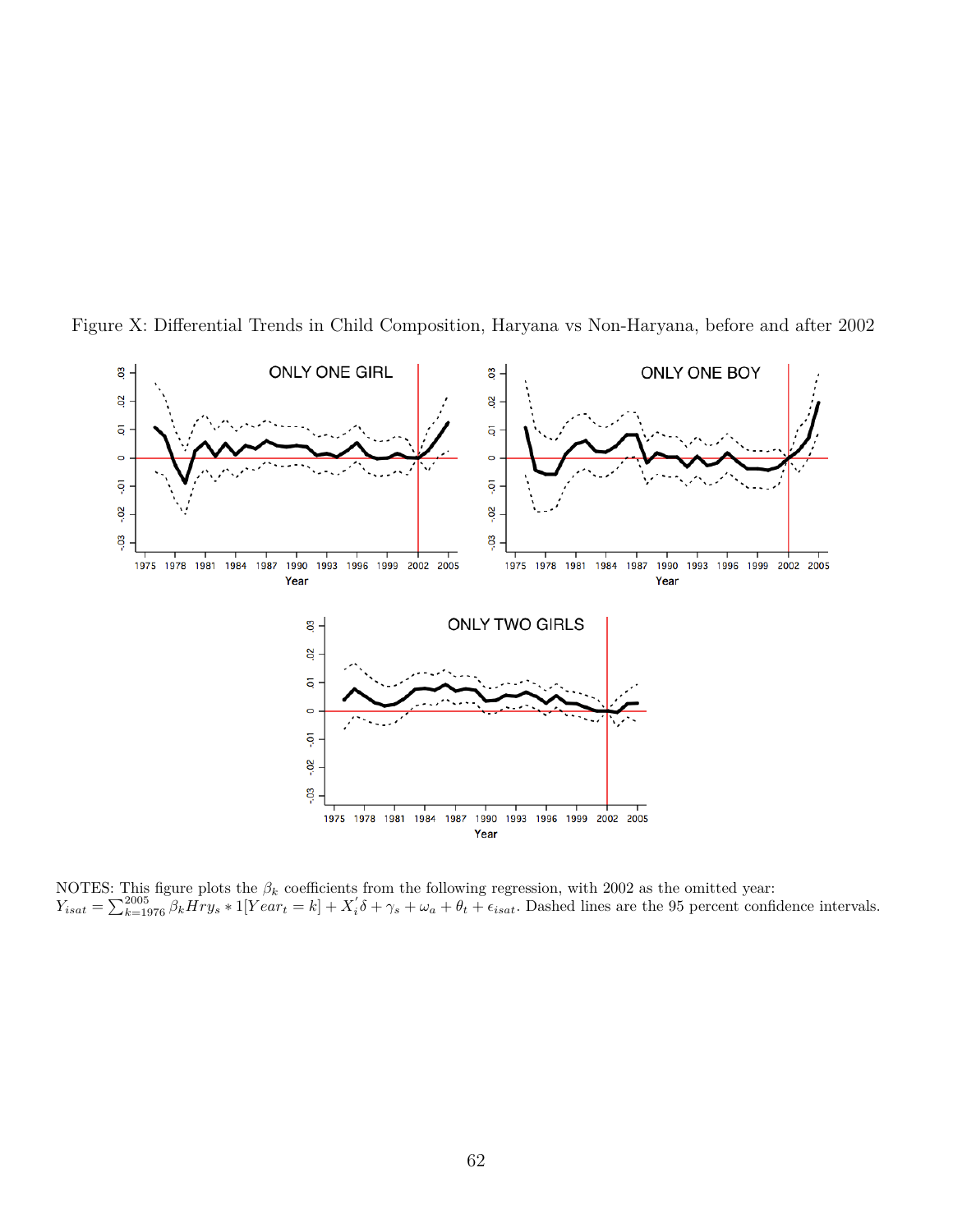



NOTES: This figure plots the distribution of the interval (in months) between a woman's first two births if the first child is a boy and is alive at the time of the second birth.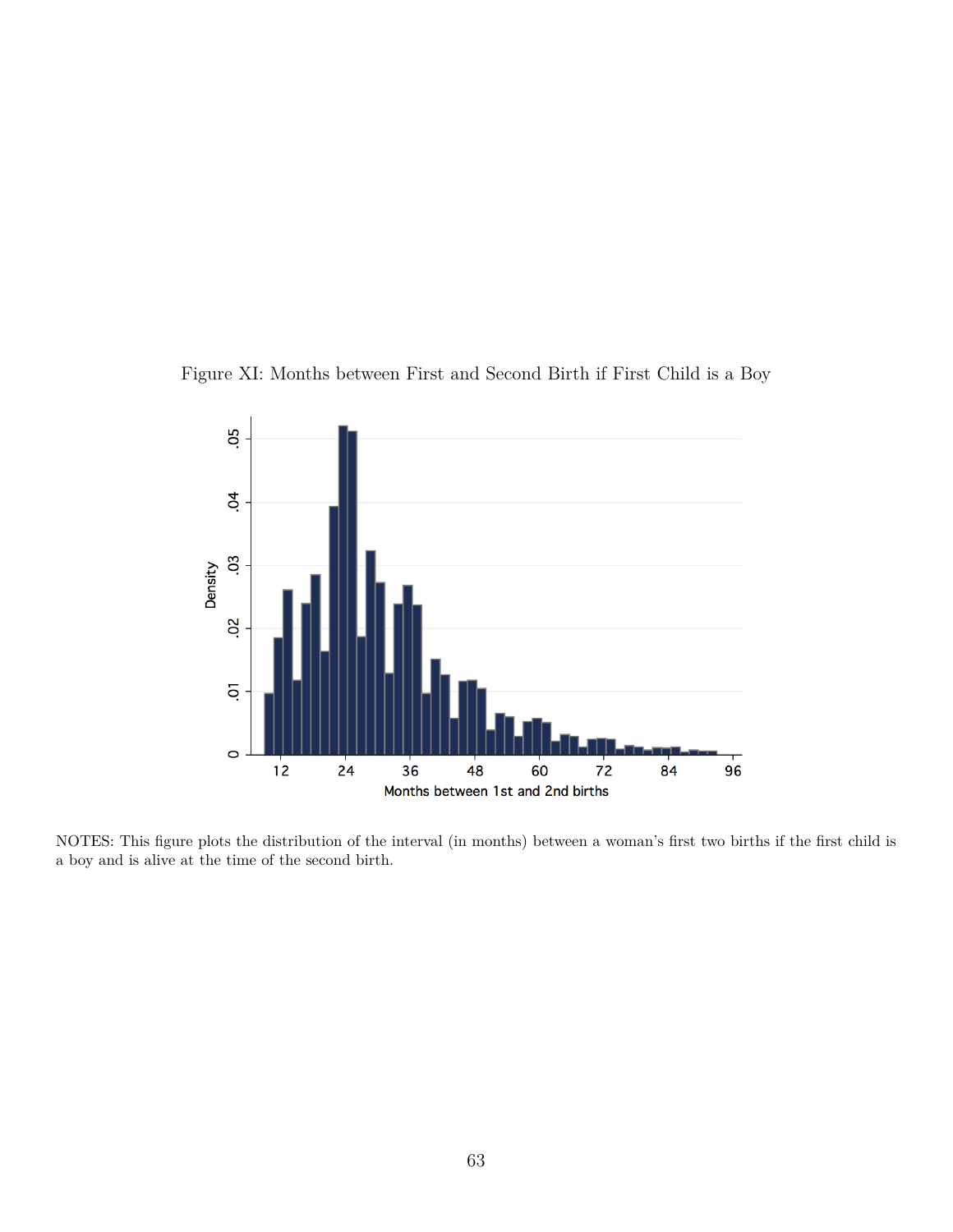# **F Additional Tables and Figures**

<span id="page-66-0"></span>

|                                  |                |              |              | Control State Excluded |             |             |             |             |
|----------------------------------|----------------|--------------|--------------|------------------------|-------------|-------------|-------------|-------------|
| Dependent Variables $\downarrow$ | HP             | MP           | <b>UP</b>    | Punjab                 | Rajasthan   | Delhi       | Gujarat     | All         |
|                                  | (1)            | (2)          | (3)          | (4)                    | (5)         | (6)         | (7)         | (8)         |
| Only one boy $= 1$               | $0.0084**$     | $0.0089**$   | 0.0054       | $0.0090**$             | $0.0077*$   | $0.0084**$  | $0.0084**$  | $0.0081**$  |
|                                  | [0.0038]       | [0.0039]     | [0.0041]     | [0.0037]               | [0.0039]    | [0.0037]    | [0.0038]    | [0.0038]    |
| Only one girl $= 1$              | $-0.0008$      | 0.0002       | $-0.0029$    | $-0.0008$              | $-0.0008$   | $-0.0006$   | $-0.0008$   | $-0.0009$   |
|                                  | [0.0034]       | [0.0036]     | [0.0036]     | [0.0034]               | [0.0034]    | [0.0034]    | [0.0035]    | [0.0034]    |
| Only two girls $= 1$             | 0.0008         | 0.0012       | $-0.0002$    | 0.0008                 | 0.0005      | 0.0009      | 0.0010      | 0.0007      |
|                                  | [0.0017]       | [0.0015]     | [0.0018]     | [0.0017]               | [0.0017]    | [0.0017]    | [0.0016]    | [0.0017]    |
| No children $= 1$                | $-0.0081$      | $-0.0115$    | 0.0017       | $-0.0075$              | $-0.0059$   | $-0.0084$   | $-0.0082$   | $-0.0071$   |
|                                  | [0.0101]       | [0.0098]     | [0.0104]     | [0.0103]               | [0.0106]    | [0.0100]    | [0.0101]    | [0.0101]    |
| Other compositions $= 1$         | $-0.0002$      | 0.0011       | $-0.0041$    | $-0.0016$              | $-0.0016$   | $-0.0003$   | $-0.0005$   | $-0.0009$   |
|                                  | [0.0061]       | [0.0061]     | [0.0059]     | [0.0061]               | [0.0060]    | [0.0060]    | [0.0061]    | [0.0060]    |
| # Grls                           | $-0.0375^{**}$ | $-0.0409***$ | $-0.0417***$ | $-0.0403**$            | $-0.0391**$ | $-0.0393**$ | $-0.0370**$ | $-0.0392**$ |
|                                  | [0.0156]       | [0.0156]     | [0.0135]     | [0.0159]               | [0.0152]    | [0.0155]    | [0.0155]    | [0.0153]    |
| # Boys                           | $-0.015$       | $-0.0195$    | $-0.0208$    | $-0.018$               | $-0.019$    | $-0.0177$   | $-0.0144$   | $-0.0176$   |
|                                  | [0.0153]       | [0.0155]     | [0.0138]     | [0.0158]               | [0.0153]    | [0.0154]    | [0.0152]    | [0.0152]    |
| # Children                       | $-0.0525*$     | $-0.0603*$   | $-0.0625**$  | $-0.0583*$             | $-0.0581*$  | $-0.0570*$  | $-0.0514*$  | $-0.0568*$  |
|                                  | [0.0306]       | [0.0309]     | [0.0269]     | [0.0315]               | [0.0302]    | [0.0306]    | [0.0304]    | [0.0303]    |
| $\mathbf N$                      | 3,541,365      | 2,923,437    | 2,589,858    | 3,455,069              | 3,207,381   | 3,567,661   | 3,368,726   | 3,726,289   |

Table XIII: Robustness Check: Control States Excluded (DD)

NOTES: This table reports the DD coefficients from specification  $(2)$  $(2)$  when control states are excluded one at a time. Each cell corresponds to a separate regression. The most conservative cluster-robust standard errors are in brackets. Other variables as defined in Table [V.](#page-53-0) \*\*\*  $1\%$ , \*\*  $5\%$ , \*  $10\%$ .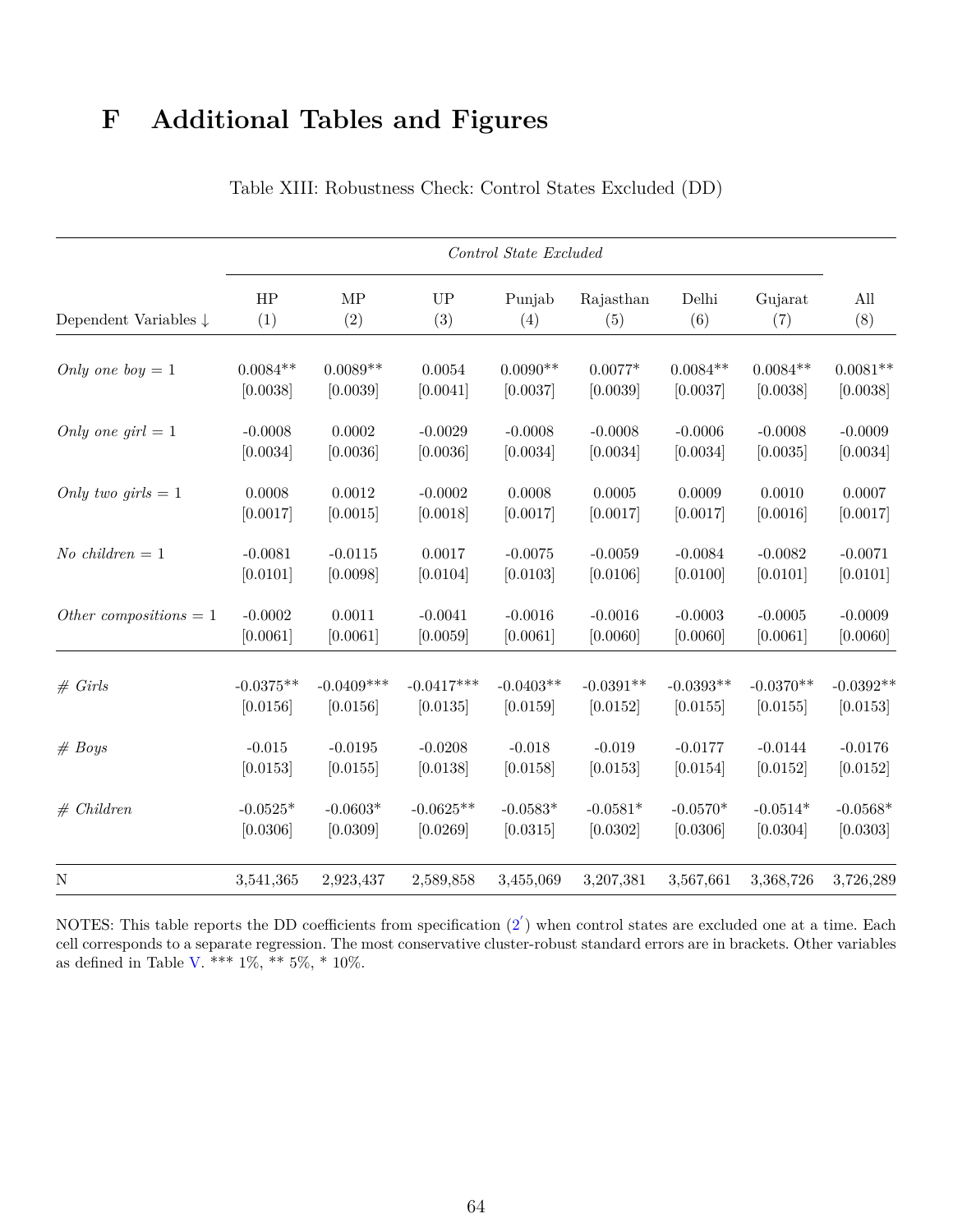<span id="page-67-0"></span>

|                                                         |                                                  |                          |                          | Control States Excluded  |                                       |                                 |                                       |                          |
|---------------------------------------------------------|--------------------------------------------------|--------------------------|--------------------------|--------------------------|---------------------------------------|---------------------------------|---------------------------------------|--------------------------|
|                                                         | H <sub>1</sub><br>$\bigoplus$                    | Ê<br>$\odot$             | Ê<br>$\odot$             | Punjab<br>$(\pm)$        | Rajasthan<br>$\widetilde{\mathbb{G}}$ | Delhi<br>$\widehat{\mathbf{e}}$ | Gujarat<br>E                          | All<br>$\circledast$     |
| A. Birth                                                |                                                  |                          |                          |                          |                                       |                                 |                                       |                          |
| Hry * Post * One $\mathrm{boy}_{t-3}$                   | $-0.0381***$<br>.0126<br>$\overline{c}$          | $-0.0359***$<br>[0.0126] | $-0.0329***$<br>[0.0123] | $-0.0391***$<br>[0.0127] | $-0.0365***$<br>[0.0126]              | $-0.0369***$<br>[0.0125]        | $-0.0376***$<br>[0.0127]              | $-0.0370***$<br>[0.0125] |
| Hry * Post * One girl $_{t-3}$                          | 0358<br>.0231<br>$\overline{0}$<br>$\subseteq$   | [0.0358]<br>$-0.0211$    | $-0.0169$<br>[0.0355]    | $-0.0235$<br>[0.0360]    | [0.0358]<br>$-0.0231$                 | $-0.0223$<br>[0.0358]           | $-0.0238$<br>[0.0359]                 | [0.0358]<br>$-0.0221$    |
| Hry * Post * Two girls<br>+_ -3                         | .0563<br>0388<br>$\bigcap$<br>$\subseteq$        | $-0.0555$<br>[0.0388]    | $-0.0533$<br>[0.0386]    | $-0.0565$<br>[0.0389]    | $-0.0567$<br>[0.0388]                 | $-0.0557$<br>[0.0388]           | $-0.0575$<br>[0.0389]                 | [0.0388]<br>$-0.0561$    |
| Hry * Post * No kids <sub>t-3</sub>                     | .0393<br>0461<br>$\bigcirc$<br>$\subseteq$       | $-0.0413$<br>[0.0462]    | $-0.0355$<br>[0.0458]    | [0.0463]<br>$-0.0411$    | [0.0461]<br>$-0.0398$                 | $-0.0402$<br>[0.0461]           | $-0.0416$<br>[0.0462]                 | [0.0461]<br>$-0.0396$    |
| $\square$                                               | 3,526,058                                        | 2,912,371                | 2,579,769                | 3,439,974                | 3,193,875                             | 3,552,359                       | 3,354,159                             | 3,710,631                |
| Hry * Post * One boy <sub>t-3</sub><br>B. Birth is Male | 1296**<br>.0127<br>$\overline{0}$<br>$\subseteq$ | $0.0320***$<br>[0.0129]  | $0.0338***$<br>[0.0128]  | $0.0295***$<br>[0.0129]  | $0.0310**$<br>[0.0129]                | $0.0294***$<br>[0.0126]         | $0.0293**$<br>$[0.0128]$              | $0.0303***$<br>(0.0127)  |
| Hry * Post * One girl <sub>t-3</sub>                    | $0.0827***$<br>.0208<br>$\subseteq$              | $0.0802***$<br>[0.0204]  | $0.0843***$<br>[0.0203]  | $0.0846***$<br>[0.0209]  | $0.0803***$<br>[0.0205]               | $0.0832***$<br>[0.0207]         | $0.0824***$<br>[0.0204]               | $0.0828***$<br>(0.0205)  |
| Hry * Post * Two girls<br>+–3                           | $-0.1084***$<br>0188<br>$\subseteq$              | $-0.1166***$<br>[0.0190] | $-0.1157***$<br>[0.0193] | $-0.1090***$<br>[0.0190] | $-0.1139***$<br>$[0.0188]$            | $-0.1095***$<br>[0.0186]        | $-0.1134***$<br>$\left[0.0103\right]$ | $-0.1114***$<br>(0.0187) |
| Hry * Post * No kids <sub>t-3</sub>                     | $0.0281***$<br>[1600]<br>$\subseteq$             | $0.0296***$<br>[0.0094]  | $0.0320***$<br>[0.0096]  | $0.0281***$<br>[0.0094]  | $0.0305***$<br>[0.0094]               | $0.0285***$<br>[0.0094]         | $0.0286***$<br>[0.0093]               | $0.0290***$<br>(10.0094) |
| $\simeq$                                                | 70,607<br>77                                     | 633,043                  | 530,124                  | 752,709                  | 688,808                               | 773,618                         | 736,480                               | 804,292                  |

NOTES: Columns (1)-(7) report the DDD coefficients corresponding to the specification in column (8) of Table V when control states are excluded one at a time. Group refers to the child composition at the end of  $(t-j)$ . Eac NOTES: Columns (1)-(7) report the DDD coefficients corresponding to the specification in column (8) of Table [V](#page-53-0) when control states are excluded one at a<br>... time. Group refers to the child composition at the end of (*t* − *j*). Each column within a panel corresponds to a different regression. The most conservative cluster-robust standard errors are in brackets. Other variables as defined in Table [V.](#page-53-0) \*\*\*  $1\%$ , \*\*  $5\%$ , \* $10\%$ .

Table XIV: Robustness Check: Control States Excluded (DDD) Table XIV: Robustness Check: Control States Excluded (DDD)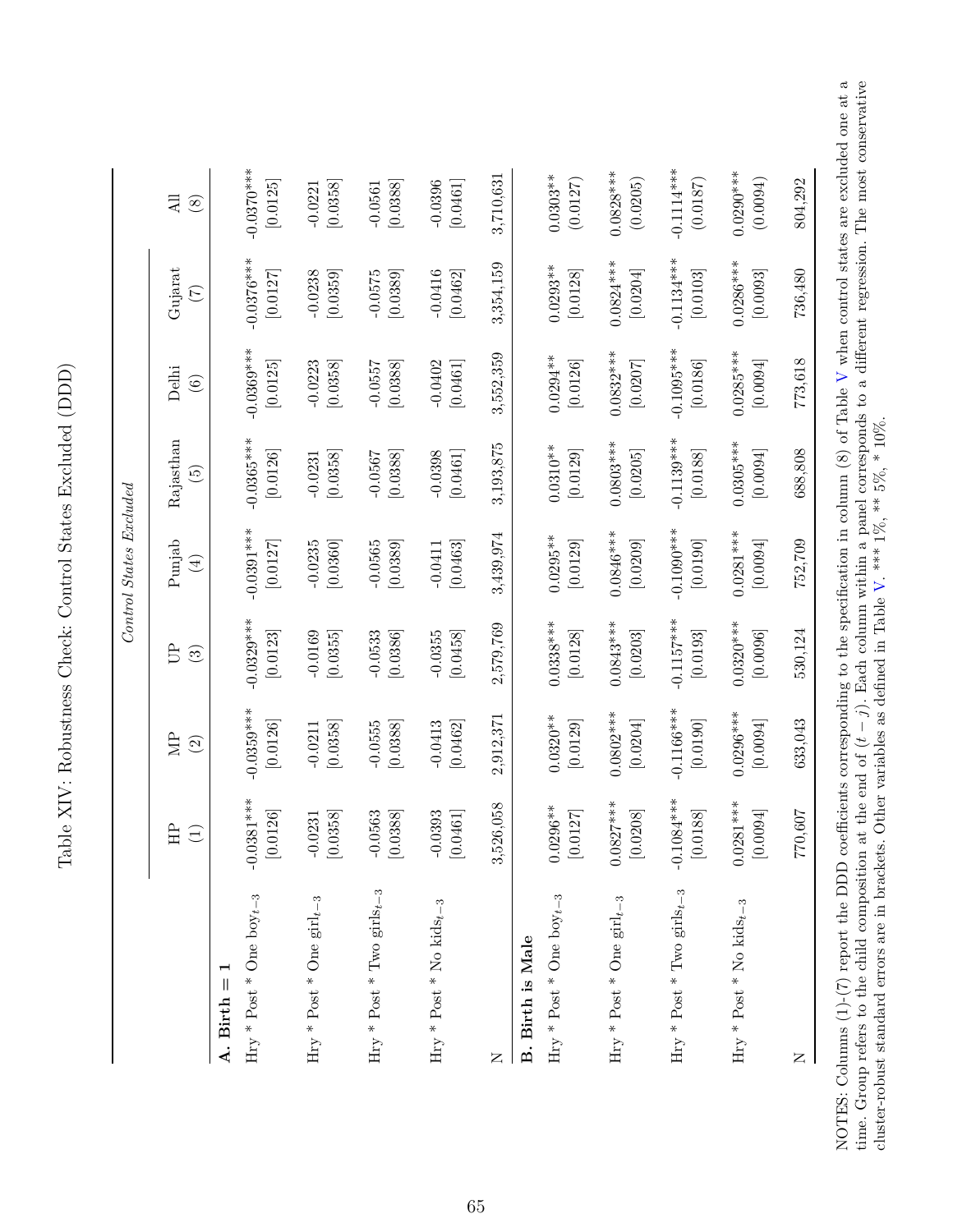<span id="page-68-0"></span>

| $Dependent \ Variables$ $\rightarrow$ | $No$ Children $=$     | One boy $= 1$                     | One girl $= 1$                 | $Two\ girls = 1$                | Other compositions $=$            |
|---------------------------------------|-----------------------|-----------------------------------|--------------------------------|---------------------------------|-----------------------------------|
|                                       | $\bigoplus$           | $\widehat{\mathfrak{D}}$          | $\odot$                        | $\bigoplus$                     | $\widetilde{\mathbf{e}}$          |
| $HP * Post$                           | $-0.0179$             | 0.0027                            | 0.0004                         | [0.002]                         | $0.0152*$                         |
|                                       | $\left[0.014\right]$  | $[0.008]$                         | [0.007]                        | 0.0004                          | $[0.008]$                         |
| $MP * Post$                           | $-0.0163$             | 0.0022                            | 0.0042                         | 0.0018                          | $\left[ 0.006\right]$             |
|                                       | $\left[ 0.010\right]$ | $\left[0.006\right]$              | $\left[0.005\right]$           | $\left[ 0.001\right]$           | 0.0081                            |
| $UP*Post$                             | $0.0267***$           | 0.0091                            | 0.0059                         | $-0.0027$                       | $-0.0089$                         |
|                                       | $\left[ 0.011\right]$ | $\left[0.006\right]$              | $\left[0.006\right]$           | $\left[ 0.002\right]$           | $\left[0.006\right]$              |
| $Punjab * Post$                       | [110.0]               | $0.0105*$<br>$\left[0.006\right]$ | 0.0012<br>$\left[0.005\right]$ | 0.0004<br>$\left[ 0.001\right]$ | $-0.0074$<br>$\left[0.008\right]$ |
| $Rajasthan * Post$                    | 0.0082                | $-0.0022$                         | $0.0021\,$                     | $-0.002$                        | $\left[0.004\right]$              |
|                                       | [0.009]               | $\left[0.005\right]$              | [0.004]                        | $\left[ 0.001\right]$           | $-0.0061$                         |
| Delhi * Post                          | $0.0277*$             | 0.0029                            | 0.0035                         | $0.0032*$                       | $0.0181***$                       |
|                                       | $\left[ 0.016\right]$ | [0.010]                           | [0.008]                        | [0.002]                         | $\left[0.006\right]$              |
| $Gujarat * Post$                      | $-0.0106$             | 0.0027                            | 0.0011                         | $0.0028**$                      | 0.0039                            |
|                                       | $[0.009]$             | [0.005]                           | [0.004]                        | [0.001]                         | [0.005]                           |
|                                       | 3,726,289             | 3,726,289                         | 3,726,289                      | 3,726,289                       | 3,726,289                         |

Table XV: Placebo Test: Reassign Intervention to Alternate States (DD) Table XV: Placebo Test: Reassign Intervention to Alternate States (DD)

NOTES: This table reports the coefficients for *State* ∗ *P ost* from specification [\(2](#page-24-0) NOTES: This table reports the coefficients for *State* \* *Post* from specification (2) where *State* is an indicator for residence in a comparison state. Each cell corresponds to a separate regression. The most conservati ) where *State* is an indicator for residence in a comparison state. Each cell corresponds to a separate regression. The most conservative cluster-robust standard errors are in brackets. Other variables as defined in Table  $V.$   $Post = 1$  if *year >* 2002, and zero otherwise. \*\*\* 1%, \*\* 5%, \* 10%.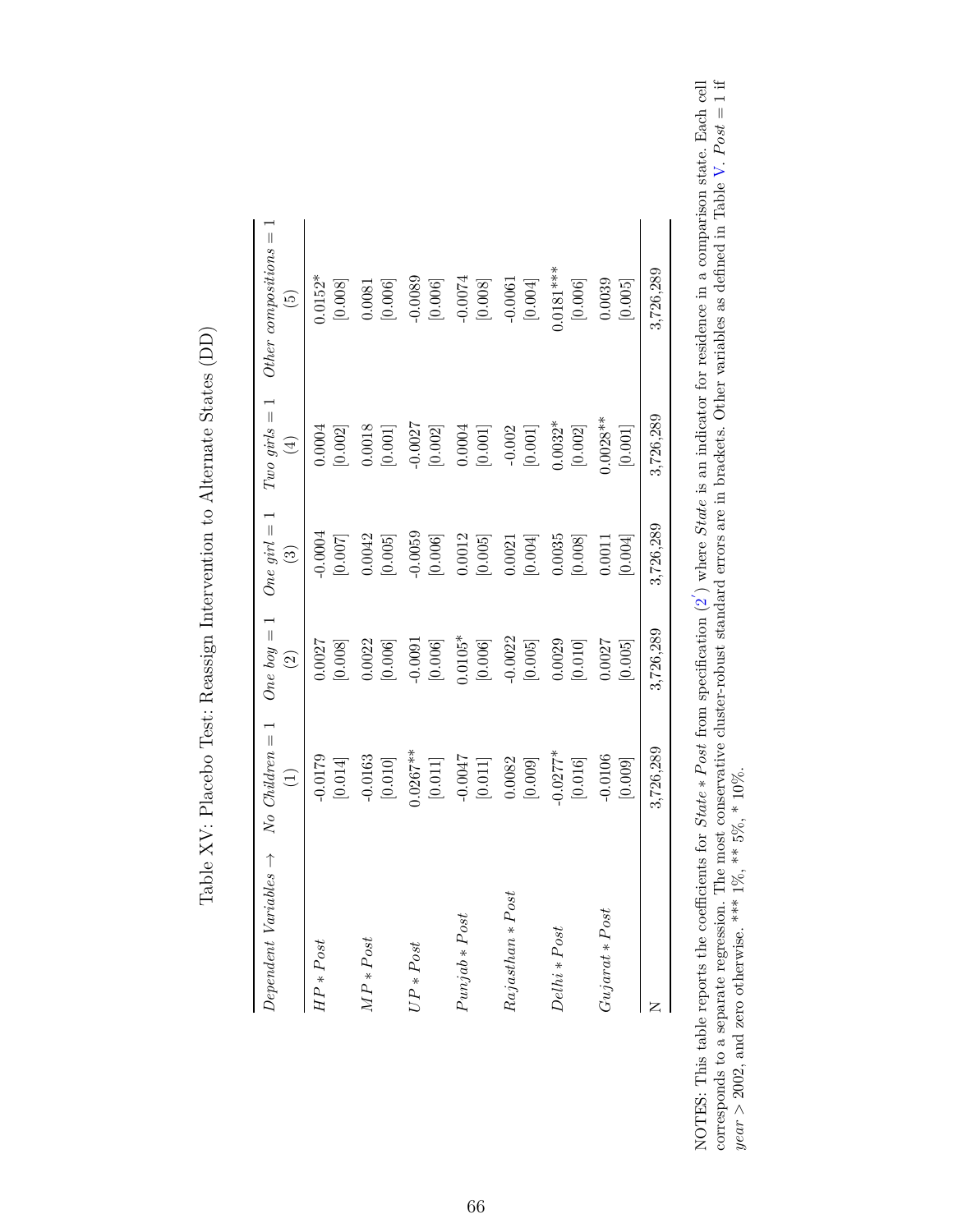| $\frac{1}{2}$<br> <br>                                                                                                                |
|---------------------------------------------------------------------------------------------------------------------------------------|
|                                                                                                                                       |
| ֧֧ׅ֦֧֧֧ׅ֧֧֦֧ׅ֧ׅ֧֧ׅ֧ׅ֧֧ׅ֧֦֧ׅ֧֧֧֧ׅ֧֧֛֚֚֚֚֚֚֚֚֚֚֚֚֚֚֚֚֚֝֘֜֓֡֘֩֩֓֡֟֓֡֟֓֡֟֓֡֟֩֓֡֟֓֟֓֟֓֜֓֟֓֜֓֜֜֜֜֜֜<br>֧֧֧֧֧֧֠֩֩֩֩<br>ļ<br>)<br>1<br>י<br>י |
| $\frac{1}{2}$<br>ׇ֚֘                                                                                                                  |
|                                                                                                                                       |
| $\vdots$<br>١<br>l<br>l<br>֚֘֝֬<br>$\ddot{\phantom{a}}$<br>l<br>;<br>;<br>;<br>ľ                                                      |
| こくし くろく こくさく<br>)<br>ł,<br>ו<br>ו<br>ĺ<br>l                                                                                           |
| 5<br>2<br>1<br>$\frac{1}{2}$<br>I                                                                                                     |
|                                                                                                                                       |
| ֕<br>l                                                                                                                                |
| $\frac{1}{2}$ , $\frac{1}{2}$ , $\frac{1}{2}$ , $\frac{1}{2}$ , $\frac{1}{2}$ , $\frac{1}{2}$ , $\frac{1}{2}$<br>l<br>$\frac{1}{2}$   |

<span id="page-69-0"></span>

| Dependent Variables $\rightarrow$ | $\overline{\phantom{0}}$<br>$No$ <i>Children</i> =<br>$\bigoplus$ | One boy $= 1$<br>$\widehat{\Omega}$ | One girl $= 1$<br>$\odot$ | $Two\,\,girls=1$<br>$\bigoplus$ | $Other\ compositions =$<br>$\widetilde{E}$ |
|-----------------------------------|-------------------------------------------------------------------|-------------------------------------|---------------------------|---------------------------------|--------------------------------------------|
| $Hry * Post1990$                  | $-0.0039$                                                         | [0.0033]                            | [0.0032]                  | [0.0022]                        | [0.0075]                                   |
|                                   | [0.0075]                                                          | $-0.0044$                           | $-0.0013$                 | $-0.0005$                       | 0.0101                                     |
| $Hry * Post1991$                  | [0.0068]                                                          | [0.0030]                            | $-0.0017$                 | [0.0021]                        | [0.0079]                                   |
|                                   | 0.0014                                                            | $-0.0044$                           | [0.0029]                  | 0.0015                          | 0.0031                                     |
| $Hry * Post1992$                  | [0.0066]                                                          | [0.0029]                            | $-0.0002$                 | 0.0015                          | $-0.0045$                                  |
|                                   | 0.0042                                                            | $-0.001$                            | [0.0026]                  | [0.0021]                        | [0.0073]                                   |
| $Hry * Post1993$                  | [0.0075]                                                          | $-0.0016$                           | $-0.00004$                | 0.0012                          | $-0.0063$                                  |
|                                   | 0.0067                                                            | [0.0024]                            | [0.0023]                  | [0.0021]                        | [0.0078]                                   |
| $Hry * Post1994$                  | [0.0082]                                                          | $-0.0007$                           | 0.00002                   | $-0.0003$                       | $-0.0097$                                  |
|                                   | 0.0106                                                            | [0.0021]                            | [0.0021]                  | [0.0020]                        | [0.0075]                                   |
| $Hry * Post1995$                  | [0.0092]                                                          | $-0.0004$                           | $-0.0008$                 | $-0.0009$                       | $-0.0096$                                  |
|                                   | 0.0117                                                            | [0.0022]                            | [0.0020]                  | [0.0019]                        | [0.0074]                                   |
| $Hry * Post1996$                  | [0.0096]                                                          | $-0.0027$                           | $-0.0038*$                | $-0.0003$                       | $-0.0083$                                  |
|                                   | 0.0151                                                            | [0.0023]                            | [0.0022]                  | [0.0021]                        | [0.0071]                                   |
| $Hry * Post1997$                  | $0.0163*$                                                         | $-0.0024$                           | $-0.0034$                 | $-0.0017$                       | [0.0060]                                   |
|                                   | [0.0097]                                                          | [0.0025]                            | [0.0027]                  | [0.0017]                        | $-0.0087$                                  |
| $Hry\ast Post1998$                | [0.0102]                                                          | $-0.0007$                           | $-0.0026$                 | $-0.0017$                       | $-0.0100**$                                |
|                                   | 0.0149                                                            | [0.0033]                            | [0.0038]                  | [0.0016]                        | [0.0045]                                   |
| $Hry * Post1999$                  | [0.0103]                                                          | [0.0041]                            | [0.0045]                  | [0.0013]                        | $-0.0087**$                                |
|                                   | 0.012                                                             | 0.0007                              | $-0.002$                  | $-0.002$                        | [0.0037]                                   |
| $Hry * Post2000$                  | [0.0092]                                                          | 0.0040                              | [0.0036]                  | $-0.0019$                       | $-0.0069**$                                |
|                                   | 0.0085                                                            | 0.0023                              | $-0.002$                  | 0.0013                          | [0.0031]                                   |
| z                                 | 3,220,791                                                         | 3,220,791                           | 3,220,791                 | 3,220,791                       | 3,220,791                                  |

NOTES: This table reports the DD coefficients from specification [\(2](#page-24-0) NOTES: This table reports the DD coefficients from specification  $(2')$ . The sample is restricted to years before *Devirupak*, i.e. year < 2002. Each cell corresponds to a separate regression. The most conservative cluster ). The sample is restricted to years before *Devirupak*, i.e. *year*  $\lt$  2002. Each cell corresponds to a separate regression. The most conservative cluster-robust standard errors are in brackets. *P ostT* = 1 if *year > T*, and zero otherwise. Other variables as defined in Table  $V.$  \*\*\* 1%, \*\* 5%, \* 10%.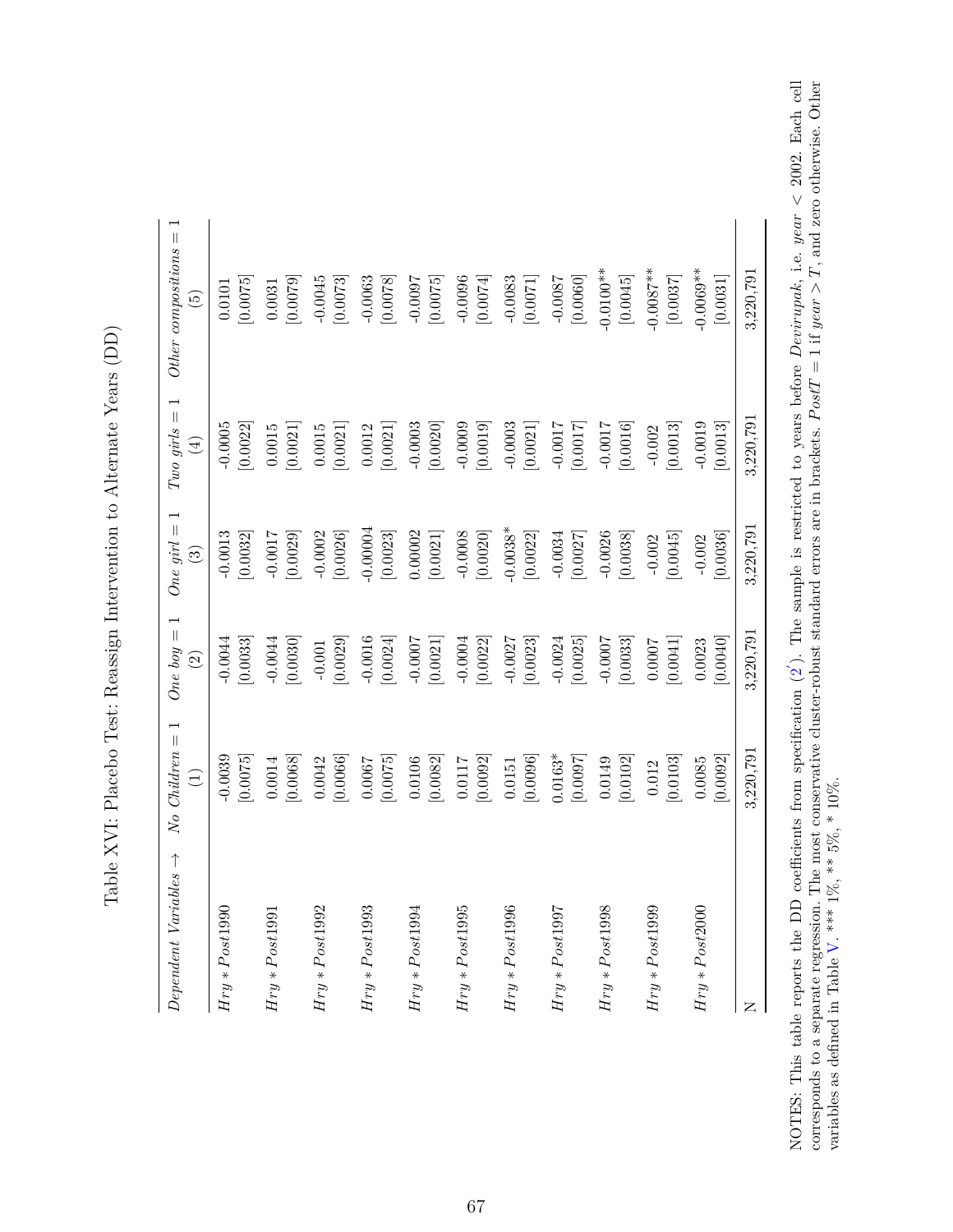| Dependent Variables $\downarrow$ | NFHS only   | DLHS only  | $Year\geq 1995$ |
|----------------------------------|-------------|------------|-----------------|
|                                  | (1)         | (2)        | (3)             |
| No Children $= 1$                | 0.0009      | $-0.0106$  | $-0.0170***$    |
|                                  | [0.0131]    | [0.0108]   | [0.0062]        |
| One boy $=1$                     | $0.0169***$ | $0.0059**$ | $0.0072***$     |
|                                  | [0.0064]    | [0.0023]   | [0.0013]        |
| One girl $=1$                    | 0.0001      | $-0.0010$  | 0.0004          |
|                                  | [0.0065]    | [0.0038]   | [0.0046]        |
| Two girls $= 1$                  | $-0.0051**$ | 0.0025     | 0.0025          |
|                                  | [0.0024]    | [0.0018]   | [0.0015]        |
| Other compositions $= 1$         | $-0.0128*$  | 0.0032     | 0.0069          |
|                                  | [0.0064]    | [0.0065]   | [0.0042]        |
| N                                | 1,059,937   | 2,666,352  | 1,898,671       |

<span id="page-70-0"></span>Table XVII: Effect of *Devirupak* Using Alternate Sub-samples of Data (DD)

NOTES: This table reports the DD coefficients from specification  $(2^{'})$  $(2^{'})$ . Each cell corresponds to a separate regression.  $Post = 1$ if *year >* 2002, and zero otherwise. Other variables as defined in Table [V.](#page-53-0) \*\*\* 1%, \*\* 5%, \* 10%.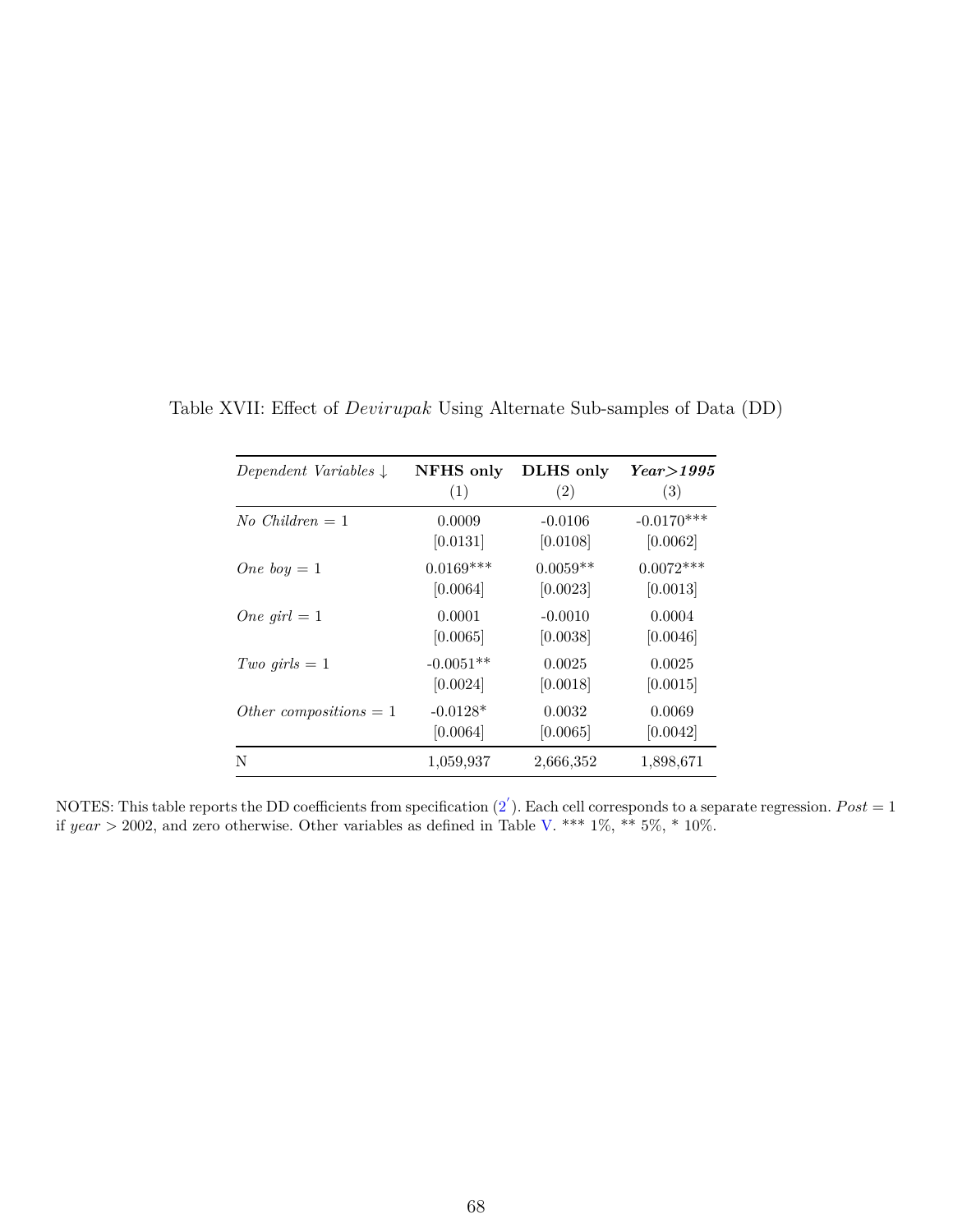<span id="page-71-0"></span>

| Dependent Variables $\rightarrow$ | No children           | One Boy<br>$\left( 2\right)$ | One Girl<br>$\left( 3\right)$ | Two Girls<br>$\left( 4\right)$ | Rest<br>(5)           | $#$ Children<br>(6)     | $#$ Girls<br>$\left( 7\right)$ | $#$ Boys<br>(8)       |
|-----------------------------------|-----------------------|------------------------------|-------------------------------|--------------------------------|-----------------------|-------------------------|--------------------------------|-----------------------|
| $Hry * Post * Transition$         | $-0.0055$<br>[0.0102] | $0.0077**$<br>[0.0039]       | $-0.0012$<br>[0.0038]         | 0.00002<br>[0.0016]            | $-0.001$<br>[0.0056]  | $-0.0659**$<br>[0.0290] | $-0.0442***$<br>[0.0148]       | $-0.0218$<br>[0.0144] |
| $Hry * Post$                      | $-0.0084$<br>[0.0116] | $0.0085**$<br>[0.0042]       | $-0.0006$<br>[0.0037]         | 0.0013<br>[0.0018]             | $-0.0009$<br>[0.0068] | $-0.0487$<br>[0.0328]   | $-0.0349**$<br>[0.0162]        | $-0.0138$<br>[0.0169] |
| N                                 | 3,726,289             | 3.726.289                    | 3.726.289                     | 3,726,289                      | 3,726,289             | 3,726,289               | 3,726,289                      | 3,726,289             |

Table XVIII: Effect of *Devirupak* Using Different Cut-off Dates

<span id="page-71-1"></span>NOTES: This table reports the coefficients for a version of specification  $(2^{'})$  $(2^{'})$ . Each column corresponds to a separate regression. *Transition* indicates the year 2003. *Post* = 1 if *year of survey* > 2003, and zero otherwise. Other variables as defined in Table [V.](#page-53-0) \*\*\*  $1\%,$  \*\*  $5\%,$  \*  $10\%$ .

|                  |              | Weight for outcome variable |                              |
|------------------|--------------|-----------------------------|------------------------------|
| State            | One boy only |                             | One girl only Two girls only |
| Andhra Pradesh   | 0            | 0                           | $\left( \right)$             |
| Assam            | 0            | $\mathbf{0}$                |                              |
| Bihar            | 0            |                             |                              |
| Delhi            | 0            | 0.070                       | 0.011                        |
| Gujarat          | 0            | 0                           | $\mathbf{0}$                 |
| Himachal Pradesh | 0.081        | 0.057                       | 0                            |
| Jammu & Kashmir  | 0            | $\left( \right)$            |                              |
| Karnataka        | 0            | $\left( \right)$            | 0                            |
| Kerala           | 0            | $\theta$                    |                              |
| Maharashtra      | $\mathbf{0}$ | $\left( \right)$            |                              |
| Madhya Pradesh   | 0            | $\mathbf{0}$                |                              |
| Orissa           | 0            |                             |                              |
| Punjab           | 0.106        | 0.231                       | 0.510                        |
| Rajasthan        | 0            | 0.636                       | 0.197                        |
| Tamil Nadu       | 0.016        | 0                           | $\mathbf{0}$                 |
| Uttar Pradesh    | 0.798        | 0.006                       | 0.282                        |
| West Bengal      | 0            | $\mathbf{0}$                | $\mathbf{0}$                 |

#### Table XIX: State Weights in *Synthetic*-Haryana